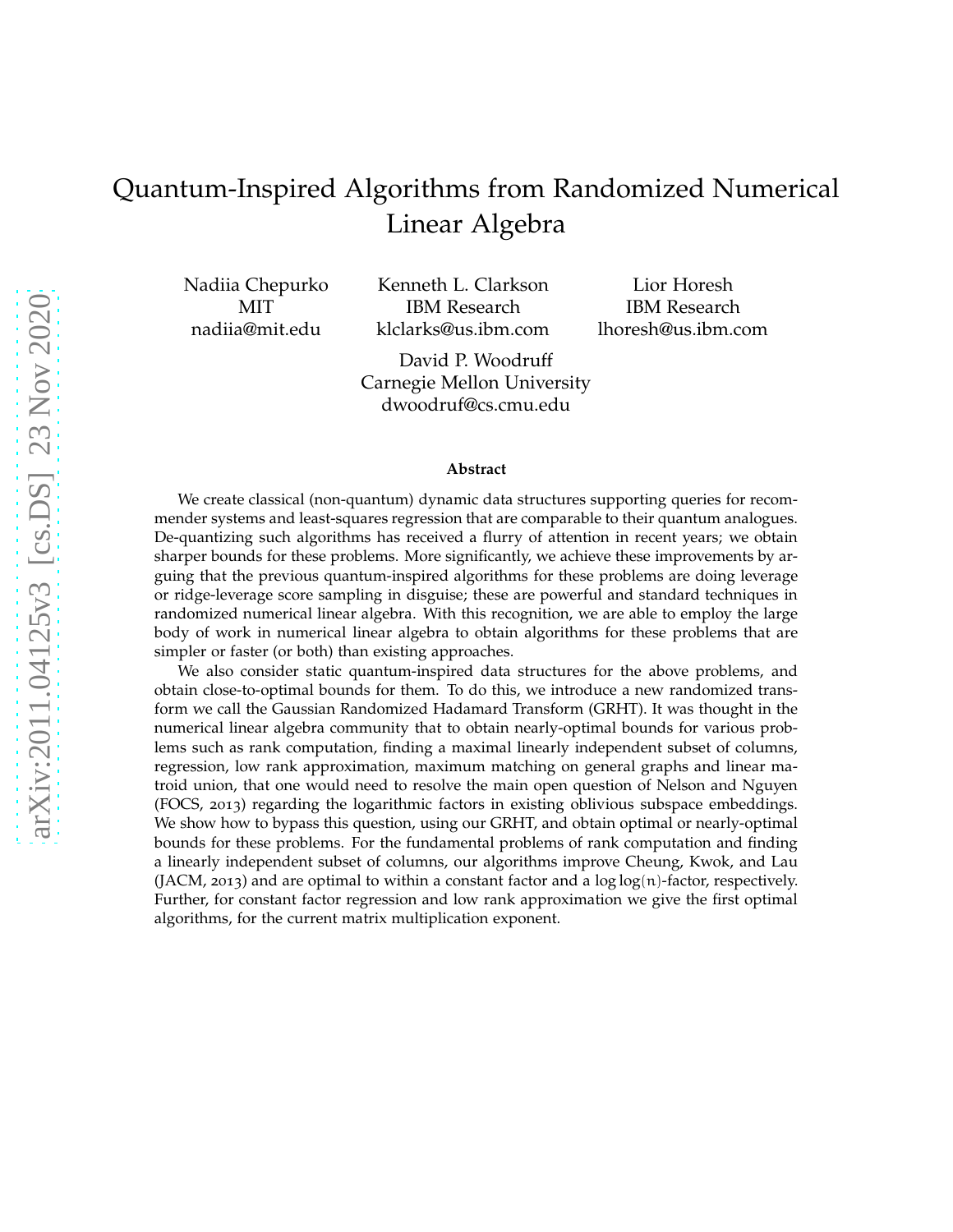### **1 Introduction**

In recent years, quantum algorithms for various problems in numerical linear algebra have been proposed, with applications including least-squares regression and recommender systems [\[HHL](#page-46-0)09, [LGZ](#page-47-0)16, [RML](#page-48-0)14, [GSLW](#page-46-1)19, [ZFF](#page-49-0)19, [BKL](#page-44-0)<sup>+</sup>19, [vAG](#page-48-1)19, [LMR](#page-47-1)14, [CD](#page-45-0)16, [BCK](#page-44-1)15]. Some of these algorithms have the striking property that their running times do not depend on the input size. That is, for a given matrix  $A \in \mathbb{R}^{n \times d}$  with  $nnz(A)$  nonzero entries, the running times for these proposed quantum algorithms are at most polylogarithmic in n and d, and polynomial in other independent parameters of A, such as rank(A), the condition number  $\kappa(A)$ , or Frobenius norm  $||A||_F$ .

However, as observed by Tang [\[Tan](#page-48-2)19] and others, there is a catch: these quantum algorithms depend on a particular input representation of A, which is a simple data structure that allows A to be employed for quick preparation of a quantum state suitable for further quantum computations. This data structure, which is a collection of weight-balanced trees, also supports rapid weighted random sampling of A, for example, sampling the rows of A with probability proportional to their squared Euclidean lengths. So, if an "apples to apples" comparison of quantum to classical computation is to be made, it is reasonable to ask what can be accomplished in the classical realm using the sampling that the given data structure supports.

In this setting, it has recently been shown that sublinear time is sufficient for least-squares regression using a low-rank design matrix A  $\left[ GLT18, CLW18 \right]$ , for computing a low-rank approximation to input matrix A [\[Tan](#page-48-2)19], and for solving ridge regression problems [\[GST](#page-46-3)20], using classical (non-quantum) methods, assuming the weight-balanced trees have already been con-structed. Further, the results obtained in [\[Tan](#page-48-2)19, [GLT](#page-46-2)18, [GST](#page-46-3)20] serve as appropriate comparisons of the power of quantum to classical computing, due to their novel input-output model: data structures are input, then sublinear-time computations are done, yielding data structures as output.

The simple weighted-sampling data structure used in these works to represent the input can be efficiently constructed and stored: it uses  $O(nnz(A))$  space, with a small constant overhead, and requires  $O(nnz(A))$  time to construct, in the static case where the matrix A is given in its entirety, and can support updates and queries to individual entries of A in  $O(log(nd))$  time. However, the existing reported sublinear bounds are high-degree polynomials in the parameters involved: for instance, the sublinear term in the running time for low-rank least-squares regression is  $\tilde{O}(\mathsf{rank}(A)^6\|A\|_F^6 \kappa(A)^{16}/\epsilon^6)$ ; see also more recent work for ridge regression [\[GST](#page-46-3)20].

This combination of features raises the following question:

*Question 1: Can the sublinear terms in the running time be reduced significantly, in the dynamic and static settings, while preserving the leading order dependence of* O(nnz(A)) *(static) and* O(log(nd)) *per update (dynamic)?*

Perhaps a question of greater importance is the connection between quantum-inspired algorithms and the vast body of work in randomized numerical linear algebra: see the surveys [KV09, Mah11, [Woo](#page-49-1)14]. There are a large number of randomized algorithms based on sampling and sketching techniques for problems in linear algebra, yet prior to our work, none of the quantum-inspired algorithms, which are sampling-based, have even mentioned the word "leverage score", for example, which is a powerful tool in randomized numerical linear algebra.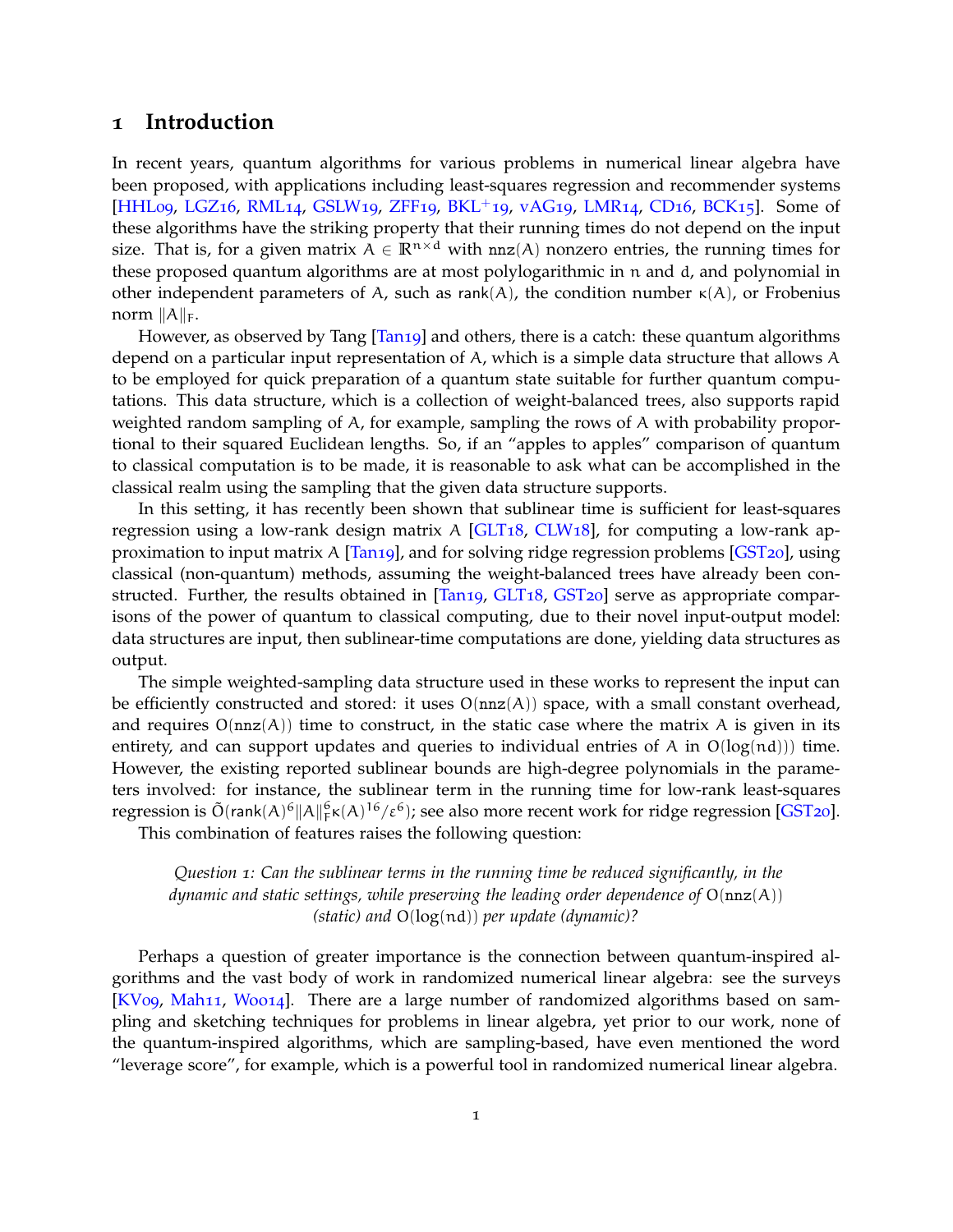*Question 2: Can the large body of work in randomized numerical linear algebra be applied effectively in the setting of quantum-inspired algorithms?*

#### **1.1 Our Results**

We answer both of the questions above affirmatively. In fact, we answer Question 1 by answering Question 2. Namely, we obtain significant improvements in the sublinear terms for the dynamic (fast updates to the input matrix) and static settings, and our analysis relies on simulating *leverage score sampling* and *ridge leverage score sampling*, using the mentioned weight-balanced data structure that samples rows proportional to squared Euclidean norm.

#### **1.1.1 Connection to Classical Linear Algebra and the Dynamic Case.**

The work on quantum-inspired algorithms builds data structures for sampling according to the squared row and column lengths of a matrix. This is also a common technique in randomized numerical linear algebra - see the recent survey on length-squared sampling by Kannan and Vempala  $\left[\frac{K}{17}\right]$ . However, it is well-known that leverage score sampling often gives stronger guarantees than length-squared sampling; leverage score sampling was pioneered in the algorithms community in [\[DMM](#page-46-4)06], and made efficient in [\[DMIMW](#page-46-5)12] (see also analogous prior work in the  $\ell_1$  setting [\[Cla](#page-45-1)o<sub>5</sub>]).

Given an  $n \times d$  matrix A, with  $n \geq d$ , its (row) leverage scores are the squared row norms of U, where U is an orthonormal basis with the same column span as A. One can show that any choice of basis gives the same scores. Writing  $A = U\Sigma V^{\mathsf{T}}$  in its thin singular value decomposition (SVD), and letting  $A_i$  and  $U_i$  denote the *i*-th rows of A and U respectively, we see that  $||A_i||_2^2 =$  $||u_i \Sigma||_2^2$ , and consequently,  $||A_i||_2^2 \ge ||u_i||_2^2 \sigma_{\min}^2(A)$ , and  $||A_i||_2^2 \le ||u_i||_2^2 \sigma_{\max}^2(A)$ , where  $\sigma_{\max}(A)$ and  $\sigma_{\min}(A)$  are the maximum and minimum non-zero singular values of A.

Thus, sampling according to the squared row norms of A is equivalent to sampling from a distribution with ratio distance at most  $\kappa^2(A) = \frac{\sigma_{\max}(A)^2}{\sigma_{\min}(A)^2}$  $\frac{\sigma_{\max(A)}}{\sigma_{\min(A)}^2}$  from the leverage score distribu-tion. This is crucial, as it implies using standard arguments (see, e.g., [\[Woo](#page-49-1)14] for a survey) that if we oversample by a factor of  $\kappa^2(A)$ , then we obtain the same guarantees for various problems that leverage score sampling achieves. But the running times of quantum-inspired algorithms, e.g., the aforementioned  $\tilde{O}(\text{rank}(A)^6||A||_F^6 \kappa(A)^{16}/\epsilon^6)$  time for regression of [\[GLT](#page-46-2)18] and the  $\tilde{O}(\|A\|_F^8 \kappa(A)^2/(\sigma_{\min}(A)^6 \epsilon^4))$  time for regression of [\[GST](#page-46-3)20], both take a number of squaredlength samples of A depending on  $\kappa(A)$ , and thus are implicitly doing leverage score sampling, or in the case of ridge regression, ridge leverage score sampling.

Given the connection above, for regression, ridge regression, and low rank approximation in the dynamic case, we show how to obtain simpler algorithms or arguments than those in the quantum-inspired literature by using existing approximate matrix product and subspace embedding guarantees of leverage score sampling. In some sense, this de-mystifies what the rather involved  $\ell_2$ -sampling arguments of quantum-inspired work are doing. We also obtain simpler algorithms and/or tighter bounds than in previous work.

We now describe our concrete results for dynamic data structures in more detail. Our results are summarized in Table [1](#page-3-0). Our algorithm for ridge regression, Algorithm [11](#page-34-0), does the following: collect a subset of the rows of A via length-squared sampling; take a length-squared sample of the columns of that subset, and then solve a linear system on the resulting small submatrix using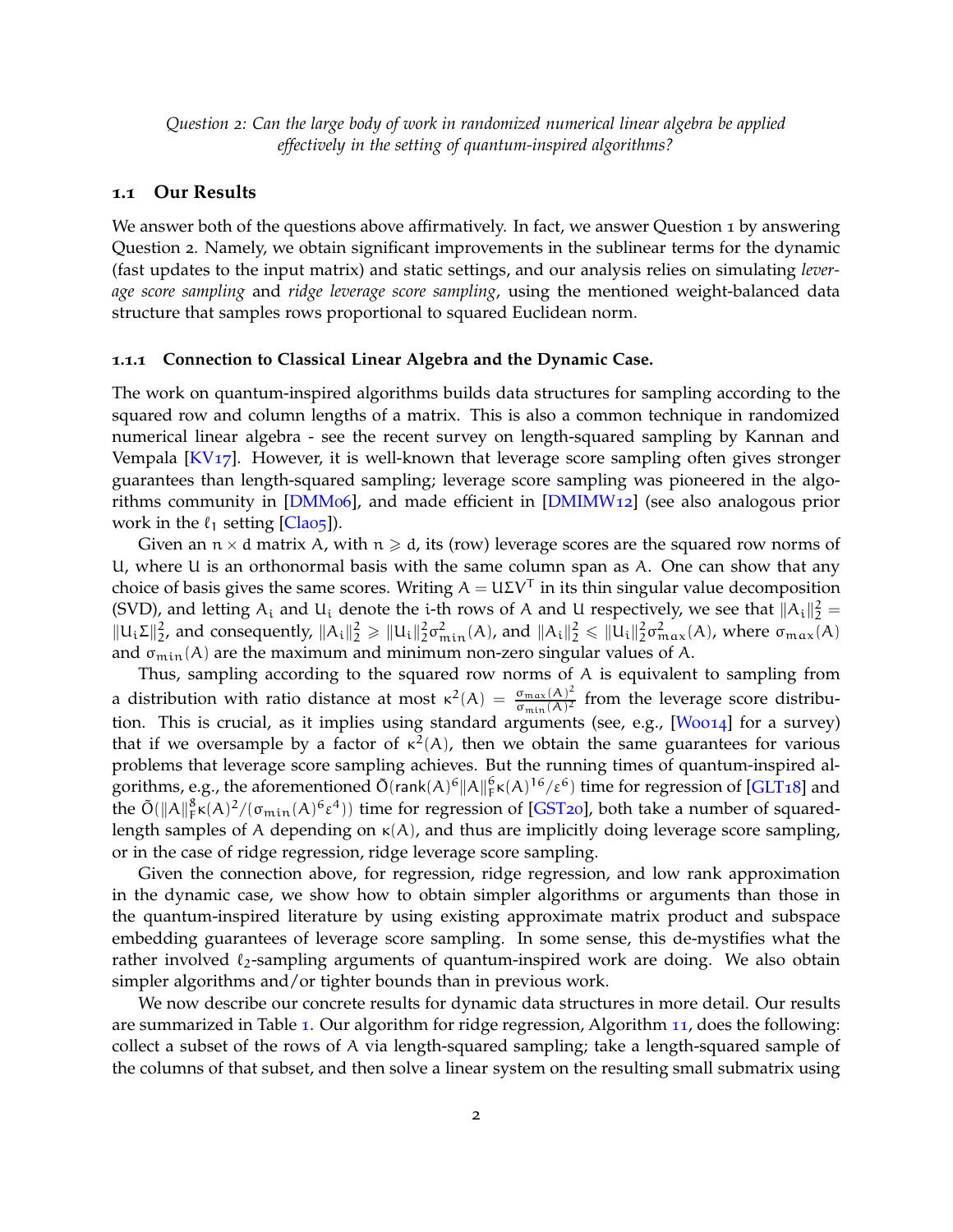the conjugate gradient method. Our analysis of this algorithm is the following theorem. (In the theorem, and this paper, a *row sampling matrix* S has rows that are multiples of natural basis vectors, so that SA is a (weighted) sample of the rows of A. A column sampling matrix is similar.)

<span id="page-3-0"></span>Table 1: New results and prior work, dynamic case; notation: error  $\varepsilon$ , target rank  $k_t$ ,  $\psi_{\lambda} \stackrel{\text{def}}{=} ||A||_F^2/(\lambda + \hat{\sigma}_{\rm k}^2)$ ,  $\psi_{\rm k} \stackrel{\text{def}}{=} ||A||_F^2/\hat{\sigma}_{\rm k}^2$ ,  $\psi_{\rm k_{\rm t}} \stackrel{\text{def}}{=} ||A||_F^2/\sigma_{\rm k_{\rm t}}(A)^2$ ,  $\kappa_{\lambda}^2 \stackrel{\text{def}}{=} (\lambda + \sigma_1^2(A))/(\lambda + \sigma_{\rm k}^2(A))$ ,  $\hat{\kappa}^2 \stackrel{\text{def}}{=}$  $(\lambda + \hat{\sigma}_1^2)/(\lambda + \hat{\sigma}_k^2)$ , where  $\hat{\sigma}_k \le 1/||A^+||$ ,  $\hat{\sigma}_1 \ge ||A||$ , d' is the number of columns of B for multipleresponse, η denotes some numerical properties of A.

| Problem                     | Time   |                                                                                                                                           | Prior Work |                                                                                                                               |
|-----------------------------|--------|-------------------------------------------------------------------------------------------------------------------------------------------|------------|-------------------------------------------------------------------------------------------------------------------------------|
|                             | Update | Query                                                                                                                                     | Update     | Query                                                                                                                         |
| Least-Squares<br>Regression |        | $O(log(n))$ $\int \tilde{O}(d'\epsilon^{-4} \hat{\kappa}^2 \psi_{\lambda}^2 \kappa_{\lambda}(A) \log(d))$                                 | $O(log(n)$ | $\tilde{O}(\frac{k^6\ A\ _F^6\kappa^{16}}{6})$                                                                                |
|                             |        | Thm. $52$                                                                                                                                 |            | $\substack{\text{[GLT18]}}{\tilde{O}(\frac{\ A\ _F^8 \kappa(A)^2}{(\sigma_{\min}^6 \varepsilon^4)})}$<br>[GST <sub>20</sub> ] |
| Low Rank<br>Sampling        |        | $O(log(n))$ $\left[ \tilde{O}(\varepsilon^{-4} \psi_{\lambda}(\psi_{\lambda} + k_t^2 + k_t \psi_{k_t}) + \varepsilon^{-6} k_t^3) \right]$ | Olog(n)    | $\Omega(\text{poly}(\eta k\epsilon^{-1}))$                                                                                    |
|                             |        | Thm. 57                                                                                                                                   |            | $\left[ \text{Tan}19\right]$                                                                                                  |

<span id="page-3-1"></span>**Theorem 1 (Entries from Least-Squares Regression, informal Theorem [52](#page-34-1) )** *Given an* n × d *matrix* A *for which a sampling data structure has been maintained, a* n × d ′ *matrix* B*, error parameter* ε > 0*,* and ridge parameter  $\lambda$ . Then a matrix  $S \in \mathbb{R}^{m_S \times n}$  that samples rows of  $A$ , and  $\tilde{X} \in \mathbb{R}^{m_S \times d'}$ , can be found  $\textit{such that } \| \mathsf{A}^\top \mathsf{S}^\top \tilde{\mathsf{X}} - \mathsf{X}^* \|_{\mathsf{F}} \leqslant \varepsilon (\|\mathsf{X}^*\|_{\mathsf{F}} \gamma^2 + \frac{1}{\sqrt{2}})$  $\frac{1}{\lambda} \|\mathsf{U}_{\lambda,\perp} \mathsf{B} \|_{\mathsf{F}}$ *), where*  $\mathsf{X}^*$  is the optimal ridge regression solu*tion*  $X^* \stackrel{\text{def}}{=} \operatorname{argmin}_X \|AX - B\|_F^2 + \lambda \|X\|_F^2$ ;  $U_{\lambda, \perp}$ B *is a projected version of* B; and  $\gamma$  *is a problem dependent* parameter (γ = <del>||B||<sub>F</sub>|</del>  $\frac{\|B\|_F}{\|AA + B\|_F}$  when  $\lambda = 0$ ). The time to find  $\tilde{X}$  is

$$
\tilde{O}(d'\epsilon^{-4}\hat{\kappa}^2\psi_\lambda^2\kappa_\lambda(A)\log(d)),
$$

where  $\kappa_\lambda$  is the ridge condition number of A,  $\hat\kappa$  is an estimate of that, and  $\psi_\lambda\stackrel{def}{=}\|A\|_F^2/(\lambda+\hat\sigma^2_\kappa)$ , with  $\hat\sigma_\kappa$  a *lower bound*  $\hat{\sigma}_k \leqslant \sigma_{\mathsf{rank}(A)}(A)$ .

*Given S,*  $\tilde{X}$ *, i*  $\in$  [d]*, and*  $j$   $\in$  [d']*, an entry*  $(A^\top S^\top \tilde{X})_{i,j}$  *can be found in* 

$$
O(m_S \log(nd)) = O(\epsilon^{-2} \hat{\kappa}^2 \psi_\lambda (\log(nd))^2)
$$

*time.*

The "numerical" quantities  $\kappa_{\lambda}$ ,  $\hat{\kappa}$ , and  $\psi_{\lambda}$  are decreasing in  $\lambda$ , and  $\frac{1}{\sqrt{\lambda}}$  $\frac{1}{\lambda} \| \mathsf{U}_{\mathsf{k},\perp} \mathsf{B} \|_{\mathsf{F}}$  is plausibly roughly at most  $\|AA^+B\|_F/\|A\|$ . When λ is within a constant factor of  $\|A\|^2$ ,  $\hat{\kappa}$  is constant and  $\psi_\lambda$ is close to the *stable rank*  $||A||_F^2/||A||^2$ , where the stable rank is always at most rank(A).

**Concurrent Work.** In an independent and concurrent work, Gilyén, Song and Tang [[GST](#page-46-3)20] obtain a roughly comparable classical algorithm for regression, assuming access to the weight balanced tree data structures, which runs in time  $\tilde{O}\left(\frac{\|A\|_F^{\tilde{G}}\|A\|_2^2}{\|A^+\|_2^8\epsilon^4}\right)$ ), or in the notation above,  $\tilde{O}(\varepsilon^{-4}\psi_{\lambda}^3\kappa^2)$ .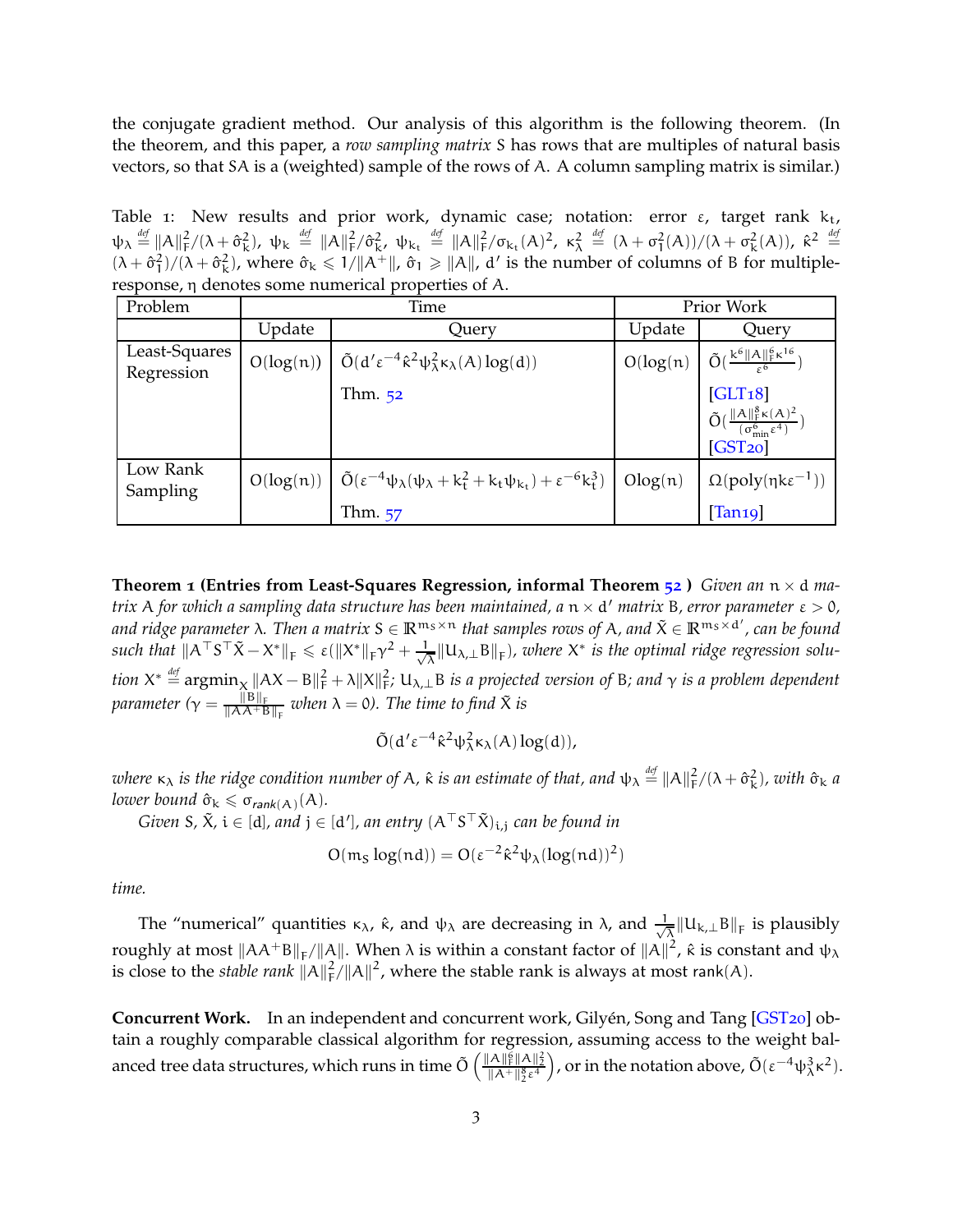Their algorithm is based on Stochastic Gradient Descent and the  $nnz(A)$  term in the running time of their algorithm does not get multiplied by  $\text{poly}(1/\varepsilon)$  factors, despite the  $\text{O}^*(\cdot)$  notation used in that paper.

We also give dynamic Algorithm [12](#page-39-0) for approximating A with a rank- $k_t$  matrix, for given  $k_t$ , and a means of sampling from it in the mode of [\[Tan](#page-48-2)19]. As with our ridge regression algorithm, we first length-squared sample rows and columns; then sample the resulting submatrix to one with  $\tilde{O}(\epsilon^{-2}k_t)$  rows and columns; compute the SVD of that matrix; and then work back up to A with more sampling and a QR factorization. Our algorithm and analysis rely on *Projection-Cost Preserving* sketches, as discussed also in Section [3](#page-15-0).1. We have the following.

**Theorem** 2 (Sampling from a low-rank approximation, informal Theorem  $\frac{57}{7}$  $\frac{57}{7}$  $\frac{57}{7}$ ) *Given an*  $n \times d$  *matrix* A for which a sampling data structure has been maintained, target rank k<sub>t</sub>, error parameter ε, and *estimates of numerical properties of* A (such as  $\|A - A_{k_t}\|_F^2$  $\frac{2}{F}$ , the error of the best rank-k<sub>t</sub> approxima*tion*  $A_{k_t}$ ), we can find sampling matrices S and R, and rank- $k_t$  matrix W, so that  $\|ARWSA - A\|_F \leq$  $(1 + O(\varepsilon))$ || $A - A_{k_t}$ ||<sub>F</sub>. This takes

$$
\tilde{O}(\epsilon^{-6}k_t^3 + \epsilon^{-4}\psi_\lambda(\psi_\lambda + k_t^2 + k_t\psi_{k_t})),
$$

*time, where*  $\psi_{\lambda}$  *is as in Theorem [1](#page-3-1), and*  $\psi_{k_t}$  *is an estimate of*  $||A||_F^2/\sigma_{k_t}(A)^2$ . *Given*  $j \in [d]$ *, a random index*  $i \in [n]$  with probability distribution  $(\text{ARWSA})^2_{ij} / \| \text{ARWSA})_{*,j} \|^2$  can be generated in expected time  $\tilde{O}(\psi_k + k_t^2 \varepsilon^{-2} \kappa(A)^2)$ , where  $\psi_k$  is an estimate of  $||A||_F^2 ||A^+||$  and  $\kappa \stackrel{\text{def}}{=} ||A|| ||A^+||$ .

This result is directly comparable to Tang's algorithm [\[Tan](#page-48-2)19] for recommender systems which again needs query time that is a large polynomial in  $k_t$ ,  $\kappa$  and  $\epsilon^{-1}$ . Our algorithm returns a relative error approximation, a rank- $k_t$  approximation within  $1 + \varepsilon$  of the best rank- $k_t$ approximation; Tang's algorithm has additive error, with a bound more like  $\|A - A_{k_t}\|_F + \varepsilon \|A\|_F$ .

#### **1.1.2 Static Algorithms.**

We also obtain new results for static data structures, in many cases removing, in particular, the *last* log factor in a running time dependence. We note that the bottleneck in improving prior work, including such removal of last logs, involved well-known conjectures to construct *Sparse Johnson-Lindenstrauss transforms* (see Conjecture 14 in [\[NN](#page-48-3)13]).

To side-step these conjectures we introduce a new simple matrix sketching technique: multiplication by a random sparse matrix whose randomly chosen nonzero entries are Gaussians. We show that by composing this matrix with a Subsampled Randomized Hadamard Transform (SRHT), a sketching scheme is obtained that allows smaller (by a log factor) sketching dimension, while requiring the same sketching time as SRHT. This scheme, which we call the *Gaussian Randomized Hadamard Transform*, or GRHT, thus constitutes a "plugin replacement" for the SRHT, removing a log factor that has thus far remained both a nuisance and an impediment to optimal algorithms.

Using the techniques we introduce in this work, we obtain nearly-optimal (up to log log factors in the sublinear terms) running time for fundamental problems in classical linear algebra and graph algorithms, including computing matrix rank, finding a set of independent rows, linear regression, maximum matching and linear matroid union. Further, for regression (in a low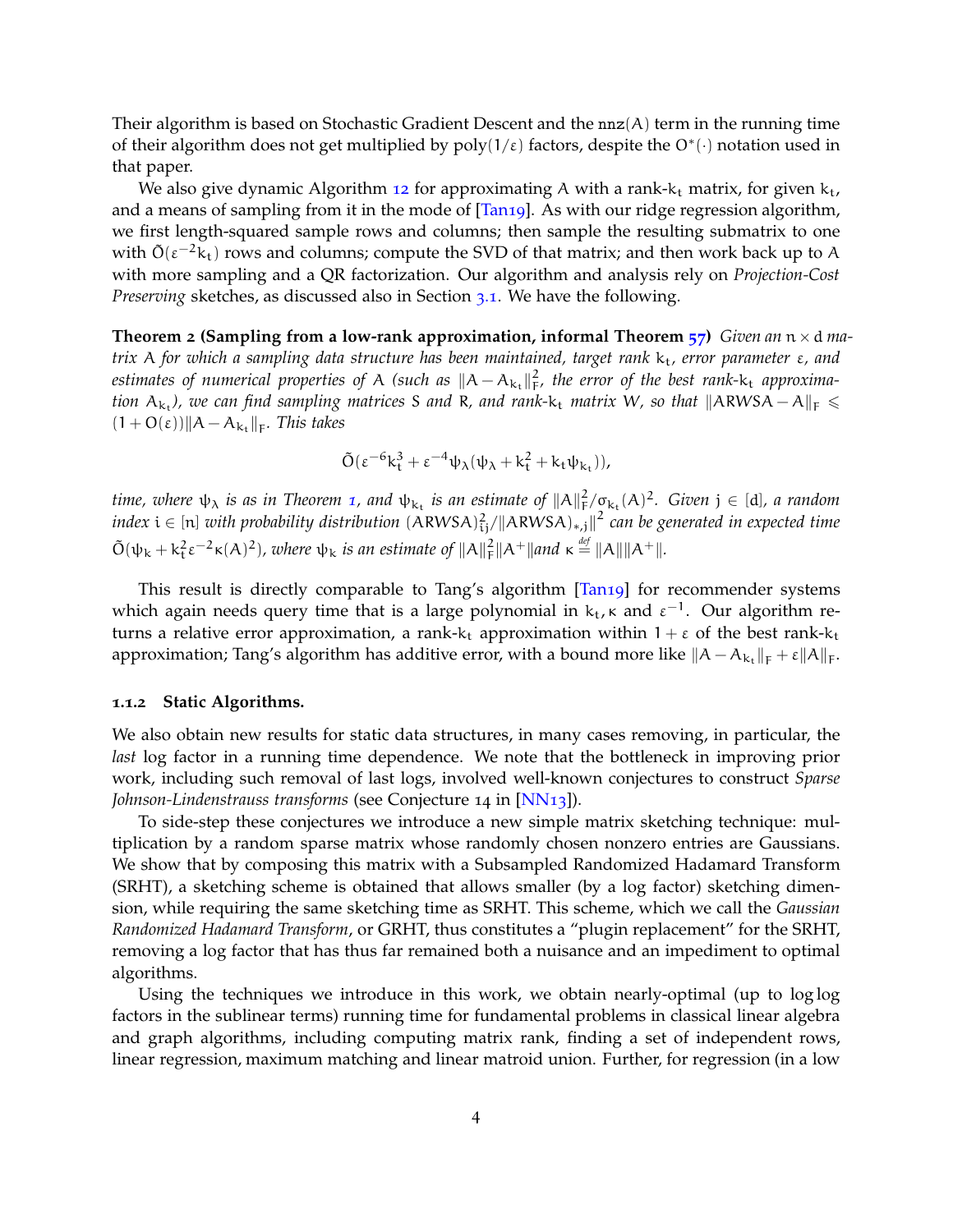precision regime) and low-rank approximation, we obtain the first optimal algorithms for the current matrix multiplication exponent.

We now describe our results in more detail. Table [2](#page-6-0) summarizes our results. We begin with least-squares regression:

**Theorem 3 (Least-Squares Regression, informal Theorem [49](#page-32-0))** *Given an* n × d *matrix* A *with* k *def* = rank(A), and a vector b, there exists an algorithm that computes  $\hat{x}$  *such that*  $\|A\hat{x} - b\|_2 \leq (1+\varepsilon) \min_x \|Ax - b\|_2$ b||<sub>2</sub> *in time*  $O(nnz(A) + min(d^{\omega}, k^{\omega} \log \log(n)) + k^{\omega}/\epsilon)$ *. Here multiplication of*  $k \times k$  *matrices needs*  $O(k^{\omega})$  *time.* 

We note that for constant  $\varepsilon$ , the running time obtained is within a  $\log \log(n)$  factor of optimal, for the current matrix multiplication constant. Further, it improves on prior work by Clarkson and Woodruff  $[CW13]$  $[CW13]$ , who obtain an algorithm with additional  $log(n)$  factor multiplying the leading  $nnz(A)$  term. Next, we show a similar result holds for low-rank approximation:

**Theorem 4 (LRA in Current Matrix Multiplication Time, informal Theorem [37](#page-24-0) )** *Given* ε > 0*, a*  $n \times d$  *matrix* A and  $k \in [n]$ , there exists an algorithm that runs in  $O\left(nnz(A) + \frac{dk^{\omega-1}}{\varepsilon} + \frac{dk^{1.01}log^c(k)}{\varepsilon^2}\right)$ ε2  $\overline{ }$ *time and outputs a*  $d \times k$  *matrix* Q *with orthonormal columns such that with probability* 9/10,  $||A AQQ^{T} \|_{F}^{2} \leqslant (1 + \varepsilon) \| A - A_{k} \|_{F}^{2}.$ 

Our results use the following leverage score sampling primitive, which may be of independent interest:

**Theorem 5 (Faster Leverage Score Sampling, informal Theorem [45](#page-28-0))** *Given an* n×d *matrix* A *such that* k = rank(A)*, there exists an algorithm to sample* k log(k)/ε<sup>2</sup> *rows proportional to* ε*-approximate leverage scores in*  $O(nnz(A) + k^{\omega} \log \log(n) + k^2 \epsilon^{-2.1})$  *time and*  $O(n + k^{\omega} \log \log(n))$  *space.* 

Finally, we obtain faster algorithms for computing the rank of a matrix and finding a full-rank set of rows.

**Theorem 6 (Matrix Rank and Finding a Basis, informal Theorem [32](#page-17-0) and [33](#page-18-0))** *Given an*  $n \times d$  *matrix* A, there exists a randomized algorithm to compute  $k = rank(A)$  *in*  $O(nnz(A) + k^{\omega})$  *time and*  $O(n + k^{2.1})$  space, where  $\omega$  is the matrix multiplication constant. Further, the algorithm can find a *set of* k *linearly independent rows in*  $O(nz(A) + k^{\omega} \log \log(n))$  *time and*  $O(n + k^{\omega} \log \log(n))$  *space.* 

We note that this result improves prior work by Cheung, Kwok and Lau  $[CKL13]$  $[CKL13]$ , who obtain a  $O(nnz(A)log(n) + k^{\omega})$  time algorithm to compute matrix rank and  $O(log(n)(nnz(A) + k^{\omega}))$  time algorithm to find a full-rank set of rows.

#### **1.2 Our Techniques**

We provide a further overview of our results and techniques below, for our static algorithms.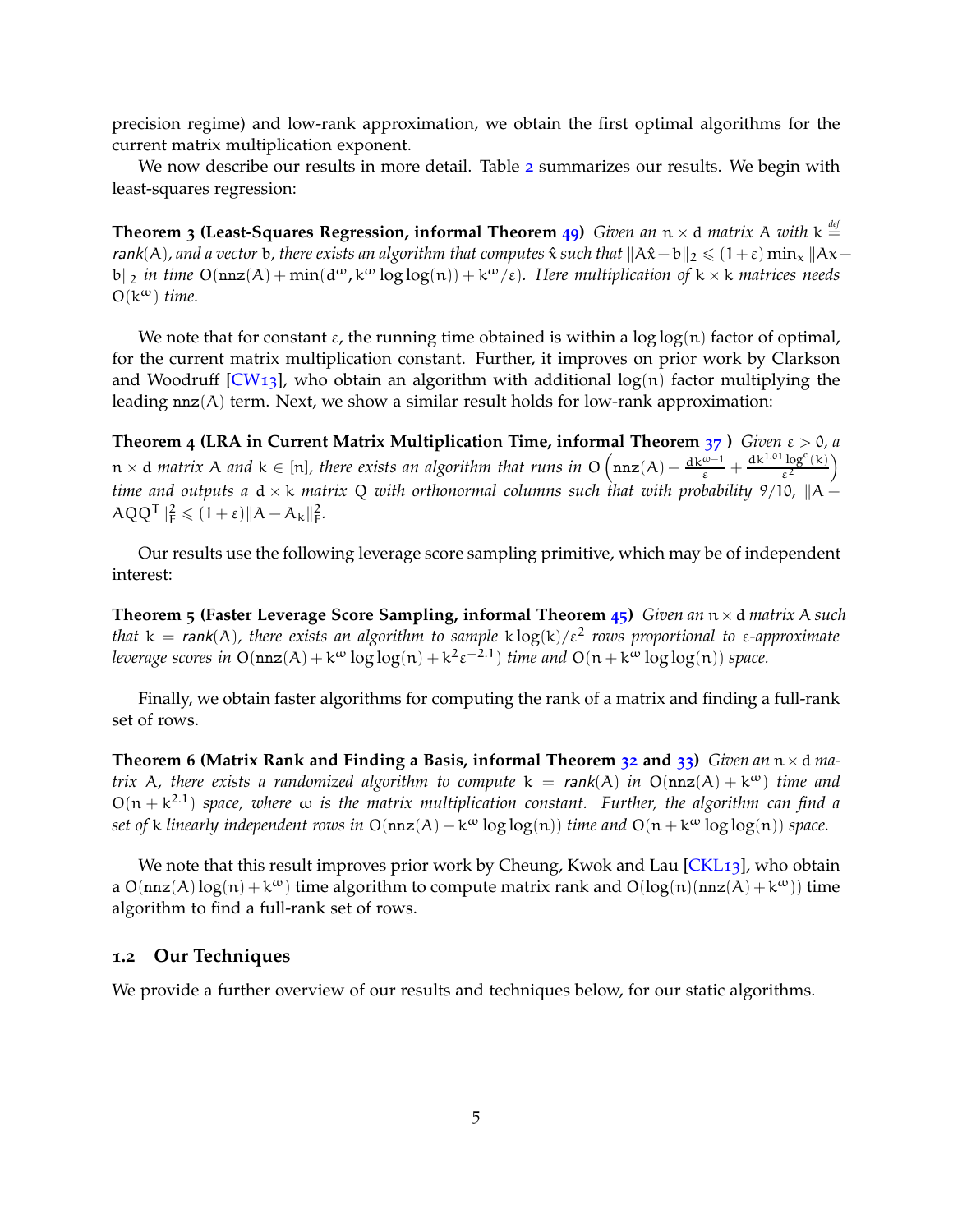<span id="page-6-0"></span>Table 2: New results and prior work, static case; space not including storage of A. Parameters:  $k_t$  is target rank for low-rank approximation; k = rank(A); κ is the condition number of A; ν = number of samples;  $\mu_s > 0$  a tunable parameter; multiplying two k × k matrices takes O(k<sup>ω</sup>) time.

| Problem                    | Time                                                                                                                                   | Prior Time                                               | Space                                                     |  |
|----------------------------|----------------------------------------------------------------------------------------------------------------------------------------|----------------------------------------------------------|-----------------------------------------------------------|--|
| Rank                       | $O(nnz(A) + k^{\omega})$                                                                                                               | $O(nnz(A) \log d + k^{\omega})$                          | $O(n + k^{2.01})$                                         |  |
| Computation                | Thm. $32$                                                                                                                              | [CKL <sub>13</sub> ]                                     |                                                           |  |
| Finding                    | $O(nnz(A)) +$                                                                                                                          | $O(nnz(A) \log d)$                                       | $O(n + k^{\omega} \log \log(n))$                          |  |
| a Basis                    | $k^{\omega}$ log log(n)) Thm. 33                                                                                                       | + $k^{\omega}$ log d) [CKL13]                            |                                                           |  |
| Low Rank                   | $O(nnz(A)+\epsilon^{-1}dk_{\tau}^{\omega-1})$                                                                                          |                                                          | $O(\epsilon^{-2} d k_t^{1.01})$                           |  |
| Approximation              | $+\epsilon^{-2}$ dk <sup>1.01</sup> ) Thm. 37                                                                                          | $\Omega(nnz(A)\log(d))$                                  |                                                           |  |
| Leverage Score<br>Sampling | $O(nnz(A) + k^{\omega} \log \log(n))$<br>$+k^2 \log(n) + \nu k n^{1/100}$<br>Thm. 33                                                   | $\Omega(nnz(A)\log d)$<br>see text                       | $O(n + k^{\omega} \log \log(n))$                          |  |
| <b>Least Squares</b>       | $\overline{O((nnz(A)+k^2)\log(\kappa/\varepsilon)}$                                                                                    | $\Omega(nnz(A)\log d)$                                   | $O(n + k^{\omega} \log \log(n))$                          |  |
| Iterative                  | + $k^{\omega}$ log log(n)) Thm. 46                                                                                                     | [CW13]                                                   |                                                           |  |
| <b>Least Squares</b>       | $O(nnz(A) + d^{\omega}\varepsilon^{-1})$                                                                                               | $\Omega(\text{nnz}(A) + d^{\omega+0.1}\varepsilon^{-2})$ | $O(n + k^{\omega} \log \log(n))$                          |  |
| Residual                   | $+ d^{2} \log(n)$ ) Thm. 49                                                                                                            | [MP12]                                                   |                                                           |  |
| <b>Least Squares</b>       | $O(nnz(A) + k^2 log(n))$                                                                                                               | <b>NA</b>                                                | $O(n + k^{\omega} \log \log(n))$                          |  |
| Multi-Response             | + $k^{\omega} \epsilon^{-2.01}$ Thm. 48                                                                                                |                                                          |                                                           |  |
| Low-Rank<br>Sampler        | $O(\mu_s n\pi z(A))$<br>$+ \tilde{O}(\mu_s k_t^3 (k_t + \varepsilon^{-7}))$<br>$+O(v(\epsilon^{-1}k_t+k_t^2)^2n^{1/\mu_s})$<br>Thm. 55 | <b>NA</b>                                                | O(nnz(A))<br>$+ \tilde{O}(k_t^2(k_t + \varepsilon^{-1}))$ |  |

#### **1.2.1 Least-Squares Regression**

We have already discussed our least-squares algorithm for the dynamic case.

We begin with obtaining an approximate optimizer for the least-squares regression problem. Our setting is in general similar to that of Gilyen, Lloyd and Tang [[GLT](#page-46-2)18]. We first find  $k =$ rank(A) linearly independent columns of A (also called *finding a basis*) and proceed using only those columns. Let the corresponding matrix be  $A\Lambda$ , where  $\Lambda \in \mathbb{R}^{d \times k}$ , whose columns are a subset of the d  $\times$  d identity matrix, is such that rank( $A\Lambda$ ) = rank( $A$ ). We then solve the regression problem using AΛ as a proxy for A, and while this yields a *different* optimal solution (x ∗ ) perhaps, than without such reduction, it has the same prediction quality. Moreover, after finding a basis, it is no longer necessary to output a data structure to allow sublinear work, since the output vector will have k nonzero entries.

Following this reduction, for our first least-squares algorithm, we quickly find a pre-conditioner, then solve the pre-conditioned version of the problem iteratively, so that the dependence on the condition number  $\kappa(A)$  and error parameter  $\varepsilon$  is logarithmic. Overall, this algorithm requires  $O(nnz(A)log(\kappa(A)/\varepsilon))$  time and improves the algorithm appearing in [\[CW](#page-46-6)13], since the basisfinding subroutine can now be implemented without a  $log(n)$  overhead (see Theorem [46](#page-29-0) for a formal statement). We provide an overview of the *basis finding* algorithm in Subsection [1](#page-9-0).2.4.

While our first algorithm for least-squares is fast, it touches all the input data multiple times,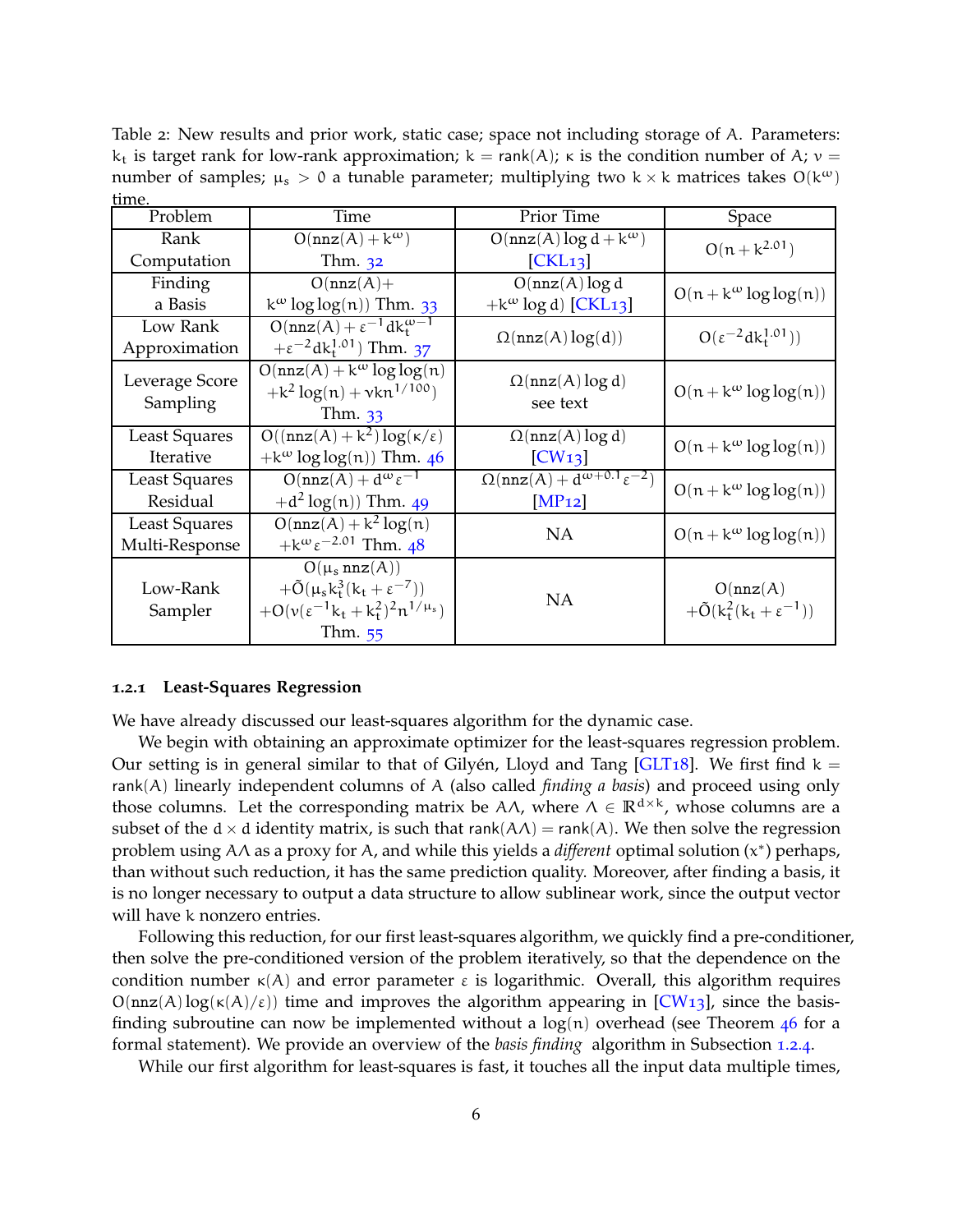and in particular does so even if the design matrix A is fixed, and multiple response vectors b are presented. In contrast, the algorithm of  $\left[GLT_18\right]$  runs in time independent of nnz(A), assuming the input data structures are already built. So in the situation where there is one design matrix A, but many response (right-hand-side) vectors b, this could potentially be faster than our first algorithm.

However, Theorem 38 of [\[CW](#page-46-6)13] gives an algorithm for *multiple-response* regression (called there *generalized* regression), where in addition to A, there is input  $B \in \mathbb{R}^{n \times d'}$ , and the goal is to find a solution with low relative prediction error. That is, for  $X^* = \arg \min_{X \in \mathbb{R}^{n \times d'}} ||AX - B||_F$ , Theorem 38 of  $[CW13]$  shows that there is a sampling matrix S so that for

$$
\tilde{X} = \operatorname{argmin}_{X \in \mathbb{R}^{n \times d'}} ||S(AX - B)||_F
$$

with constant probability,  $||A\tilde{X} - B||_F \le (1 + \varepsilon) ||AX^* - B||_F$ . The sampling matrix does not depend on B, so that, assuming the columns of B are not chosen *adaptively*, or with knowledge of S, the given bounds will hold in a setting where the columns of B are presented sequentially.

We adapt this approach here, for another algorithm, applied to a setting where we are interested in estimating  $X^*$ , not predicting B, and where space is of particular interest. The "query" time in Table [2](#page-6-0) is the time to compute one column of our estimate  $\tilde{X}$ , given a column of B. In the interests of requiring small space, we use the technique of leverage-score sampling. This allows the selection and use of  $O(poly(k/\varepsilon))$  rows of A, allowing estimates with  $\varepsilon$  error. Our error bounds are of the form  $\|\tilde{X}-X^*\|_{\text{F}}^2 \leq \varepsilon \|A\|^2 \|AX^* - B\|_{\text{F}}^2$ ; this can be related to the bounds of [\[GLT](#page-46-2)18] using the assumptions they use relating  $\|Ax^*\|$  to  $\|Ax^* - b\|$ , here, per-column of  $X^*$  and B.

By applying these ideas and the Gaussian Randomized Hadamard Transform (GRHT), we can push the time for least-squares regression in the setting of minimizing residual error down to near-optimal, as shown in the table. The formal statement, Theorem [49](#page-32-0), gives a bound for multiple-response regression, and first selects  $rank(A)$  basis columns, so that the running time can be expressed in terms of rank $(A)$ .

#### **1.2.2 Sampling from a Low-Rank Approximation**

In Section [8](#page-37-0), we give data structures analogous to that of [\[Tan](#page-48-2)19] for recommender systems, supporting sampling from a given row (or equivalently, column) of a low-rank approximation to the input matrix, as discussed above. We have already discussed the dynamic case. For the static case, we have the following.

**Theorem 7 (Sampling from LRA, informal Theorem [55](#page-38-0) )** *Given an* n × d*, rank-*k *matrix* A*, we can build a data structure of size*  $O(nnz(A) + k^3 + k^2/\epsilon)$  *in time*  $O(nnz(A) + k^4 + k/\epsilon^7)$  *such that given*  $j\in [d]$ , it outputs an  $i\in [n]$  with probability proportional to  $\hat{A}_{i,j}^2/\|\hat{A}_{*,j}\|_2^2$ , where  $\|A-\hat{A}\|_F^2\leqslant(1+\varepsilon)\|A-\hat{A}\|_F^2$  $A_k \parallel^2$ *. Further, the expected query time*  $O((k/\epsilon + k^2)n^{0.1})$ *.* 

Our data structures use a prior algorithm for finding a good low-rank approximation, using sketches, and then applies our matrix-vector product machinery to support the random generation recommender queries discussed above.

Our algorithm adopts prior machinery to quickly find a "near-SVD" of A, specifically, matrices R, S, Ŵ,  $\hat{Z}$ , and Σ so that ARŴ and  $\hat{Z}SA$  have singular values all close to 1, Σ is a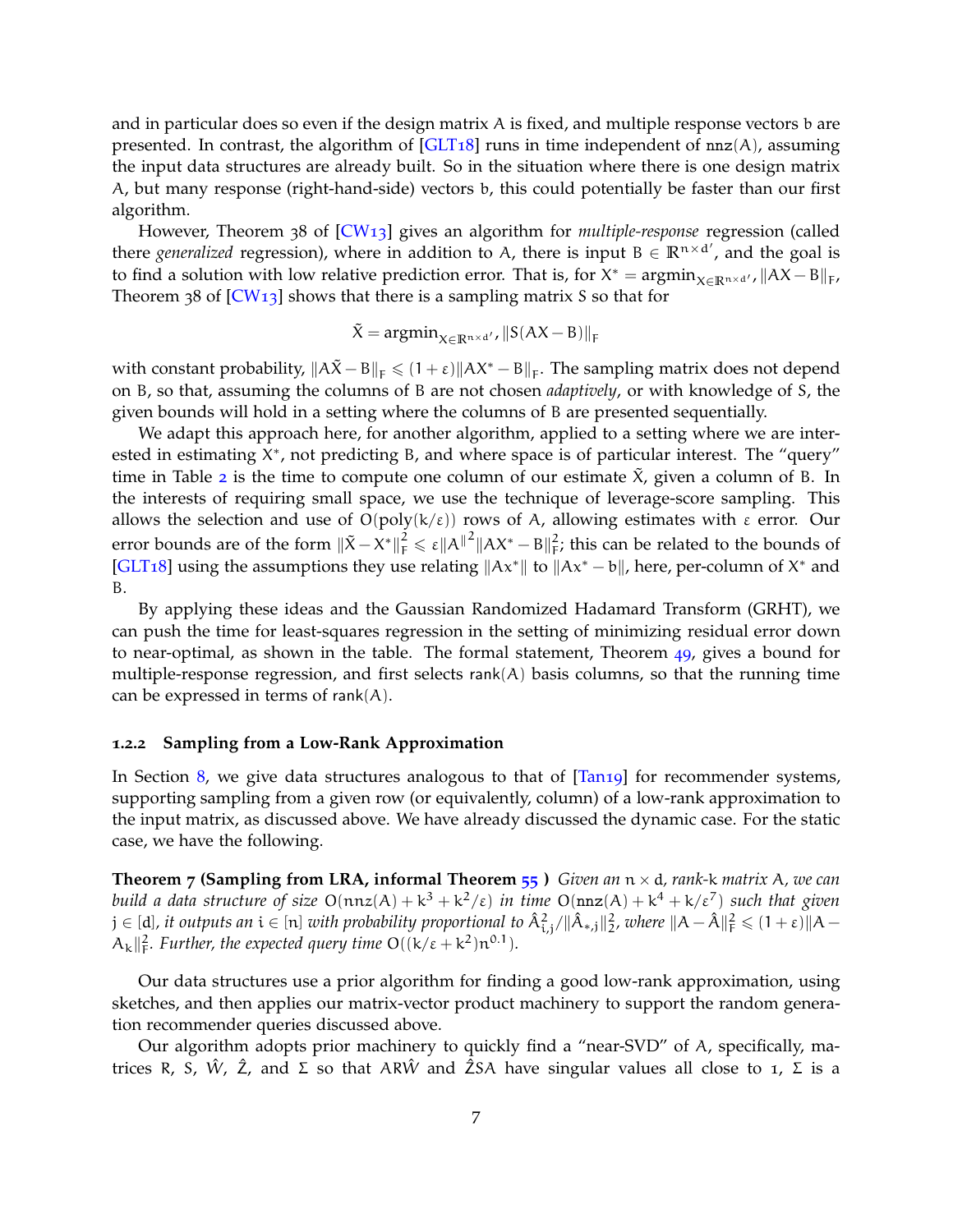diagonal matrix, and  $A \approx \hat{A} \stackrel{\text{def}}{=} AR\hat{W}\Sigma \hat{Z}SA$ . This implicit factorization can be found in time  $O(nnz(A)) + poly(k/\varepsilon)$ ; we store AR, SA, and the other matrices, in space  $O(nnz(A) + poly(k/\varepsilon))$ . We also need some additional sampling machinery, needing  $O(nnz(A) + poly(k/\epsilon))$  time to build. We then use a rejection technique inspired by  $[Tan19]$ , although here based on leverage-score sampling, so that, given column  $w \leftarrow \hat{Z}(SA)_{*,j}$  of the right-hand factor of  $\hat{A}$ , we can pick row  $(AR)_{i,*} \hat{W}$  with probability proportional to  $((AR)_{i,*} \hat{W} w)^2$ , that is, proportional to  $\hat{A}_{i,j}^2$ .

The query time for the static data structure is  $O(poly(k_t/\epsilon)n^{1/\lambda})$ , where  $k_t$  is the target rank. note that when  $\lambda = \log n$ , the  $n^{1/\lambda}$  term in the query time is equal to one, although this is at the cost of time  $O(nnz(A)log n)$  in pre-processing.

An extremal case of some interest here is when rank $(A) = k$ , so that  $A = [A]_k$ , so that we have also  $\hat{A} = A$ , since we have bounded relative error.

#### <span id="page-8-0"></span>**1.2.3 Leverage-score sampling**

Recall that the leverage score  $\tau_i$  of row  $A_{i,*}$  of matrix A is the squared Euclidean norm of  $U_{i,*}$ , where U is any matrix with orthonormal columns such that im  $A = im U$ ; another description is that the row  $A_{i,*}$  has leverage score  $\tau_i = A_{i,*} (A^\top A)^+ A_{i,*}^\top$ . (Here  $X^+$  is the Moore-Penrose pseudo-inverse of matrix X, as discussed in Subsection [2](#page-11-0).) Note that  $\sum_{i\in[n]} \tau_i = k$   $\stackrel{\text{def}}{=}$  rank(A). A sketching matrix L based on leverage scores would have each of its rows chosen by picking  $i \in [n]$  with probability  $p_i$  proportional to  $\tau_i/k$ ; the corresponding row of L would then be  $e_i^{\top}/\sqrt{p_i}$ , where  $e_i$ is the i'th natural basis vector. As discussed in Lemma [9](#page-11-1), such matrices L yield good subspace embeddings for A, and as a result have application in a variety of matrix algorithms, including for regression and low-rank approximation.

**Theorem 8 (Faster Leverage Score Sampling, informal Theorem [45](#page-28-0))** *Given an* n×d *matrix* A *such that* k = rank(A)*, there exists an algorithm to sample* k log(k)/ε<sup>2</sup> *rows proportional to* ε*-approximate leverage scores in*  $O(nnz(A) + k^{\omega} \log \log(n) + k^2 \epsilon^{-2.1})$  *time and*  $O(n + k^{\omega} \log \log(n))$  *space.* 

In Section [6](#page-27-0), we sharpen prior algorithms for leverage-score sampling, by avoiding the accurate computation of all of the leverage scores. A standard approach for such computation entails the use of a matrix  $G \in \mathbb{R}^{n \times m_G}$ , where  $m_G = \Theta((\log n)/\epsilon^2)$ , such that vector  $x \in \mathbb{R}^n$ has  $x^T G \| = (1 \pm \varepsilon) \|x\|$  with failure probability  $1/n^{\Omega(1)}$ . Computing the matrix A  $\cdot$  G requires  $\Omega(\text{nnz}(A) \log n)$  time, even for constant  $\varepsilon$ . We show that we can avoid the log n factor and obtain truly input sparsity time algorithms.

We employ a scheme introduced by Clarkson and Woodruff  $[CW_{15}]$  using  $m_G = O(1)$  to get *crude* estimates for the leverage scores. These crude estimates could be used directly for sampling, but the cruder the estimate, the larger the necessary sample size relative to the sample size needed using accurate leverage scores. We then use rejection sampling to simulate a sample drawn from *accurate* leverage scores. We thereby avoid a larger sample size, but we do have a mild tradeoff between terms in the runtime bound, similar to other tradeoffs here. This is similar to that achieved by other algorithms for computing leverage scores, by other specific algorithms  $[LMP<sub>13</sub>, CNW<sub>15</sub>, CLM<sup>+</sup><sub>15</sub>].$  $[LMP<sub>13</sub>, CNW<sub>15</sub>, CLM<sup>+</sup><sub>15</sub>].$  $[LMP<sub>13</sub>, CNW<sub>15</sub>, CLM<sup>+</sup><sub>15</sub>].$  $[LMP<sub>13</sub>, CNW<sub>15</sub>, CLM<sup>+</sup><sub>15</sub>].$  $[LMP<sub>13</sub>, CNW<sub>15</sub>, CLM<sup>+</sup><sub>15</sub>].$  $[LMP<sub>13</sub>, CNW<sub>15</sub>, CLM<sup>+</sup><sub>15</sub>].$ 

**Matrix-vector product sampling.** A key operation for leverage-score sampling, and for recommender queries, is random row generation: given  $w \in \mathbb{R}^n$ , generate random row index i with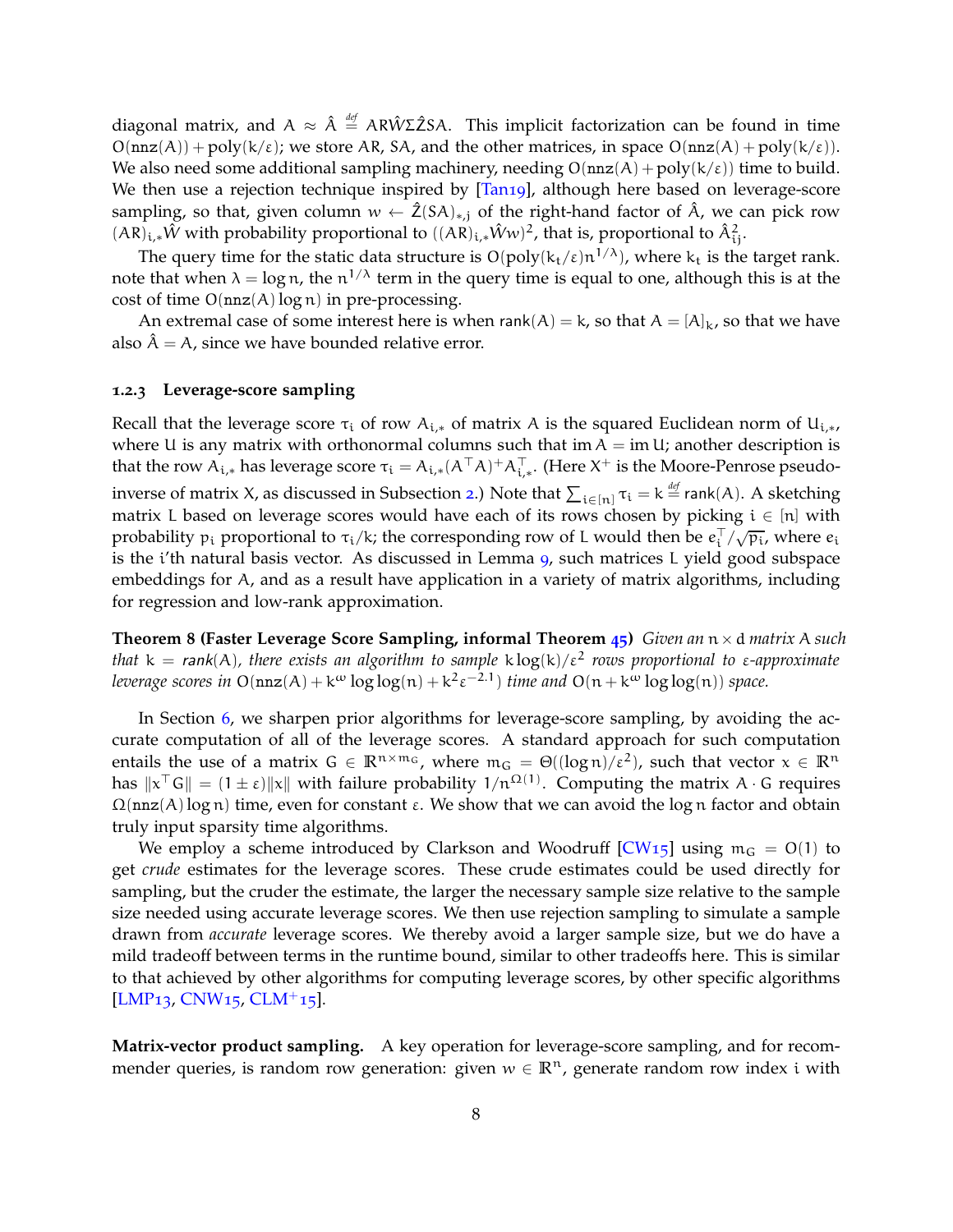probability proportional to  $(A_{i,*}w)^2/\|Aw\|^2$ . Tang [\[Tan](#page-48-2)19] gave a data structure supporting such operations; in Section [5](#page-25-0), we give a version for the static case, generalized slightly to allow matrices W so that the probability is  $\|A_{i,*}W\|^2/\|AW\|_F^2$ .

#### <span id="page-9-0"></span>**1.2.4 Rank-related Computations**

We begin by considering the fundamental problem of computing the rank of a matrix and closely related problem of computing a set of full-rank subset of rows of a given matrix.

We note that this improves the rank and basis-finding algorithms of Cheung, Kwok and Lau  $[CKL<sub>13</sub>]$  $[CKL<sub>13</sub>]$ , who incur additional log(d) factors in the running time. Further, it is easy to see that  $\Omega$ (nnz $(A)$ ) is a lower bound for both these problems. As a direct consequence of our techniques, we obtain a  $O(|E| + k^{\omega} \log \log(n))$  algorithm for Maximum Matching and a fast algorithm for Linear Matroid Union (see Section [4](#page-24-1).5 for details). Finally, using the techniques developed above, we obtain a *current matrix-multiplication time* algorithm for low-rank approximation (see Theorem [37](#page-24-0)).

To obtain linear dependence on  $nnz(A)$ , we sharpen Cheung, Kwok, and Lau [\[CKL](#page-45-2)13] results in Section [4](#page-16-0), removing log factors, at the expense of using a bit more space, as shown in Table [2](#page-6-0). This improvement is done by taking careful advantage of the relative magnitudes of  $nnz(A)$  and rank(A): when rank(A) is small enough, the compression techniques of  $[CKL<sub>13</sub>]$  $[CKL<sub>13</sub>]$  can be used to shrink the problem to one with at most about  $nnz(A)/log n$  nonzero entries, so that  $O(nnz(A))$ terms in the time bounds are possible.

For finding a basis, we apply leverage score sampling, accelerated by our Sparse Gaussian sketch, to find  $m = kpolylog(k)$  rows that contain k linearly independent rows; we then apply the algorithm of  $[CKL_{13}]$ , which needs  $log(m/k) = log log k$  iterations, each taking  $k^{\omega}$  time, and thus yields a faster algorithm.

**Subspace embeddings and** SparseGaussian **sketches.** Central to the above result and throughout the remaining paper is the machinery of *subspace embeddings*: for matrix A and  $\varepsilon > 0$ , a subspace  $\varepsilon$ -embedding (or just  $\varepsilon$ -embedding) is a matrix S such that for all  $x \in \mathbb{R}^n$ ,  $1 - \varepsilon \leq$  $\|S Ax\|/\|Ax\| \leq 1 + \varepsilon$ . While several standard constructions are known (see Lemma [9](#page-11-1)), obtaining the optimal trade-off between sparsity of the sketch and the number of rows required (also known as sketching dimension) remained a central open problem (Conjecture 14 in [\[NN](#page-48-3)13]). Count-Sketch matrices were first shown to satisfy the subspace embedding property in  $[CW13]$ . Subse-quently, this sketch was extended by Nelson and Nguyen [\[NN](#page-48-3)13] to OSNAP sketches. The best known analysis by Cohen, based on OSNAP sketches, has sketching dimension  $O(d \log(d)/\epsilon^2)$ and  $log(d)$  non-zeros in each column and thus can be applied to a matrix in  $nnz(A)log(d)$  time [\[Coh](#page-45-5)16]. Since subspace embeddings are a fundamental primitive in numerical linear algebra, algorithms for regression, low-rank approximation, matrix rank and other downstream applications incur a  $nnz(A)log(d)$  running time.

In this work, we introduce and analyze the SparseGaussian sketch, which has  $O(d/\epsilon^2)$  rows and each entry is generated independently, and with probability  $polylog(n)/n$ , it is set to be a random Gaussian value, and is otherwise zero. We show that composing such a matrix with the Subsampled Randomized Hadamard Transform (see Lemma [9](#page-11-1)), we obtain a sketching matrix that is a subspace embedding with  $O(d/\epsilon^2)$  rows (see Theorem [16](#page-14-0)). Moreover, as with other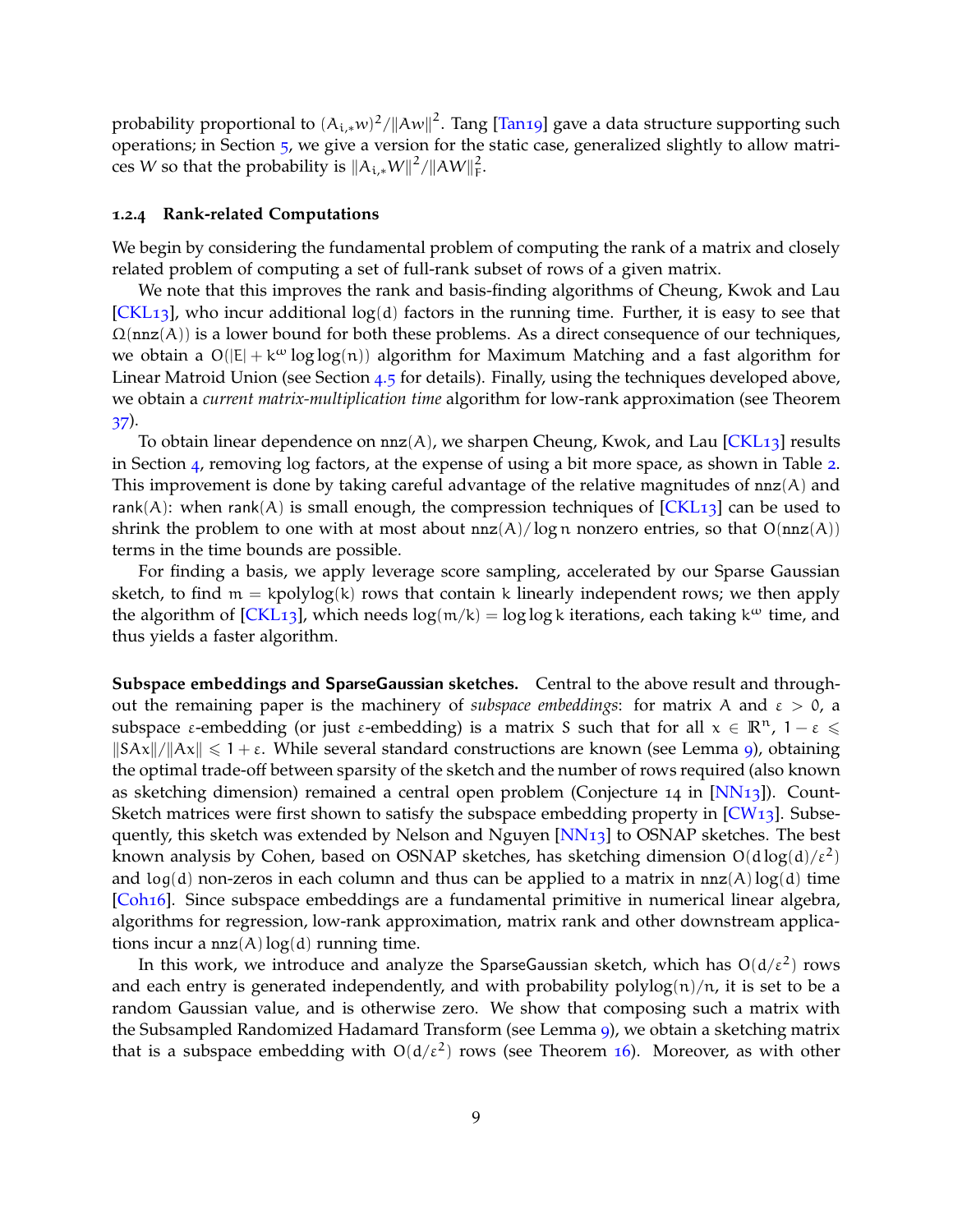sketching techniques, this *Gaussian Randomized Hadamard Transform* (GRHT) supports fast matrix product estimation and construction of projection-cost preserving sketches; these are discussed in Subsection [3](#page-15-0).1. Finally, composing GRHT with Count Sketch, we obtain subspace embedding that has  $O(d/\epsilon^2)$  sketching dimension and can be computed in nnz(A) time. This side-steps the main conjecture of  $[NN13]$ , which was whether countsketch-based subspace embeddings need  $\Omega$ (nnz(A)log d) sketching time to achieve optimal sketching dimension.

#### **1.3 Summary of Related Work**

**Matrix Sketching.** The *sketch and solve* paradigm [\[CW](#page-46-7)15, [Woo](#page-49-1)14] was designed to reduce the dimensionality of a problem, while maintaining enough structure such that a solution to the smaller problem remains an approximate solution the original one. This approach has been pivotal in speeding up basic linear algebra primitives like least-squares regression [\[Sar](#page-48-4)06, [RT](#page-48-5)08, [CW](#page-46-7)15],  $\ell_p$  regression[\[CP](#page-46-8)<sub>15</sub>, [WW](#page-49-2)<sub>19</sub>], low-rank approximation [\[NN](#page-48-3)<sub>13</sub>, [CMM](#page-45-6)<sub>17</sub>, [LW](#page-47-5)<sub>20</sub>], linear and semidefinite programming  $[CLS19, JSWZ20, JKL+20]$  $[CLS19, JSWZ20, JKL+20]$  $[CLS19, JSWZ20, JKL+20]$  $[CLS19, JSWZ20, JKL+20]$  $[CLS19, JSWZ20, JKL+20]$  and solving non-convex optimization problems such as  $\ell_p$  low-rank approximation [\[SWZ](#page-48-6)17, [SWZ](#page-48-7)19, [BBB](#page-44-2)+19] and training neural networks [\[BJW](#page-44-3)19, [BPSW](#page-44-4)20]. For a comprehensive overview we refer the reader to the aforementioned papers and citations therein. Several applications use rank computation, finding a full rank subset of rows/columns, leverage score sampling and computing subspace embeddings as key algorithmic primitives. In addition to being used as a block box, we believe our techniques will be useful in sharpening bounds for several such applications.

**Sublinear Algorithms and Quantum Linear Algebra.** Recently, there has been a flurry of work on sublinear time algorithms for structured linear algebra problems [\[MW](#page-47-8)17, [SW](#page-48-8)19, [BLWZ](#page-44-5)19, [BCJ](#page-44-6)20] and quantum linear algebra [\[HHL](#page-46-0)09, [GSLW](#page-46-1)19, [LMR](#page-47-1)14, [KP](#page-47-9)16, [DW](#page-46-9)20]. The unifying goal of these works is to avoid reading the entire input to solve tasks such as linear system solving, regression and low-rank approximation. The work on sublinear algorithms assumes the input is drawn from special classes of matrices, such as positive semi-definite matrices [\[MW](#page-47-8)17, [BCW](#page-44-7)19], distance matrices [\[BW](#page-44-8)18, [IVWW](#page-46-10)19] and Toeplitz matrices [\[LLMM](#page-47-10)20], whereas the quantum algorithms (and their de-quantized analogues) assume access to data structures that admit efficient sampling  $\left[ \text{Tan19}, \text{GLT18}, \text{CGL}^+ \text{20} \right]$  $\left[ \text{Tan19}, \text{GLT18}, \text{CGL}^+ \text{20} \right]$  $\left[ \text{Tan19}, \text{GLT18}, \text{CGL}^+ \text{20} \right]$  $\left[ \text{Tan19}, \text{GLT18}, \text{CGL}^+ \text{20} \right]$  $\left[ \text{Tan19}, \text{GLT18}, \text{CGL}^+ \text{20} \right]$ .

The work Gilyén, Lloyd and Tang [[GLT](#page-46-2)18] on low-rank least squares produces a data structure as output: given index  $i \in [d] \stackrel{\text{def}}{=} \{1,2,\ldots,d\}$ , the data structure returns entry  $x'_i$  of  $x' \in \mathbb{R}^d$ , which is an approximation to the solution  $x^*$  of  $\min_{x \in \mathbb{R}^d} ||Ax - b||$ , where  $b \in \mathbb{R}^n$ . The error bound is <sup>x</sup>∈**R**<sup>d</sup>  $||x'-x^*|| \le \varepsilon ||x^*||$ , for given  $\varepsilon > 0$ . This requires the condition that  $||Ax^* - b|| / ||Ax^*||$  is bounded above by a constant. Subsequent work  $[CGL+20]$  $[CGL+20]$  removes this requirement, and both results obtain data structures that need space polynomial in rank(A),  $\varepsilon$ ,  $\kappa(A)$ ,<sup>[1](#page-10-0)</sup> and other parameters.

The work [\[Tan](#page-48-2)19] also produces a data structure, that supports sampling relevant to the setting of recommender systems: the nonzero entries of the input matrix A are a subset of the entries of a matrix P of, for example, user preferences. An entry  $A_{ij} \in [0, 1]$  is one if user j strongly prefers product i, and zero if user j definitely does not like product i. It is assumed that P is wellapproximated by a matrix of some small rank k. The goal is to estimate P using  $A$ ; one way to

<span id="page-10-0"></span><sup>&</sup>lt;sup>1</sup>Throughout, we define  $\kappa(A) = ||A|| ||A^+||$ , that is, the ratio of largest to smallest *nonzero* singular values of A, so that, in particular, it will never be infinite or undefined.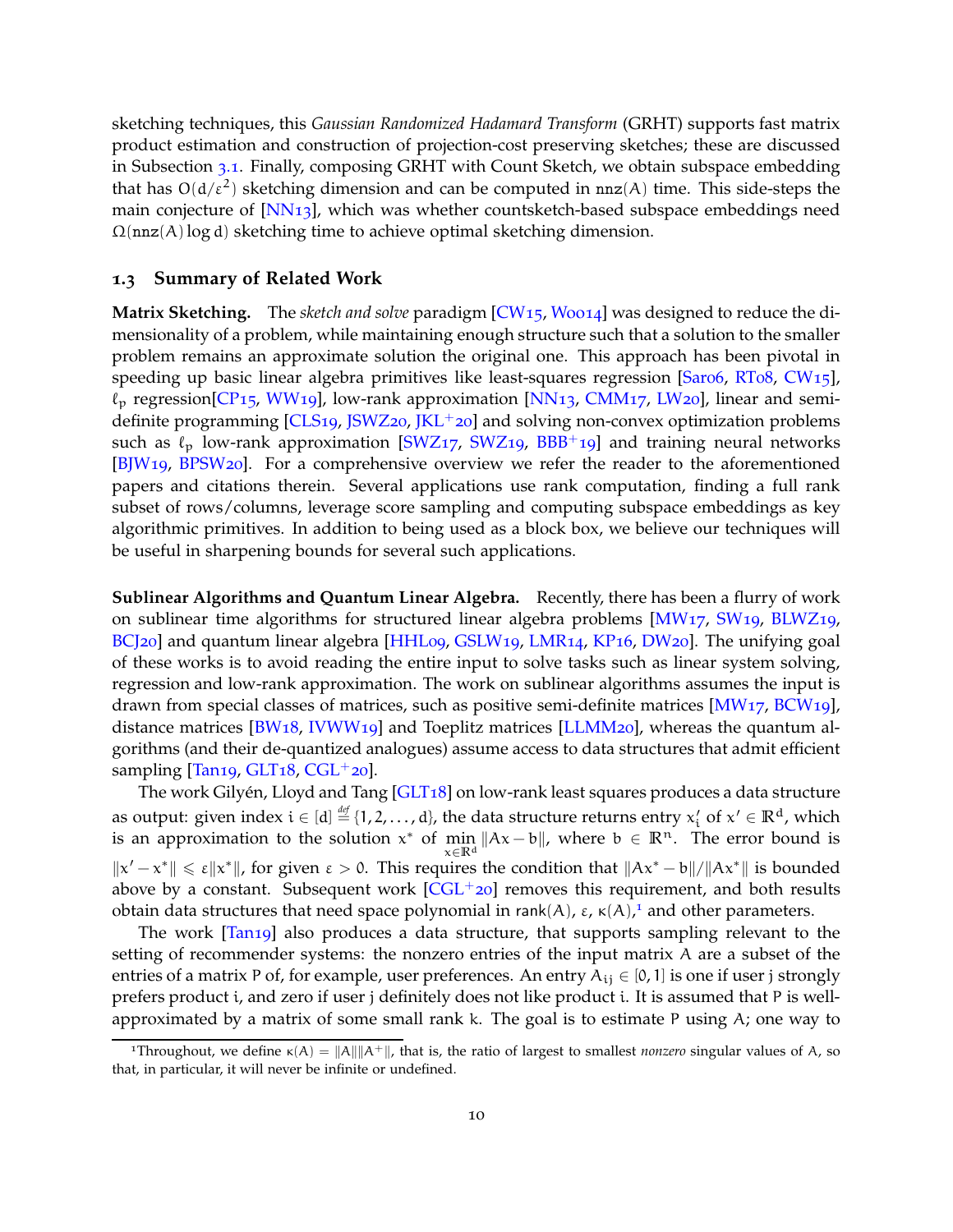make that estimate effective, without simply returning all entries of P, is to create a data structure so that given j, a random index i is returned, where i is returned with probability  $\hat{a}_{ij}^2/\|\hat{A}_{*,j}\|^2$ . Here  $\hat{A}_{*,j}$  is the j'th column of  $\hat{A}$  (and  $\hat{a}_{ij}$  an entry), where  $\hat{A}$  is a good rank-k approximation to A, and therefore, under appropriate assumptions, to P. The estimate  $\hat{A}$  is regarded as a good approximation if  $\|\hat{A} - A\|_F \leq (1 + \varepsilon) \|A - [A]_k\|_F$ , where  $[A]_k$  is the matrix of rank k closest to A, in Frobenius norm. Here  $\varepsilon$  is a given error parameter. As shown in [\[Tan](#page-48-2)19], this condition (or indeed, a weaker one) implies that the described sampler is useful in the context of recommender systems.

### <span id="page-11-0"></span>**2 Notation and Basics**

Let X<sup>+</sup> denote the Moore-Penrose pseudo-inverse of matrix X, equal to VΣ $^{-1}$ U $^{\top}$  when X has thin SVD  $X = U\Sigma V^{\top}$ , so that Σ is a square invertible matrix. We note that

$$
X^{+} = (X^{\top}X)^{+}X^{\top} = X^{\top}(XX^{\top})^{+} \text{ and } X^{+}XX^{\top} = X^{\top},
$$
\n(1)

provable using the SVDs of X and  $X^+$ . Also, if X has full column rank, so that V is square, then  $X^+$  is a left inverse of X, that is  $X^+X = I_d$ , where d is the number of colums of X. Let  $||X||$  denote the spectral (operator) norm of X. Let  $\kappa(X) \stackrel{\text{def}}{=} ||X^+|| ||X||$  denote the condition number of X. We write  $a \pm b$  to denote the set  $\{c \mid |c-a| \leq |b|\}$ , and  $c = a \pm b$  to denote the condition that c is in the set  $a \pm b$ . Let  $[m] \stackrel{\text{\it def}}{=} \{1, 2, ..., m\}$  for integer m.

As mentioned  $nnz(A)$  is the number of nonzero entries of A, and we assume  $nnz(A) \geq n$ , i.e. there are no rows comprising entirely zeros; it also follows by our assumptions that also nnz(A) ≥ n. We let  $[A]_k$  denote the best rank-k approximation to A. Let  $0_{\alpha \times b} \in \mathbb{R}^{\alpha \times b}$  have all entries equal to zero, and similarly  $0_a \in \mathbb{R}^a$  denotes the zero vector. Further, for a  $n \times d$  matrix A and a subset S of [n], we use the notation  $A_{\vert S}$  to denote the restriction of the rows of A to subset indexed by S. We use Knuth's notation  $x \uparrow \uparrow y$  to denote a tower of x's, exponentiated y times. As mentioned,  $n^{\omega}$  is the time needed to multiply two  $n \times n$  matrices.

<span id="page-11-1"></span>**Lemma 9 (Known constructions of sketching matrices)** For given matrix  $A \in \mathbb{R}^{n \times d}$  with  $k =$ rank(A), these constructions give ε<sub>0</sub>-embeddings with failure probability  $1/k<sup>c</sup>$ , for given constant c. Here *sketching matrix S is an*  $\varepsilon_0$ -embedding if  $||SAx|| = (1 \pm \varepsilon_0) ||Ax||$ , for all  $x \in \mathbb{R}^n$ .

- *There is a sketching matrix*  $T \in \mathbb{R}^{m_T \times n}$  *with sketching dimension*  $m_T = O(\epsilon_0^{-2} k^{1+1/\mu} \log k)$  *such that* TA can be computed in  $O(\mu nz(A)/\epsilon_0)$  *time (see e.g. [\[Coh](#page-45-5)16]), with*  $\mu/\epsilon_0$  *non-zero entries per row, in this form called here an* OSNAP*, and in earlier forms called a* countsketch *[\[CW](#page-46-6)13] matrix, or* sparse embedding. The most sparse version  $\hat{T} \in \mathbb{R}^{m_{\hat{T}} \times n}$  has  $m_{\hat{T}} = O(\epsilon_0^{-2} k^2)$ , with TAˆ *computable in* O(nnz(A)) *time;* Tˆ *has one nonzero entry per column. A less sparse version* T¯ of OSNAP has  $m_T = O(\epsilon_0^{-2} k \log(nd))$ ,  $O(\log(nd)/\epsilon_0)$  entries per column, and failure probability 1/poly(nd)*.*
- *There is a sketching matrix*  $H \in \mathbb{R}^{m_H \times n}$  *with*  $m_H = O(\epsilon_0^{-2} k \log(nk))$  *such that* HA *can be computed in* O(nd log n) *time (see e.g. [\[BG](#page-44-9)13]). This is called an SRHT (Sampled Randomized Hadamard Transform) matrix. The matrix*  $H = \hat{H}D$ , where the rows of  $\hat{H}$  are a subset of the rows of *a Hadamard matrix, and* D *is a diagonal matrix whose diagonal entries are* ±1*.*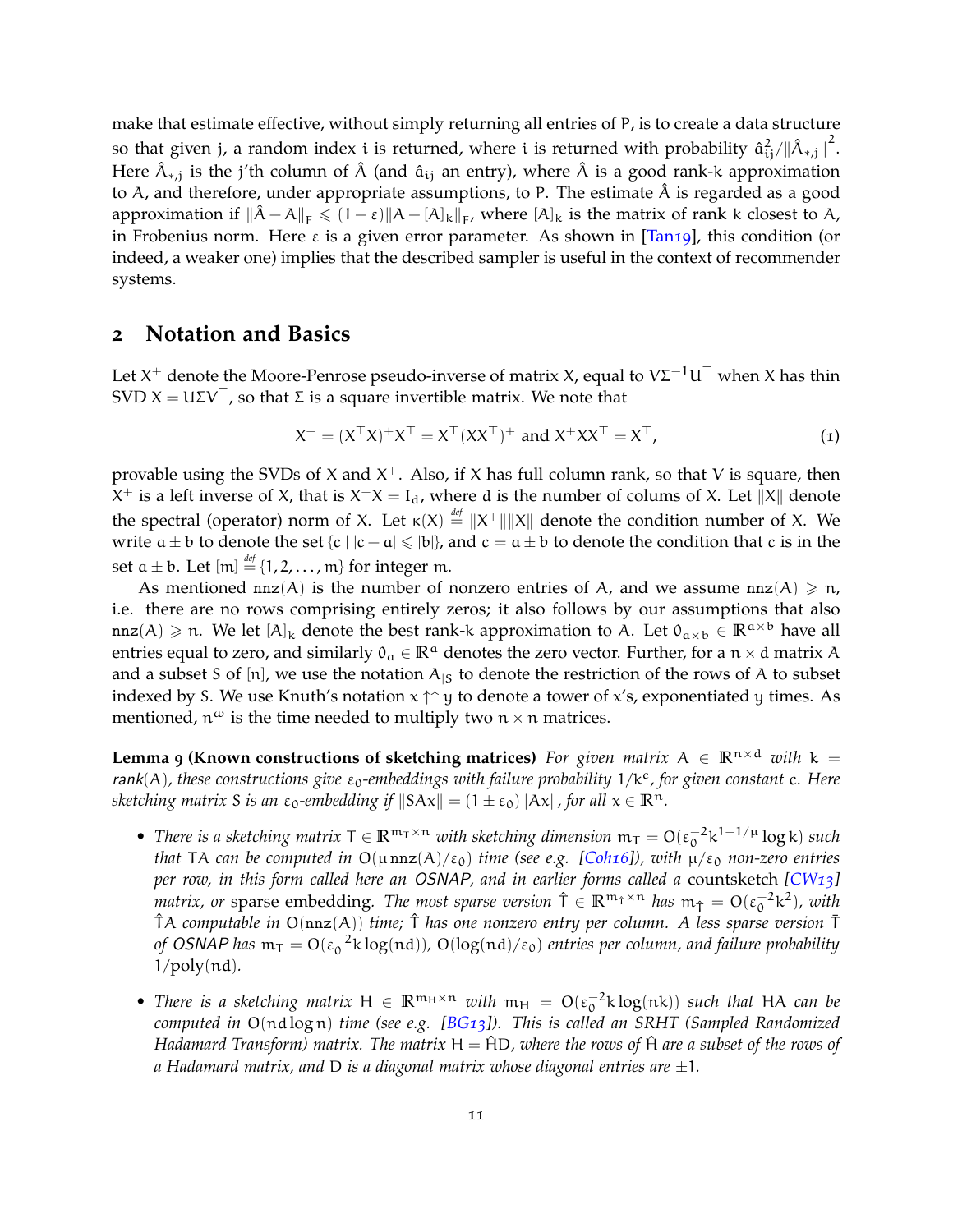• If matrix  $L \in \mathbb{R}^{m_L \times n}$  *is chosen using leverage score sampling (see Section [6](#page-27-0)), then there is*  $m_L =$  $O(\epsilon_0^{-2} \text{ k} \log \text{ k})$  *so that* L *is an*  $\epsilon_0$ -embedding, [\[Rud](#page-48-9)99, [Rec](#page-48-10)11].

*These embeddings can be composed, so that for example*  $S = H_S T_S$  *is a "two-stage"*  $\varepsilon_0$ -embedding for A, *where*  $T_S$  *is a OSNAP matrix, and*  $H_S$  *is an SRHT, so that*  $H_S T_S A$  *can be computed in*  $O(\epsilon_0^{-1} \mu n n z(A) +$  $\varepsilon_0^{-2}$ nk<sup>1+1/μ</sup>log<sup>2</sup>(k/ $\varepsilon_0$ )) *time, and the sketching dimension is*  $m_{H_s} = O(\varepsilon_0^{-2} k \log(k/\varepsilon_0))$ . The space *needed is*  $O(n + m_{Hs} d)$ *.* 

We can also use *length-squared sampling* to obtain subspace embeddings. In Section **??** we will give a data structure and algorithm that implement length-squared sampling.

<span id="page-12-2"></span>To analyze length-squared sampling in the context of ridge regression, we need some observations about ridge regression.

**Lemma 10** *Let* A *with*  $k = rank(A)$  *have thin SVD*  $A = U\Sigma V^{\top}$ *, implying*  $\Sigma \in \mathbb{R}^{k \times k}$ *. For*  $\lambda > 0$ *, let*  $A_{(\lambda)} \stackrel{\text{def}}{=} \left[ \frac{A}{\sqrt{\lambda}V} \right]$ λVV⊤ *charanceria E*  $\theta$ <sup>*def*</sup>  $\begin{bmatrix} 1 & 0 \\ 0 & 0 \end{bmatrix}$ *. Then for all*  $x \in \text{im}(V)$ *,* 

$$
||Ax - b||^{2} + \lambda ||x||^{2} = ||A_{(\lambda)}x - \hat{b}||^{2},
$$

*and*

$$
x^* \stackrel{\text{def}}{=} \operatorname{argmin}_{x \in \mathbb{R}^d} \|Ax - b\|^2 + \lambda \|x\|^2 = \operatorname{argmin}_{x \in \mathbb{R}^d} \|A_{(\lambda)}x - \hat{b}\|^2.
$$

The matrix  $A_{(\lambda)}$  has SVD  $A_{(\lambda)} = \begin{bmatrix} \text{UED} \\ \sqrt{\lambda} \text{VD} \end{bmatrix} D^{-1} V^{\top}$ , where  $D \stackrel{\text{def}}{=} (\Sigma^2 + \lambda I_k)^{-1/2}$ , and  $||A_{(\lambda)}^{\top}$  $\binom{+}{(\lambda)}$   $\big\|^2 = 1/(\lambda +$  $1/||A^+||^2$ ). We have  $||A_{i,*}||^2||A_{(2)}^+$  $\binom{+}{(\lambda)}$   $\|^2 \geqslant$   $\|u_{i,*}\Sigma D\|^2$  for  $i \in [n]$ *.* 

**Proof:** Since  $x \in im(V)$  has  $x = Vz$  for some  $z \in \mathbb{R}^k$ , and since  $V^{\top}V = I_k$ , it follows that  $VV^{\top}x = Vz = x$ , and so

$$
{\|A_{(\lambda)}x - \hat{b}\|}^2 = {\|Ax - b\|}^2 + {\|\sqrt{\lambda}VV^{\top}x - 0\|}^2 = {\|Ax - b\|}^2 + {\lambda \|x\|}^2,
$$

as claimed.

The SVD of  $A_{(\lambda)}$  is  $A_{(\lambda)} = \begin{bmatrix} U \Sigma D \\ \sqrt{\lambda} V D \end{bmatrix} D^{-1} V^{\top}$ , where D is defined as in the lemma statement, since the equality holds, and both  $\begin{bmatrix} u\bar{z}D \\ \sqrt{\lambda}VD \end{bmatrix}$  and V have orthonormal columns, and D<sup>−1</sup> has nonincreasing nonnegative entries. Therefore  $A^+_{(\lambda)} = V D \left[ \frac{U \Sigma D}{\sqrt{\lambda} V D} \right]^+.$ 

We have

<span id="page-12-1"></span><span id="page-12-0"></span>
$$
A^+_{(\lambda)}\hat{\mathbf{b}} = \mathbf{V} \mathbf{D}^2 \Sigma \mathbf{U}^\top \mathbf{b} = \mathbf{V} \Sigma \mathbf{D}^2 \mathbf{U}^\top \mathbf{b},\tag{2}
$$

using that  $\Sigma$  and  $D$  are diagonal matrices.

By the well-known expression  $x^* = A^{\top} (A A^{\top} + \lambda I_n)^{-1}$ b, and using the *not-*thin SVD A =  $\hat{U}\hat{\Sigma}\hat{V}^{\top}$ , with  $\hat{\Sigma} \in \mathbb{R}^{n \times d}$  and  $\hat{U}$  and  $\hat{V}$  orthogonal matrices,

$$
x^* = \hat{V}\hat{\Sigma}\hat{U}^\top (\hat{U}\hat{\Sigma}\hat{\Sigma}^\top \hat{U}^\top + \lambda \hat{U}\hat{U}^\top)^{-1} b = \hat{V}\hat{\Sigma}\hat{U}^\top \hat{U} (\hat{\Sigma}\hat{\Sigma}^\top + \lambda I_n)^{-1} \hat{U}^\top b
$$
  
=  $\hat{V}\hat{\Sigma} (\hat{\Sigma}\hat{\Sigma}^\top + \lambda I_n)^{-1} \hat{U}^\top b = V\Sigma (\Sigma^2 + \lambda I_k)^{-1} U^\top b = V\Sigma D^2 U^\top b,$  (3)

where the next-to-last step uses that  $\hat{\Sigma}$  is zero except for the top k diagonal entries of  $\hat{\Sigma}$ .

Comparing ([2](#page-12-0)) and ([3](#page-12-1)), we have  $A_{(2)}^+$  $_{(\lambda)}^+ \hat{\mathfrak{b}} = \mathfrak{x}^*.$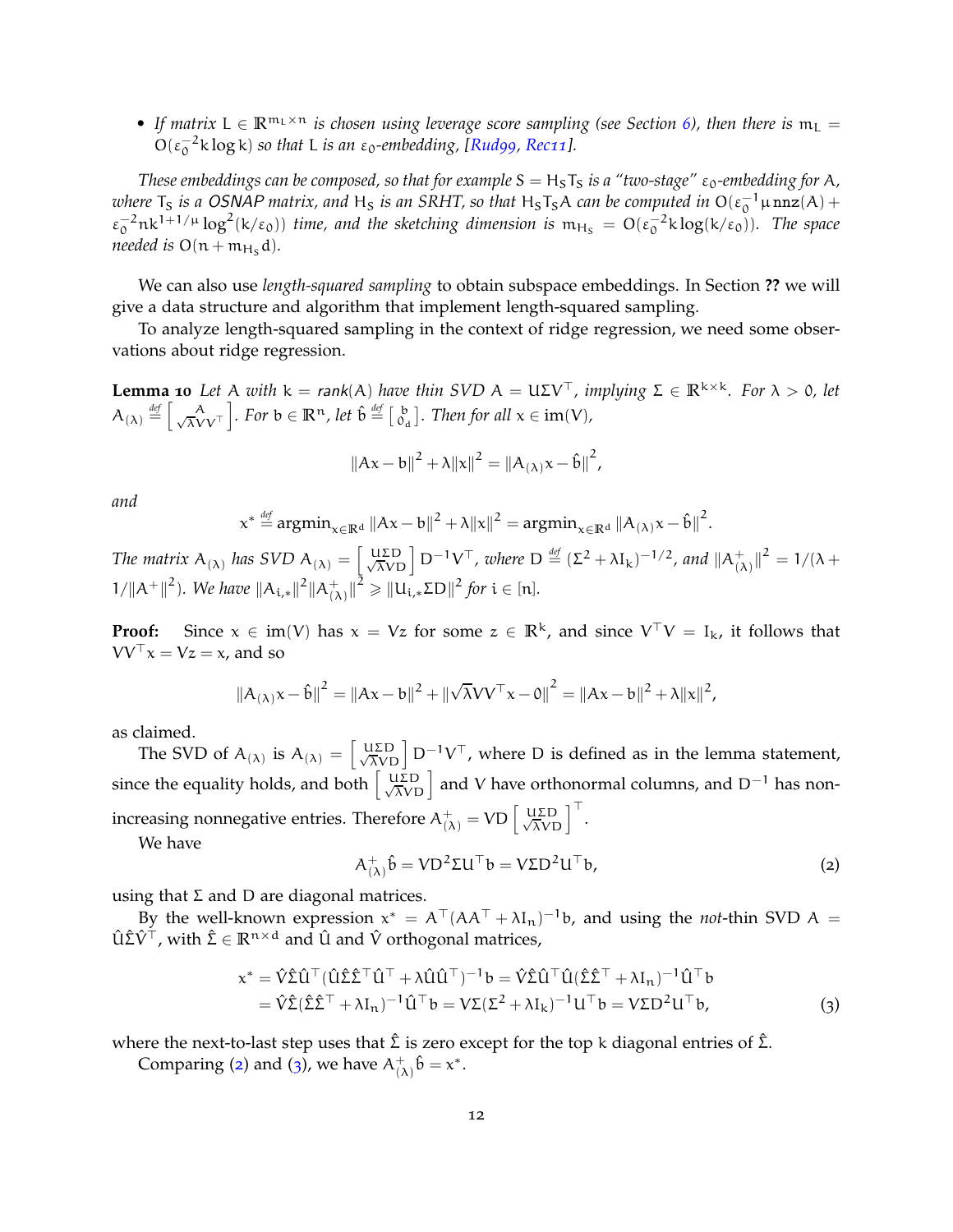Using the expression for  $A_{(2)}^+$  $(\lambda)$ ,  $||A_{(2)}^+||$  $\binom{+}{(\lambda)}$   $\big\|^2 = D_{1,1}^2 = 1/(\lambda + 1/||A^+||^2).$ Finally, since  $(A_{(\lambda)})_{i,*} = A_{i,*}$  for  $i \in [n]$ , and letting  $\hat{U} = \begin{bmatrix} U\Sigma D \\ \sqrt{\lambda}VD \end{bmatrix}$ ,

$$
\|A_{i,*}\|^2 \|A_{(\lambda)}^+\|^2 = \|(A_{(\lambda)})_{i,*}\|^2 \|A_{(\lambda)}^+\|^2 \ge \| (A_{(\lambda)})_{i,*} A_{(\lambda)}^+\|^2
$$
  
=  $\|\hat{u}_{i,*} D^{-1} V^\top V D \hat{u}^\top \|^2 = \|\hat{u}_{i,*}\|^2 = \|u_{i,*} \Sigma D\|^2,$ 

as claimed.

**Definition 11 (ridge leverage-score sample, statistical dimension)** *For* A, λ, A(λ) *, and* D *as in Lemma [10](#page-12-2), call* S ⊂ [n] *a* ridge leverage-score sample *of* A *if each* i ∈ S *is chosen independently with probability at* least  $\|U_{i,*}\Sigma D\|^2/sd_\lambda(A)$ , where the statistical dimension  $sd_\lambda(A)\stackrel{def}{=} \|U\Sigma D\|_F^2 = \sum_i \sigma_i^2/(\lambda + \sigma_i^2)$ , recalling *that* UΣD *comprises the top* n *rows of the left singular matrix of* A(λ) *.*

<span id="page-13-2"></span>**Definition 12 (length-squared sample)** Let  $A \in \mathbb{R}^{n \times d}$ ,  $\lambda > 0$ , and  $A_{(\lambda)}$  as in Lemma [10](#page-12-2). For given  $m_{\hat{L}}$ , let matrix  $\hat{L} \in \mathbb{R}^{m_L \times n}$  be chosen by picking each row of  $\hat{L}$  to be  $e_i^{\top}/\sqrt{p_i m_{\hat{L}}}$ , where  $e_i \in \mathbb{R}^n$  is the i'th standard basis vector, and picking  $\mathfrak{i}\in$  [n] with probability  $\mathfrak{p}_\mathfrak{i}\leftarrow \|{\mathsf A}_{\mathfrak{i},*}\|^2/\|{\mathsf A}\|_{\mathsf F}^2.$ 

<span id="page-13-1"></span>**Lemma 13 (Length-squared sketch)** There is  $m_{\hat{L}} = O(v||A^+_{(\lambda)}||^2||A||^2_F/sd_{\lambda}(A))$  so that a set of  $m_{\hat{L}}$ *length-squared samples contains a ridge leverage-score sample of* A *of size* v*.*

Note that when  $\lambda = 0$ ,  $||A^+_{(\lambda)}|| = ||A^+||$ , sd<sub>0</sub>(A) = rank(A), and the ridge leverage-score samples are leverage-score samples.

**Proof:** The expected number of times index  $i \in [n]$  is chosen among  $m_{\hat{L}}$  length-squared samples,  $\mathfrak{p}_\mathfrak{i}\mathfrak{m}_\mathfrak{f}$  , is within a constant factor of

$$
\frac{\|A_{i,*}\|^2}{\|A\|_F^2} \nu \|A_{(\lambda)}^+\|^2 \|A\|_F^2 / \text{sd}_\lambda(A) \geqslant \frac{\|U_{i,*}\|^2}{\text{sd}_\lambda(A)} \nu,
$$

<span id="page-13-0"></span>using Lemma [10](#page-12-2), an expectation at least as large as for a ridge leverage-score sample of size  $v$ .

**Lemma 14 (Johnson-Lindenstraus Lemma)** For given  $\varepsilon > 0$ , if  $P \subset \mathbb{R}^c$  is a set of  $m \geq c$  vectors, and  $G \in \mathbb{R}^{m_G \times c}$  *has entries that are independent Gaussians with mean zero and variance*  $1/m_G$ *, then there is*  $m_G = O(\epsilon^{-2} \log(m/\delta))$  *such that with failure probability*  $\delta$ ,  $||Gx|| = (1 \pm \epsilon)||x||$  *for all*  $x \in P$ *. Moreover, there is*  $m_G = O(\mu)$  *so that*  $||Gx|| \ge ||x||/n^{1/\mu}$ , with failure probability at most  $1/n^2$ .

# <span id="page-13-3"></span>**3 Sketching to Small Dimension using** SparseGaussian

In this section, we show properties of the "GRHT", which is the SRHT, mentioned in Lemma [9](#page-11-1), multiplied by a SparseGaussian, defined just below. We show that this composition of sketching techniques gives a subspace ε-embedding to  $O(k/\epsilon^2)$  dimensions for a rank-k matrix.

We also show that the SparseGaussian can be used for "preservation-cost preserving" sketches, along the way showing that they support fast estimation of matrix products.

That is, the simple SparseGaussian construction removes a log factor from subproblem sizes, allowing various matrix computations to be done optimally, or nearly so.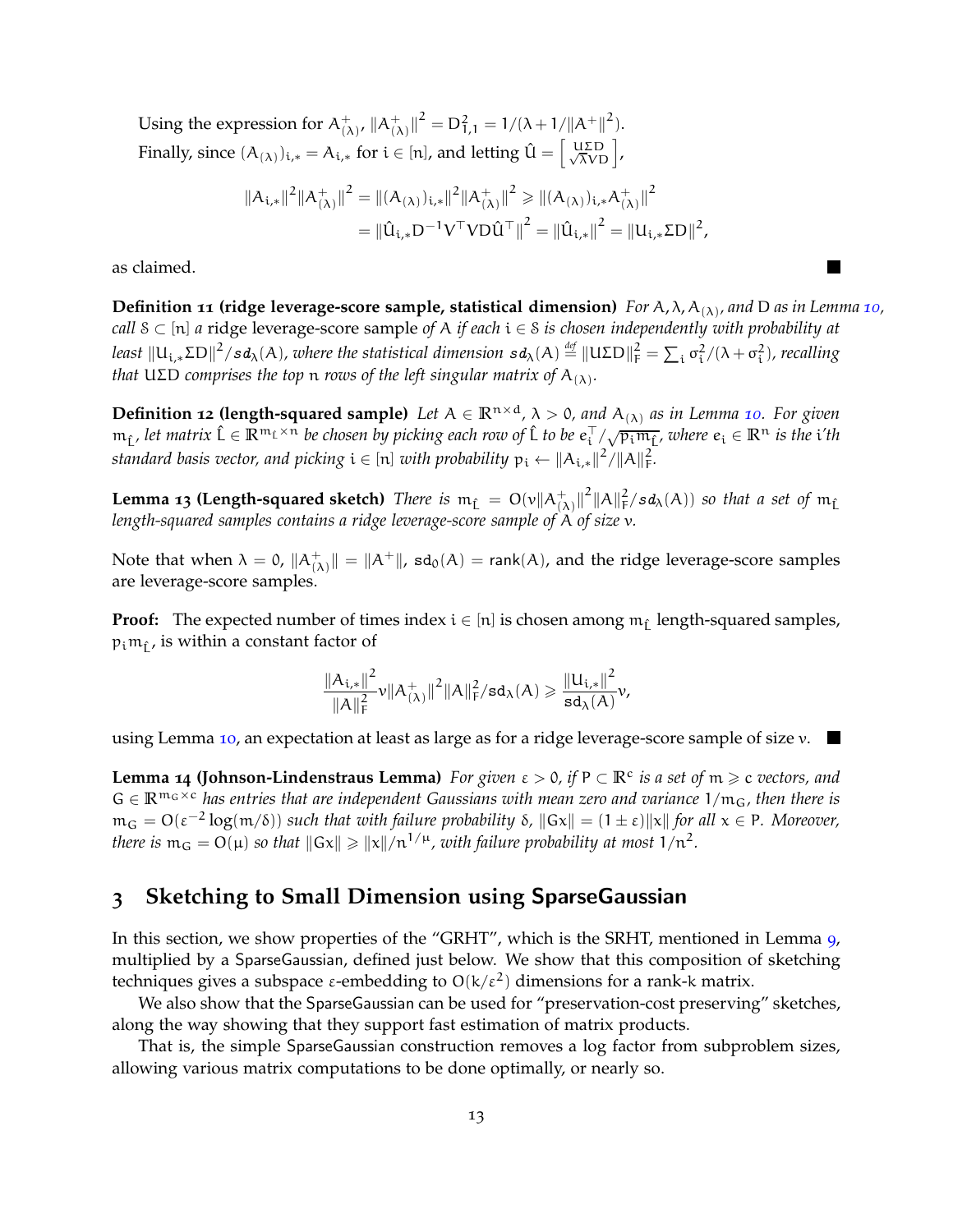**Definition 15 (SparseGaussian)** *A random matrix*  $G \in \mathbb{R}^{m_G \times n}$  *is a* SparseGaussian *matrix if, for a* given constant c, each of its entries is chosen independently, so that with probability  $\log^c(n)/n$ , it has *distribution* N(0, 1/n)*, and is zero otherwise.*

<span id="page-14-0"></span>**Theorem 16 (Composing SRHT and** SparseGaussian**)** *Given* ε > 0 *and any* n × d *matrix* A*, let*  $P \cdot H \cdot D$  *be an SRHT sketch with*  $O(d \log(d)/\epsilon^2)$  *rows and* G *be a SparseGaussian, with*  $O(\frac{d}{\epsilon^2})$  *rows. Then, with probability* 96/100, for all  $x \in \mathbb{R}^d$ ,

$$
\|\text{GPHDAx}\|_2^2 = (1 \pm \varepsilon) \|\text{Ax}\|_2^2.
$$

*Further,* GPHDA *can be computed in* O(nd log(nd)) *time.*

The high level structure of this proof is as follows: we show in Lemma [19](#page-14-1) that the SRHT matrix applied to any matrix A flattens the vectors in the image (columnspan) of A, that is, the image of GA comprises vectors with small  $\ell_{\infty}$  norn, but where Ax has about the same Euclidean norm as  $GAx$ . Then we show Theorem  $18$  just below, by showing that under such a flattening condition, G does not dilate or contract any fixed vector by more than a  $(1 + \varepsilon)$ -factor with high probability and then union bound over a  $\gamma$ -net.

Finally, we prove our main Theorem [16](#page-14-0), stated just above, by composing the SparseGaussian with the SRHT.

<span id="page-14-3"></span>First, as an easy but very useful corollary, a "three-stage" sketching scheme.

**Corollary 17** *Let*  $A \in \mathbb{R}^{n \times d}$  *have* rank $(A) = k$ *, and given*  $\mu > 1$ *. There is SparseGaussian* G<sub>S</sub> *with*  $\rm m_{G_S} = O(k/\epsilon_0^2)$  rows, and a two-stage ε<sub>0</sub>-embedding H<sub>S</sub>T<sub>S</sub> as in Lemma [9](#page-11-1), such that with constant failure *probability,*  $S = G_S H_S T_S$  *is an*  $\varepsilon_0$ -embedding computable in  $O(\varepsilon_0^{-1} \mu n n z(A) + \varepsilon_0^{-2} n k^{1+1/\mu} \log^2(k/\varepsilon_0))$ *time. The space needed is*  $O(n + m_{G_S} d)$ *.* 

<span id="page-14-2"></span>This corollary follows simply from observing that subspace embeddings are composable, T<sub>S</sub> is a subspace embedding for A and Theorem  $16$  implies  $G<sub>S</sub>H<sub>S</sub>$  is a subspace embedding for  $T<sub>S</sub>A$ .

**Theorem 18 (Subspace Embedding)** *Let* A *be* n × d *matrix such that with probability* 99/100*, for all*  $x, \|Ax\|_{\infty} \leqslant \sqrt{\frac{\log(n)}{n}}$  $\frac{\mathcal{R}^{(n)}}{n} \|Ax\|_2$ . Let G be a  $d/\varepsilon^2 \times n$  SparseGaussian matrix. *Then, with probability at least* 99/100*, for all* x*,*

$$
\|GAx\|_2^2 = (1 \pm \varepsilon) \|Ax\|_2^2,
$$

*that is,* G *is a subspace* ε*-embedding for* A*.*

We prove the above theorem using the following lemmas on flattening, dilation and contraction of vector norms. As mentioned, the SRHT gives a good source of matrices with such "flat" column spans.

<span id="page-14-4"></span><span id="page-14-1"></span>**Lemma 19 (Flattening Transform.)** *Given*  $\delta > 0$ , a fixed vector  $x \in \mathbb{R}^d$ , and a  $n \times d$  *matrix* A, let PHD *be a* log(1/δ) × n *Subsampled Randomized Hadamard Transform matrix. Then, with probability at*  $\text{least } 1 - \delta$ ,  $\|\text{PHDAx}\|_{\infty} \leqslant c \|Ax\|_2 \sqrt{\frac{\log(n/\delta)}{n}}$  $\frac{f(t/\delta)}{f(t)}$  for some fixed constant c.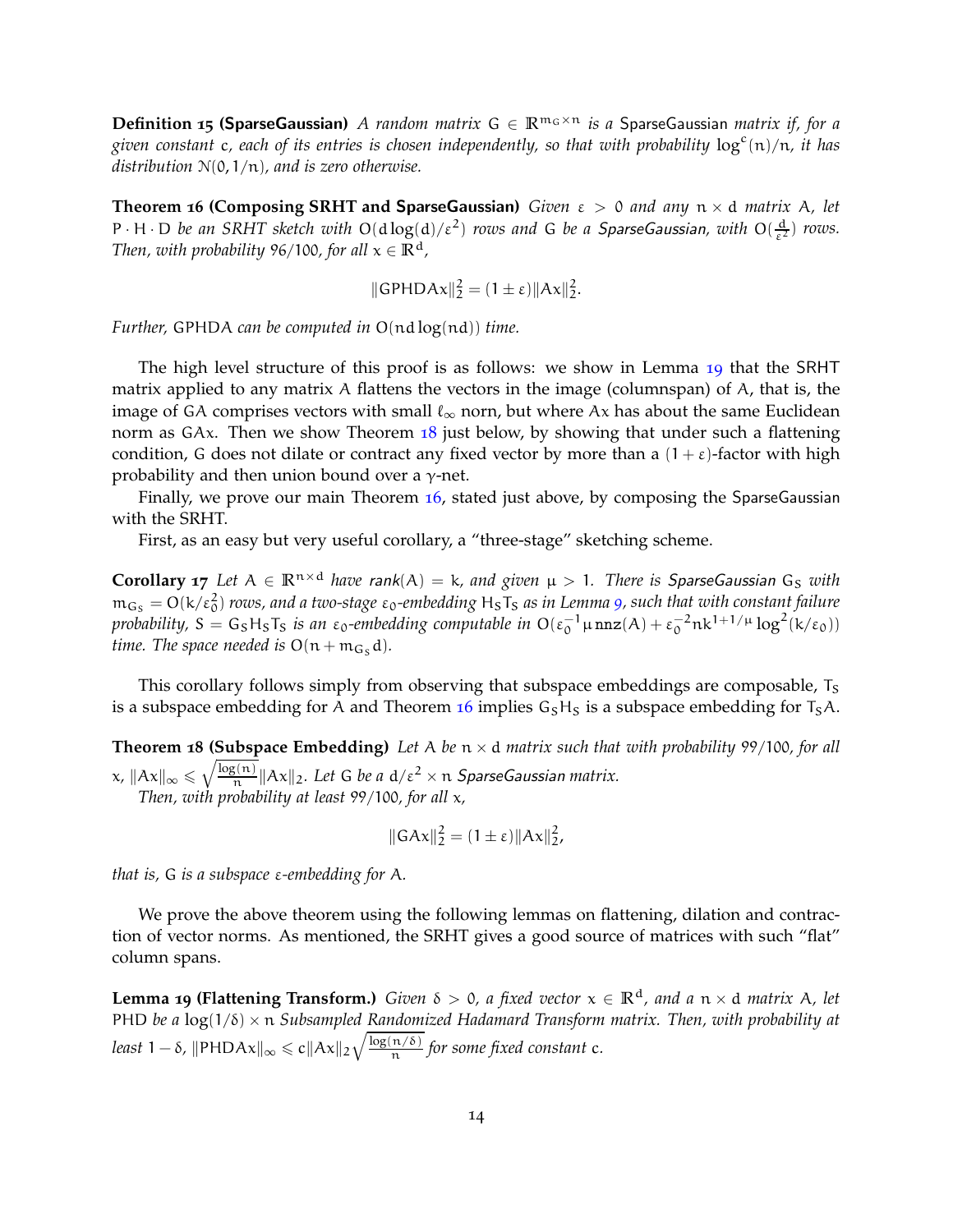**Lemma 20 (Dilation.)** *Let* G *be a* k/ $\varepsilon^2 \times n$  *SparseGaussian matrix. For a fixed vector*  $y \in \mathbb{R}^n$  *such that*  $||y||_{\infty} \leqslant \sqrt{\frac{c \log(n)}{n}}$  $\frac{g(n)}{n}$ ||y||<sub>2</sub>, with probability at least 1 − exp(− $n^{0.5}/10$ ),

$$
\|Gy\|_2^2\leqslant (1+\epsilon)\|y\|_2^2
$$

<span id="page-15-3"></span>**Lemma 21 (Contraction.)** *Given* ε > 0*, let* G *with a* SparseGaussian *matrix with* k/ε<sup>2</sup> *rows such that each entry in* G *is*  $N(0, \varepsilon^2/k)$  *with probability*  $\log^c(n)/n$ *, for a fixed constant* c. For a fixed vector  $y \in \mathbb{R}^n$ *such that*  $||y||_{\infty} \leq \sqrt{\frac{c \log(n)}{n}}$  $\frac{g(n)}{n} \|y\|_2$ , with probability at least  $1 - \exp(-k/\varepsilon^2)$ ,  $\|Gy\|_2^2 \geqslant (1-\varepsilon) \|y\|_2^2$ .

**Proof:** [of Theorem [16](#page-14-0)] It follows from Lemma [9](#page-11-1) that with probability 99/100 PHD with  $\frac{d \log(d)}{\varepsilon^2}$ rows is a  $(1 \pm \varepsilon)$ -approximate subspace embedding. Let  $\zeta_1$  be the event this succeeds and condi-tion on it. Then, from Theorem [18](#page-14-2) it follows that with probability  $99/100$  G with  $O(\frac{d}{\epsilon^2})$  rows is a  $(1 \pm \varepsilon)$  subspace embedding for PHDA. Let  $\zeta_2$  be the event this succeeds and condition on it. It then follows that for X,

$$
\|\text{GPHDAx}\|_2^2 = (1 \pm \varepsilon) \|\text{PHDAx}\|_2^2 = (1 \pm \varepsilon)^2 \|\text{Ax}\|_2^2 = (1 \pm 2\varepsilon) \|\text{Ax}\|_2^2
$$

П

### <span id="page-15-0"></span>**3.1 Fast Projection-Cost Preservation with the** SparseGaussian

Here we show that the SparseGaussian can be used for *Projection Cost Preserving Sketches*; we will apply these to low-rank approximation. To do this, we show that SparseGaussian sketches satisfy the Approximate Matrix Product condition:

<span id="page-15-1"></span>**Definition 22 (Approximate Matrix Product (**ε**-AMM))** *Given matrices* A*,* B *and a sketching matrix* S*, we say* S *satisfies* ε*-Approximate Matrix Product for Frobenius norm if*

$$
\|A^{\mathsf{T}}S^{\mathsf{T}}SB - A^{\mathsf{T}}B\|_{F} \leqslant \epsilon \|A\|_{F} \|B\|_{F}
$$

*similarly* S *satisfies a stronger notion for operator norm if*

$$
\|A^{\mathsf{T}}S^{\mathsf{T}}SB - A^{\mathsf{T}}B\|_2 \leqslant \varepsilon \|A\|_2 \|B\|_2
$$

<span id="page-15-4"></span>We use the following simple lemma for the composability of sketches that satisfy Approximate Matrix Product:

**Lemma 23 (Composability of Approximate Matrix Product)** *Given*  $\varepsilon > 0$  *and sketching matrix* S<sub>1</sub> and S<sub>2</sub> such that both satisfy ε-Approximate Matrix Product, and preserve Frobenius norm up to a con*stant, it follows that*

$$
\|A^{\mathsf{T}}S_1^{\mathsf{T}}S_2^{\mathsf{T}}S_2S_1B - A^{\mathsf{T}}B\|_{\mathsf{F}} \leqslant O(\varepsilon)\|A\|_{\mathsf{F}}\|B\|_{\mathsf{F}}
$$

<span id="page-15-5"></span><span id="page-15-2"></span>**Lemma 24 (Approximate Matrix Product for Standard Sketches, [\[CNW](#page-45-3)15, [Coh](#page-45-5)16])** *For any* ε > 0*,* OSNAP *and* SRHT *matrices with* O(d/ε<sup>2</sup> ) *rows satisfy the* ε*-Approximate Matrix Product property from definition [22](#page-15-1), with probability at least* 99/100*.*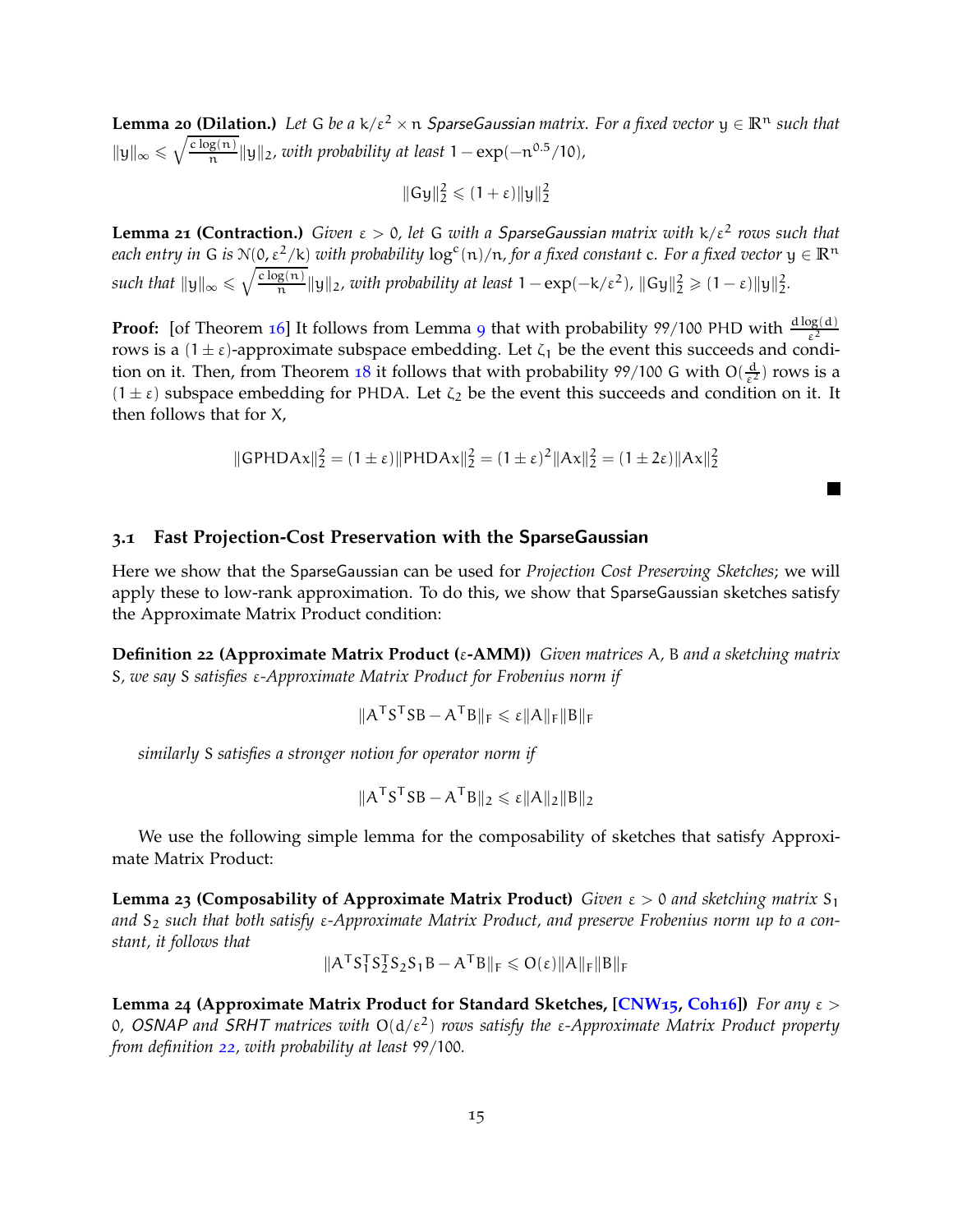**Lemma 25 (Approximate Matrix Product for SparseGaussian)** *Given matrices*  $A \in \mathbb{R}^{n \times d}$  *and*  $B \in$ **R**<sup>n</sup>×<sup>d</sup>*, let* G *be a Sparse Gaussian matrix with* poly log(n) *non-zeros. Then, with probability* 99/100*,*

$$
\|A^{\mathsf{T}}G^{\mathsf{T}}GB - A^{\mathsf{T}}B\|_{\mathsf{F}} \leqslant \varepsilon \|A\|_{\mathsf{F}} \|B\|_{\mathsf{F}}
$$

<span id="page-16-4"></span>**Definition 26 (Projection Cost Preserving Sketch (PCP)**  $[CEM^+15]$ **)** *Given*  $A \in \mathbb{R}^{n' \times d}$ ,  $\tilde{A}$  *is a rank*k *Projection Cost Preserving sketch for* A *with error* ε > 0*, in short, a* (k, ε)*-PCP, if for all rank-*k *projection matrices* P*,*

$$
(1-\epsilon) \|A - AP\|_F^2 \leqslant \|\tilde{A} - \tilde{A}P\|_F^2 + C \leqslant (1+\epsilon) \|A - AP\|_F^2
$$

<span id="page-16-3"></span>An OSNAP, SRHT and SparseGaussian can be composed to obtain a PCP for A.

**Lemma 27 (Composing Sketches to get a PCP)** *Let*  $A \in \mathbb{R}^{n \times d}$ *. Let C be a OSNAP matrix with*  $O(k^{1.01})$  *rows. Let* PHD *be an SRHT with*  $O(\frac{k \log(k)}{s})$  $\frac{g(\kappa)}{\varepsilon}$ ) *rows and let* G *be a SparseGaussian with* O( $\frac{\kappa}{\varepsilon}$ ) *rows. Compute* GPHDCA*.*

*Then, with probability* 99/100,  $\tilde{A} = GPHDC$  *is a rank-k projection cost preserving sketch for* A.

# <span id="page-16-0"></span>**4 Rank computation and Independent Row Selection**

In this section we sharpen the results of [\[CKL](#page-45-2)13], clarifying the space needed and removing some logarithmic factors in running times. We confine our attention to the field of real numbers, and assume unit cost operations there. The results of  $[CKL13]$  apply in this setting; we ignore questions of the bit-complexity of arithmetic operations.

#### **4.1 Rank Computation**

We will need *rank-preserving sketching matrices*, defined as follows.

**Definition 28 (Rank-preserving sketches)** *A random distribution over matrices*  $S \in \mathbb{R}^{z_S \times n}$  *is* rankpreserving *if there is a constant* c > 0 *such that with high probability, for a given matrix* A*, a matrix* S *with that distribution has rank* $(SA) \geq min\{z_S/c, rank(A)\}.$ 

<span id="page-16-2"></span>There are simple and sparse constructions of rank-preserving sketching matrices.

**Theorem 29 (Rank-preserving sketch construction [\[CKL](#page-45-2)13])** *There are rank-preserving sketching distributions as above so that:*

- SA *can be computed in* O(nnz(A)) *time;*
- S *has two non-zero entries per column;*
- S has at most  $2n/z<sub>S</sub> + 2$  *nonzero entries per row.*

(It is also true and unsurprising that count-sketch matrices have qualitatively similar properties.)

<span id="page-16-1"></span>Due to their sparsity and its regularity, rank-preserving sketches SA can be quickly updated when single entries of A are changed.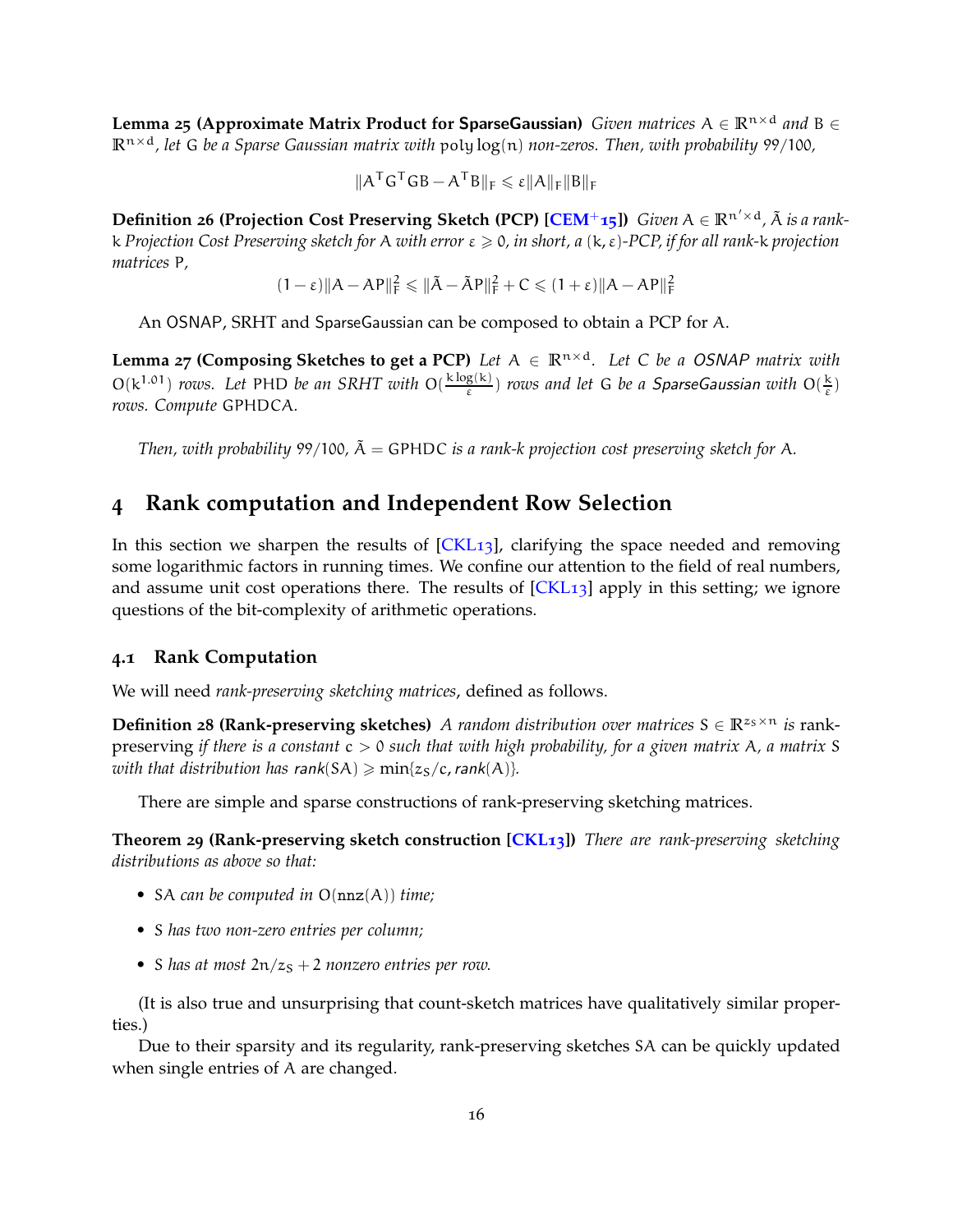**Lemma 30** *For*  $A \in \mathbb{R}^{n \times d}$ , and rank-preserving sketches  $S \in \mathbb{R}^{z_S \times n}$  and  $R^{\top} \in \mathbb{R}^{z_R \times d}$ , SAR can be *updated in* O(1) *time when a single entry of* A *is changed (or* O(nnz(A)) *if* A *is given as a whole), and using*  $O(min\{nnz(A), z_Sz_R\})$  *space.* 

**Proof:** By hypothesis S and R<sup>⊥</sup> have O(1) nonzero entries per column. If A has a single nonzero entry  $a_{ii}$ , then  $SAR = a_{ii}S_{*,i}R_{i,*}$ , which has  $O(1)$  nonzero entries altogether. So updating for a given entry takes O(1) time, since those O(1) nonzero entries can be determined and accessed in  $O(1)$  time. (For example, we store each row of SAR in a hash table.) By this means, we compute SAR without computing SA as an intermediate step, and so need at most the space  $O(\min\{nnz(A), z_Sz_R\})$  needed to store  $SAR \in \mathbb{R}^{z_S \times z_R}$ .

**Remark 31** We interchangeably refer to the aforementioned rank-preserving sketch as a MagicGraph sketch.

<span id="page-17-0"></span>**Theorem 32 (Rank computation)** Let  $k = rank(A)$ . Given value  $s \ge \sqrt{n}$ , the quantity  $k_0 \stackrel{\text{def}}{=} min\{k, s\}$ *can be determined by Algorithm [1](#page-17-1) (*RankEstBounded*) with failure probability* O(1/d1/3)*, using* O(s 2 )  $p$  space and  $O(nnz(A) + min{k_0^{\omega}}, k_0 nnz(A))$  *time. Moreover, rank*(A) *can be determined by Algorithm* [2](#page-17-2)  $(RANKEst)$  in  $O(\mu nnz(A) + min{k^{\omega}, knnz(A)})$  *time and*  $O(n + k^{2+1/\mu})$  *space, for given*  $\mu \geq 1$ *.* 

<span id="page-17-1"></span> $\overline{\text{Algorithm 1} }$  RANKESTBOUNDED(A, s)

<span id="page-17-3"></span>**Input:**  $A \in \mathbb{R}^{n \times d}$ , integer s > 0  $\mathsf{Output:} \ \mathsf{k_0} \stackrel{\mathit{def}}{=} \min\{\mathsf{s},\mathsf{rank}(\mathsf{A})\}$ // Using CKL-RE, the algorithm of Theorem 2.6 of  $[CKL<sub>13</sub>]$ 1:  $z \leftarrow c * min\{s, (nnz(A)/log n)^{1/2}\}$ //  $c \ge 1$  is a constant 2: Generate rank-preserving sketches  $S_1 \in \mathbb{R}^{z \times n}$  and  $R_1^{\top} \in \mathbb{R}^{z \times d}$ 3: Compute  $S_1AR_1$  // using Lemma [30](#page-16-1) 4:  $k_1$  ← rank $(S_1AR_1)$  // using CKL-RE 5: if  $k_1 < z/c$  or  $(k_1 == z/c$  and  $z/c == s)$ : 6: return  $k_1$ 7: Generate rank-preserving sketches  $S_2 \in \mathbb{R}^{c s \times n}$  and  $\mathbb{R}_2^{\top} \in \mathbb{R}^{c s \times d}$ 8: Compute  $S_2AR_2$  // using Lemma [30](#page-16-1) 9:  $k_2 \leftarrow \text{rank}(S_2AR_2)$  // using CKL-RE 10: return min $\{s, k_2\}$ 

### <span id="page-17-2"></span> $\overline{\text{Algorithm}}$  **2** RANKEST( $A, \mu$ )

**Input:**  $A \in \mathbb{R}^{n \times d}$ ,  $\mu \ge 1$ **Output:**  $k = rank(A)$ } 1: for  $t = 0, 1, ...$ : 2:  $s_t = n^{1/2 + t/\mu}$ 3:  $k_0 \leftarrow$  RANKESTBOUNDED(A,  $s_t$ ) 4: if  $k_0 < s_t$ : 5: return  $k_0$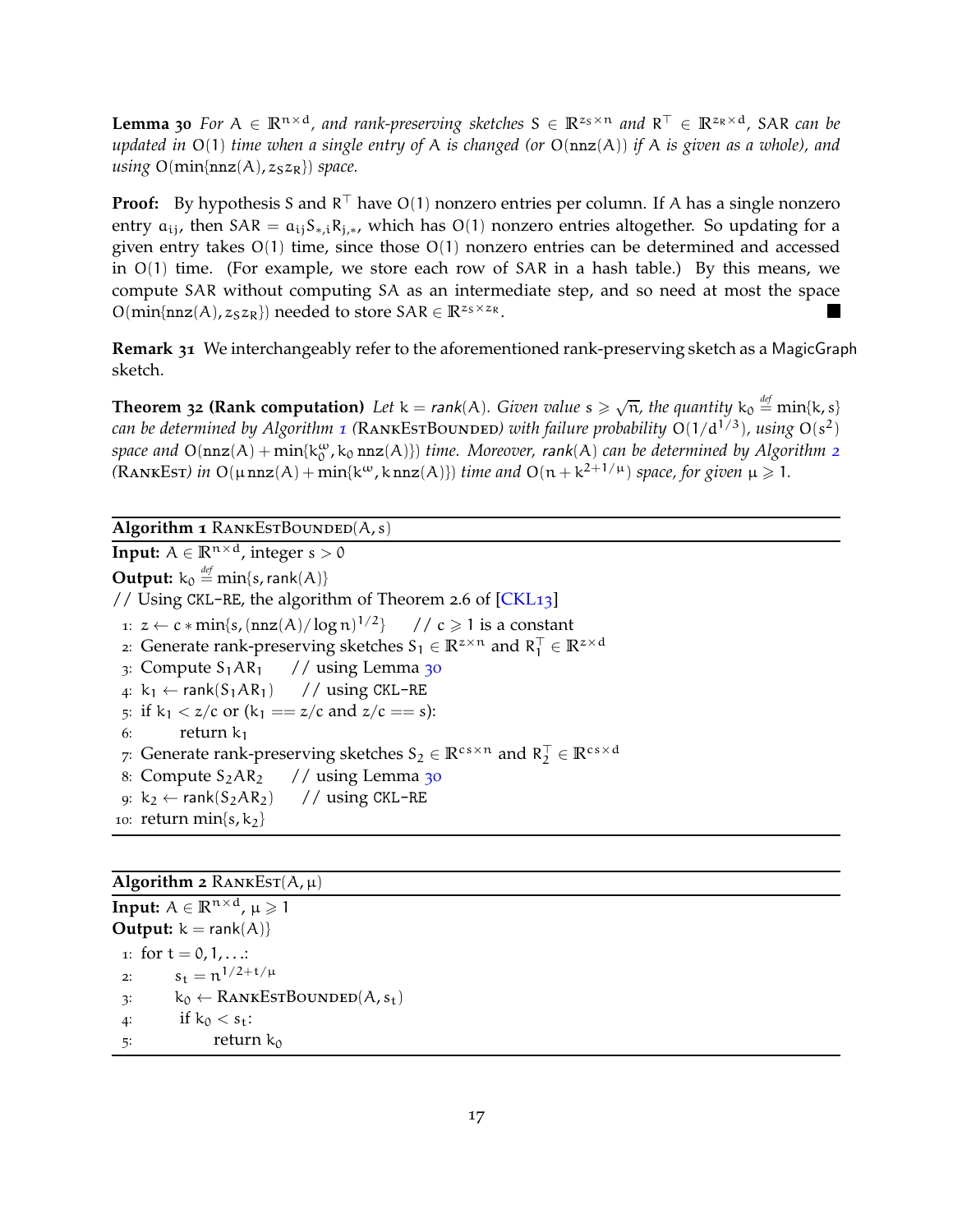**Proof:** The CKL-RE algorithm includes the computation and use of two applications of rankpreserving sketches such as  $S_1AR_1$ , and the algorithm failure probability is  $O(1/d^{1/3})$ , so with that failure probability, we assume the correctness conditions for CKL-RE and for the sketches  $S_iAR_i$  here. That is, with failure probability  $O(1/d^{1/3})$ ,  $k_i = \text{rank}(S_iAR_i)$ , for  $i \in \{1,2\}$ , and  $\min\{z/c, \text{rank}(S_1AR_1)\} = \min\{z/c, \text{rank}(A)\}$ , and also  $\min\{s, \text{rank}(S_2AR_2)\} = \min\{s, \text{rank}(A)\}$ .

Under these assumptions, Algorithm [2](#page-17-2) returns  $min{s, rank(A)}$ : since  $k_1 = min{z/c, rank(A)}$ , if  $k_1 < z/c \le s$ , the  $k_1 = \text{rank}(A) < s$ , and  $k_1$  as returned in Step [6](#page-17-3) is equal to  $k_0$ . Also, if  $k_1 = z/c = s$ , then  $s \le rank(A)$ , and then also the returned  $k_1$  is equal to  $k_0$ . If min{s, k<sub>2</sub>} is returned, then since that quantity is equal to  $min{s, rank(A)} = k_0$ , the algorithm is also correct in that case.

The running time to compute  $S_1AR_1$  is  $O(min{\{nnz(A), z^2\}}) = O(nnz(A)/\log d)$ , by Lemma [30](#page-16-1), and to compute rank( $S_1AR_1$ ) is

$$
O(nnz(S_1AR_1)\log k_1 + min\{k_1^{\omega}, k_1\,nnz(S_1AR_1)\}),
$$

by Theorem 2.6 of [\[CKL](#page-45-2)13]. Since  $nnz(S_1AR_1)log k_1 = O(z^2 log d) = O(nnz(A))$ , and

 $k_1 \leqslant \min\{z,\text{rank}(A)\} \leqslant \min\{cs,\text{rank}(A)\} \leqslant ck_0$ ,

the running time up to Step  $6$  is within the claimed bounds.

If the algorithm continues to the computation of  $k_2$ , it must hold that  $k_1 \geq z/c$  and  $z/c >$ s, so that  $z/c = (\text{nnz}(A)/\log n)^{1/2}$ , and it follows that both rank(A) and s are greater than  $(\text{nnz}(A)/\log n)^{1/2}$ , that is,  $k_0 \geq (\text{nnz}(A)/\log n)^{1/2}$ . We have, using  $\text{nnz}(A) \geq n$  and  $\omega > 2$ , and assuming n large enough,

$$
k_0^{\omega} \geqslant (\text{nnz}(A)/\log n)^{\omega/2} \geqslant \text{nnz}(A)\log n.
$$

Therefore, using this condition and again Theorem 2.6 of  $[CKL<sub>13</sub>]$ , the computation of rank $(S<sub>2</sub>AR<sub>2</sub>)$ takes

$$
O(nnz(A)\log k_2 + min\{k_2^\omega, k_2\,nnz(S_2AR_2)\}) = O(min\{k_0^\omega, k_0\,nnz(A)\}),
$$

using also  $k_2 \le k_0$ . That is, the overall time needed is  $O(nnz(A) + min\{k_0^{\omega}, k_0 nnz(A)\})$ , as claimed.

The space needed to compute and store the sketches  $\mathcal S_i\mathcal A\mathcal R_i$  is  $\mathsf O(\text{min}\{\texttt{nnz}(\mathcal A),\mathcal s^2\})$ , via Lemma [30](#page-16-1), and the space needed by algorithm CKL-RE is also  $O(s^2)$ , to do rank computations on matrices that are in  $\mathbb{R}^{\mathcal{O}(s)\times\mathcal{O}(s)}$ .

So under all relations between rank(A), s, and  $nnz(A)$ , the space used is bounded by  $O(s^2)$ , and the running time is at most  $O(nnz(A) + \{k_0^{\omega}, k_0 nnz(A)\})$ . All but the last statement of the theorem follow.

Algorithm [2](#page-17-2) (RANKEST) satisfies the last conditions of the theorem. If that algorithm exits for t = 0, the space used is O(n). Otherwise,  $k \geq k_0 \geq n^{1/2}$  If  $k_0 = s_{t-1}$  for  $t > 0$ , then  $s_{t-1} \leq k$ , and so  $s_t^2 \leqslant s_{t-1}^2 n^{2/\mu} \leqslant k^{2+4/\mu}$ , using  $k \geqslant n^{1/2}$ . So  $O(n + k^{2+4/\mu})$  space suffices, and the number of trials is at most  $\mu$ . Adjusting constants, and noting that the terms  $min\{k_0^{\omega}, k_0 \text{nnz}(A)\}$  are dominated those terms for the last  $k_0$  computed, the theorem follows. 

#### **4.2 Independent Row Selection**

<span id="page-18-0"></span>We can similarly sharpen an algorithm for finding k linearly independent rows/columns of a rank-k matrix. The main theorem we obtain in this section is as follows: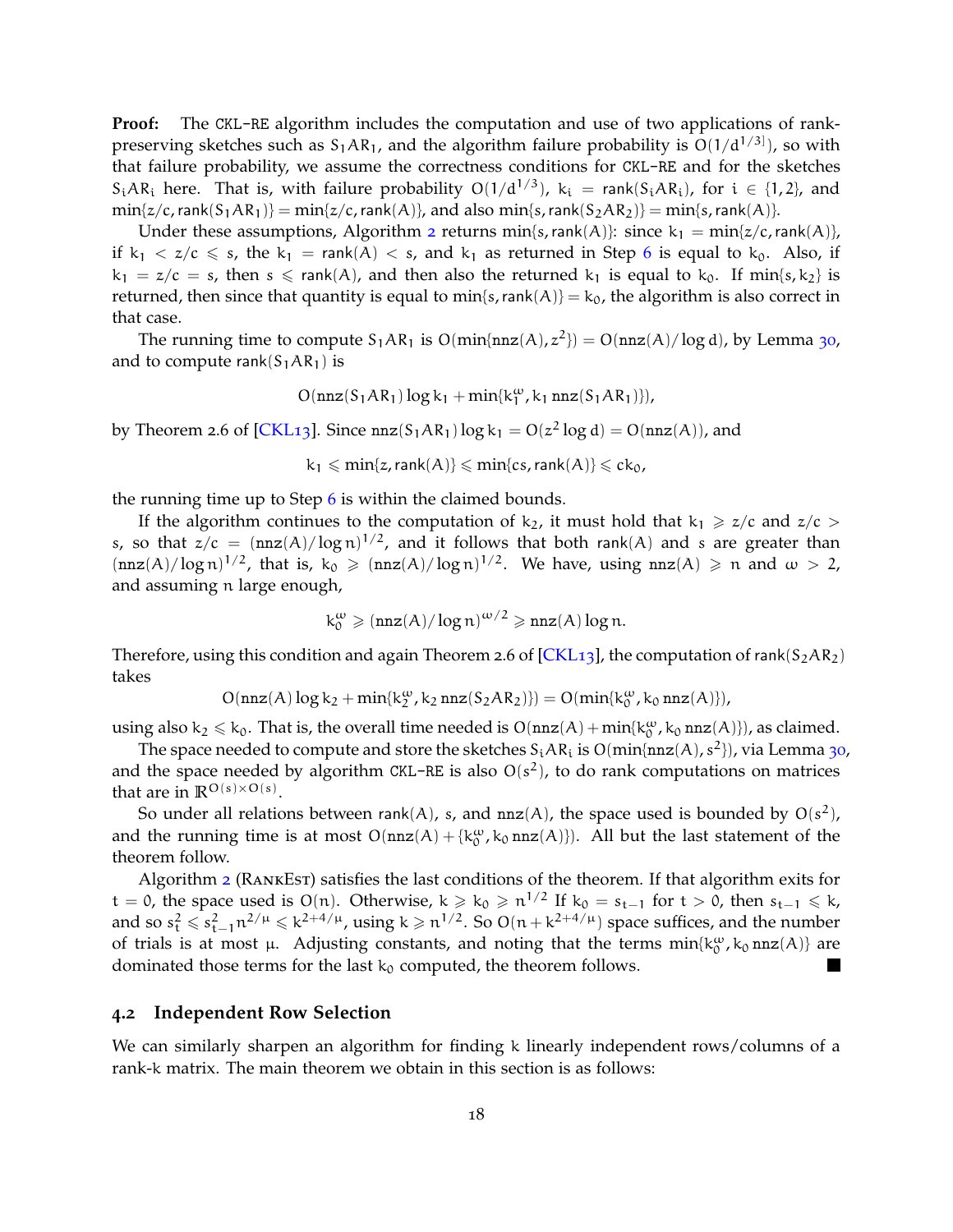**Theorem 33 (Finding a Row Basis via Selecting Independent Rows)** *Given* n × d *matrix* A *such that* k = rank(A)*, there exists an algorithm that with probability* 99/100 *outputs a set of* k *independent rows of* A *and runs in*  $O(nnz(A) + k^{\omega} \log \log(n))$  *time, where*  $\omega$  *is the matrix multiplication constant.* 

#### <span id="page-19-0"></span>**Algorithm 3** FINDBASIS( $A$ , dim = row)

**Input:**  $A \in \mathbb{R}^{n \times d}$ , dim flags for row or column basis, default is row basis

**Output:** k,  $\Lambda$ , where k = rank(A), and  $\Lambda \in \mathbb{R}^{k \times n}$  has rows a subset of the rows of the identity matrix, selecting a subset  $S \subset [n]$  of k linearly independent rows of A.

 $1:$  if dim==col

$$
A \leftarrow A^\top
$$

- [2](#page-17-2): Run Algorithm 2 on A to compute  $r = k = rank(A)$ .
- 3: Let T be a  $d \times r$  MagicGraph matrix as defined above. Let the resulting matrix be AT. Now, we have reduced the problem to finding a subset of  $n$  rows of AT with full rank and the time was  $O(nnz(A) + r^{\omega}).$
- [4](#page-20-0): Pre-process AT such that  $nnz(A)/polylog(n)$  by running Algorithm 4. Let W be a r log(r)  $\times n$ OSNAP matrix (as defined in [9](#page-11-1)) and let WAT be a subspace embedding for AT. Let PHD be a SRHT such that P has  $O(r)$  rows. Compute A = PHDWAT.
- 5: Let G be a  $r \times r \log(r)$  SparseGaussian matrix such that  $G_{i,j} = N(0, 1/r)$  with probability  $\log^c(r)/r$ , for a fixed constant c, and 0 otherwise. Compute G $\widetilde{A}$  and let QR<sup>-1</sup> be the QR factorization for GA. Let G' be a dense  $r \times log(n)$  Gaussian matrix.
- 6: For all  $i \in [n]$ , let  $\hat{\tau}_i = ||e_i^T ATRG'||_2^2$  be the approximation to the *i*-th leverage score of AT. Let  $p = {p_1, p_2,...p_n}$  be a probability distribution over the rows of AT such that  $p_i = \hat{\tau}_i / \sum_{i \in [n]} \hat{\tau}_i$ . Sample r log(r) rows of AT proportional to p and let the resulting matrix be SAT.
- 7: Let  $S_0 = [r \log(r)]$  and let c' be a fixed constant. For  $\ell \in [O(\log(\log(n))],$ 
	- Let  $M_{\ell}$  be a  $(2 \uparrow \uparrow \ell)^{c'} r \times r \log(r)$  MagicGraph. Compute  $M_{\ell}(SAT)_{|S_{\ell-1}}$ .
	- Compute a set of independent rows of  $M_{\ell}(SAT)_{|S_{\ell-1}}$  by running the Algorithm CKL-LI and let  $\mathcal{S}_{\ell}$  be the resulting indices in SAT that map to a set of r linearly independent rows.
- 8: The resulting matrix (SAT)<sub>|Sc'loglog(n)</sub> only has 100r rows and is of full rank. Run Algorithm CKL-LI on this matrix and compute a set of independent rows. Let S be the preimage of these rows in in AT.
- 9: Construct row selection matrix Λ from S
- 10: return k, Λ

<span id="page-19-1"></span>We first recall the algorithm of Cheung et. al. to find a subset of  $r$  independent rows of a rank r, matrix A when r is known:

**Lemma 34 (Linearly Independent Rows [\[CKL](#page-45-2)13])** *Given a rank* r*,* n × d *matrix* A*, there exists an algorithm that with probability at least* 99/100*, outputs a set of* r *linearly independent rows of* A *and runs in time*  $O(nnz(A) + r^{\omega} \log(n/r)).$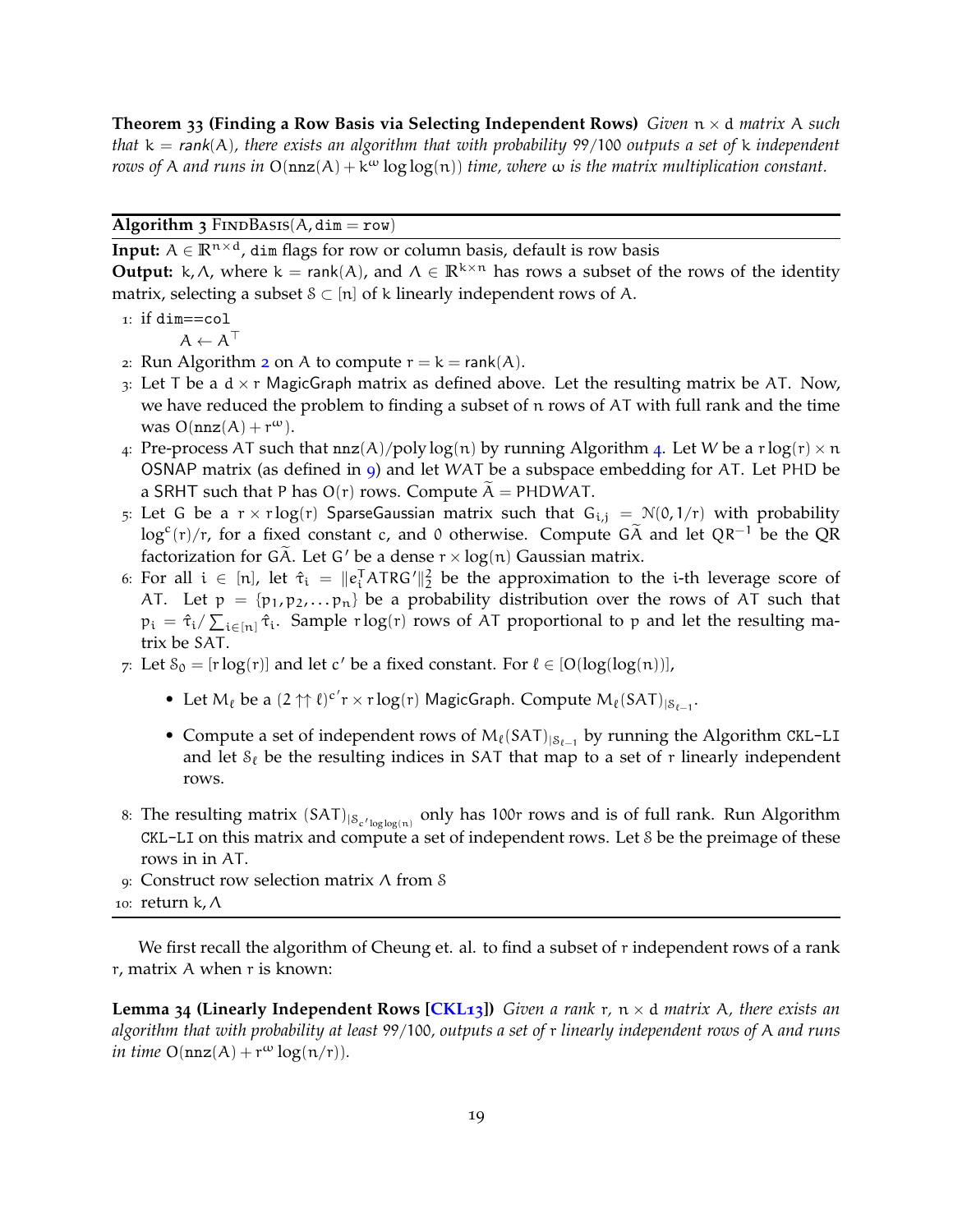<span id="page-20-0"></span>Algorithm  $4$  PREPROCESSING TO DECREASE  $nnz(A)$ 

**Input:** A  $n \times d$  matrix A,  $r = \text{rank}(A)$ , and a constant  $c' \in \mathbb{N}$ . **Output:** Matrix  $A_{\vert \mathcal{T}_{\text{chhn}(n)}} \in \mathbb{R}^{n' \times d}$  with  $\text{nnz}(A_{\vert \mathcal{T}_{\text{chhn}(n)}}) \leqslant \frac{\text{nnz}(A)}{\text{ln}e^{c'}(n)}$  $\frac{\text{nnz}(A)}{\text{log}^{c'}(n)}$  and rank $(A_{|\mathcal{T}_{\text{c}} \text{ln} \text{ln}(n)})$  = rank $(A)$ 

1:  $\mathcal{T}_0 \leftarrow [n]$ , let c be a fixed constant

2: for  $l = 1, 2, ...$  c log log(n):  $A_{\ell} \leftarrow A_{|\mathcal{T}_{\ell-1}|}$ Compute  $MA_{\ell}$ , where M is a 100r  $\times$  n MagicGraph matrix // nnz $(MA_{\ell}) = O(nnz(A_{\ell}))$  since M has  $O(1)$  non-zeros in each column. Compute  $\mathcal{S}_{\ell}$ , a subset of r independent rows of  $MA_{\ell}$ Let  $\mathcal{T}_{\ell}$  be the indices of rows of  $A_{\ell}$  that mapped to  $\mathcal{S}_{\ell}$ . 3: return  $A_{|\mathcal{T}_{\text{chhn}(n)}}$ 

We first observe that in the proof of the above Lemma (Theorem 2.7 of  $[CKL13]$  $[CKL13]$ ) their algorithm, needing k as input, runs in  $O((nnz(A) + k^{\omega})log n)$  time; examination of their proof shows that the log n term can be replaced by  $log(n/k)$ . It also needs  $O(kd)$  space, as can be readily derived. We will call this algorithm CKL-LI.

Now, we are ready to describe our algorithm. We begin with a MagicGraph sketch matrix T that we use to decrease the number of columns of A. Since T is a MagicGraph sketch with r columns, it follows from Lemma [29](#page-16-2) that rank(A) = rank(AT). Further,  $nnz(AT) = O(nnz(A))$  and if a set of r rows of A are independent, the corresponding set of r rows in AT are also independent. Therefore, it suffices to focus on finding a set of r independent rows for AT.

<span id="page-20-1"></span>Next, we show that we can preprocess the matrix AT such that the number of non-zeros can by reduced by a poly  $log(n)$  factor and the preprocessing preserves independent rows in A.

**Lemma 35 (Pre-processing)** *Given a*  $n \times d$  *rank* r *matrix* A *such that*  $nnz(A) = \Omega(r^2)$ *, with prob-*ability at least 99/100, Algorithm [4](#page-20-0) outputs a  $\mathfrak{n}' \times d$  *matrix* A' such that  $\mathfrak{n}' \leqslant \mathfrak{n}$  and  $\mathtt{nnz}(\mathsf{A}') \leqslant$  $\texttt{nnz}(A)/\log^c(n)$ , for a fixed constant c, rank $(A') = \text{rank}(A)$  and a set of independent rows in A are *independent in* A′ *. Further, Algorithm [4](#page-20-0) runs in* O(nnz(A) + r<sup>ω</sup> log log(n)) *time.*

**Proof:** Here we assume  $nnz(A) \geq rpolylog(r)$ , else the running time is dominated by  $r^{\omega}$ . To see this, consider the truncated identity matrix as the input. We cannot decrease the sparsity without decreasing the rank. But this assumption will hold in our setting since if  $nnz(A) < r^2$ , the running time would be dominated by  $r^{\omega}$ . Consider the first iteration of Algorithm [4](#page-20-0). Let  $\kappa$  be a fixed large constant. Since we randomly hash n rows of AT to  $2^k \cdot r$  buckets each bucket contains  $\Theta(2^k)$ rows with probability at least  $1 - 1/poly(n)$ , using standard balls in bins arguments. Since we then compute a set of r independent rows of the resulting matrix and consider the indices of AT that hash to this set, we obtain a subset of  $\Theta(r2^k)$  rows indexed by the set  $\mathcal{T}_1$ . It follows from CKL-LI that finding a set of r linearly independent rows requires  $O(nnz(AT) + r^{\omega} \log(r \cdot 2^{\kappa}/r)) =$  $O(nnz(A) + \kappa \cdot r^{\omega})$  time.

We show that  $(AT)_{\mathcal{T}_1}$  has at most  $O(nnz(AT)/2^{\kappa} + r^2)$  non-zeros with high probability. Recall, since MagicGraph preserves the rank of a matrix with probability 99/100, there exists a subset of some r independent rows in AT which hash to distinct buckets. Let  $\zeta_1$  be the event that the rank is preserved, and let J denote the index of r rows that hash to distinct buckets. Observe, we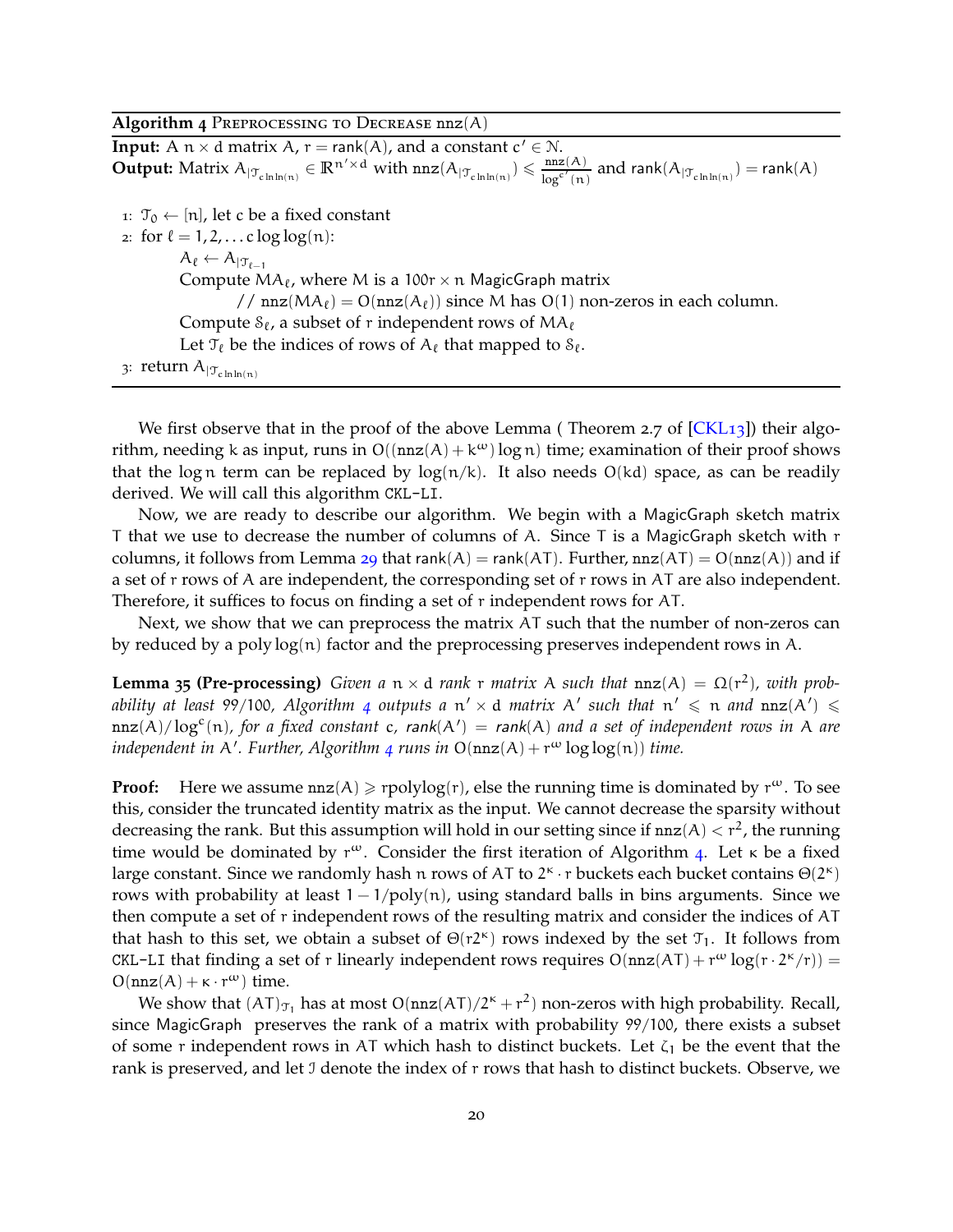do not decrease the sparsity in these rows at all and in the worst case, we are can upper bound the total sparsity of rows in  $\text{I}$  by  $O(r^2)$  For the remaining rows, each one is equally likely to be hashed to one of the  $2^k r$  independent buckets. For all  $i \in [n] \setminus \mathcal{I}$ , let  $X_i^1$  denote the indicator for the first bucket. It is easy to see that  $\mathbb{E}\left[\sum_{\mathfrak{i}\in[\mathfrak{n}]\setminus\mathfrak{I}}\chi_\mathfrak{i}^1\right]$  $\Big] = n/2^k r$ . Further, by Chernoff,

$$
Pr\left[\sum_{i \in [n] \setminus \mathcal{I}} X^1_i > \frac{log(n)}{2^\kappa r} n \right] \leqslant exp\left(-\frac{\epsilon^2 \log(n) n}{2^\kappa r}\right)
$$

Since  $2^k \cdot r \leq n$ , it follows that each bucket has at most  $O(n \log(n)/2^{\kappa} r)$  rows with  $1 - 1/\text{poly}(n)$ probability. Since the number of buckets is at most n, union bounding over the failure probability of each such Chernoff bound we can conclude that with probability at least  $1 - 1$ /poly(n), for all  $j \in [2^{\kappa}r]$ ,  $\sum_{i \in [n] \setminus \mathcal{I}} X_i^j = O(n \log(n)/2^{\kappa}r)$ . Since we select a set of r independent rows, we can conclude that  $nnz((AT)_{\tau_1}) = O(nnz(AT)log(n)/2^{\kappa} + r^2)$ .

Subsequently, we recurse on the subset of rows indexed by  $\mathcal{T}_1$ . For each  $\ell \in [\text{c}\log\log(n)]$ , we create a fresh MagicGraph matrix and hash to  $r \cdot (2 \uparrow \uparrow \ell)^{\kappa}$  buckets. We then find a set of r independent rows in the resulting matrix. The running time for finding a subset of r independent rows is therefore  $nnz((AT)_{\mathcal{T}_{\ell-1}})+\kappa\cdot(2\uparrow\uparrow\ell-1)r^{\omega}$ . The subset of rows of AT left after the  $\ell$ -th iteration are  $\frac{n}{(2\uparrow\uparrow\ell-1)}$ . Analysing the above recurrence we observe that the running time dependence on the sparsity is a geometric series and the dependence on the rank has the form  $k^{\omega} \log (\prod_{\ell \in} |\mathcal{T}_{\ell}|)$ . Combining the above observations, we note that  $log log(n)$  recursion steps suffice to decrease sparsity to  $nnz(AT)/log<sup>c</sup>(n)$ . Note, at each step the success probability is at least  $1-1/poly(n)$ and thus union bounding over the failure probability of each step results in an algorithm that succeeds with probability at least 99/100. Since the running time is a geometric series, we can set κ to be an appropriately large constant and the claim follows. **Inches** 

Since W is a OSNAP with  $r \log(r)$  rows, WAT is an O(1)-approximation subspace embedding for the column span of AT. Since  $nnz(AT) = nnz(A)/log<sup>c</sup>(n)$ , WAT can be computed in  $O(nnz(A))$ time.

<span id="page-21-0"></span>We will need the following standard fact for computing leverage scores; since our algorithm for leverage scores begins with finding a basis, we will use older algorithms to avoid circularity.

**Lemma 36 (Naive Leverage Score Computation)** *Given a* κ*-approximate oblivious subspace embedding* S *for an* n × d *matrix* A*, there exists an algorithm to compute* O(κ)*-approximate leverage scores for* A *in*  $O((nnz(A) + d^{\omega})log(n))$  *time.* 

**Proof:** This is standard and follows from computing a QR decomposition for SA such that  $QR^{-1}$  = SA. Let G be a r × log(n) dense Gaussian matrix. Then for all  $i \in [n]$ , the row leverage scores of A are given by  $\tau_i = ||e_i^T \text{ARG}||_2^2$ . I.

Next, we prove the Algorithm [3](#page-19-0) indeed outputs a set of r independent rows in  $nnz(A)$  +  $r^{\omega}$  log log(n) time.

**Proof:** [Proof of Theorem [33](#page-18-0)] Since the SRHT is a O(1)-approximate oblivious subspace embed-ding for WAT, it follows from Lemma [19](#page-14-1), that with probability at least 99/100, for all  $x \in \mathbb{R}^d$ ,

$$
\frac{1}{O(1)} \|WATx\|_2^2 \le \|PHDWATx\|_2^2 \le \|WATx\|_2^2
$$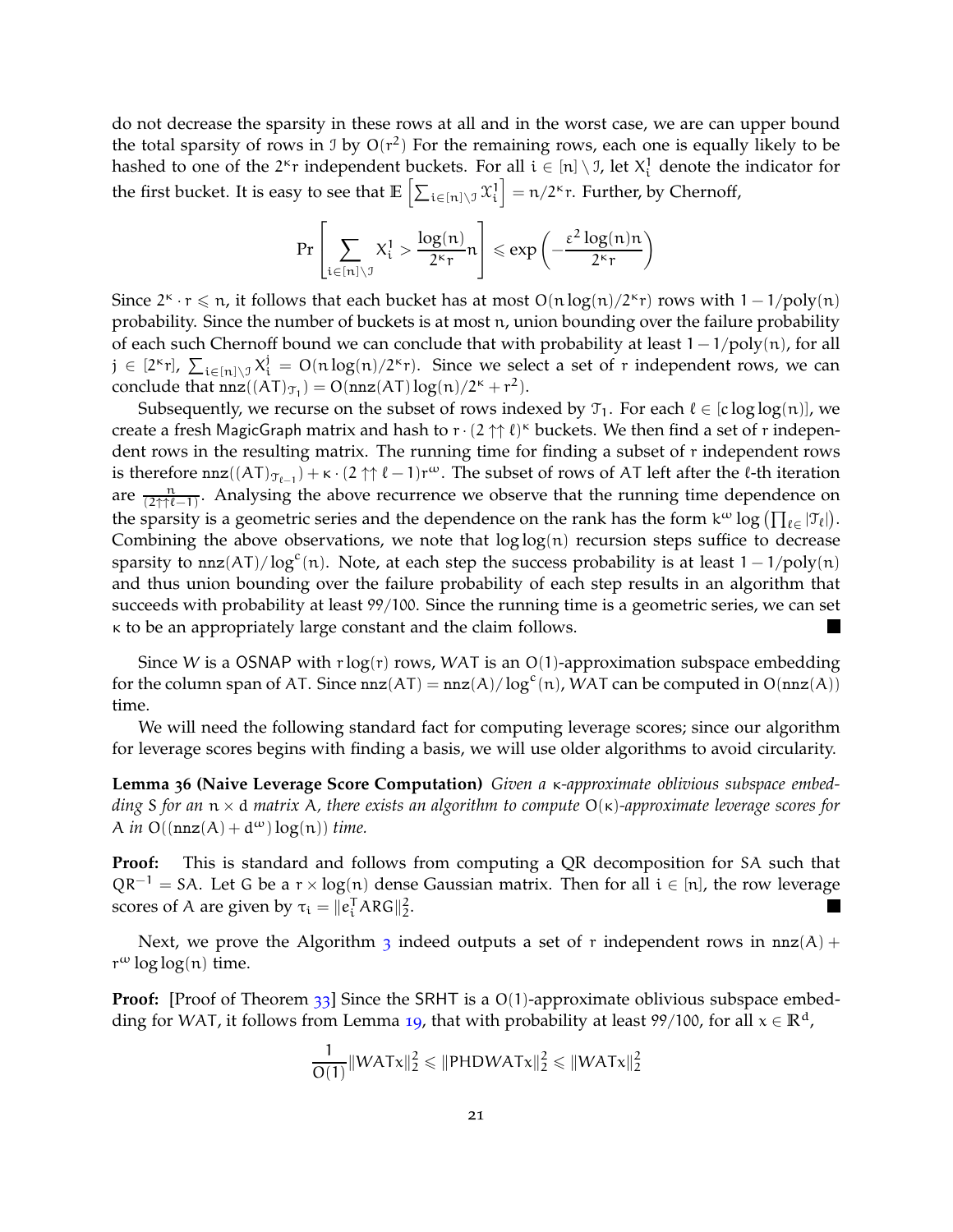and

$$
\|PHDWATx\|_{\infty} \leqslant c\sqrt{\frac{\log(k/\delta)}{k}}\|WATx\|_2
$$

Let  $\zeta_1$  be the event that the two aforementioned conditions hold. Next, observe that the matrix  $\ddot{A}$  = PHDWAT satisfies all the preconditions for Theorem [18](#page-14-2). Given a SparseGaussian sketch G with  $O(r)$  rows, it follows that with probability at least 99/100, for all  $x \in \mathbb{R}^r$ ,

$$
\frac{1}{2} \|\widetilde{A}x\|_2^2 \le \|G\widetilde{A}x\|_2^2 \le 2 \|\widetilde{A}x\|_2^2 \tag{4}
$$

Let  $\zeta_2$  be the event that the above equation is satisfied by G. Therefore, conditioned on  $\zeta_2$ , G is a Θ(1)-approximate subspace embedding for  $\tilde{A}$ . Let QR<sup>-1</sup> = G $\tilde{A}$  be the QR Decomposition for G $\tilde{A}$ . Let G' be a dense Gaussian matrix. By Lemma  $36$ , it follows that with probability  $99/100$ , for all  $i \in [n]$   $\hat{\tau}_i = \|e_i \text{ATRG}'\|_2^2$  are O(1)-approximate leverage scores for AT. Let  $\zeta_3$  be the event that this holds. Then, conditioned on  $\zeta_3$ , for all  $i \in [n]$ ,

$$
\frac{1}{O(1)}\tau_i(AT) \leqslant \hat{\tau}_i \leqslant \tau_i(AT)
$$

Let  $p = \{p_1, p_2, \dots, p_n\}$ , be a distribution over the rows of A such that  $p_i = \hat{\tau}_i / \sum_{i \in [n]} \hat{\tau}_i$ . Therefore, sampling  $r' = r \log(r)$  rows of AT proportional to p and rescaling the rows results in a subspace embedding. Formally, let SAT be a random matrix such that for all  $i \in [r']$ ,  $(SAT)_{i,*} = \frac{1}{\sqrt{r'}}$  $\frac{1}{r'p_j}(AT)_{j,*}$ with probability  $p_j$ . Then, for all  $x \in \mathbb{R}^r$ , with probability at least 99/100,

$$
\frac{1}{O(1)} \|ATx\|_2^2 \le \|SATx\|_2^2 \le \|ATx\|_2^2
$$

and let  $\zeta_4$  be the corresponding event.

Here, we observe that SAT is a scaled subset of the rows of AT and conditioned on  $\zeta_4$ , rank(SAT) = rank(AT), since the norms of all vectors are preserved up to a constant. Therefore, it suffices to find a subset of r independent rows of SAT. However, recall, SAT has  $r \log(r)$ rows and naively computing a set of r independent rows incurs a logarithmic dependence on r which we set out to avoid. Instead, we run an iterative algorithm that sketches on the left with a MagicGraph matrix and computes a set of r independent rows of the resulting matrix. The algorithm and analysis follows that of the preproccessing step (Lemma  $35$ ) closely as we find r independent rows in the sketched matrix, restrict to the preimage of these rows in the original matrix and recurse. We repeat this  $O(log log(n))$  times to decrease the the number of rows from  $O(r \log(r))$  to  $O(r)$ , at which point running the Algorithm CKL-LI suffices.

Recall,  $S_0 = [r \log(r)]$  and SAT is a  $r \log(r) \times r$  matrix. For  $\ell = 1$ , recall,  $M_1$  is a MagicGraphwith  $2<sup>k</sup>r$  rows and we compute M<sub>1</sub>SAT. It follows that with probability 99/100, rank(M<sub>1</sub>SAT) = rank(SAT) = r. We denote this event by  $\zeta_5$  and condition on it. Then, we compute a subset of r independent rows of M<sub>1</sub>SAT which requires time  $nnz(SAT) + kr^{\omega}$ . Further, the preimage of these rows is at most  $O(r \log(r)/\kappa)$  rows in SAT. To see this recall, each row of SAT is equally likely to be hashed to any one of the 2<sup>k</sup>r buckets in M<sub>1</sub>. Then, for all  $i \in [r \log(r)]$ , let  $X_i^j$ <sup>)</sup><sub>i</sub> denote the indicator for the i-th row of SAT hashing to the j-th bucket. It is easy to see that for a fixed j,  $\mathbb{E}\left[\sum_{\mathfrak{i}\in[\mathfrak{r}\log(\mathfrak{r})]}\chi_{\mathfrak{i}}^{\mathfrak{j}}\right]$ i  $\vert = r \log(r) / 2^{\kappa} r$ . Further, by Chernoff,

$$
Pr\left[\sum_{i \in [\mathrm{r}\log(\mathrm{r})]} X_i^j > \frac{\log(\mathrm{r})}{2^\kappa r} \mathrm{r}\log(\mathrm{r})\right] \leqslant exp\left(-\frac{\epsilon^2\log(\mathrm{r})\mathrm{r}\log(\mathrm{r})}{2^\kappa r}\right)
$$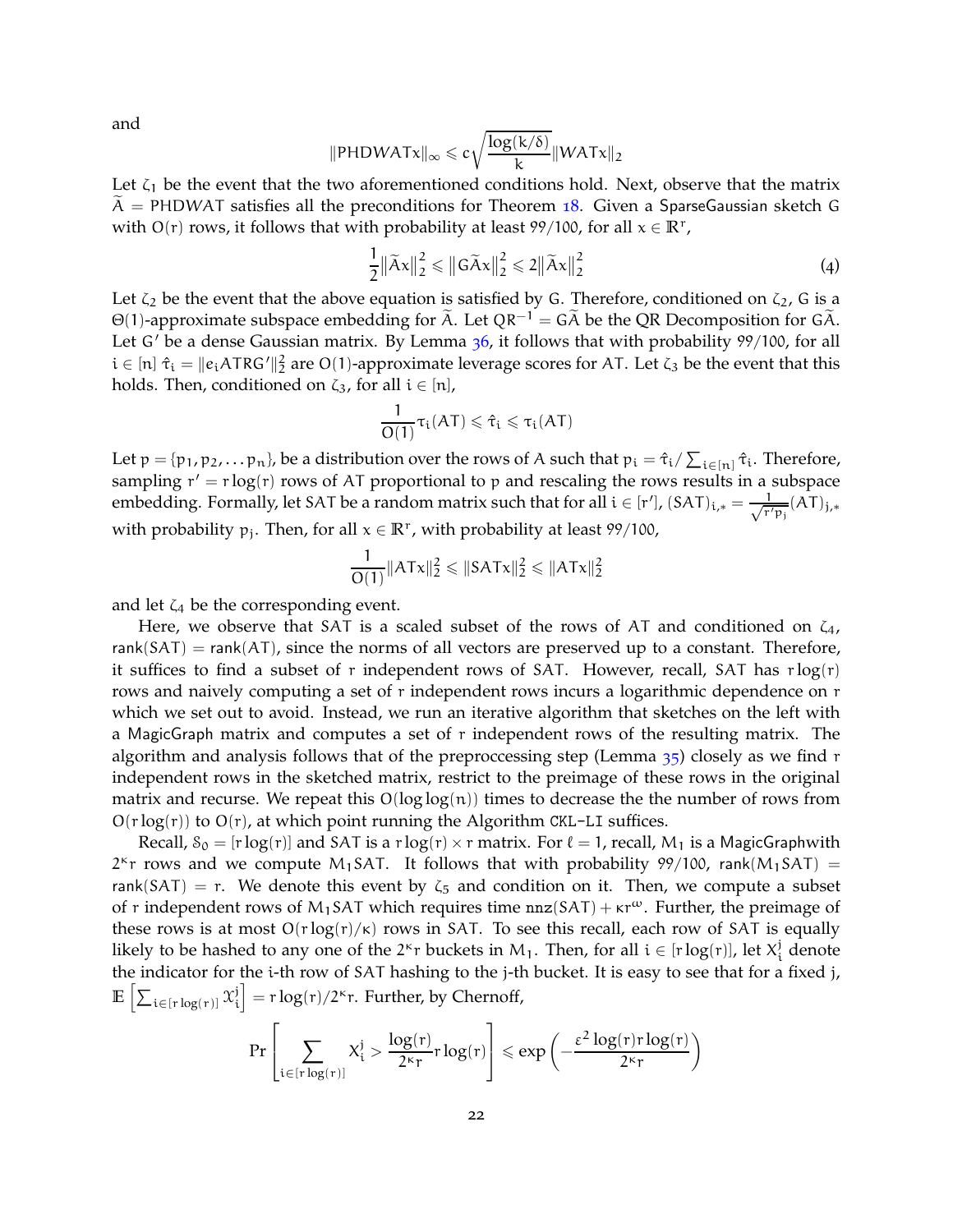Since  $2^k \cdot r \leq r \log(r)$ , it follows that each bucket has at most  $O(r \log(r) / 2^{\kappa} r)$  rows with  $1 1/poly(r)$  probability. Since the number of buckets is at most r log(r), union bounding over the failure probability of each such Chernoff bound we can conclude that with probability at least 1 − 1/poly(n), for all  $j \in [2^{\kappa}r]$ ,  $\sum_{i \in [r \log(r)]} X_i^j = O(r \log(r)/2^{\kappa}r)$ . Recall, these rows are indexed by  $S_1$  and the sparsity of SAT restricted to  $S_1$  is a  $1/2<sup>\kappa</sup>$  factor smaller (this analysis appears in Lemma [35](#page-20-1)). Using similar arguments as before, we know that the set of independent rows can be computed in  $O(\kappa r^{\omega})$  time.

Subsequently, we recurse on the subset of rows indexed by  $S_1$ . For each  $\ell \in [c \log \log(n)]$ , we create a fresh MagicGraph matrix and hash to  $r \cdot (2 \uparrow \uparrow \ell)^{\kappa}$  buckets. We then find a set of r independent rows in the resulting matrix. The running time for finding a subset of r independent rows is therefore  $nnz((SAT)_{\mathcal{T}_{\ell-1}})+\kappa\cdot(2\uparrow\uparrow\ell-1)r^{\omega}$ . The subset of rows of SAT left after the  $\ell$ -th iteration are  $\frac{n}{(2\uparrow \uparrow \ell - 1)}$ . Observe, we obtain the resulting recurrence we obtain is similar to the one appearing in Lemma  $35$ . Therefore, recursing  $log log(n)$  times suffices to decrease sparsity to nnz(SAT)/ $\log^c(n)$ . Further, observe the number of rows remaining in (SAT)<sub>|S<sub>loglog(n)</sub> is at most</sub> O(r). Note, at each step the success probability is at least  $1 - 1$ /poly(r) and thus union bounding over the failure probability of each step results in an algorithm that succeeds with probability at least 99/100. Since the running time is a geometric series, we can set κ to be an appropriately large constant.

Since the final matrix is  $O(r)$  rows and columns, we can afford to run the algorithm from Cheung et. al.  $[CKL<sub>13</sub>]$  $[CKL<sub>13</sub>]$  to compute a set of r independent rows and it is easy to see that we can then back out a set r independent rows of A from this set. The running time of the iterative process is the same as the running time of the preprocessing step in Lemma [35](#page-20-1). It follows from Lemma [34](#page-19-1), that with probability 99/100, computing a set of r linearly independent rows of  $(SAT)_{|S_{c'log log(n)}}$  requires  $O(r^2 + log(c r/r)r^{\omega}) = O(r^{\omega})$  time. Denoting the success of the final event by  $\zeta_6$  and union bounding over all previous events, it follows that Algorithm  $_3$  $_3$  succeeds with 9/10 probability. This completes the proof of Theorem [33](#page-18-0).

### **4.3 Applications**

In this section, we describe corollaries that can be derived from our new sampling and sketching ideas, which are also used in the remainder of the paper.

#### **4.4 Low Rank Approximation**

<span id="page-23-0"></span>**Algorithm 5** Low-Rank Approximation **Input:**  $n \times d$  **matrix A**,  $k \in [d]$ ,  $\epsilon > 0$ 

1: Let C be a OSNAP matrix with  $O(k^{1.01})$  rows. Let PHD be a SRHT with  $O(\frac{k \log(k)}{s^2})$  $\frac{\log(\kappa)}{\epsilon^2}$ ) rows and let G be a SparseGaussian with  $O(\frac{k}{\varepsilon})$  rows. Compute GPHDCA.

2: Compute the SVD for GPHDCA, denoted by  $P\Lambda Q^{T}$ .

**Output**: QQ<sup>T</sup>

In this subsection we provide an optimal algorithm for Low-Rank Approximation under the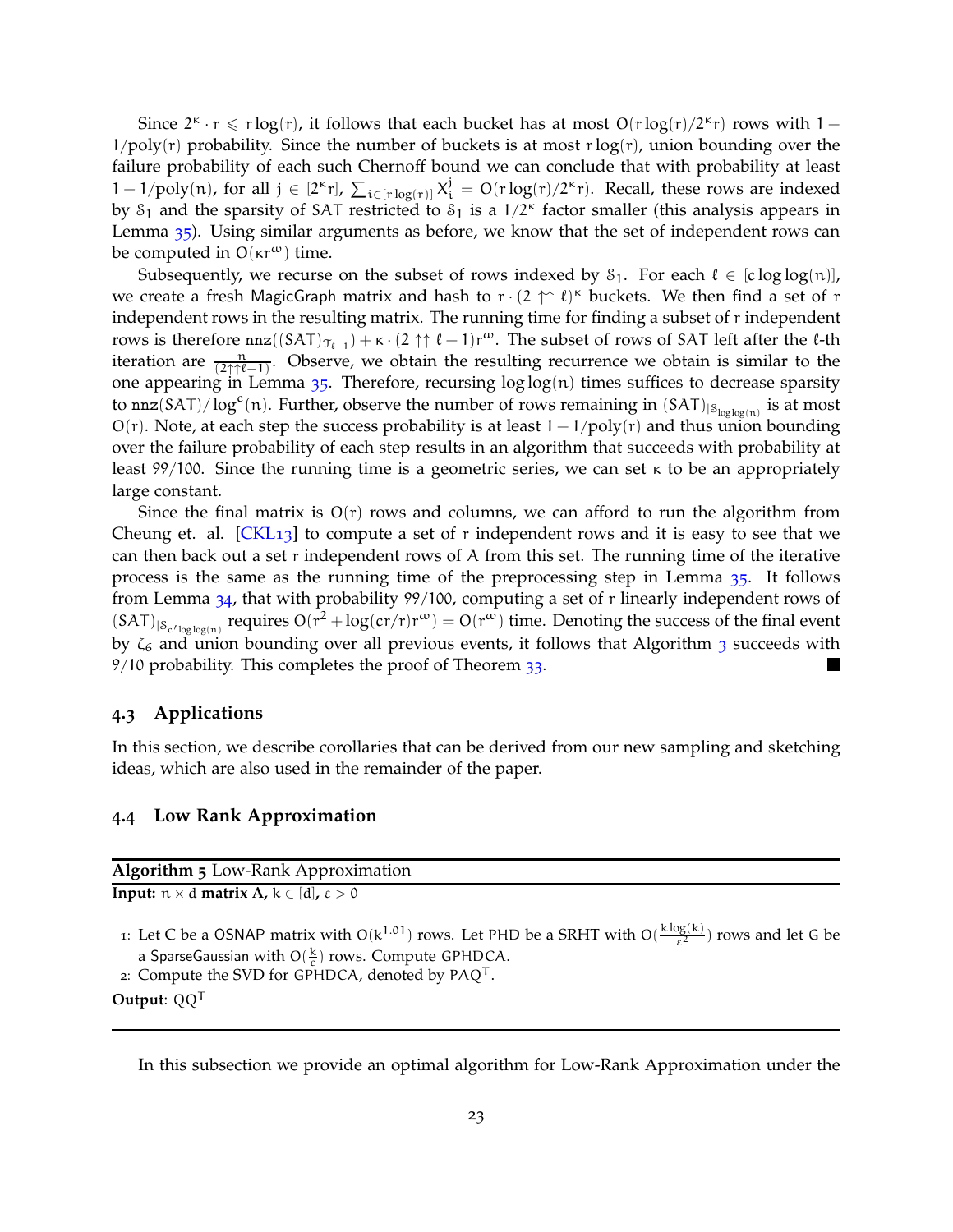current fast matrix multiplication time. The main theorem we prove is as follows:

**Theorem 37 (LRA in Current Matrix Multiplication Time)** *Given* ε > 0*, a* n × d *matrix* A *and*  $k \in [n]$ , Algorithm *[5](#page-23-0)* outputs a  $d \times k$  *matrix* Q *with orthonormal columns such that with probability* 9/10,

<span id="page-24-0"></span>
$$
\|A - AQQ^T\|_F^2 \leqslant (1+\epsilon) \|A - A_k\|_F^2
$$

*Further, Algorithm [5](#page-23-0) runs in*  $O\left(\max(A) + \frac{dk^{\omega-1}}{\varepsilon} + \frac{dk^{1.01} \log^c(k)}{\varepsilon^2}\right)$ ε2 *time.*

**Proof:** [Theorem [37](#page-24-0)] By Lemma [27](#page-16-3), with probability 99/100,  $\tilde{A}$  = GPHDCA is a projection=cost preserving sketch for A. This implies, for all rank-k projection matrices P,

<span id="page-24-2"></span>
$$
(1 - \varepsilon) \|A - AP\|_{\mathrm{F}}^2 \le \| \tilde{A} - \tilde{A}P \|_{\mathrm{F}}^2 + c \le (a + \varepsilon) \|A - AP\|_{\mathrm{F}}^2
$$
\n
$$
\tag{5}
$$

n

Since we compute the SVD of  $\tilde{\mathsf{A}}$ , we obtain a rank-k projection matrix  $\mathsf{Q} \mathsf{Q}^\mathsf{T}$  such that

$$
\|\tilde{A} - \tilde{A}QQ^{\mathsf{T}}\|_{\mathrm{F}}^2 = \|\tilde{A} - \tilde{A}_k\|_{\mathrm{F}}^2
$$

Therefore using equation  $\frac{1}{2}$  we can conclude that

$$
\|A - AQQ^T\|_F^2 \leqslant \frac{(1+\epsilon)}{(1-\epsilon)} \|A - A_k\|_F^2 \leqslant (1+2\epsilon) \|A - A_k\|_F^2
$$

#### <span id="page-24-1"></span>**4.5 Graphs and Matroids.**

Next, we discuss how our algorithm can be used to compute the Maximum Matching in an undirected Graph. Maximum Matching is a central problem in graph theory and has been extensively studied in various settings.

**Corollary 38 (Maximum Matching)** *Given an undirected, unweighted graph*  $G(V,E)$  *and*  $k \in [n]$ *, there exists an algorithm that with probability* 99/100 *outputs a matching in* G *of size* min(k, opt)*, where* opt is the size of the maximum matching. Further, the algorithm runs in time  $O(|E| + k^{\omega} \log \log(n))$ .

We note that the previous best known algorithm was obtained by Cheung et. al. [\[CKL](#page-45-2)13] and our corollary follows from using Theorem [33](#page-18-0) in their reduction.

Next, we consider the Linear Matroid Union problem, where we are given as input a  $n \times d$ matrix A such that  $d \leq n$  and the goal is to find the largest number a disjoint basis. A basis is defined by a set of maximum number of linearly independent rows and two basis are disjoint if they do not share any rows. A special case of this problem includes computing the maximum number of edge-disjoint spanning trees.

**Corollary 39 (Linear Matroid Union)** *Given a*  $n \times d$  *matrix* A *and*  $k \in [n]$  *such that*  $d \leq n$  *and* rank(A) = r*, there exists an algorithm that with probability* 99/100 *outputs* min(k, opt) *disjoint basis for* A. Further, the algorithm runs in time  $O(k \text{nnz}(A) + \text{min}(r^{\omega}k^{\omega+1}, b^3k^3) \log \log(n))$  time.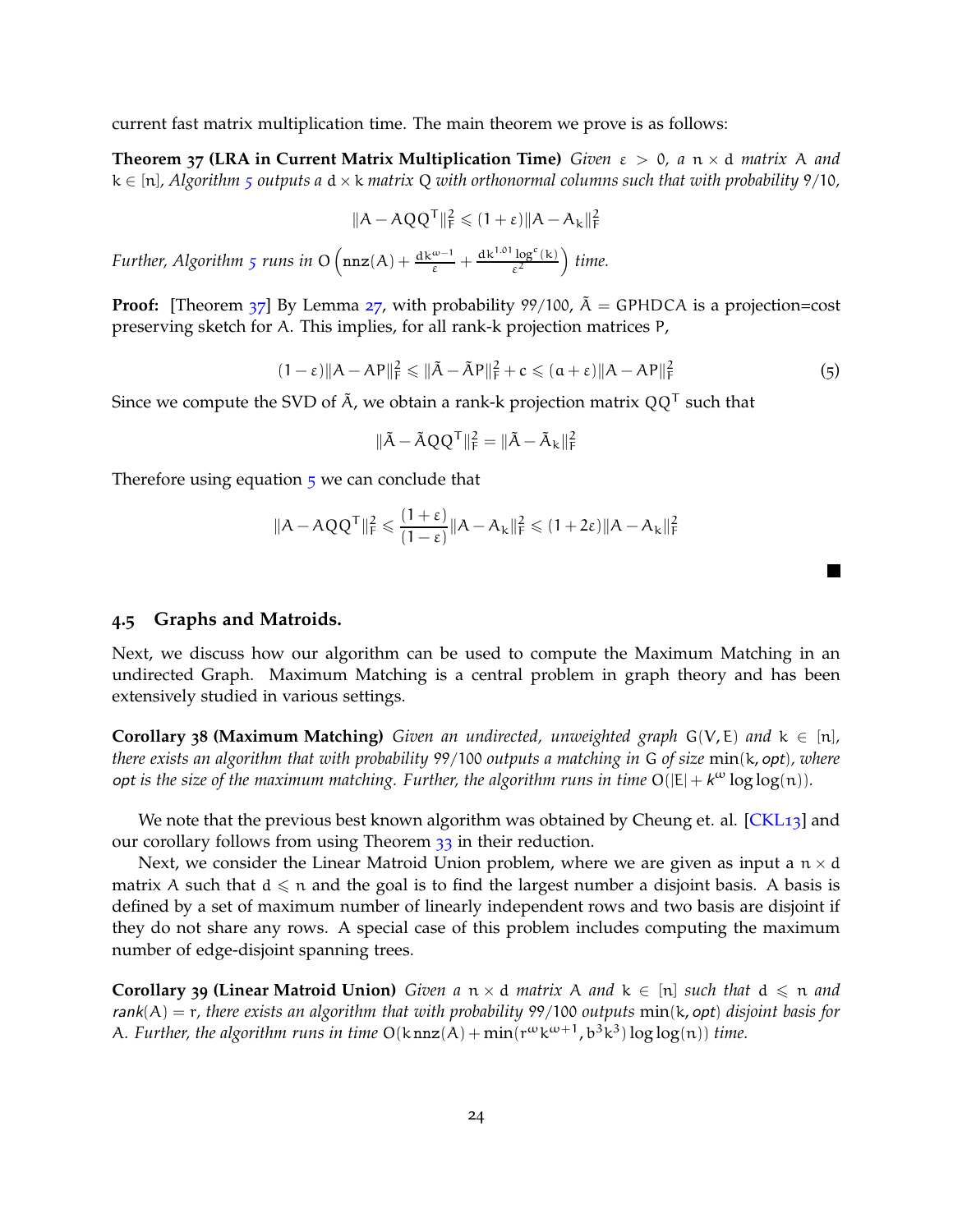# <span id="page-25-0"></span>**5 Matrix-vector-product sampling**

We will use data structures  $SAMP(A, \Lambda, \mu_s)$  and  $DYNSAMP(A, m_T, m_H)$ , defined below, to sample from products of vectors (or matrices) with matrix A.

<span id="page-25-1"></span>First, a simple folk-lore data structure.

**Lemma 40** *Given* ℓ *real values* ui*, there is a data structure using storage* O(ℓ) *such that a random* i *can* be chosen with probability  $u^2_i/\sum_{i'}u^2_{i'}$ , in time O( $\log \ell$ ). Values can be inserted, deleted, or changed in the *data structure in time* O(log ℓ)*.*

**Proof:** The data structure is simply a complete binary tree with each nonzero weight  $u_i^2$  stored at a leaf, and with internal nodes recording the sum of the weights of their subtree. By choosing a path from the root at random, picking each left or right subtree with probability proportional to their weight, a leaf can be chosen with probability proportional to its weight. This data structure can be updated in  $O(\log \ell)$  time, updating by walking from an updated leaf to the root, changing weights along the way. The storage is  $O(\ell)$  since the complete binary tree has  $\ell$  leaves.

<span id="page-25-2"></span>**Definition 41** *The members of*  $SAMP(A, \Lambda, \mu_s)$ *, for*  $A \in \mathbb{R}^{n \times d}$ *,*  $\Lambda$  *a column selector matrix such that*  $k = rank(A \Lambda) = rank(A)$ *, and*  $\mu_s \ge 1$ *, are:* 

- SA, where  $S \in \mathbb{R}^{m_S \times n}$  *is a three-stage sketching matrix as in Corollary [17](#page-14-3), with*  $m_S = O(k/\epsilon_0^2)$ , *chosen to be an* ε<sub>0</sub>-embedding with failure probability  $1/k<sup>c</sup>$ , for fixed ε<sub>0</sub>;
- C*, where* Q, C ← QR(SAΛ)*, that is,* SAΛ = QC*,* Q *has orthonormal columns and* C *is triangular and invertible (since* AΛ *has full column rank);*
- C<sub>0</sub>, where  $Q_0$ , C<sub>0</sub>  $\leftarrow$  QR(SA);
- *The data structure of Lemma [40](#page-25-1), built to enable sampling*  $i \in [n]$  *with probability*  $p_i \leftarrow \|Z_{i,*}\|^2 / \|Z\|_F^2$ *in* O(log n) *time. Here*  $Z \leftarrow A \Lambda (C^{-1}G)$ *, with*  $G \in \mathbb{R}^{k \times m_G}$  *having independent*  $\mathcal{N}(0, 1/m_G)$  *entries, and*  $m_G = \Theta(\mu_s)$ *;*
- $\mu_s \geq 1$ , as input.

<span id="page-25-3"></span>**Lemma** 42 The data structure  $SAMP(A, \Lambda, \mu_s)$  can be constructed in  $O(\mu_s(nnz(A) + k^2) + d^{\omega})$  time.

**Proof:** The time needed to compute SA is  $O(\mu_s n \alpha z(A) + \varepsilon_0^{-2} d k^{1+1/\mu} \log^2(k/\varepsilon_0))$ , for  $\mu \ge 1$ ; we will take  $\mu$  to be a constant large enough that the second term is dominated by other terms.

Computing the QR factorization of SA takes  $O(d^{\omega})$  time, by first computing  $(SA)^{\top} (SA)$  for the  $m_S \times d$  matrix SA, and then its Cholesky composition, using "fast matrix" methods for both, and using  $m<sub>S</sub> \le d$ . This dominates the time for the similar factorization of SA $\Lambda$ .

The Z matrix can be computed in  $O(\mu_s(nnz(A)+k^2))$  time, by appropriate order of multiplication, and this dominates the time needed for building the data structure of Lemma [40](#page-25-1).

Adding these terms, and using  $m \leq nnz(A)$ , the result follows.

Algorithm MATVECSAMPLER uses SAMP( $A$ ,  $Λ$ ,  $μ$ <sub>s</sub>) to sample rows of AW with probability proportional to their squared Euclidean norm. The matrix L encodes both the sample indices and the probability with which the index is chosen. This style of output will be useful below; the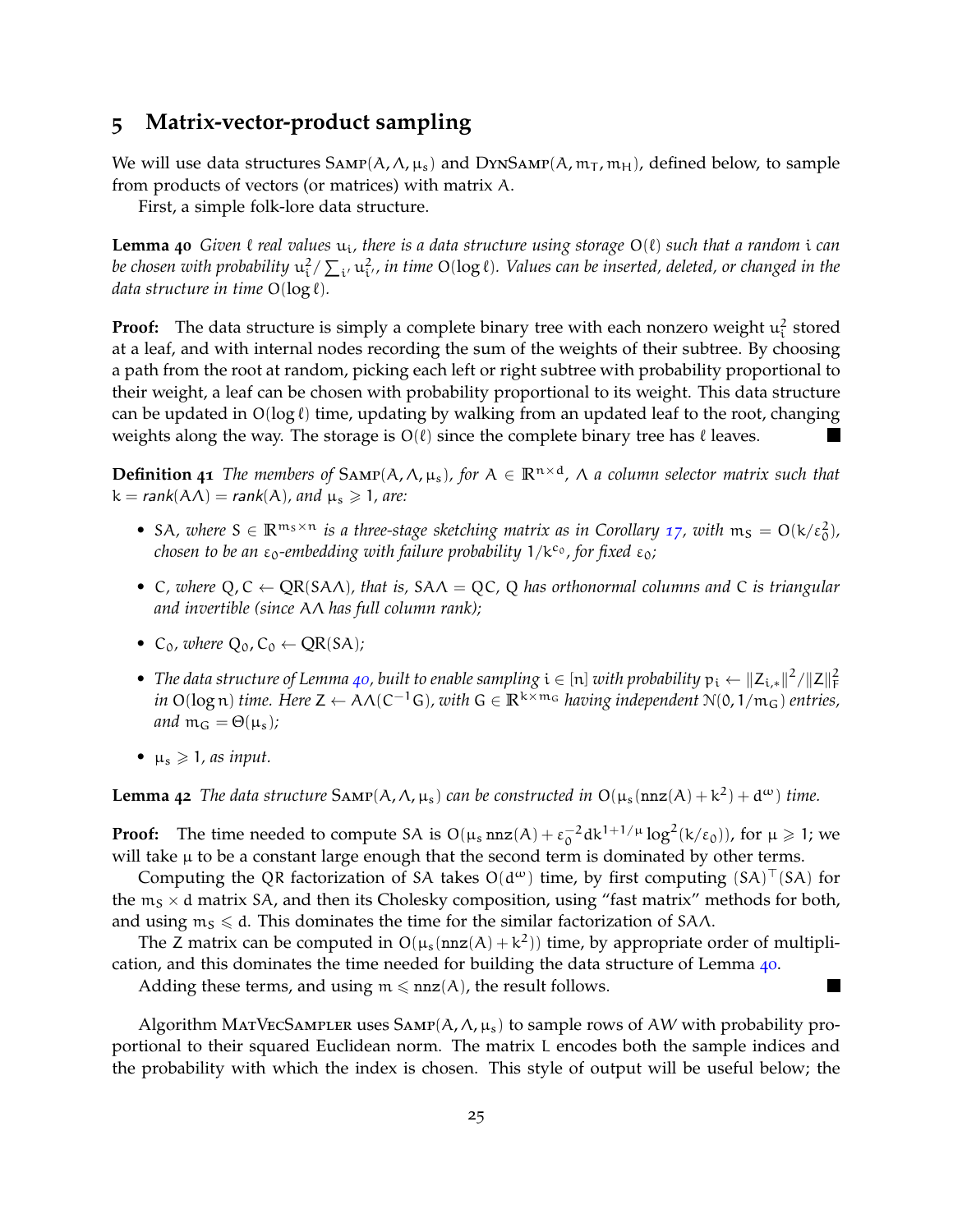matrix L will be a subspace embedding, when W is chosen appropriately. We don't construct L explicitly as an  $v \times n$  matrix, and so do not include any  $vn$  terms in runtimes or space.

<span id="page-26-2"></span>**Algorithm 6** MatVecSampler(A, Sampler, W, v, ν)

**Input:**  $A \in \overline{\mathbb{R}^{n \times d}}$ , data structure SAMPLER (Def. [41](#page-25-2)),  $W \in \mathbb{R}^{d \times m_W}$ , desired number of samples v, normalizer  $\nu$ , where  $\nu = \frac{1}{6 \kappa n^{1/\mu s}}$  by default if unspecified

**Output:** L ∈  $\mathbb{R}^{v \times d}$ , encoding v draws from  $i \in [n]$  chosen with approx. probability  $q_i \stackrel{\text{\it def}}{=} \|A_{i,*}W\|^2/\|AW\|_F^2$ 

1:  $N \leftarrow ||C_0W||_F^2$ , where  $C_0$  is from SAMPLER 2: if  $N == 0$ : 3: return  $\text{UNIFORM}(v, n)$  // Alternatively, raise an exception here 4: L  $\leftarrow \theta_{v \times n}$ ,  $z \leftarrow 0$ 5: while  $z < v$ : 6: Choose  $i \in [n]$  with probability  $p_i$  using SAMPLER 7:  $\tilde{q}_i \leftarrow ||A_{i,*}W||^2/N$ 8: With probability  $v \frac{\tilde{q}_i}{p_i}$ , accept i: set  $L_{z,i} = 1/\sqrt{v \tilde{q}_i}$ ;  $z \leftarrow z + 1$ 9: return L

<span id="page-26-3"></span><span id="page-26-0"></span>**Lemma 43** *Given constant*  $c_0 > 1$  *and small enough constant*  $\epsilon_0 > 0$ *, and* SAMPLER *for* A*, there is an event* E *holding with failure probability at most* 1/kc<sup>0</sup> *, so that if* E *holds, then when called with*  $\nu \leftarrow \frac{1}{6kn^{1/\mu_s}}$ , the probability is  $(1 \pm \varepsilon_0)q_i$  that the accepted index in Step [8](#page-26-0) of MATVECSAMPLER is  $\mathfrak{i} \in [n]$ , where  $q_i \stackrel{\text{def}}{=} ||A_{i,*}W||^2/||AW||_F^2$ . The time taken is  $O(m_Wd(d+ vkn^{1/\mu_s})$ , where  $k = rank(A)$ .

**Proof:** We need to verify that the quantity in question is a probability, that is, that  $v_{\text{in}}^{\tilde{q}_i}$  $\frac{q_i}{p_i} \in (0,1)$ , when  $v = \frac{1}{6 \text{kn}^{1/\mu_s}}$ .

From Corollary [17](#page-14-3), if  $m_S = O(\epsilon_0^{-2}k)$  for  $\epsilon_0 > 0$ , then with failure probability  $1/k^{c_0+1}$ , S will be a subspace  $\varepsilon_0$ -embedding for im(A), that is, for A $\Lambda$  and for A, using rank(A) = k. The event  $\mathcal E$ includes the condition that S is indeed an  $\varepsilon_0$ -embedding. If this holds for S, then from standard arguments,  $A\Lambda C^{-1}$  has singular values all in  $1\pm\varepsilon_0$ , and  $||A_{i,*}\Lambda C^{-1}||^2 = (1\pm O(\varepsilon_0))\tau_i$ , where again  $\tau_i$  is the *i*'th leverage score, as discussed in Section [1](#page-8-0).2.3.

(We have  $||A\Lambda C^{-1}x|| = (1 \pm \varepsilon_0)||S A\Lambda C^{-1}x|| = (1 \pm \varepsilon_0)||x||$ , for all x, since  $SA = QC$ .) This implies that for Z, G in the construction of  $SAMP(A, Λ, μ<sub>s</sub>)$ ,

$$
||Z||_F^2 = ||A\Lambda C^{-1}G||_F^2 \leq (1+\epsilon_0) ||G||_F^2.
$$

Since  $m_G ||G||_F^2$  is  $\chi^2$  with km<sub>G</sub> degrees of freedom, with failure probability at most exp( $-\sqrt{k\mu_s}/2$ ) (using  $m_G = \Theta(\mu_s)$ , it is at most 3km<sub>G</sub> ([\[LM](#page-47-11)oo], Lemma 1), so  $||G||_F^2 \le 3k$  with that probability. Our event  $\epsilon$  also includes the condition that this bound holds. Thus under this condition,  $\|Z\|_{\rm F}^2\leqslant$  $3(1 + \varepsilon_0)$ k.

From Lemma [14](#page-13-0) and the above characterization of  $\tau_i$ , for the Z of SAMP(A,  $\Lambda$ ,  $\mu_s$ ),  $||Z_{i,*}||^2 =$  $||A_{i,*}\Lambda C^{-1}G||^2 \geq (1 - O(\varepsilon_0))\tau_i/n^{1/\mu_s}.$ 

Putting these together, we have

<span id="page-26-1"></span>
$$
p_{i} = \frac{\|Z_{i,*}\|_{F}^{2}}{\|Z\|^{2}} \geqslant (1 - O(\epsilon_{0})) \frac{\tau_{i}/n^{1/\mu_{s}}}{3k}.
$$
\n<sup>(6)</sup>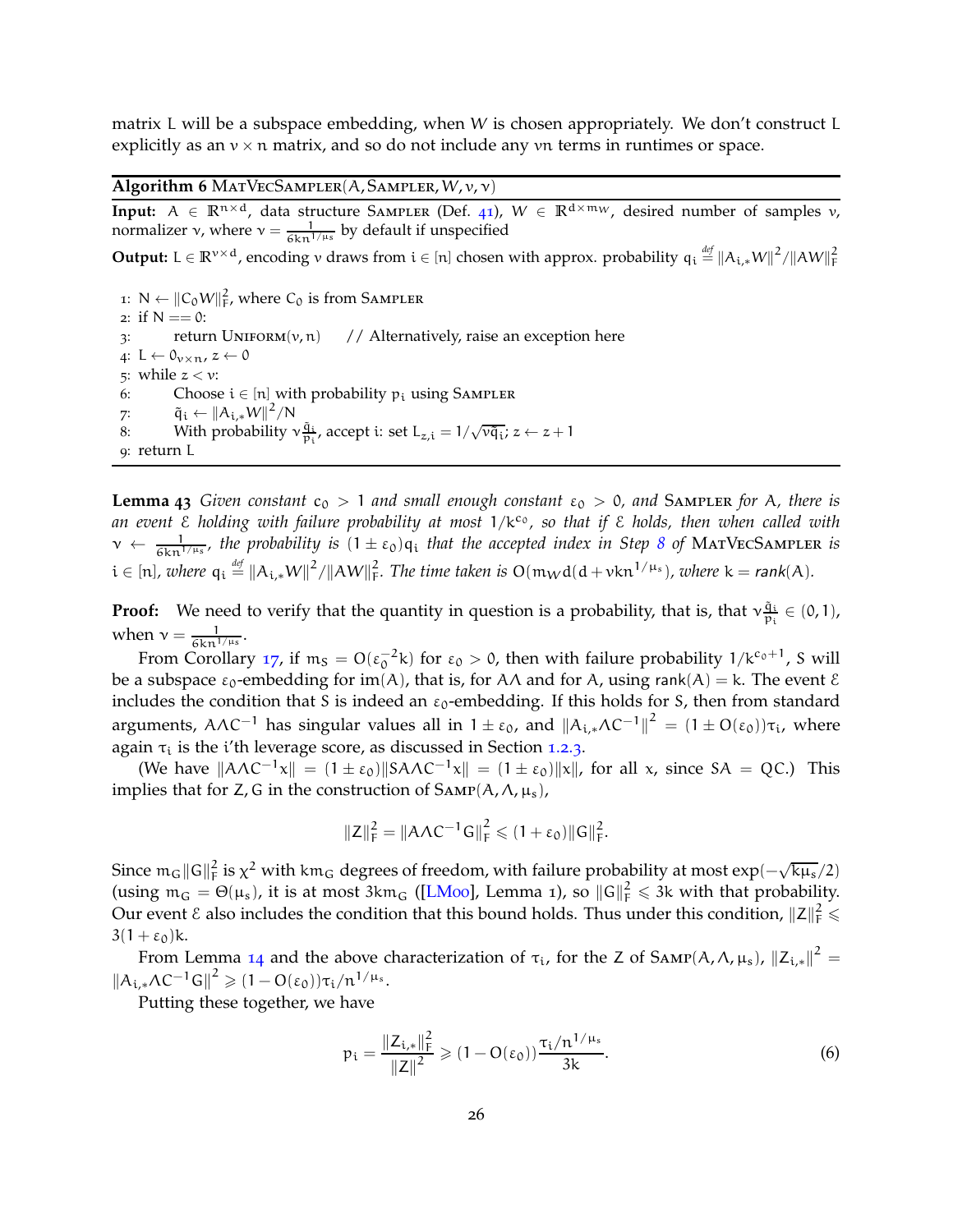Using the  $\varepsilon_0$ -embedding property of S,

<span id="page-27-1"></span>
$$
||C_0W||_F^2 = ||Q_0C_0W||_F^2 = ||SAW||_F^2 = (1 \pm 2\varepsilon_0)||AW||_F^2,
$$
\n(7)

and so, letting  $A = UC_1$  for U with orthonormal columns, we have, for small enough  $\varepsilon_0$ ,

$$
(1-2\epsilon_0)\tilde{q}_i \leqslant \frac{\|A_{i,*}W\|^2}{\|AW\|_F^2} = \frac{\|U_{i,*}C_1W\|^2}{\|UC_1W\|_F^2} = \frac{\|U_{i,*}C_1W\|^2}{\|C_1W\|_F^2} \leqslant \frac{\|U_{i,*}\|^2\|C_1W\|^2}{\|C_1W\|_F^2} \leqslant \tau_i.
$$

Putting this bound with ([6](#page-26-1)) we have

$$
\frac{\tilde{q}_i}{p_i} \leqslant \frac{\tau_i/(1-2\epsilon_0)}{(1-O(\epsilon_0))\tau_i/n^{1/\mu_s}3(1+\epsilon_0)k} \leqslant 3(1+O(\epsilon_0))kn^{1/\mu_s}.
$$

so that  $v_{n_i}^{\tilde{q}_i}$  $\frac{\tilde{q}_i}{p_i} = \frac{1}{6 \text{kn}^{1/\mu_s}}$  $\tilde{q}_i$  $\frac{q_i}{p_i} \leqslant (1 + O(\varepsilon_0))/2 \leqslant 1$  for small enough  $\varepsilon_0$ . Using ([7](#page-27-1)) we have  $\tilde{q}_i = (1 \pm 2\varepsilon_0)q_i$ .

Thus the correctness condition of the lemma follows, for small enough  $\varepsilon_0$ .

Turning to time: the time to compute C<sub>0</sub>W is O(d<sup>2</sup>m<sub>W</sub>). Each iteration takes O(log n + dm<sub>W</sub>), for choosing i and computing  $\tilde{q}_i$ , and these steps dominate the time. As usual for rejection sampling, for the given acceptance probability  $v_{n}^{\tilde{q}_i}$  $\frac{q_i}{p_i}$ , the expected number of iterations is  $O(v/v) =$  $O(\nu kn^{1/\mu_s})$ . Adding these expressions yields the expected time bound, folding a factor of log n in by adjusting  $\mu_s$  slightly.

# <span id="page-27-0"></span>**6 Leverage-score sampling via rejection sampling**

The algorithms in this section call FINDBASIS (Algorithm  $\frac{1}{3}$  $\frac{1}{3}$  $\frac{1}{3}$ ), and the matrix-product samplers of Section  $_5$  $_5$ , where the input W of those samplers is C<sup>-1</sup>G', with G' a matrix of Gaussians, and C a change-of-basis matrix such that, for example  $A\Lambda C^{-1}$  has singular values close to one. Here  $\Lambda$ selects rank(A) linearly independent columns. (Or, with a different matrix, AR $\Lambda$ C<sup>-1</sup> has singular values close to one, where R  $^+$  is a subspace  $\varepsilon_0$ -embedding, for small constant  $\varepsilon_0$ .) As a result, via standard arguments  $\|A_i\Lambda C^{-1}G'\|^2$  is a good estimate of  $\tau_i$ , the i'th leverage score of AΛ or ARΛ. We have  $\text{im}(A \Lambda) = \text{im}(A \Lambda) = \text{im}(A)$ , (where the claim about AR follows using the embedding property of R), which implies that the leverage scores of these three matrices are the same.

<span id="page-27-2"></span>Algorithm  $7$  LevSAMPLE(A,  $\mu_s$ , f())

**Input:**  $A \in \mathbb{R}^{n \times d}$ ,  $\mu_s \ge 1$  specifying runtime tradeoff, function  $f(\cdot) \to \mathbb{Z}_+$  returns a target sample size (may be just a constant)

**Output:** Leverage score sketching matrix L, column selector Λ

1: k,  $\Lambda \leftarrow$  FINDBASIS(A, col), get k = rank(A) // Algorithm [3](#page-19-0);  $\Lambda$  selects a column basis of A 2: Construct SAMPLER  $\leftarrow$  SAMP(A $\Lambda$ , I,  $\mu_s$ ), use C from it; // Definition 41

2: Construct SAMPLER  $\leftarrow$  SAMP(A $\Lambda$ , I,  $\mu_s$ ), use C from it;

$$
\text{3: } W \leftarrow C^{-1} \, G', \, \text{where } G' \in \mathbb{R}^{k \times m_G}, \text{ with ind. } \mathbb{N}(0, 1/m_{G'}) \text{ entries } \quad \text{ and } m_{G'} = \Theta(\log n)
$$

- <span id="page-27-3"></span>4: L ← MATVECSAMPLER(A $\Lambda$ , Sampler, W, f(k, C),  $\nu = 1/6n^{1/\mu_s}$ )
- // Algorithm [6](#page-26-2), sample size  $f(k, C)$ , normalizer  $\nu$

5: return L, Λ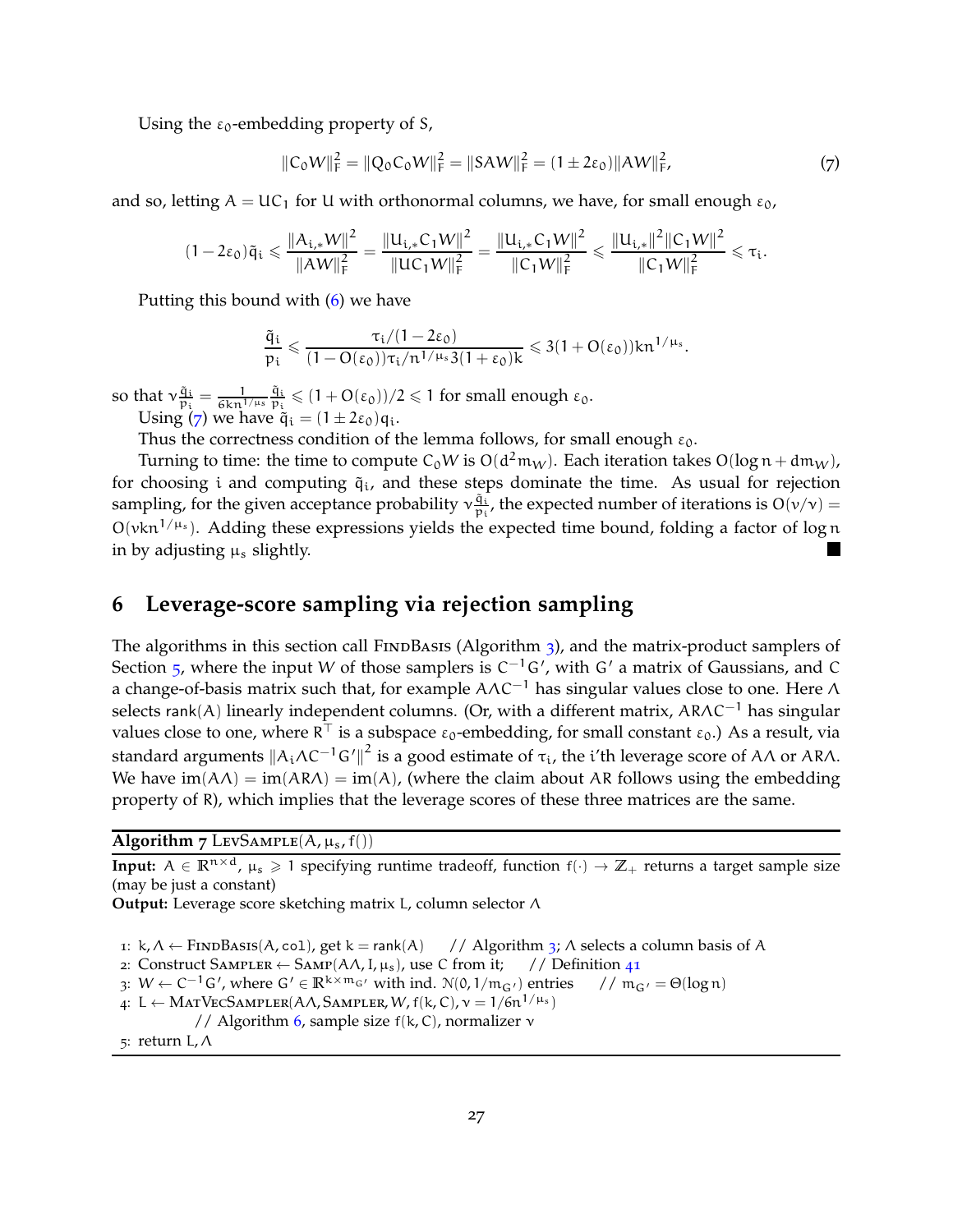**Theorem 44** *Given constant*  $c_0 > 1$  *and small enough constant*  $\epsilon_0 > 0$ *, there is an event*  $\epsilon$  *holding with failure probability at most*  $1/k^{c_0}$ , so that if  $\varepsilon$  holds, then when called with  $v \leftarrow \frac{1}{6n^{1/\mu_s}}$ , for each sample, *the probability is*  $(1 \pm \varepsilon_0)\tau_i$  *that the sample is*  $i \in [n]$ *.* 

**Proof:** The correctness analysis uses the condition of the proof of Lemma [43](#page-26-3), up to using  $k = n$ , and a different normalizer v. This includes the condition that S is an  $\epsilon_0$ -embedding, which implies by standard analysis, as mentioned above, that the leverage score  $\tau_i \geqslant (1 O(\varepsilon_0)\|\mathcal{A}_i\Lambda C^{-1}\|^2.$ 

Note that since A $\Lambda$  input to the SAMP() data structure builder has full column rank, C and C<sub>0</sub> in Sampler are the same.

Correctness requires that  $v\tilde{q}_i/p_i \leq 1$  in MATVECSAMPLER when it is called here, with W =  $C^{-1}G'$ . Here by Lemma [14](#page-13-0), with failure probability  $1/n^{c_1}$  for fixed  $c_1$ ,  $G'$  has  $||A_i \Lambda C^{-1}G'|| =$  $(1 \pm \varepsilon_0)$ ||A<sub>i</sub> $\Lambda C^{-1}$ || for all i ∈ [n]. Using  $\|\overline{Qx}\| = \|x\|$  for all x, when Q is an orthonormal matrix, and including also in  $\mathcal E$  the condition that  $||Q_{i,*}G'|| \geq (1-\epsilon_0)||Q_{i,*}||$ , we have  $||G'||_F^2 = ||QG'||_F^2 \geq$  $(1 - \varepsilon_0)$ k. Therefore  $||C_0W||_F^2 = ||G'||_F^2 \ge (1 - \varepsilon_0)$ k. It follows that

$$
\tilde{q}_i = \frac{\left\|A_{i,*}\Lambda W\right\|^2}{\left\|C_0 W\right\|_F^2} = \frac{\left\|A_{i,*}\Lambda C^{-1} G'\right\|^2}{(1-\epsilon_0)k} \leqslant (1+3\epsilon_0) \frac{\left\|A_{i,*}\Lambda C^{-1}\right\|^2}{k},
$$

a factor of  $1/k$  smaller than the general bound for  $\tilde{q}_i$  in the proof of Lemma [43](#page-26-3). The correctness in the use of a smaller normalizer  $\nu$  follows.

<span id="page-28-0"></span>**Theorem** 45 *Let*  $k = rank(A)$ *, and choose*  $\mu_s \geq 1$ *. Algorithm [7](#page-27-2)* (LEVSAMPLE(A, v,  $\mu_s$ , f(·))) uses space  $O(n + k^{\omega} \log \log(n d))$ , not counting the space to store A, and runs in time

$$
O(\mu_s \, \text{nnz}(A) + k^{\omega} \log \log (nd) + k^2 \log n + vkn^{1/\mu_s}),
$$

where  $v$  is the sample size. For  $v=\varepsilon^{-2}$ k  $\log$  k, this bound can be expressed as  $O(\mu_e \, \texttt{nnz}(A)+$ k $^\omega \log\log(n)+$  $\varepsilon^{-2-1/\mu_e}$ k<sup>2</sup>) time, for  $\mu_e \geq 1$ .

Note: we can get a slightly smaller running time by including a more rounds of rejection sampling: the first round of sampling needs an estimate with failure probability totaled over for all n rows, while another round would only need such a bound for  $vn^{1/\mu_s}$  rows; this would make the bound  $v^{1+1/\mu_s}$  kn<sup>1/ $\mu_s^2$ </sup>, which would be smaller when  $v \ll n$ . However, in the latter case, the term vkn $^{1/\mu_s}$  is dominated by the other terms anyway, for relevant values of the parameters. For example if  $v \le n$  and  $vk \le nnz(A)$  don't hold, then sampling is not likely to be helpful. Iterating log log n times, a bound with leading term  $O(nnz(A)(\log \log n + \log v))$  is possible, but doesn't seem interesting.

**Proof:** Step [2](#page-27-3), building  $SAMP(A\Lambda, \mu_s)$ , take  $O(\mu_s(nnz(A) + k^2) + k^{\omega})$  time, with d in Lemma [42](#page-25-3) equal to k here.

From Lemma [43](#page-26-3), the running time of MATVECSAMPLER is  $O(k^2 \log n + \nu k^2 (\log n) n^{1/\mu_s})$ , mapping d of the lemma to k,  $m_W$  to  $m_{G'} = O(\log n)$ . However, since the normalizer v is a factor of k smaller than assumed in Lemma  $43$ , the runtime in sampling is better by that factor. Also, we subsume the second log n factor by adjusting  $\mu_s$ .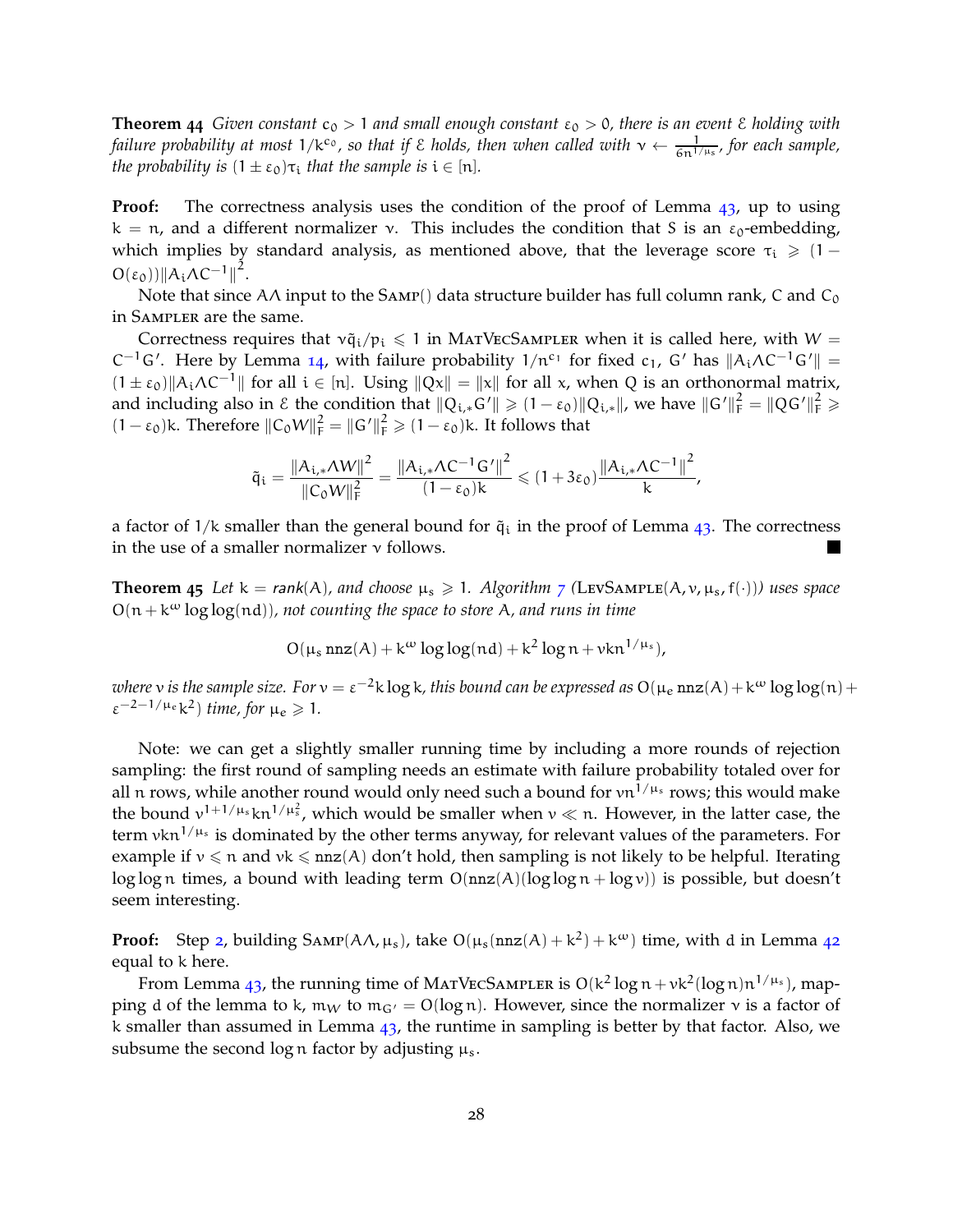The cost of computing  $C^{-1}G'$  is  $O(k^2 \log n)$ ; we have a runtime of

$$
O(nnz(A) + k\omega log log(n)) + O(\mu_s(nnz(A) + k2) + k\omega) + O(k2 log n + vkn1/\mu_s)
$$
  
= O(\mu\_s nnz(A) + k<sup>\omega</sup> log log(d) + k<sup>2</sup> log n + vkn<sup>1/\mu\_s</sup>),

as claimed.

Finally, suppose  $v = \varepsilon^{-2} k \log k$ , as suffices for an  $\varepsilon$ -embedding. If  $v k n^{1/\mu_s} \leqslant nnz(A) + k^{\omega}$ , then the bound follows. Suppose not. If  $n \geq k^{\omega}$ , then

$$
\epsilon^{-2}\geqslant n^{1-1/\mu_s}/k^2\log(k)\geqslant n^{1-1/\mu_s-2/\omega}/\log(n)
$$

and so  $\varepsilon^{-2} \geqslant \mathfrak{n}^\gamma$ , for constant  $\gamma > 0$ , implying  $\varepsilon^{-2/\mu_s \gamma'} \geqslant \mathfrak{n}^{1/\mu_s} \log \mathfrak{n}$ , for constant  $\gamma' < \gamma$ . When  $k^{\omega} \geqslant n$ ,

$$
\varepsilon^{-2} \geqslant k^{\omega - 2 - 1/\omega \mu_s} / \log(k) \geqslant k^{\gamma},
$$

for a constant  $\gamma >$  0, so that  $\varepsilon^{-\omega/\mu_s \gamma'} \geqslant n^{1/\mu_s} \log k$ , for a constant  $\gamma' < \gamma$ . Using  $\mu_e$ , a constant multiple of  $\mu_s$ , to account for constants, the result follows.

## **7 Low-rank least-squares regression**

We now consider low-rank least-squares regression in the static case, with the goal of sharpening prior work with respect to storage and dependence on  $nnz(A)$ .

### <span id="page-29-1"></span>**Algorithm** 8 LSREG( $A$ ,  $b$ ,  $\mu$ )

**Input:**  $A \in \mathbb{R}^{n \times d}$  of rank k,  $b \in \mathbb{R}^d$ ,  $\mu \ge 1$  specifying runtime tradeoffs **Output:**  $x' \in \mathbb{R}^n$  with at most k nonzero entries

1: k,  $\Lambda \leftarrow$  FINDBASIS( $A^{\top}$ ) // Algorithm [3](#page-19-0); k = rank(A),  $\Lambda$  selects k lin. ind. columns 2: Construct Samp(AΛ,I, 1), use C from it; // Definition [41](#page-25-2), sampler not used 3:  $y_0 \leftarrow 0_k$ ,  $z \leftarrow U^{\top}b$  // where  $U \stackrel{\text{def}}{=} A \Lambda C^{-1}$ , left in factored form 4: Choose  $\tau$  large enough, in  $O(log(\kappa(A)/\varepsilon))$  // use C to estimate  $\kappa(A)$ 5: for  $h \leftarrow 0, 1, 2, ..., \tau - 1$ :<br>6:  $u_{h+1} \leftarrow z + u_h - U$  $y_{h+1} \leftarrow z + y_h - U^{\top} U y_h = z + G_U y_h$  // where  $G_U = I_k - U^{\top} U$ 7: return C<sup>−1</sup>y⊺

<span id="page-29-0"></span>**Theorem 46 (Static, High-Precision Regression)** *Given*  $A \in \mathbb{R}^{n \times d}$  *with rank* $(A) = k$ *, and*  $b \in \mathbb{R}^n$ *,*  $i$ n O $(n+k^{\omega}\log\log(n))$  space (not counting storage of A), with failure probability  $1/k^{c_0}$ , a vector  $x'\in\mathbb{R}^n$ with at most **k** nonzero entries, such that  $||x' - x^*||^2 \le \varepsilon ||x^*||^2$ , can be found in

$$
O(nnz(A)\log(\kappa(A)/\epsilon) + k^2 \log(\kappa(A)/\epsilon) + k^{\omega} \log \log(n))
$$

*time, or*  $\hat{O}(\text{nnz}(A) + k^{\omega})$ *, where*  $\hat{O}$  *ignores all log factors.* 

LSREG( $A$ ,  $b$ ,  $\mu$ ) (Alg. [8](#page-29-1)) has the claimed properties. In the algorithm, the matrix U is computed explicitly, but left in its given factored form. When U or  $U<sup>T</sup>$  are applied to a vector, the appropriate factors are applied in turn.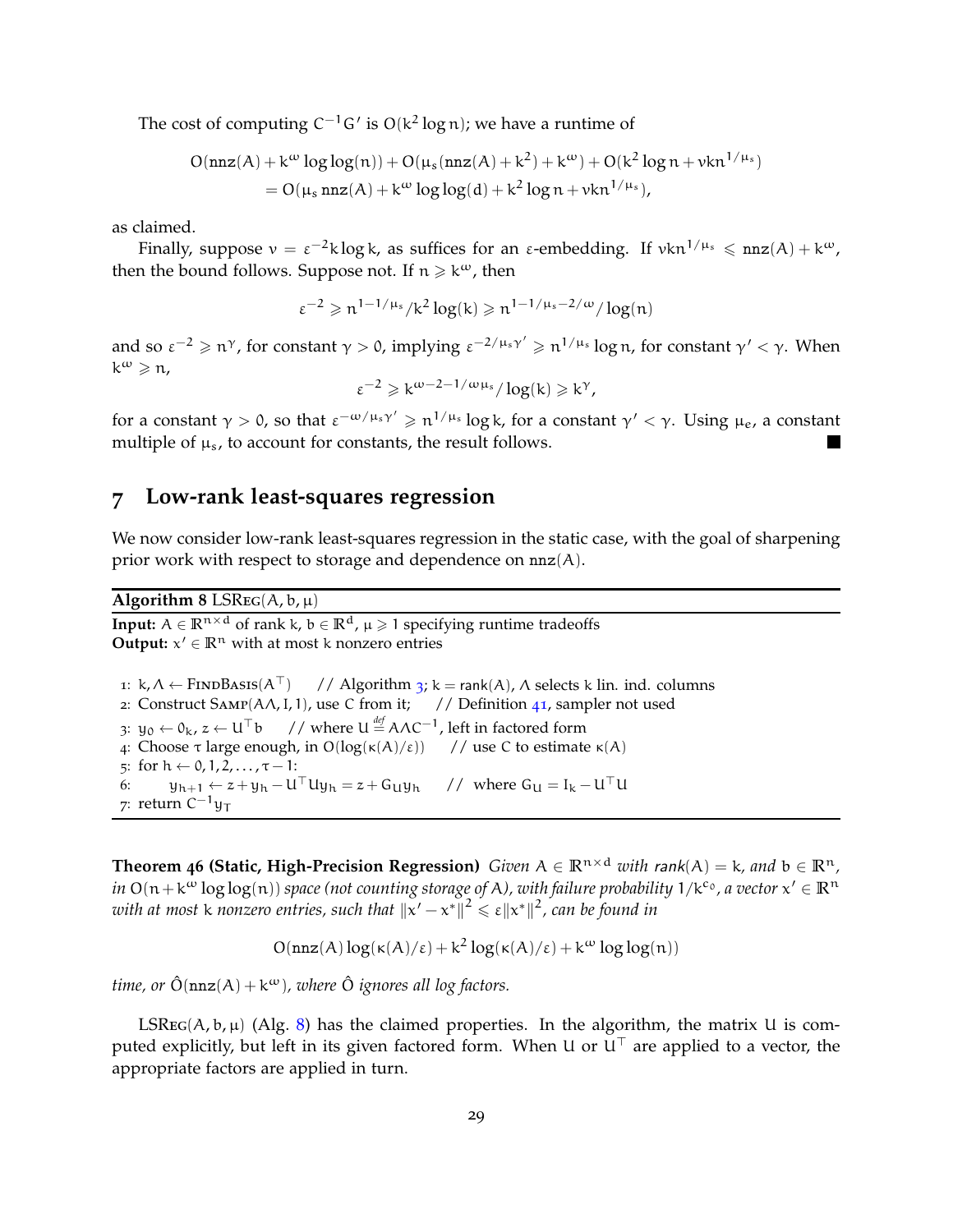**Proof:** The first two steps of Algorithm [8](#page-29-1) are the same as the first two of Algorithm [7](#page-27-2), reducing the number of columns to k, and yielding matrix C so that  $\mathsf{AAC}^{-1}$  is well-conditioned. This takes the space claimed, via Theorem [45](#page-28-0), and time  $O(nnz(A) + k^{\omega} \log \log(d))$ , inspecting the running times of the appropriate steps, as in the proof.

Correctness is implied by the condition that  $AC^{-1}$  has singular values close to one; for this, it is enough that S of the algorithm is a subspace  $\varepsilon_d$ -embedding with small constant  $\varepsilon_d$ , say,  $\varepsilon_d = 0.1$ ; this holds with failure probability at most  $1/k^{c_0}$ , as in Lemma [9](#page-11-1).

The pre-conditioner C $^{-1}$  is then used in an iterative method, just as in the proof of Theorem 43 of [\[CW](#page-46-6)13]. The iterative method needs  $log(\kappa(A)/\varepsilon)$  iterations, as discussed below, and each iteration involves a constant number of matrix-vector multiplications using C<sup>-1</sup>, A, and A<sup>⊤</sup>; these take  $O(nnz(A) + k^2)$  time. Multiplying by the number of iterations, and adding the time to compute C, the overall work is as claimed.

The analysis of this simple iteration is well known, but for convenience, we give it here. For simplicity of notation, we will assume that A is full rank, so that  $\Lambda$  is the identity, and omitted.

To show that  $O(log(\kappa(A)/\varepsilon))$  iterations are sufficient, we describe the algorithm in more detail. Let  $U \stackrel{\text{def}}{=} AC^{-1}$ , so that the singular values of U are all  $1 \pm \varepsilon_d$  for some small constant  $\varepsilon_d$ . We have  $A^+ = C^{-1}U^+$ ; we find  $A^+$ b by finding U<sup>+</sup>b and then multiplying by C<sup>-1</sup>. (We do not compute U, but multiply by U and  $U^{\top}$  using A and  $C^{-1}$ .)

Richardson iterations involve a square matrix G and vector z: we let  $y_0 := 0$ , and  $y_{h+1} :=$  $Gy_h + z$ . With this we have  $y_h = (I - G^h)(I - G)^{-1}z$ , assuming the inverse exists. That is, if  $||G||$ is small, then we are estimating  $(I - G)^{-1}z$  with error exponentially decreasing in the number of iterations.

We will apply this algorithm with  $G_U := I_k - U^{\top}U$ ; since the singular values of U are in  $1 \pm \varepsilon_d$ ,  $\|G_U\|$  is at most 3 $\varepsilon_d$ . We apply the algorithm with  $G_U$  and  $z = U^\top b$ , to obtain an estimate  $z_1 = (U^\top U)^{-1}U^\top b + e_1 = U^+b + e_1$ . The error  $e_1$  has  $||e_1|| \leq \varepsilon_1 ||U^+b||$ , after  $O(log(1/\varepsilon_1))$  iterations. We then have the estimate  $C^{-1}z_1 = C^{-1}(U^+b + e_1) = A^+b + C^{-1}e_1$ . Since  $A^+ = C^{-1}U^+$  and U has largest singular value at least  $1+\varepsilon_d$ , we have  $\|C^{-1}\| \leqslant \|A^+\|(1+\varepsilon_d)$ , and so  $\|C^{-1}e_1\| \leqslant$  $2\varepsilon_1 ||A^+|| ||U^+b||$  Choosing  $\varepsilon_1^2 = \frac{1}{2}\varepsilon ||A^+b||/||A^+|| ||U^+b||$ , we have  $||C^{-1}e_1||^2 \leq \varepsilon ||A^+b||^2$ , as desired for the error bound. Finally, since  $\|\mathbf{U}^+\mathbf{b}\| \leq \|\mathbf{U}\mathbf{U}^+\mathbf{b}\|/(1 - \varepsilon_d) = \|AA^+\mathbf{b}\|/(1 - \varepsilon_d)$ , we have  $1/\varepsilon_1$ within a constant factor of  $||A^+|| ||AA^+b||/||A^+b|| \le \kappa(A)$ , as claimed.

#### **7.1 Low-rank regression: multiple response, via sampling**

In this section, we give an algorithm for finding a submatrix of A, with  $poly(k/\epsilon)$  rows and columns, such that the submatrix can be used to solve least-squares problems for which A is the design matrix.

<span id="page-30-1"></span>We can use the following lemma, likely well-known, to translate from prediction error to solution error.

**Lemma**  $47$  *Let*  $\gamma_{A,b} \stackrel{\text{def}}{=} \frac{\|\mathbf{b}\|}{\|\mathbf{A}\|^2 \|\mathbf{b}\|}$ . Recall that  $\kappa(A) \stackrel{\text{def}}{=} \|\mathbf{A}\| \|\mathbf{A}^+\|$ . Suppose  $\tilde{\mathbf{x}} \in \text{im } \mathbf{A}^\top$ , and for some  $\varepsilon_p \in (0,1)$ ,  $||A\tilde{x} - b||^2 \le (1 + \varepsilon_p) ||\xi^*||^2$ (8)

*holds, where* ξ\*  $\stackrel{\textit{def}}{=}$  Ax\* − b. *Then* 

<span id="page-30-0"></span>
$$
\|\tilde{\mathbf{x}} - \mathbf{x}^*\| \leq 2\sqrt{\varepsilon_{\mathbf{p}}} \|A^+\| \|\xi^*\| \leq 2\sqrt{\varepsilon_{\mathbf{p}}} \sqrt{\gamma_{A,b}^2 - 1} \kappa(A) \| \mathbf{x}^*\|.
$$
 (9)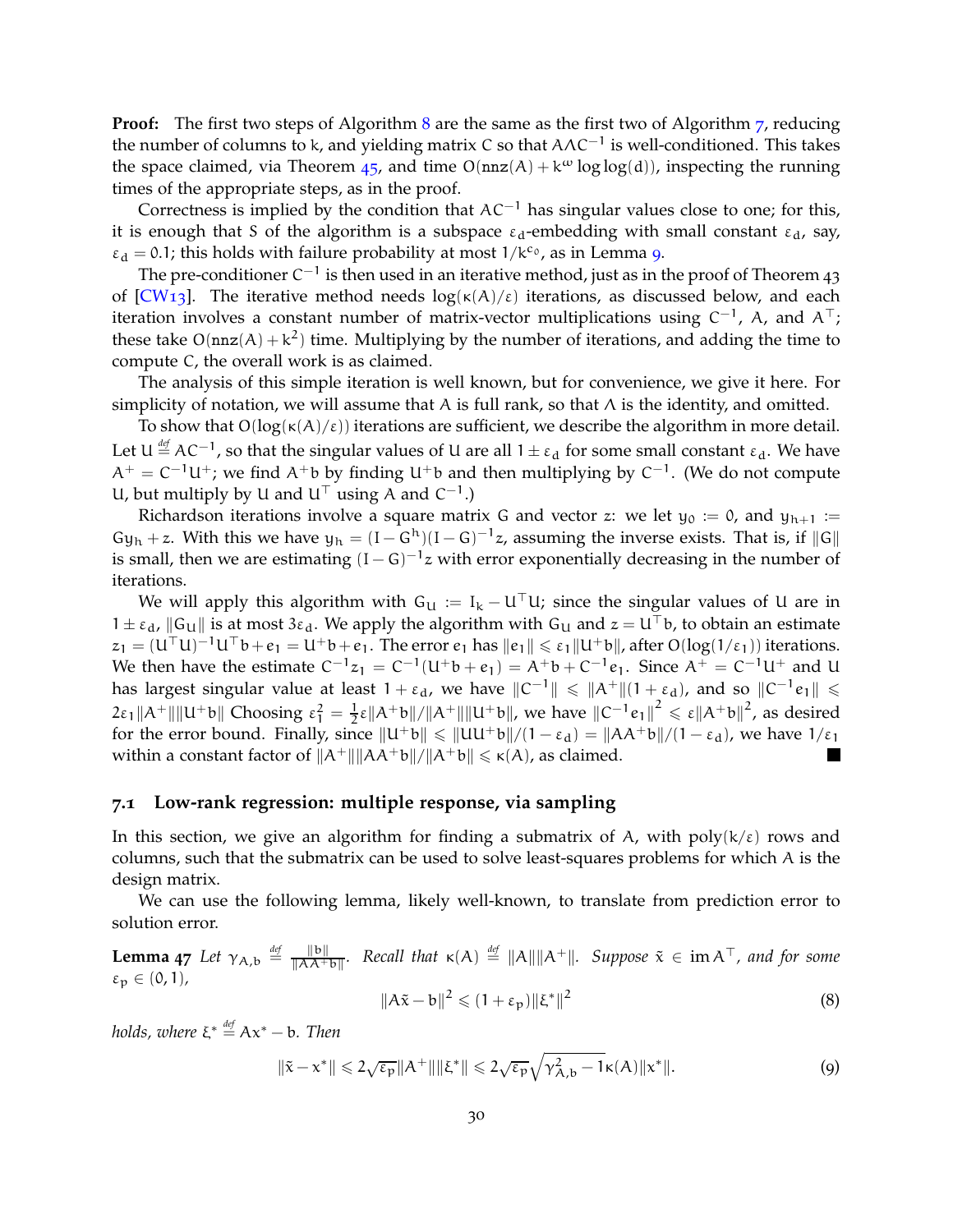This extends to multiple response regression using  $\gamma_{\rm A,B}^2$ *def* = kBk 2 F <sup>k</sup>AA+B<sup>k</sup> 2 F *, by applying column by column to* B*,* and extends to ridge regression, that is,  $\bm{\mathsf{A}}_{(\bm{\lambda})}$  with  $\mathbf{\hat{B}} = \left[\begin{smallmatrix} \mathbf{B} \ \mathbf{0}_{\text{d} \times \text{d}'} \end{smallmatrix}\right]$  $\big]$ , as well.

Note that  $x \in im(A^{\top}) = im(V)$  is no loss of generality, because the projection  $VV^{\top}x$  of x onto  $\lim(A^\top)$  has  $AVV^\top x = Ax$  and  $\|VV^\top x\| \leqslant \|x\|$ . So  $\operatorname{argmin}_x \|Ax - b\|^2 + \lambda \|x\|$  must be in  $\operatorname{im}(A^\top)$  for  $\lambda$  arbitrarily close to zero, and  $A^+b \in im(A^{\top}).$ 

For the ridge problem  $\min_x \|A_{(\lambda)}x - \hat{b}\|$ , we have  $\|\xi^*\|^2 = \|A_{(\lambda)}x^* - \hat{b}\| = \|Ax^* - b\|^2 + \lambda \|x^*\|^2$ , and recalling from Lemma [10](#page-12-2) that, when A has SVD  $A = U\Sigma V^{\top}$ ,  $A_{(\lambda)}$  has singular value matrix D<sup>-1</sup>, where D<sup>def</sup> (Σ<sup>2</sup> + λI<sub>k</sub>)<sup>-1/2</sup>, so that  $\kappa(A_{(λ)})^2 = (\lambda + \sigma_1^2)/(\lambda + \sigma_k^2)$ , where A has singular values  $\sigma_1, \ldots, \sigma_k$ , with  $k = \text{rank}(A)$ .

**Proof:** Since  $x^* = A^+b = A^{\top} (AA^{\top})^+b \in \text{im } A^{\top}$ , we have  $\tilde{x} - x^* = A^{\top} z \in \text{im } A^{\top}$ , for some z. Since  $A^+AA^\top = A^\top$ , we have  $\tilde{x} - x^* = A^\top z = A^+AA^\top z = A^+A(\tilde{x} - x^*)$ . From the normal equations for regression and the Pythagorean theorem,

$$
||A(\tilde{x} - x^*)||^2 = ||A\tilde{x} - b||^2 - ||Ax^* - b||^2 \leq 4\varepsilon_p ||\xi^*||^2,
$$

using  $||A\tilde{x} - b|| \leq (1 + \varepsilon_p) ||\xi^*||$  and  $\varepsilon_p < 1$ . Therefore, using also submultiplicativity of the spectral norm,

<span id="page-31-1"></span>
$$
\|\tilde{x} - x^*\|^2 = \|A^+ A(\tilde{x} - x^*)\|^2
$$
  
\n
$$
\le \|A^+\|^2 \|A(\tilde{x} - x^*)\|^2
$$
  
\n
$$
\le \|A^+\|^2 4\varepsilon_p \|\xi^*\|^2,
$$
\n(10)

and the first inequality of  $(9)$  $(9)$  $(9)$  follows. For the second, we bound

$$
\frac{\left\|\xi * \right\|^2}{\left\|x^*\right\|^2} = \frac{\left\|b\right\|^2 - \left\|AA^+b\right\|^2}{\left\|A^+b\right\|^2} = \frac{(\gamma_{A,b}^2 - 1) \left\|AA^+b\right\|^2}{\left\|A^+b\right\|^2} \leqslant (\gamma_{A,b}^2 - 1) \left\|A\right\|^2
$$

so from  $(10)$  $(10)$  $(10)$ , we have

$$
\|\tilde{x}-x^*\|^2\leqslant \|A^+\|^24\epsilon_p\|\xi^*\|^2\leqslant \|A^+\|^24\epsilon_p\|x^*\|^2(\gamma_{A,b}^2-1)\|A\|^2,
$$

and the second inequality of ([9](#page-30-0)) follows, using the definition of  $\kappa(A)$ .

<span id="page-31-0"></span>**Theorem 48** *Given*  $A \in \mathbb{R}^{n \times d}$  *with rank*( $A$ ) = k, and  $B \in \mathbb{R}^{n \times d'}$ . There is an algorithm that builds a *matrix*  $\Lambda$  *selecting* k *columns of* A, and a *scaled sampling matrix*  $L \in \mathbb{R}^{m_L \times n}$ , with  $m_L = O(k \log k +$  $\varepsilon^{-1}$ k), such that with constant failure probability,

$$
\tilde{X} \leftarrow \text{argmin}_{X \in \mathbb{R}^{k \times d'}} \|L(AAX - B)\|
$$

 $\|K - (A\Lambda)^+B\|_F^2 \leqslant \varepsilon \|A^+\|^2 \|AA^+B - B\|_F^2$ F *. The time taken to find* Λ *and* L *is*

$$
O(\mu_e \, \mathtt{nnz}(A) + k^\omega \log\log(n) + k^2 (\log n + \epsilon^{-1})^{1+1/\mu_e})
$$

*and the space*  $O(n + k^{\omega} \log \log(n))$ *, for given*  $\mu_e \ge 1$ *. The space needed for storing*  $\Lambda$  *and* L *is*  $O(m_L)$ *. The time to compute*  $\tilde{X}$  *is*  $\tilde{O}(m_L k^{\omega-1} + d'(m_L k + k^{\omega}).$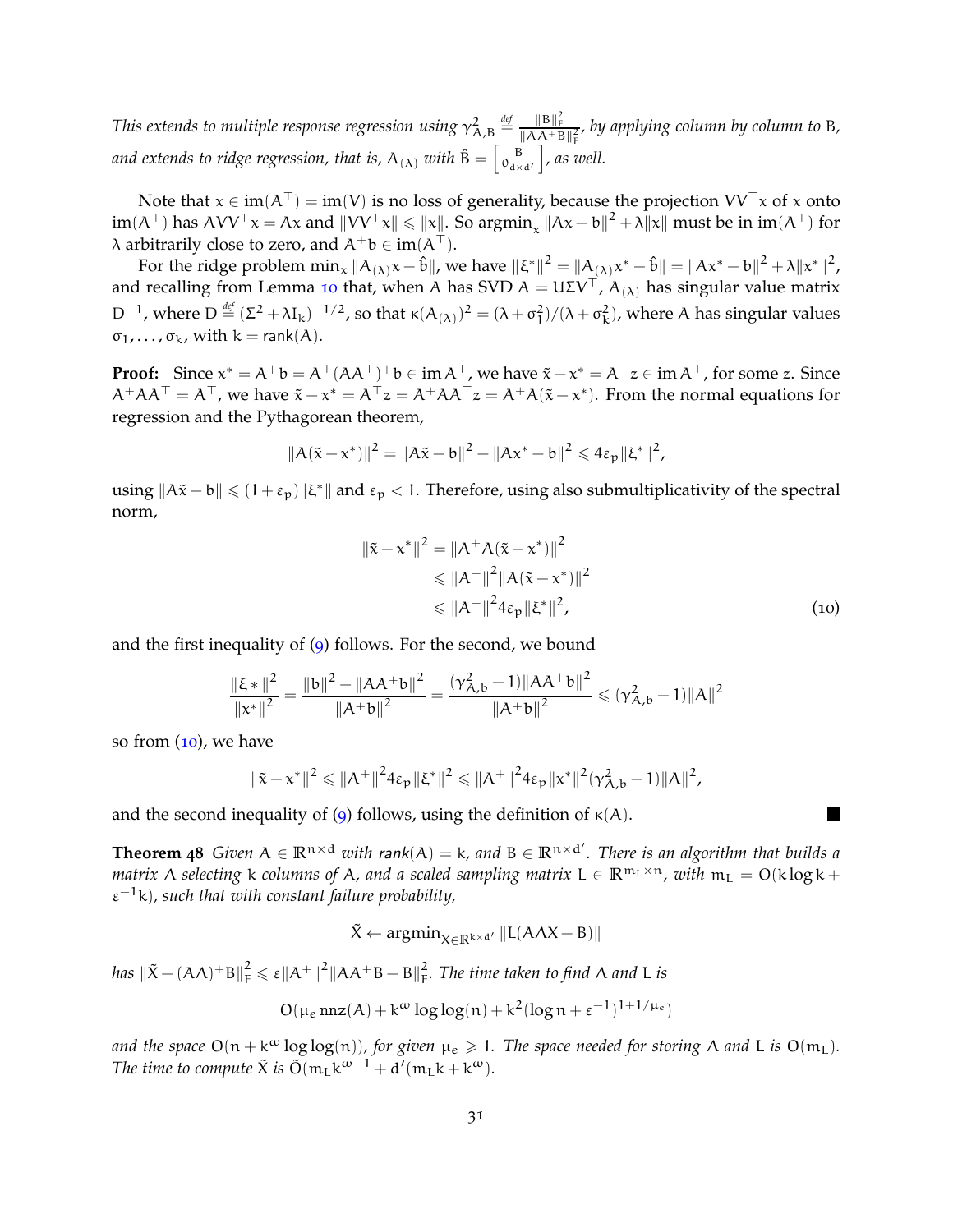Note that  $(A\Lambda)^+B$  is an optimal solution to  $\min_{X \in \mathbb{R}^{n \times d'}} ||AX - B||_F$ , since it follows from normal equations that  $A\Lambda(A\Lambda)^+B = AA^+B$ .

A key point here is that  $\Lambda$  and L do not depend on B; the bound applies if the columns of B are presented sequentially, and the corresponding columns of  $\tilde{X}$  computed sequentially, under the condition that the columns of B are not generated based on  $\chi$ .

The error bound obtained by the approximate minimizer  $\tilde{X}$  here is not per-column; this makes it not entirely comparable with a given per-column bound. Still, this is close to the kind of guarantee provided by [\[GLT](#page-46-2)18].

### <span id="page-32-1"></span>**Algorithm 9** LOWRANKREG( $A$ ,  $\mu_e$ ,  $B$ )

**Input:**  $A \in \mathbb{R}^{n \times d}$ ,  $\mu_r, \mu_e \geq 1$  determining performance tradeoffs,,  $B \in \mathbb{R}^{n \times d'}$ **Output:** Approximate least-squares solution  $\tilde{X} \in \mathbb{R}^{d \times d'}$ 1: Let  $f(k_x, C)$  return  $k_x(\log k_x + \varepsilon^{-1} ||C^+||^2)$  to estimate  $m_L = O(k_x(\log k_x + \varepsilon^{-1} ||(A\Lambda)^+||^2))$ 2: L, Λ ← LEVSAMPLE(A, αμ<sub>e</sub>, f()); // Algorithm [7](#page-27-2);  $\alpha > 0$  a fixed constant 3:  $X \leftarrow \text{argmin}_{X \in \mathbb{R}^{k \times d'}} ||LAAX - LB||_F$ 4: return  $\tilde{X}$ 

**Proof:** [of Theorem [48](#page-31-0)] The algorithm is simply to call LEVSAMPLE (Alg. [7](#page-27-2)) for A with appropriate parameters, picking a sample of appropriate size. One condition on the sample is that its size be larger than that size v such that L is an  $\varepsilon_0$ -embedding with sufficiently high probability, where  $\varepsilon_0 > 0$  is a sufficiently small constant. Per Lemma [9](#page-11-1), that is  $v = O(\varepsilon_0^{-2} k \log k)$ .

It is also necessary that L allow fast low-error matrix product estimation, so that Theorem 36 of  $[CW13]$  $[CW13]$  applies; per Lemma 32 of  $[CW13]$ , there is  $v' = O(\epsilon_p^{-1}k)$  such that this holds. By Theorem 36 of [\[CW](#page-46-6)13], under these conditions,  $\|A\Lambda\tilde{X} - B\|_F^2 \leqslant (1 + \varepsilon_p) \|AA^+B - B\|_F^2$  $\frac{2}{\text{F}}$ . Therefore, applying Lemma [47](#page-30-1) just above for each column of  $\tilde{X}$  and corresponding column of B, with  $\varepsilon_p = \varepsilon$ ,  $\|\tilde{X} - (A\Lambda)^+ B\|_F^2 \le \varepsilon \|A^+\|^2 \|AA^+B - B\|_F^2$  $\frac{2}{F}$ , as desired.

The needed  $m_L = v + v' = O(k(\log k + \epsilon^{-1}))$ , giving an overall time bound for finding  $\Lambda$  and L of

<span id="page-32-2"></span>
$$
O(\mu_s \operatorname{nnz}(A) + k^{\omega} \log \log(n) + k^2 \log n + m_L k n^{1/\mu_s}), \qquad (11)
$$

where the last term

$$
m_L k n^{1/\mu_s} = k(\log k + \varepsilon^{-1})) k n^{1/\mu_s} = k^2 n^{1/\mu_s} (\log k + \varepsilon^{-1} ||A^+||^2).
$$

As in the proof of Theorem [45](#page-28-0), if  $k^2(\log k)n^{1/\mu_s} \geqslant nnz(A)$ , then  $k \geqslant n^{\gamma}$  for fixed  $\gamma > (1-1/\mu_s)/2$ , and so  $k^2(\log k)n^{1/\mu_s} \leqslant k^{\omega} \log n$  for large enough fixed  $\mu_s$ . If  $k^2 \varepsilon^{-1} n^{1/\mu_s} \geqslant n \pi z(A) + k^{\omega}$ , then  $\varepsilon^{-1} \geq n^{\gamma}$ , for a fixed  $\gamma \in (0,1)$ , so  $k^2(\varepsilon^{-1})^{1+1/\mu_e} \geq k^2 \varepsilon^{-1} n^{1/\mu_s}$ , for some  $\mu_e$  a constant multiple of  $\mu_s$ .

The time to compute  $\tilde{X}$  from LAA and LB is based on the time to set up and solve the normal equations, although other methods could of course be used. The result follows.

<span id="page-32-0"></span>When the goal is small residual error  $\|\mathrm{A}\tilde{\mathrm{X}} - \mathrm{B}\|_{\mathrm{F}}$ , not estimation of  $\tilde{\mathrm{X}}$  itself, we obtain simpler expressions, that are optimal for rank $(A) = d$ .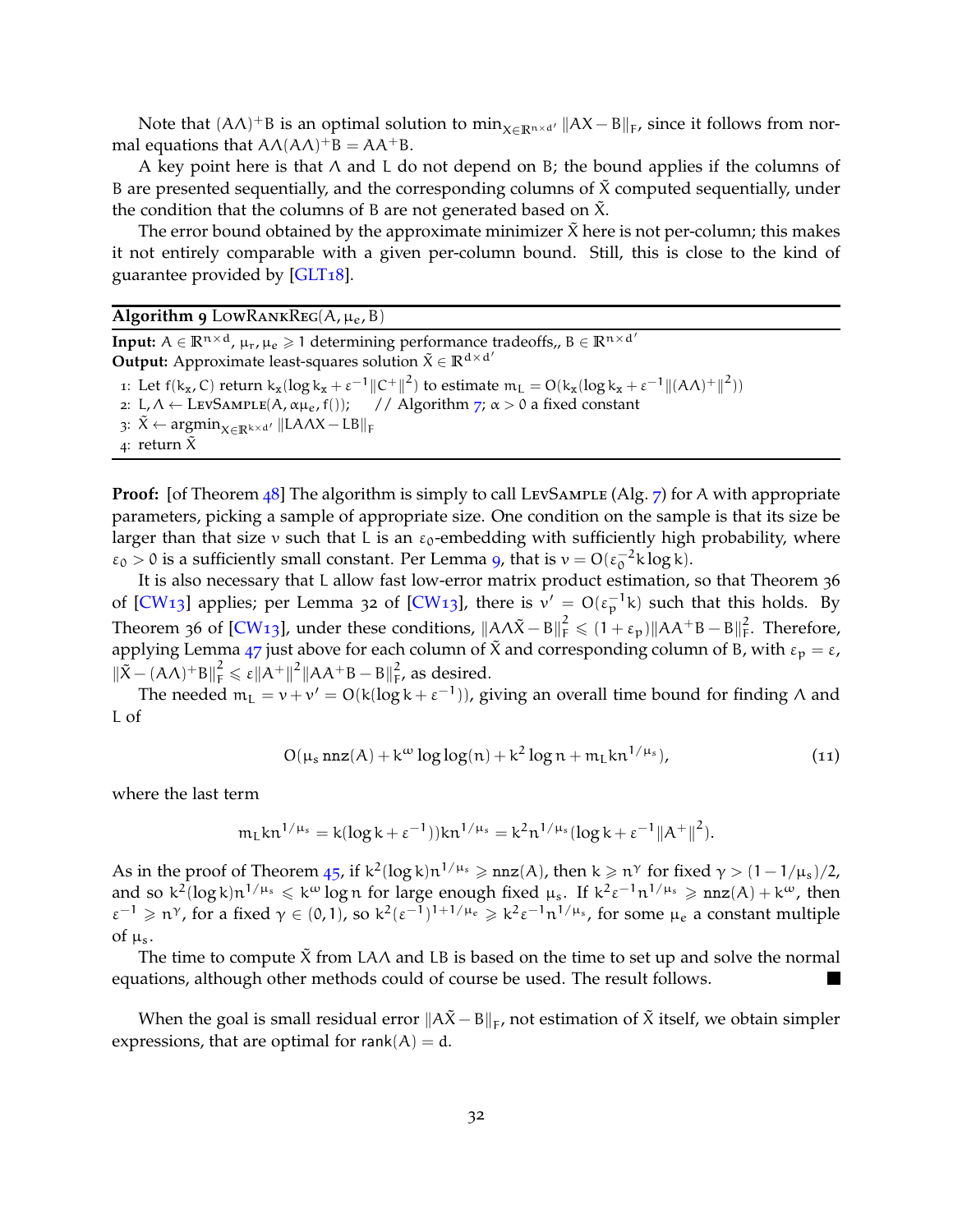**Theorem 49** *Given*  $A \in \mathbb{R}^{n \times d}$  *with rank*( $A$ ) = k, and  $B \in \mathbb{R}^{n \times d'}$ , there is an algorithm finds  $\tilde{X}$  *such that*  $\|A\tilde{X} - B\|_F \leqslant (1 + \varepsilon) \min_X \|Ax - B\|_F$ , that for constant  $\varepsilon$  takes time

 $O(nnz(A) + min(d^{\omega}, k^{\omega}(log log(n))) + k^2(log n + d') + k^{\omega} \varepsilon^{-1}) + \tilde{O}(\varepsilon^{-1}kd'),$ 

*or for*  $d' = 1$ ,  $O(nnz(A) + min(d^{\omega}, k^{\omega}(log log(n))) + k^2 log n + k^{\omega} \varepsilon^{-1})$ .

**Proof:** The algorithm is the same as Algorithm [9](#page-32-1), with leverage score sample size of  $m<sub>L</sub>$  =  $O(k(\log k + \varepsilon^{-1}))$ , up to point of computing  $\tilde{X}$ .

To compute  $\tilde{X}$  from LA $\Lambda$  and LB, we apply a SparseGaussian  $G \in \mathbb{R}^{m_G \times m_L}$ , with  $m_G = O(k\varepsilon^{-1})$ , in time  $\tilde{O}(m_L(k+d')) = \tilde{O}(\epsilon^{-1}k(k+d'))$ , and then set up and solve the normal equations, in time  $O(k^{\omega} \epsilon^{-1} + k^2 d')$ . We note that by Lemma [25](#page-15-2), the fast low-error matrix product estimation condition continues to hold. Up to the change in sample size, the time to compute L and  $\Lambda$  is ([11](#page-32-2)); the  $\mu_s$  term is chosen so that the last term, with the  $n^{1/\mu_s}$  multiplier, is dominated by others.

The basis-finding done in the leverage-score sampling can simply do nothing if  $rank(A)log log(n)$ > d, leading to the minimum term. The result follows.

#### **7.2 Dynamic Ridge Regression**

Here we consider an algorithm using a data structure that represents input matrix  $A \in \mathbb{R}^{n \times d}$  is maintained under insertions and deletions (and changes) in  $O(log(nd))$  time, such that a sampling a row/column proportional to leverage-scores can be generated in time independent of  $nnz(A)$  and whose dependence on n and d is  $O(log(nd)).$ 

<span id="page-33-0"></span>**Definition 50** DYNSAMP(A) *is a data structure that, for*  $A \in \mathbb{R}^{n \times d}$ *, comprises:* 

- *For each row and column of* A*, the data structure of Lemma [40](#page-25-1) for the nonzero entries of the row or column.*
- *For the rows of* A*, the data structure of Lemma [40](#page-25-1) for the squared lengths of the rows, and the corresponding data structure for the columns.*
- *A data structure supporting access to the value of entry*  $a_{ii}$  *of*  $AT_R$  *in*  $O(1)$  *time.*

<span id="page-33-1"></span>**Lemma 51** DynSamp(A⊤) *and* DynSamp(A) *can be constructed from each other in constant time, and they can be maintained under turnstile updates of* A *in* O(log(nd)) *time. Using* DynSamp(A)*, rows can be chosen at random with row*  $i \in [n]$  *chosen with probability*  $||A_{i,*}||^2 / ||A||_F^2$  *in*  $O(log(nd))$  *time, and similarly for columns.*

*If*  $R \in \mathbb{R}^{d \times m}$  *is a sampling matrix, so that* AR *has columns that are each a multiple of a column of* A, *then rows can be sampled from* AR *using that data structure and* DynSamp(A) *in* O(m log(nd)) *time, with the row*  $i \in [n]$  *chosen with probability*  $||(AR)_{i,*}||^2/||AR||_F^2$ .

*An analogous statement is true for row sampling matrices.*

#### Proof: Use Lemma [40](#page-25-1) for the first part.

For the second, with a matrix R, construct the data structure of Lemma  $40$  for the columns of AR, in O(mlog(nd)) time. To sample, pick  $j \in [m]$  with probability  $\|AR_{*,j}\|^2 / \|AR\|_{F}^2$ , using the newly constructed data structure. Then pick  $i \in [n]$  with probability  $(AR)_{ij}^2$  / $||(AR)_{*,j^*}||^2$ . Adding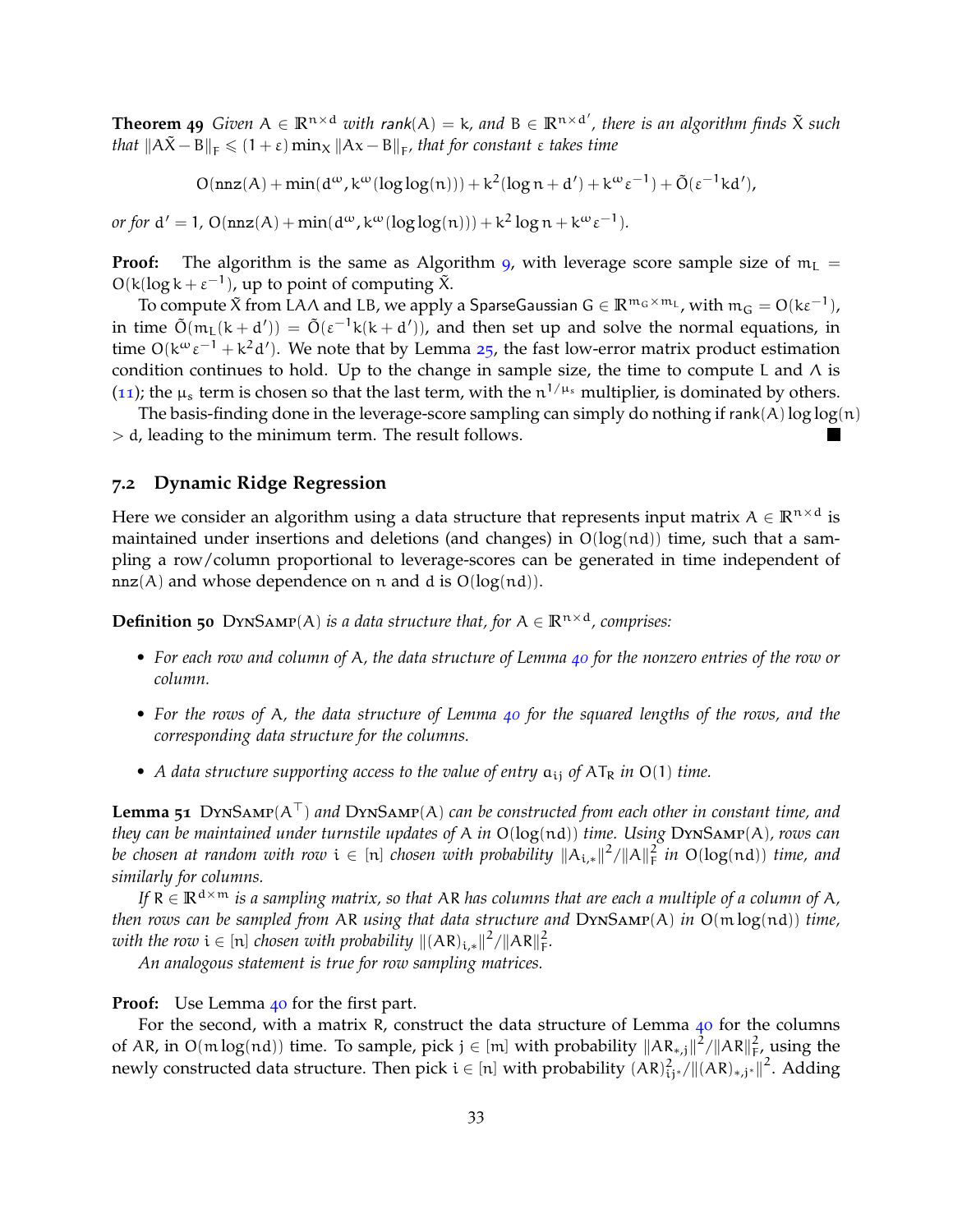the probabilities across the choices of j, the probability of choosing index i is  $\|AR_{i,*}\|^2/\|AR\|_F^2$ , as claimed.

Once a row is chosen, the time to determine the corresponding row length  $\|(AR)_{i,*}\|$  is  $O(m \log(nd))$ , finding each  $(AR)_{ii}$  for  $j \in [m]$  in  $O(\log(nd))$  time.

We will regard  $DYNSAMP(A^{\dagger})$  and  $DYNSAMP(A)$  as interchangeable, and use these observations for sampling rows of sampled submatrices AR and columns of LA.

We designate the algorithm of Lemma  $13$  as LENSQEMBED, Algorithm [10](#page-34-2). It will be used in two ways: when the rank is unknown, a sample large enough to be an  $\varepsilon$ -embedding is returned, otherwise, a sample of size so that a leverage score sample of size v is expected.

<span id="page-34-2"></span>**Algorithm 10** LENSQEMBED(A, DYNSAMPLER, Z, dim = row,  $\hat{k}$  = unknown,  $\varepsilon = \varepsilon_0$ ,  $v = 0$ )

**Input:**  $A \in \mathbb{R}^{n \times d}$ , DYNSAMPLER = DYNSAMP(A), Z with  $Z \ge ||A^+||$ , dim flags sampling rows or columns (default is row),  $\hat{k} = \text{rank}(A)$  if not unknown,  $\varepsilon$  error parameter (defaults to  $\varepsilon_0$ , a small constant), v leverage-score sample size (unused if  $\hat{k} ==$  unknown)

**Output:**  $\hat{L} \in \mathbb{R}^{m_{\hat{L}} \times n}$ 

1: if dim==col  
\n
$$
A \leftarrow A^T
$$
  
\n2: if  $\hat{k}$  == unknown  
\n $m_{\hat{L}} = O(\epsilon^{-2}Z^2 ||A||_F^2 \log d)$   
\nelse

 $m_{\hat{L}} = O(\frac{v}{\hat{k}} Z^2 ||A||_F^2)$ 

- 3: Construct L from  $m_f$  samples of the rows of A as in Def. [12](#page-13-2) and DYNSAMPLER, and using w, adding row  $e_i^{\top}/\sqrt{\mathfrak{m}_{\hat{L}}\mathfrak{p}_i}$  to  $\hat{L}$  when sampling picked row i.
- 4: return  $\hat{L}$

This simple data structure and sampling scheme will be used to solve ridge regression problems, via the following algorithm.

## <span id="page-34-0"></span>**Algorithm 11** RIDGEREGDYN(DYNSAMPLER, Β, στι, ε,λ)

**Input:** DynSamp(A) (Def. [50](#page-33-0)) for  $A \in \mathbb{R}^{n \times d}$ ,  $B \in \mathbb{R}^{n \times d'}$ ,  $\hat{\sigma}_k \leq 1/||A^+||$ ,  $\hat{\sigma}_1 \geq ||A||$ ,  $\varepsilon$  an error parameter,  $\lambda$  a ridge weight

**Output:** Data for approximate ridge regression solution A<sup>⊤</sup>S<sup>⊤</sup> $\tilde{\chi}$  where S is a sampling matrix

1:  $Z_{\lambda} \leftarrow 1/\sqrt{\lambda + \hat{\sigma}_{k}^2}, \hat{\kappa} \leftarrow Z_{\lambda}\sqrt{\lambda + \hat{\sigma}_{1}^2}, Z \leftarrow 1/\hat{\sigma}_{k}$ 2:  $S \leftarrow$  LENSQEMBED(A, DYNSAMPLER,  $Z_{\lambda}$ , row, unknown,  $\varepsilon/\hat{\kappa}$ ) // Alg. [10](#page-34-2);  $m_S = O(\epsilon^{-2} \hat{\kappa}^2 Z_{\lambda}^2 ||A||_F^2 \log(d))$  rows 3:  $R \leftarrow$  LENSQEMBED(SA, DYNSAMP(A),  $Z_{\lambda}$ , col,  $m_S$ ,  $\varepsilon$ ,  $m_S$   $\hat{m}_R$ ) // cf. Lem. [51](#page-33-1);  $\hat{m}_R = O(\epsilon^{-2} \log m_S)$ ,  $m_R = O(\hat{m}_R Z_A^2 ||A||_F^2)$ 4:  $\tilde{X}$  ← (SARR<sup>⊤</sup>A<sup>⊤</sup>S<sup>⊤</sup> + λI<sub>ms</sub>)<sup>-1</sup>SB // Solve using conjugate gradient 5: return  $\tilde{X}$ , S  $\quad$  // approximate ridge regression solution is A $^{\top}S^{\top}\tilde{X}$ 

<span id="page-34-1"></span>**Theorem** 52 *Suppose*  $DynSAMP(A)$  *is maintained for*  $A \in \mathbb{R}^{n \times d}$ *. For a given invocation of Algorithm* [11](#page-34-0), with small constant failure probability,  $\|A^\top S^\top \tilde{X} - X^*\|_F \leqslant \varepsilon (\|X^*\|_F \gamma^2 + \frac{1}{\sqrt{2}})$  $\frac{1}{\lambda} \| \mathsf{U}_{\lambda,\perp} \mathsf{B} \|_{\mathsf{F}}$ ). Here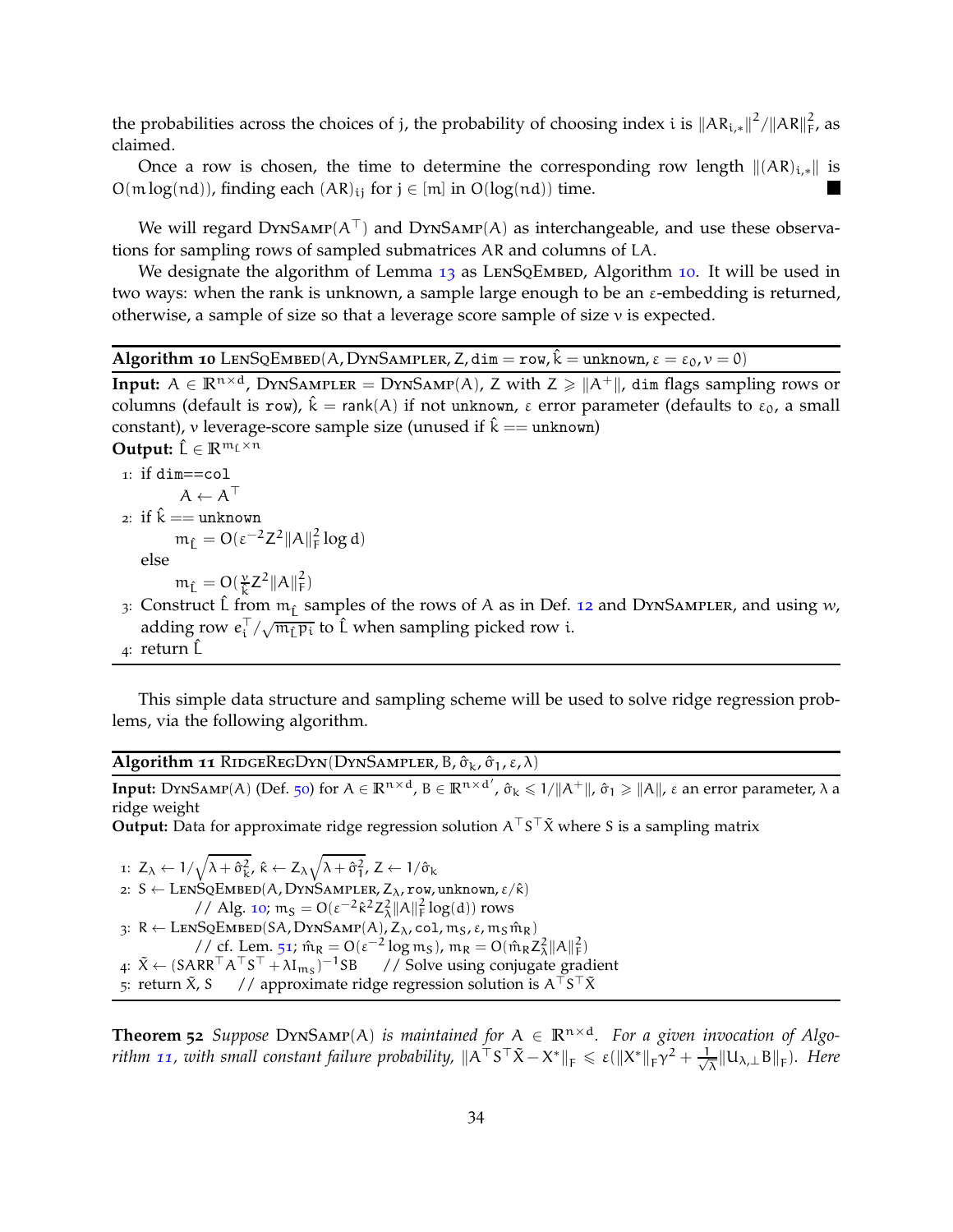$X^* \stackrel{\text{\it def}}{=} \operatorname{argmin}_X \|AX - B\|_F^2 + \lambda \|X\|_F^2;$   $\gamma_{A_{(\lambda)},\hat{B}}$  given in Lemma [47](#page-30-1) and after, with

$$
1 + \gamma_{\hat{A}_{(\lambda)}, \hat{B}}^2 = \frac{\|B\|_F^2}{\|AX^*\|_F^2 + \lambda \|X^*\|^2};
$$

*and*  $||U_{λ,⊥}B||$  *is a projection of* B *onto the bottom* m<sub>S</sub> − p *left singular matrix of* SA, *with*  $λ$  *between* σp+1(SA) *and* σp(SA)*. An entry* (A⊤S <sup>⊤</sup>X˜)ij *for given* i,j *can be computed in*

$$
O(m_S \log(nd)) = O(\epsilon^{-2} \hat{\kappa}^2 \psi_\lambda (\log(nd))^2)
$$

*time. The time taken to compute*  $\tilde{X}$  *is* 

$$
\tilde{O}(d'\epsilon^{-4}\hat{\kappa}^2\psi_\lambda^2\kappa_\lambda(A)\log(d)).
$$

 $Here \ \psi_{\lambda} \stackrel{\text{def}}{=} \|A\|_{\mathrm{F}}^2/(\lambda + \hat{\sigma}_{\mathrm{k}}^2)$ ,  $\hat{\kappa} \stackrel{\text{def}}{=} \sqrt{(\lambda + \hat{\sigma}_{1}^2)/(\lambda + \hat{\sigma}_{\mathrm{k}}^2)}$ , and  $\kappa_{\lambda}(A) \stackrel{\text{def}}{=} (\lambda + \sigma_1(A)^2)/(\lambda + \sigma_{\mathrm{k}}(A)^2)$ .

### **Proof:** Let

$$
X_1 \stackrel{\text{def}}{=} \operatorname{argmin}_{X \in \mathbb{R}^{d \times d'}} \|SAX - SB\|_F^2 + \lambda \|X\|_F^2.
$$

We first show that

<span id="page-35-3"></span>
$$
||X_1 - X^*||_F \leqslant \varepsilon \gamma_{A_{(\lambda)},\hat{B}} ||X^*||_F,
$$
\n(12)

which follows from Lemma [47](#page-30-1), applied to  $A_{(\lambda)}$  and  $\hat{B}$ , after showing that, for  $\varepsilon_p \stackrel{\text{\it def}}{=} \varepsilon/\hat{\kappa}^2$ ,  $X_1$ satisfies

<span id="page-35-2"></span>
$$
||AX_1 - B||_F^2 + \lambda ||X_1||_F^2 \le (1 + \varepsilon_p/4)\Delta_*, \text{ where } \Delta_* \stackrel{\text{def}}{=} ||AX^* - B||_F^2 + \lambda ||X^*||_F^2,
$$
 (13)

which in turn follows from Lemma 17 of [\[ACW](#page-44-10)17]. That lemma considers a matrix  $U_1$ , comprising the first n rows of the left singular matrix of  $\hat{A}_{(\lambda)} \stackrel{\text{def}}{=} \left[ \frac{A}{\sqrt{\lambda}} \right]$  $\lambda$ I $_{\rm d}$ i , noting that the ridge objective can be expressed as  $\min_{X} \|\hat{A}_{(\lambda)}X - \left[\begin{smallmatrix} B \ B \end{smallmatrix}\right]\|_{\text{F}}^2$  $\zeta_F$ . The matrix  $U_1 = U \Sigma D$  in our terminology, as in Lemma [10](#page-12-2), so the observations of that lemma apply.

Lemma 17 of  $[ACW17]$  requires that S satisfies

<span id="page-35-0"></span>
$$
||u_1^{\perp} S^{\perp} S u_1 - u_1^{\perp} u_1|| \leq 1/4, \tag{14}
$$

and

<span id="page-35-1"></span>
$$
||\mathbf{U}_1^\top \mathbf{S}^\top \mathbf{S}(\mathbf{B} - \mathbf{A}\mathbf{X}^*) - \mathbf{U}_1^\top (\mathbf{B} - \mathbf{A}\mathbf{X}^*)||_{\mathbf{F}} \leqslant \sqrt{\varepsilon_p \Delta_*}.
$$
\n(15)

We have  $\|A^+_{(2)}\|$  $\binom{+}{(\lambda)}\|^2 = 1/(\lambda + 1/\|A^+\|^2) \leqslant Z_{\lambda}$ . With the given call to LENSQEMBED to construct S, the number of rows sampled is  $m_S = O(\epsilon_p^{-1} Z_\lambda^2 ||A||_F^2 \log(d))$  (ignoring the Z/Z<sub> $\lambda$ </sub> term), so the expected number of times that row i of A is sampled is, up to a factor of O(log d),

$$
\epsilon_p^{-1} Z_\lambda^2 \|A\|_F^2 \frac{\|A_{i,*}\|^2}{\|A\|_F^2} = \epsilon_p^{-1} Z_\lambda^2 \|A_{i,*}\|^2 \geqslant \epsilon_p^{-1} \|(U_1)_{i,*}\|^2 = \epsilon_p^{-1} \|U_1\|_F^2 \frac{\|(U_1)_{i,*}\|^2}{\|U_1\|_F^2},
$$

and so row i is sampled at least the expected number of times it would be sampled under  $\epsilon_p^{-1}$   $||u_1||_F^2$  log d rounds of length-squared sampling of  $u_1$ . As shown by Rudelson and Vershynin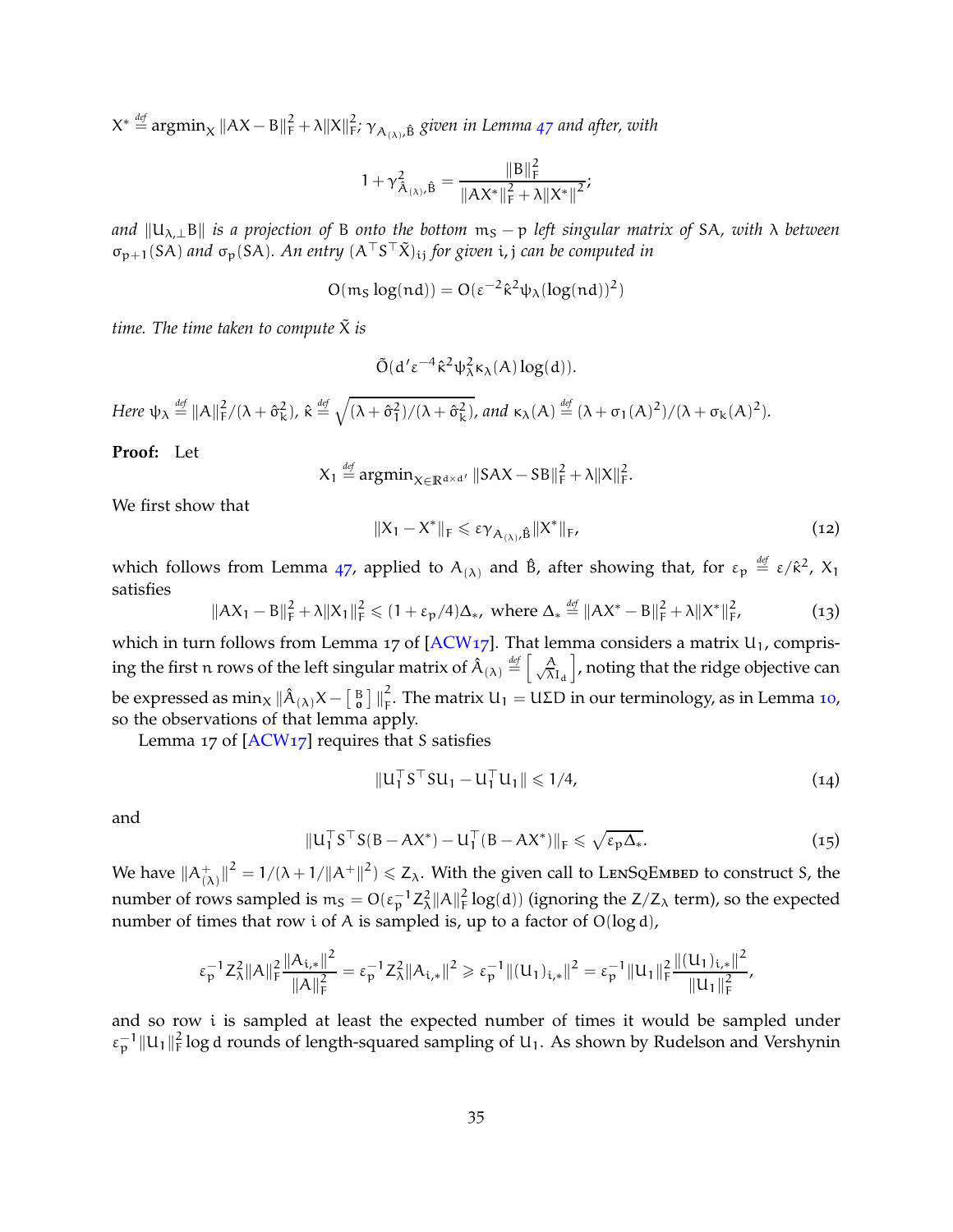$([RVo7]$  $([RVo7]$  $([RVo7]$ , see also  $[KV17]$  $[KV17]$ , Theorem 4.4), this suffices to have, with high probability, a bound on the normed expression in  $(14)$  $(14)$  $(14)$  of

$$
\frac{\|U_1\|\|U_1\|_F}{\sqrt{\varepsilon_p^{-1}\|U_1\|_F^2}} = \sqrt{\varepsilon_p}\|U_1\| \leqslant \sqrt{\varepsilon_p},
$$

so by adjusting constant factors in sample size,  $(14)$  $(14)$  $(14)$  holds, for small enough  $\varepsilon_p$ .

To show that  $(15)$  $(15)$  $(15)$  holds, we use the discussion of the basic matrix multiplication algorithm discussed in [\[KV](#page-47-2)17], Section 2.1, which implies that

$$
E[\|U_1^\top S^\top S(B - AX^*) - U_1^\top (B - AX^*)\|_F^2] \leqslant \frac{\|U_1\|_F^2 \|B - AX^*\|_F^2}{s}
$$

where s is number of length-squared samples of U<sub>1</sub>. Here  $s = \varepsilon_p^{-1} \|U_1\|_F^2 \log d$ , so ([15](#page-35-1)) follows with constant probability by Chebyshev's inequality, noting that  $||\vec{B} - AX^*||_F \le \sqrt{\Delta_*}$ .

Thus  $(14)$  $(14)$  $(14)$  and  $(15)$  $(15)$  $(15)$  hold, so that by Lemma 17 of  $[ACW17]$  $[ACW17]$ ,  $(13)$  $(13)$  $(13)$  holds. We now apply Lemma [47](#page-30-1), which with ([13](#page-35-2)) and  $\varepsilon_p = \varepsilon^2 / \hat{\kappa}^2$ , implies ([12](#page-35-3)).

Next we show that the (implicit) returned solution is close to the solution of  $(13)$  $(13)$  $(13)$ , that is,

<span id="page-36-0"></span>
$$
\|A^\top S^\top \tilde{X} - X_1\|_{\mathrm{F}}^2 \leqslant \varepsilon \|X_1\|_{\mathrm{F}}^2. \tag{16}
$$

This is implied by Theorem 2 of [\[CYD](#page-46-11)18], since  $A^\top S^\top \tilde X$  is the output for  $t=1$  of their Algorithm 1. (Or rather, it is their output for each column of  $\tilde{X}$  and corresponding column of B.) To invoke their Theorem 2, we need to show that their equation (8) holds, which per their discussion following Theorem 3, holds for ridge leverage score sampling, with  $O(\epsilon^{-2}sd_{\lambda}\log sd_{\lambda})$  samples, which our given  $m_R$  yields.

When we invoke their Theorem 2, we obtain

$$
\|A^{\top}S^{\top}\tilde{X} - X_1\|_{F} \le \varepsilon(\|X_1\|_{F} + \frac{1}{\sqrt{\lambda}}\|U_{k,\perp}B\|_{F}).
$$
\n(17)

Combining with ([12](#page-35-3)) and using the triangle inequality, we have that, abbreviating  $\gamma_{\hat{A}_{(\lambda)},\hat{B}}$  as γ, up to the additive  $U_{k,\perp}$  term in ([17](#page-36-0)), we have

$$
\|A^\top S^\top \tilde{X} - X^*\|_F \le \|A^\top S^\top \tilde{X} - X_1\|_F + \|X_1 - X^*\|_F
$$
  
\n
$$
\le \varepsilon \|X_1\|_F + \varepsilon (\gamma^2 - 1) \|X^*\|_F
$$
  
\n
$$
\le \varepsilon \left[ \|X^*\|_F + \varepsilon (\gamma^2 - 1) \|X^*\|_F + \gamma \|X^*\|_F \right]
$$
  
\n
$$
= \varepsilon \|X^*\|_F [1 + (\gamma^2 - 1)(1 + \varepsilon)]
$$
  
\n
$$
\le \varepsilon \|X^*\|_F 2\gamma^2,
$$

for small enough ε, and then finally,

$$
\|A^\top S^\top \tilde X - X^*\|_F \leqslant \epsilon(\|X^*\|_F \gamma^2 + \frac{1}{\sqrt{\lambda}} \|U_{k,\perp} B\|_F),
$$

as claimed.

The time is dominated by that for computing  $\hat{A}^{-1}SB$ , where  $\hat{A} \stackrel{\text{def}}{=} SARR^\top A^\top S^\top$ , which we do via the conjugate gradient method. Via standard results (see e.g. [\[Vis](#page-48-12)15], Thm 1.1), in  $O((T +$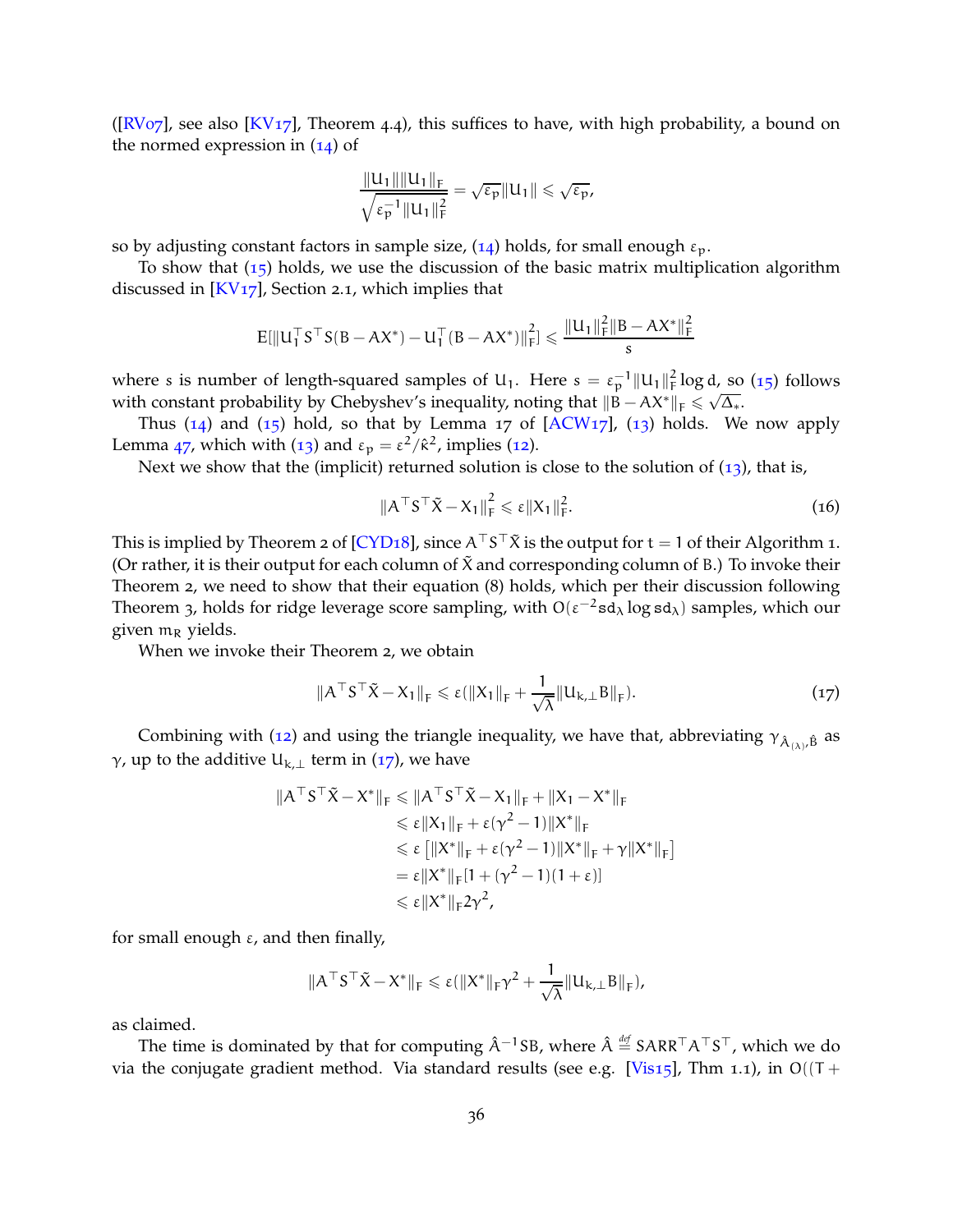$(m_S)\sqrt{\kappa(\hat{A})}\log(1/\alpha)$  d' time, where T is the time to compute the product of  $\hat{A}$  with a vector, we can obtain  $\tilde{X}$  with  $\|\tilde{X} - \hat{A}^{-1}SB\|_{\hat{A}} \leqslant \alpha \|\hat{A}^{-1}SB\|_{\hat{A}}$ , where the  $\hat{A}$ -norm is  $\|x\|_{\hat{A}} = x^\top \hat{A} x$ . Since S and R are (at least) constant-factor subspace embeddings, the singular values of SAR are within a constant factor of those of A, and so  $\kappa(\hat{A})$  is within a constant factor of

$$
\kappa(AA^{\top} + \lambda I) = (\lambda + \sigma_1(A)^2) / (\lambda + \sigma_1(A)^2) = \kappa_{\lambda}(A)^2.
$$

We have

$$
T = O(m_R m_S) = \tilde{O}(\varepsilon^{-2} \log m_S Z_\lambda^2 ||A||_F^2 \varepsilon^{-2} \hat{\kappa}^2 Z_\lambda^2 ||A||_F^2 \log(d))
$$
  
=  $\tilde{O}(\varepsilon^{-4} \hat{\kappa}^2 Z_\lambda^4 ||A||_F^4 \log(d))$ 

Our running time is  $\tilde{O}(T\kappa_\lambda(A)\log(1/\epsilon))d'$ , with T as above. Translating to the notation using  $\psi$ terms, the result follows.

# <span id="page-37-0"></span>**8 Sampling from a low-rank approximation**

In this section, we give data structures for sampling from a low-rank approximation, first for the static case where matrix  $A$  is given as input, and then the dynamic case where single-entry updates to A are allowed.

The data structure for the static case is next, then the sampling procedure, followed by the analysis of the construction of the data structure.

**Definition 53** ENTRYSAMPLER *comprises, given*  $\mu_s$ ,  $\mu_r \geq 1$ , the sketches AT<sub>R</sub>, SA, S<sub>2</sub>AR, SAR<sub>2</sub>, and  $S_2AR_2$ , all two-stage sketching matrices with  $S \in \mathbb{R}^{m_H \times n}$ ,  $R^{\top} \in \mathbb{R}^{m_H \times d}$ ,  $R = T_RH_R$  where  $T_R \in \mathbb{R}^{d \times m_T}$ , *and also:*

- $W_1, Z_1 \leftarrow \text{argmin}_{W \in \mathbb{R}^{m_H \times k}, Z \in \mathbb{R}^{k \times m_H}} ||S_2ARWZSAR_2 S_2AR_2||_F^2;$
- k,  $\Lambda \leftarrow$  FINDBASISL( $AT_R$ ,  $\mu_r$ ); and
- SAMPLER  $\leftarrow$  SAMP $(AT_R, \Lambda, \mu_s)$ .

The ENTRYSAMPLER data structure can be used to generate entries  $\hat a_{\rm ij}$  of matrix  $\hat A\stackrel{\rm def}{=}$  ARW<sub>1</sub>Z<sub>1</sub>SA, where  $\hat{A}$  is a good rank-k approximation to A. Given  $j \in [d]$ ,  $\hat{a}_{ij}$  is generated with probability proportional to  $\hat a_{ij}^2/\|\hat A_{*,j}\|^2$ . This is done by computing the  $m_{\sf T}\times 1$  matrix  $W\leftarrow H_{\sf R} W_1Z_1(S{\sf A})_{*,j}$ , with the multiplication associating from right to left, and then calling MATVECSAMPLER( $AT_R$ , SAMPLER,  $W$ ,  $v$ ), (Alg.  $6$ ), where v samples are desired.

The key fact here is that  $\hat{A}$  is in fact a good approximation to A. This is a known result, but its formal statement, and a detailed discussion of the time needed to find it, including the computation of the sketches, is given next. Recall that  $[A]_k$  denotes the best rank-k approximation to A.

**Theorem 54 (Following [\[ACW](#page-44-10)<sub>17</sub>], Thm. 59**) *Given*  $A \in \mathbb{R}^{n \times d}$ ,  $\varepsilon_d \in (0, 1/2)$ *, and*  $k \le rank(A)$ *, there is an algorithm that runs in*  $O(nnz(A)) + \tilde{O}(\epsilon_d^{-7}k^3)$  *time and with constant success probability, finds sketching matrices*  $S \in \mathbb{R}^{m_S \times n}$  *and*  $R \in \mathbb{R}^{d \times m_R}$ *, and matrices*  $W_1 \in \mathbb{R}^{m_H \times k}$  *and*  $Z_1 \in \mathbb{R}^{k \times m_H}$ *,*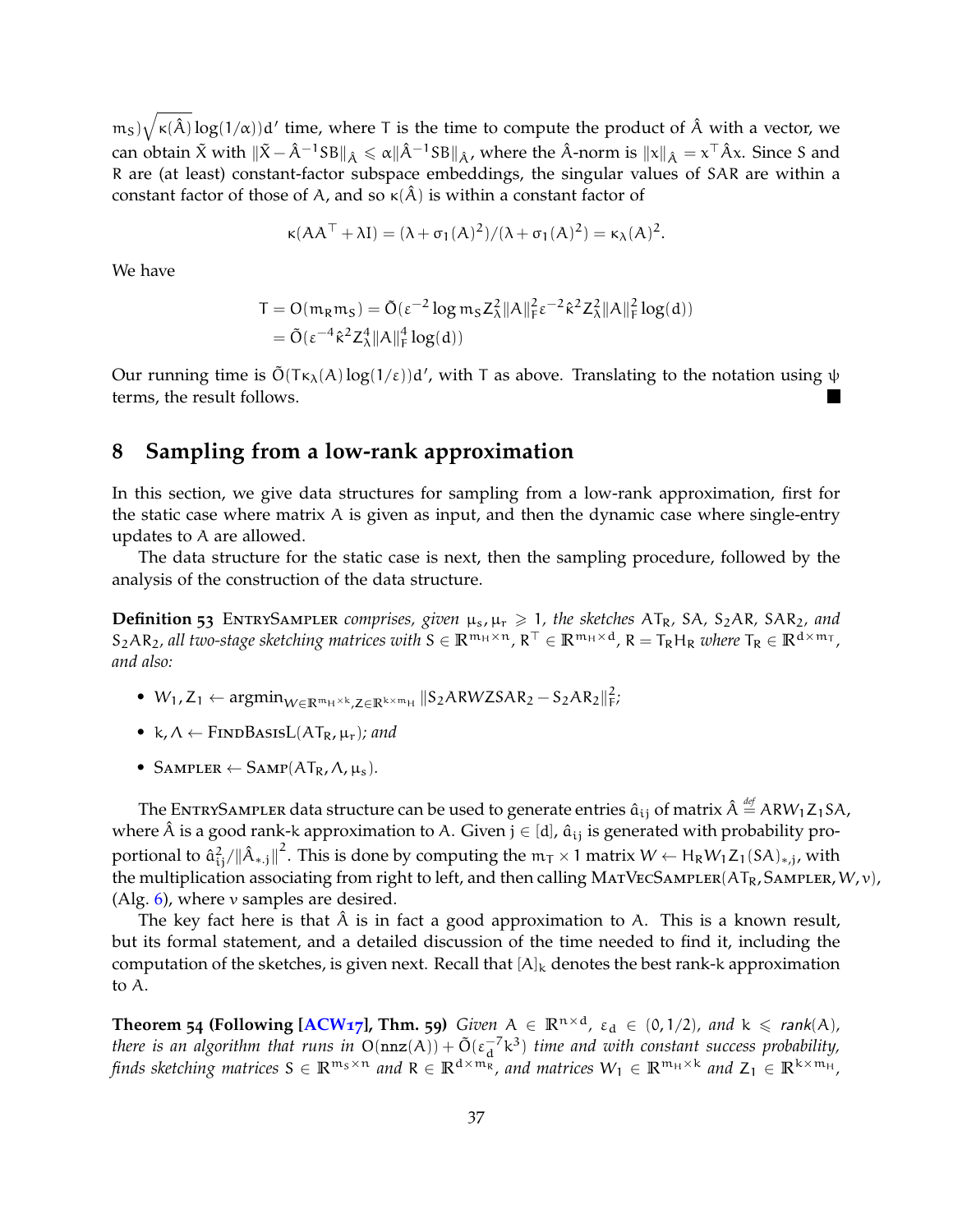$\| \text{snch that } \| \text{ARW}_1 \text{Z}_1 \text{SA} - \text{A} \|_{\text{F}} \leqslant (1 + \varepsilon_d) \| \text{A} - [\text{A}]_\text{k} \|_{\text{F}}$ . Here  $\mathfrak{m}_H = \tilde{\text{O}}(\varepsilon_d^{-1} \text{k})$ . The matrices  $\text{T}_S$  and  $\text{T}_R^{\top}$ *have one nonzero entry per column. We will use two-stage S =*  $H_S$ *T* $_S$  *and R = T* $_R$ *H* $_R$ *,, where*  $H_S$  *and*  $H_R^\top$ are SRHTs and T<sub>S</sub> and T<sub>R</sub> are sparse embeddings (as described as  $\hat{\tau}$  in Lemma [9](#page-11-1)). The matrices AR and SA *can be computed in*  $O(nnz(A)) + \tilde{O}(\varepsilon_d^{-2}k^3)$  *time, and*  $max\{nnz(AT_R),nnz(T_SA)\} \leqslant nnz(A)$ *.* 

**Proof:** The statement in  $[ACW17]$  states bounds only in terms of  $poly(k/\epsilon_d)$ , without being more specific about the dependence on k and  $\varepsilon_d$ . Here we very briefly outline the parts of the analysis needed from [\[ACW](#page-44-10)17] to specify the dependence.

The theorem statement says that the matrices S and R are two-stage sketching matrices. For correctness, S and R must be  $\varepsilon_d$ -embeddings for small constant  $\varepsilon_d$ , and support approximation matrix multiplication, up to an error parameter  $\sqrt{\epsilon_d/k}$ . For this,  $m_T = O(\epsilon_d^{-1}k + k^2)$  and  $m_H =$  $\tilde{O}(\epsilon_d^{-1}k)$  suffice, where  $T_S$ ,  $T_R^T$  have  $m_T$  rows, and  $H_S$ ,  $H_R^T$  have  $m_H$  rows, leading to the bound given for computing SA and AR. (See Corollary 15 of [\[ACW](#page-44-10)17].)

To find W<sub>1</sub> and Z<sub>1</sub> of the theorem, a sketched version min<sub>W,Z</sub>  $\|S_2ARWZSAR_2 - S_2AR_2\|$  is solved, where  $S_2$  and  $R_2^T$  are *affine embeddings*, of the form  $S_2 = H_{S_2} \hat{T}_{S_2}$  and similarly for  $R_2$ , but where  $S_2$  and  $R_2^+$  must support approximate matrix multiplication with error parameter  $\epsilon_{\rm d}/\sqrt{m_{\rm H}} = \epsilon_{\rm d}/\sqrt{k/\epsilon_{\rm d}} = \epsilon_{\rm d}^{3/2}$  $\frac{3}{2}$ / $\sqrt{k}$ , and be an O( $\epsilon$ <sub>d</sub>)-embedding. For this, it is enough that  $\hat{T}_{S_2}$ sketch to  $O(\epsilon_d^{-3}k^2)$  dimensions, and  $H_{S_2}$  sketch to  $m_2 \stackrel{\text{def}}{=} \epsilon_d^{-3}k$  dimensions, and similarly for R<sub>2</sub>. (See Theorem 26 of [\[ACW](#page-44-10)17].) Here  $T_{S_2}$ ,  $T_{R_2}^{\perp}$  have one nonzero entry per column.

The two-sided sketches  $S_2AR$ ,  $SAR_2$ , and  $S_2AR_2$  can all be computed in  $O(nnz(A)) + poly(k/\epsilon_d)$ time, by first applying their constituent sparse embeddings on both sides first, and then the second stages.

Once  $S_2AR$ ,  $SAR_2$ , and  $S_2AR_2$  are computed, there remains the cost of computing  $Z_1$  and  $W_1$ , for matrices all of which are  $poly(k/\epsilon_d)$ . Reviewing the proof of Lemma 27 of [\[ACW](#page-44-10)17], the dominant cost is, in the notation here,  $\tilde{O}(\epsilon_d^{-7}k^3)$  time, due to multiplying  $S_2AR_2 \in \mathbb{R}^{m_2 \times m_2}$  on either side by matrices in  $\mathbb{R}^{\tilde{O}(\epsilon_d^{-1}k)\times m_2}$  (or the transpose of such a matrix). This takes  $\tilde{O}(m_2^2\epsilon_d^{-1}k)$ time, or  $\tilde{O}(\varepsilon_d^{-7}k^3)$ .

<span id="page-38-0"></span>Adding also the analysis of MatVecSampler, we have

**Theorem 55** *A data structure can be built in*  $O(\mu_s n \alpha(A)) + \tilde{O}(\mu_s k^3(k + \epsilon_d^{-7}))$  *time, and using*  $O(n \alpha(A)) + O(n \alpha(A))$  $\tilde{O}(k^2(k+\epsilon_d^{-1}))$  space, such that given  $j \in [d]$ , a random  $i \in [n]$  can be returned in expected  $O((\epsilon_d^{-1}k +$  $(k^2)^2 n^{1/\mu_s}$ ) *time, where i is chosen with probability*  $\hat{a}_{ij}^2/\|\hat{A}_{*,j}\|^2$ , and  $\hat{A}$  has  $\|A - \hat{A}\|_F^2 \leq (1 + \varepsilon_d) \|A - [A]_k\|_F^2$ .

Note that with  $\mu = \log n$ , the  $n^{1/\mu_s}$  term in query time is constant, at the expense of  $O(nnz(A)log n)$  preprocessing.

**Proof:** From Lemma [43](#page-26-3), we have a bound on the generation time of  $O(\nu m_T^2 n^{1/\mu_s}) = O(\nu(\epsilon_d^{-1} k +$  $(k^2)^2 n^{1/\mu_s}$ ), mapping d, m<sub>W</sub>, and k of the lemma to  $m_T = O(\epsilon_d^{-1}k + k^2)$ , 1, and again  $m_T$ .

#### **8.1 Dynamic Sampling from a Low-Rank Approximation**

Our algorithm for the dynamic case starts with  $DYNSAMP(A)$  (Def. [50](#page-33-0)), and builds sampling matrices for A on its way to a low-rank approximation to A that can be sampled.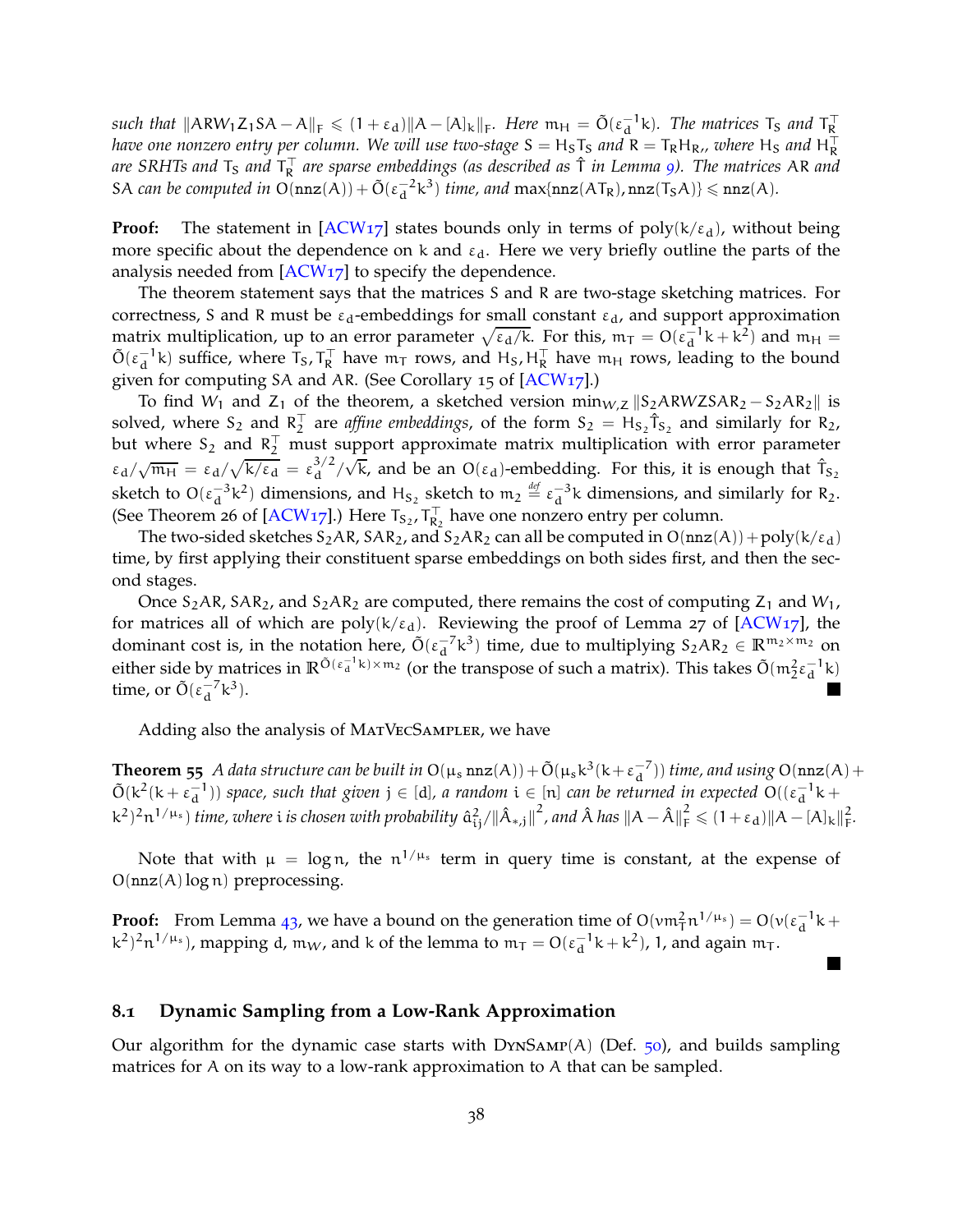### <span id="page-39-0"></span>**Algorithm 12** BuildLowRankFactors(DynSampler, k<sub>t</sub>, ô<sub>k</sub>, ô<sub>kt</sub>, ε, τ)

**Input:** DynSamp(A) (Def. [50](#page-33-0)) for  $A \in \mathbb{R}^{n \times d}$ , k<sub>t</sub> target rank,  $\hat{\sigma}_k \leq 1/||A^+||$ ,  $\hat{\sigma}_{k_t} \leq \sigma_{k_t}(A)$ ,  $\varepsilon$  an error parameter, τ estimate of  $||A - A_{k_t}||_F^2$ , where  $A_{k_t}$  is the best rank- $k_t$  approximation to A **Output:** Small matrix W and sampling matrices S and R so that rank(ARWSA) = k<sub>t</sub> and  $\|ARWSA - A\| \leq (1 + \varepsilon)\|A - A_k\|$ 

1:  $\lambda \leftarrow \tau/k_t$ ,  $Z_{\lambda} \leftarrow 1/\sqrt{\lambda + \hat{\sigma}_{k'}^2}$ ,  $Z_{k_t} \leftarrow 1/\hat{\sigma}_{k_t}$ 2:  $S \leftarrow$  LENSQEMBED(A, DYNSAMPLER,  $Z_{\lambda}$ , row,  $k_t$ , 0,  $k_t$  m<sup>2</sup><sub>S</sub>) // Alg. [10](#page-34-2); here  $\hat{m}_S = O(\epsilon^{-2} \log k_t)$ , S has  $m_S = O(\hat{m}_S Z_\lambda^2 ||A||_F^2)$  rows 3:  $R_1 \leftarrow$  LENSQEMBED(SA, DYNSAMP(A),  $Z_\lambda$ , col,  $k_t$ , 0,  $k_t$  m̂<sub>S</sub>) 4: Apply Alg. 1 and Thm. 1 of [\[CMM](#page-45-6)17] to SAR<sub>1</sub>, get col. sampler R<sub>2</sub> //  $m_{R_2} = O(\epsilon^{-2}k_t \log k_t)$ 5: Apply Alg. 1 and Thm. 1 of  $[CMM17]$  to  $SAR_1R_2$ , get row sampler  $S_2$  //  $m_{S_2} = O(\epsilon^{-2}k_t \log k_t)$ 6:  $V \leftarrow top-k_t$  right singular matrix of S<sub>2</sub>SAR<sub>1</sub>R<sub>2</sub><br>7: U,  $\angle$  ← QR(SAR<sub>1</sub>R<sub>2</sub>V) // U has orthonorma // U has orthonormal columns,  $SAR_1R_2V = UC$  for a matrix C 8: R<sub>3</sub>  $\leftarrow$  LenSqEmbed(SA, DynSamp(A), Z<sub>kt</sub>, col, k<sub>t</sub>, 0,  $\varepsilon^{-1}$  k<sub>t</sub>  $\hat{m}_{R_3}$ ) // Here  $\hat{m}_{R_3} = O(\epsilon_0^{-2} \log k_t + \epsilon^{-1})$ , and  $m_{R_3} = O(\hat{m}_{R_3} \epsilon^{-1} Z_{k_t}^2 ||A||_F^2)$ 9: Let  $f(k_t, C)$  be the function returning the value  $m_{R_4} = O(\varepsilon_0^{-2} k_t \log k_t + \varepsilon^{-1} k_t)$ 10:  $R_4^{\perp}$  ← LevSample((U<sup> $\perp$ </sup>SAR<sub>3</sub>)<sup> $\perp$ </sup>, log(m<sub>R<sub>3</sub></sub>), f()) // Alg. [7](#page-27-2) 11:  $R \leftarrow R_3R_4$ 12:  $W \leftarrow (U^{\top}SAR)^+U^{\top}$ 13: return W, S, R

Our algorithm uses Projection-Cost Preserving sketches, please see Definition [26](#page-16-4) above.

<span id="page-39-1"></span>We need the following lemma, implied by the algorithm and analysis in Section 5.2 of [\[BWZ](#page-45-10)16]; for completeness we include a proof.

**Lemma 56** *If*  $S \in \mathbb{R}^{m_S \times n}$  *and* R *are such that* SA *is a PCP of*  $A \in \mathbb{R}^{n \times d}$ *, and* SAR *is a PCP of* SA, for error  $\varepsilon$  and rank t, and  $U \in \mathbb{R}^{m_S \times k}$  has orthonormal columns such that  $||(I - UU^{\top})SAR||_F \le$  $(1 + \varepsilon)$ ||SAR – [SAR]<sub>t</sub>||, then Y\* =  $\operatorname{argmin}_{Y}$ ||YU <sup>|</sup> SA – A||<sub>F</sub> has

$$
||Y^*U^{\top}SA - A||_F \leq (1 + O(\varepsilon))||A - A_t||_F.
$$
 (18)

*We also have*

$$
\|U^{\top}SA\|_{F}^{2} \geqslant \|A_t\|_{F}^{2} - O(\epsilon)\|A\|_{F}^{2}.
$$

**Proof:** Note that for matrix Y,  $Y(I - Y_t^+Y_t) = (I - Y_tY_t^+)Y$ , and that  $UU^{\top}SA$  is no closer to SA than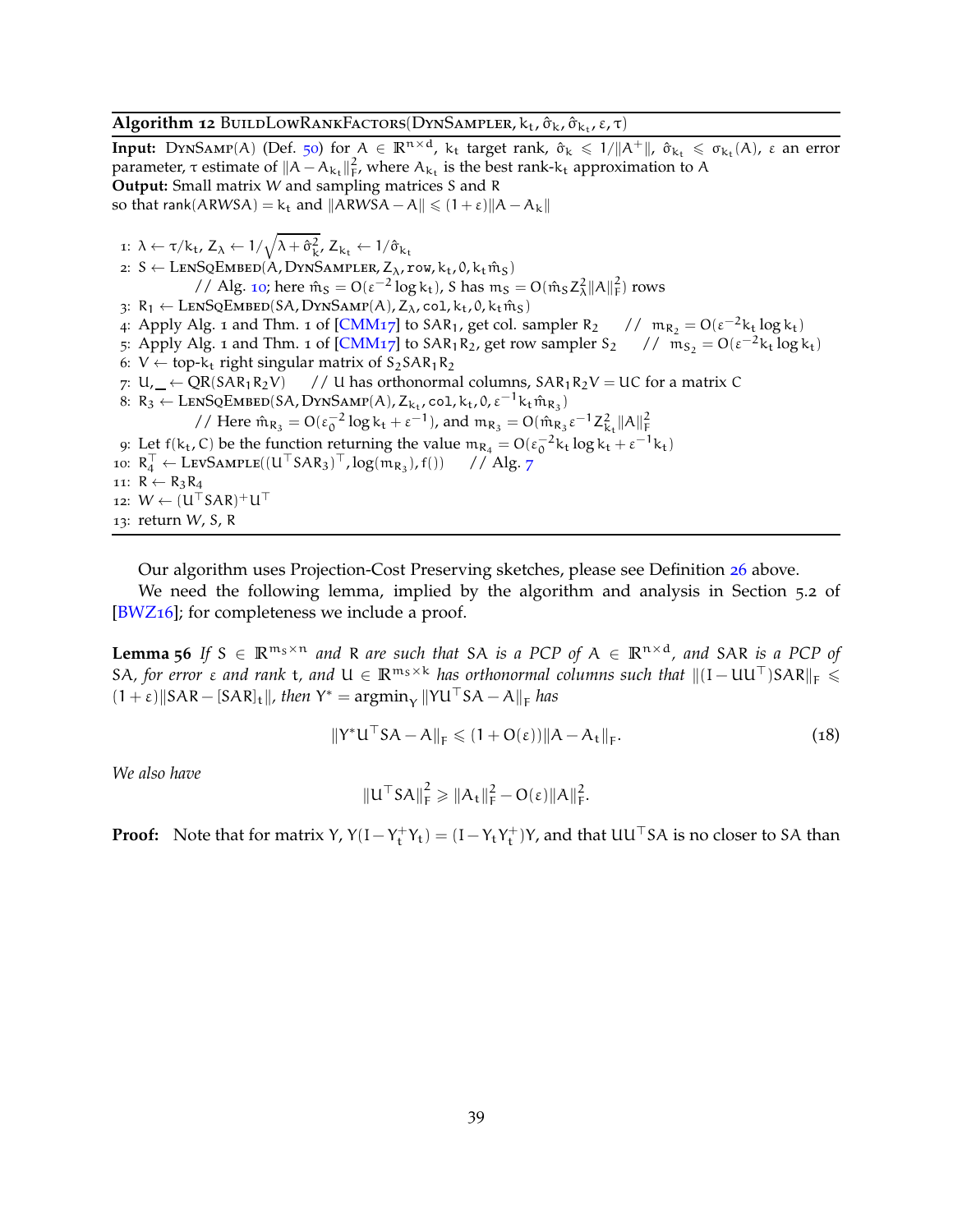is the projection of SA to the rowspace of U<sup>⊤</sup>SA, and that  $UU^{\top} = (SAR)_t(SAR)^+_t$  we have

$$
||A - Y^*U^\top SA||_F = ||A(I - (U^\top SA)^+U^\top SA)||_F \le (1 + \varepsilon)||SA(I - (U^\top SA)^+U^\top SA)||_F
$$
  
\n
$$
\le (1 + \varepsilon) ||(I - UU^\top)SA||_F
$$
  
\n
$$
\le (1 + \varepsilon)^2 ||(I - UU^\top)SAR||_F
$$
  
\n
$$
\le (1 + \varepsilon)^3 ||(I - (SAR)_t(SAR)_t^+)SAR||_F
$$
  
\n
$$
\le (1 + \varepsilon)^3 ||(I - (SA)_t(SA)_t^+)SAR||_F
$$
  
\n
$$
\le (1 + \varepsilon)^4 ||(I - (SA)_t(SA)_t^+)SA||_F
$$
  
\n
$$
= (1 + \varepsilon)^4 ||SA(I - (SA)_t^+(SA)_t)||_F
$$
  
\n
$$
\le (1 + \varepsilon)^4 ||SA(I - A_t^+ A_t)||_F
$$
  
\n
$$
= (1 + \varepsilon)^5 ||A(I - A_t^+ A_t)||_F
$$
  
\n
$$
= (1 + \varepsilon)^5 ||A - A_t||_F = (1 + O(\varepsilon)) ||A - A_t||_F
$$

as claimed.

For the last statement: we have  $||SA||_F^2 \geq (1 - \varepsilon) ||A||_F^2$ , since SA is a PCP, and by considering the projection of A onto the rowspans of blocks of t of its rows. We have also  $\|SA - [SA]_t\|_F^2 \le$  $(1 + \varepsilon) ||A - [A]_t||^2$ , using that SA is a PCP. Using these observations, we have

$$
\begin{aligned} ||[SA]_t||_F^2 &= ||SA||_F^2 - ||SA - [SA]_t||_F^2 \\ &\geq (1 - \varepsilon) ||A||_F^2 - (1 + \varepsilon) ||A - [A]_t||_F^2 \\ &= ||[A]_t||_F^2 - \varepsilon (||A||_F^2 + ||A - [A]_t||_F^2) \\ &\geq ||[A]_t||_F^2 - 3\varepsilon ||A||_F^2. \end{aligned}
$$

Similarly,  $\|[SAR]_t\|_F^2 \ge \|[SA]_t\|_F^2 - 3\varepsilon \|SA\|_F^2$ , using that SAR is a PCP of SA. We then have, using these inequalities, the PCP properties, and the hypothesis for U, that

$$
||U^{\top}SA||_{F}^{2} = ||UU^{\top}SA||_{F}^{2}
$$
  
\n
$$
= ||SA||_{F}^{2} - ||(I - UU^{\top})SA||_{F}^{2}
$$
  
\n
$$
\geq (1 - \varepsilon) ||SAR||_{F}^{2} - (1 + \varepsilon)^{2} ||SAR - [SAR]_{t}||_{F}^{2}
$$
  
\n
$$
\geq ||[SAR]_{t}||_{F}^{2} - 4\varepsilon ||SAR||_{F}^{2}
$$
  
\n
$$
\geq (||[SA]_{t}||_{F}^{2} - 3\varepsilon ||SA||_{F}^{2}) - 4(1 + \varepsilon)\varepsilon ||SA||_{F}^{2}
$$
  
\n
$$
\geq (||[A]_{t}||_{F}^{2} - 3\varepsilon ||A||_{F}^{2}) - 3\varepsilon(1 + \varepsilon) ||A||_{F}^{2} - 4(1 + \varepsilon)^{2} \varepsilon ||A||_{F}^{2}
$$
  
\n
$$
\geq ||[A]_{t}||_{F}^{2} - 13\varepsilon ||A||_{F}^{2},
$$

for small enough  $\varepsilon$ , and the last statement of the lemma follows.

<span id="page-40-0"></span>**Theorem 57** *Given* DynSAMP(A) *for*  $A \in \mathbb{R}^{n \times d}$ *, target rank*  $k_t$ ,  $\hat{\sigma}_k \leq 1/||A^+||$ ,  $\hat{\sigma}_{k_t} \leq \sigma_{k_t}(A)$ , error *parameter* ε, and estimate  $\tau$  of  $||A - A_{k_t}||_F^2$  $_{F}^{2}$ . We assume  $\|A_{k_{t}}\|_{F}^{2} \geq \varepsilon \|A\|_{F}^{2}$ . Then BuildLowRankFac-tors, Algorithm [12](#page-39-0), returns W of rank k<sub>t</sub> and sampling matrices S and R such that  $||ARWSA - A||_F$  ≤  $(1 + O(\varepsilon))$   $||A - A_{k_t}||_F$ , where  $A_{k_t}$  is the best rank- $k_t$  approximation to A. The time taken to find W, S, *and* R *is*

$$
\tilde{O}(\epsilon^{-6}k_t^3+\epsilon^{-4}\psi_{\lambda}(\psi_{\lambda}+k_t^2+k_t\psi_{k_t})),
$$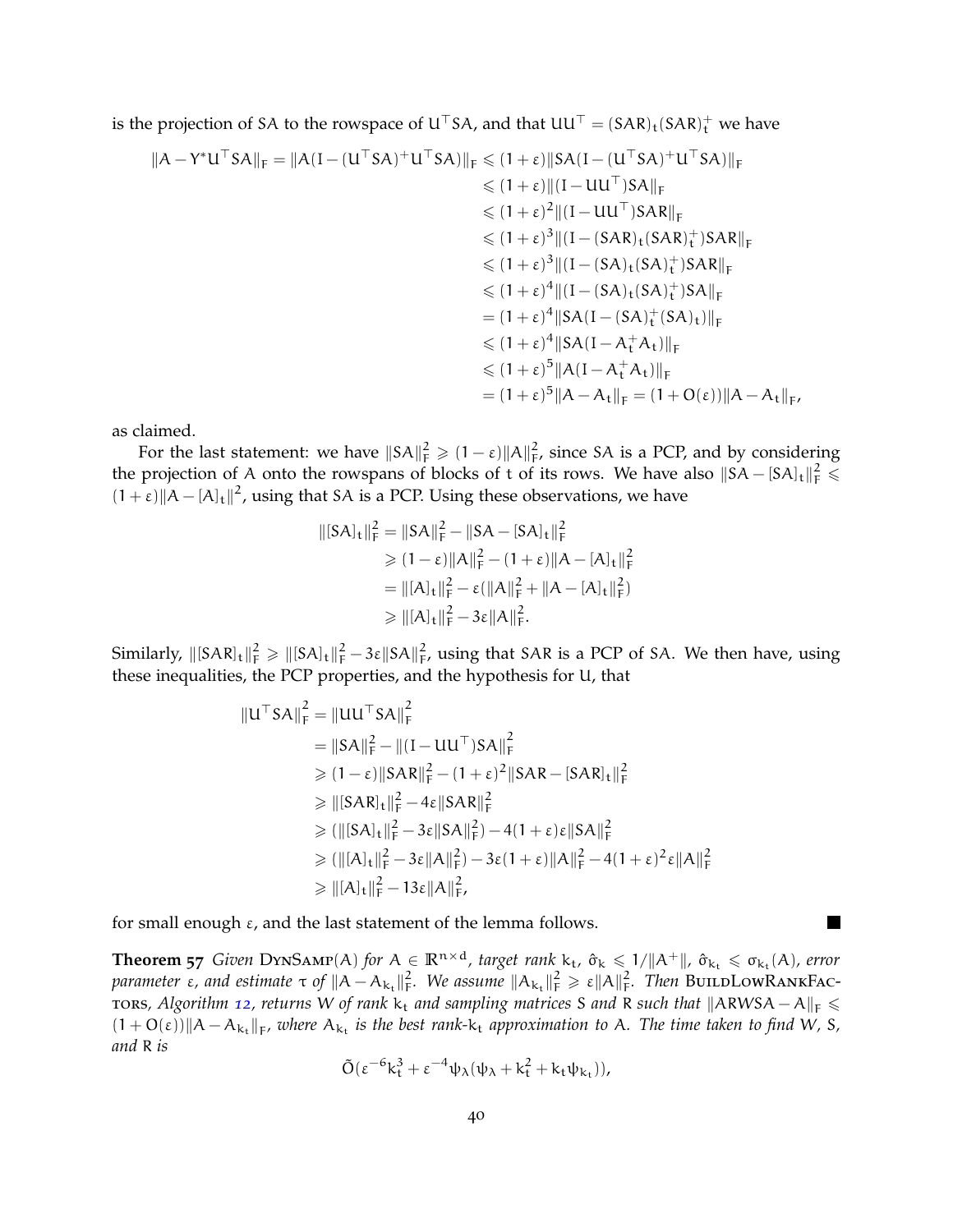$\omega$ *here*  $\psi_{\lambda} \stackrel{\text{def}}{=} ||A||_F^2/(\tau/k_t + \hat{\sigma}_k^2)$  and  $\psi_{k_t} \stackrel{\text{def}}{=} ||A||_F^2/\sigma_{k_t}(A)$ . Given  $j \in [d]$ ,  $i \in [n]$  can be generated with *probability*  $(ARWSA)_{ij}^2/||ARWSA)_{*,j}||^2$  *in expected time*  $O(||A||_F^2/\hat{\sigma}_k^2 + m_R^2\kappa(A)^2)$ *.* 

Here if the assumption  $||A_{k_t}||_F^2 \geq \varepsilon ||A||_F^2$  does not hold, the trivial solution 0 satisfies the relative error target:

$$
\|A-\mathbf{0}\|_F^2\leqslant \frac{1}{1-\epsilon}(\|A\|_F^2-\|A_{k_t}\|_F^2)=\frac{1}{1-\epsilon}\|A-A_{k_t}\|_F^2\leqslant (1+2\epsilon)\|A-A_{k_t}\|^2,
$$

and we assume the resulting approximation is not worth sampling.

**Proof:** With parameters as given to construct S, it will have at least  $m_S = O(\hat{m}_S Z_\lambda^2 ||A||_F^2)$  rows, and constitute an effective  $k_t \hat{m}_s = O(\epsilon^{-2} k_t \log k_t)$  ridge-leverage score samples of the rows of A. We assume that the input  $\tau$  is within a constant factor of  $||A - A_{k_t}||_F^2$  $\frac{2}{\text{F}}$ , so that  $\lambda = \tau/k_t$  is within a constant factor of  $||A - A_k||_F^2/k_t$ . Theorem 6 of [\[CMM](#page-45-6)17] implies that under these conditions, SA will be a rank- $k_t$  Projection-Cost Preserving (PCP) sketch of A with error parameter  $\varepsilon$ , a  $(k_t, \varepsilon)$ -PCP.

Similarly to S,  $R_1$  will be a (column) rank- $k_t$  PCP of SA, here using that the PCP properties of SA imply that  $||(S(A - A_{k_t})||_F^2 = (1 \pm \varepsilon)||A - A_{k_t}||_F^2$  $\frac{2}{F}$ , and so the appropriate  $\lambda$ , and  $Z_{\lambda}$ , for SA are within constant factors of those for A. Let  $\hat{A} \stackrel{\text{\it def}}{=}$  SAR<sub>1</sub>. Lemma 16 and Theorem 1 of [\[CMM](#page-45-6)17] imply that applying their Algorithm 1 to  $\hat{A}$  yields  $S_2 \in \mathbb{R}^{m_{S_2} \times m_S}$  so that  $S_2\hat{A}$  is a  $(k_t, \varepsilon)$ -PCP for  $\hat{A}$ , and similarly  $S_2 \hat{A} R_2$  is a  $(k_t, \varepsilon)$ -PCP for  $S_2 \hat{A}$ .

We apply Lemma [56](#page-39-1) with  $\hat{A}^\top$ ,  $R_2^\top$ ,  $S_2^\top$ , and  $V^\top$  in the roles of A, S, R, and U in the lemma. We  $\text{obtain that }\, \tilde{\Upsilon} \stackrel{\text{\tiny def}}{=} (\hat{A}R_2V)^+ \hat{A} = \text{argmin}_{\mathsf{Y}} \|\hat{A}R_2V\mathsf{Y} - \hat{A}\|_{\text{F}} \text{ has } \|\hat{A}R_2\mathsf{V}\tilde{\mathsf{Y}} - \hat{A}\|_{\text{F}} \leqslant (1+ \text{O}(\varepsilon)) \|\hat{A} - \hat{A}_{\mathsf{k}_\mathsf{t}}\|_{\text{F}}$ that is, U as constructed in Algorithm [12](#page-39-0) has  $UU^{\top} \hat{A} = \hat{A}R_2V\tilde{Y}$ , and therefore satisfies the con-ditions of Lemma [56](#page-39-1) for A, S, R<sub>1</sub>. This implies that  $Y^* \stackrel{\text{def}}{=} A(U^\top SA)^+ = \text{argmin}_Y \| Y U^\top SA - A \|_F$ has

<span id="page-41-0"></span>
$$
\|Y^*U^{\top}SA - A\|_F \leq (1 + O(\varepsilon)) \|A - A_{k_t}\|_F. \tag{19}
$$

,

It remains to solve the multiple-response regression problem  $\min_{Y} \|YU\|^rSA - A\|_{F}$ , which we do more quickly using the samplers  $R_3$  and  $R_4$ .

We next show that  $R_3^+$  is a subspace  $\varepsilon_0$ -embedding of  $({\sf U}^+{\sf S}{\sf A})^+$  , and supports low-error matrix product estimation, so that Thm. 36 of [\[CW](#page-46-6)13] can be applied. Per Lemma [9](#page-11-1) and per Lemma 32 of [\[CW](#page-46-6)<sub>13</sub>],  $k_t \hat{m}_{R_3} = O(\epsilon_0^{-2} k_t \log k_t + \epsilon^{-1} k_t)$  leverage-score samples of the columns of  $U^{\top} S A$  suffice for these conditions to hold.

To obtain  $k_t\hat{m}_{R_3}$  leverage score samples, we show that 1/ $\varepsilon$  length-squared samples of the columns of SA suffice to contain one length-squared sample of U<sup>⊤</sup>SA, and also that  $\|(U<sup>T</sup>SA)<sup>+</sup>\|\leq$  $1/\hat{\sigma}_{k_t}$ , using the input condition on  $\hat{\sigma}_{k_t}$  that  $\sigma_{k_t}(A) \geq \hat{\sigma}_{k_t}$ , so that the given value of  $Z = Z_{k_t}$  in the call to  $LENSQEMBED$  for  $R_3$  is valid.

For the first claim, by hypothesis  $||A_{k_t}||_F^2 \geq \varepsilon ||A||_F^2$ , and by adjusting constants, U as computed satisfies the conditions of Lemma [56](#page-39-1) for some  $\varepsilon' = \alpha \varepsilon$  for constant  $\alpha > 0$ , so by that lemma and by hypothesis

$$
\|U^{\top}SA\|_{F}^{2} \geq \|A_{k_{t}}\| - O(\alpha \varepsilon) \|A\|_{F}^{2}
$$
  
\n
$$
\geq \varepsilon (1 - O(\alpha)) \|A\|_{F}^{2}
$$
  
\n
$$
\geq \varepsilon (1 - O(\alpha))(1 - \varepsilon) \|SA\|_{F}^{2}
$$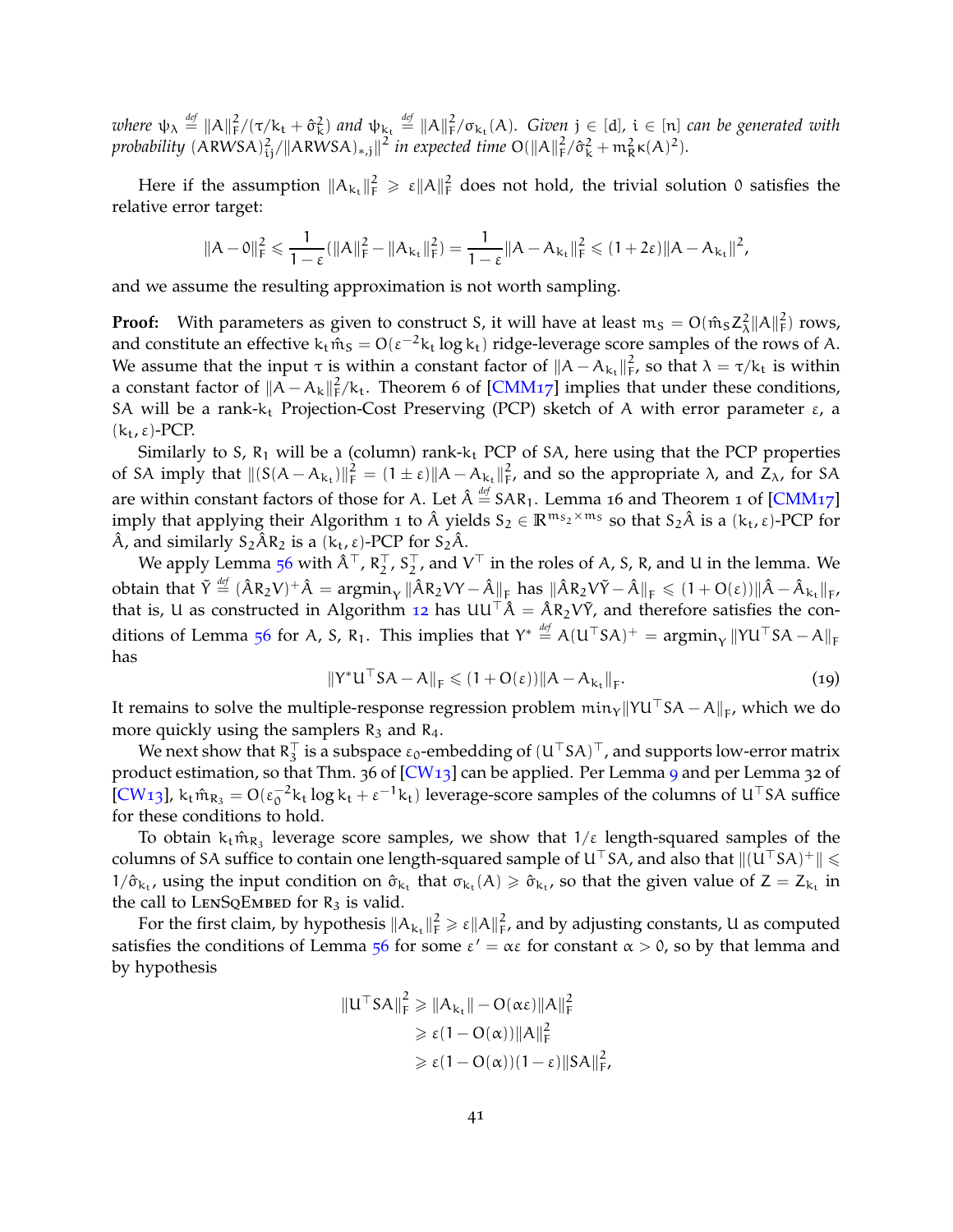so adjusting constants, we have  $\|U^\top SA\|_{\rm F}^2 \geqslant \epsilon \|SA\|_{\rm F}^2$ . Using that U has orthonormal columns, we have for  $j \in [d]$  that  $\|U^\top SA_{*,j}\|/\|U^\top SA\|_F^2 \leqslant \|SA_{*,j}\|/\epsilon \|SA\|_F^2$ , so the probability of sampling  $j$  using length-squared probabilities for SA is least  $\varepsilon$  times that for U<sup>⊤</sup>SA.

For the claim for the value of Z used for  $R_3$ , using the PCP properties of SA and SAR<sub>1</sub>, we have

$$
\sigma_{k_t}(U^{\top}SA) = \sigma_{k_t}(UU^{\top}SAR_1) = \sigma_{k_t}(SAR_1) \geq (1-\epsilon)\sigma_{k_t}(SA) \geq (1-O(\epsilon))\sigma_{k_t}(A).
$$

so the number of length-squared samples returned by LENSQEMBED suffice.

So using Thm. 36 of [\[CW](#page-46-6)13],  $\tilde{Y}_3 = \text{argmin}_{Y} ||(YU^{\top}SA - A)R_3||_F$  satisfies

$$
\|\tilde{\Upsilon}_3 \mathsf{U}^\top \mathsf{S} \mathsf{A} - \mathsf{A}\|_{\mathrm{F}} \leqslant (1+\varepsilon) \min_{\mathsf{Y}} \|\mathsf{Y} \mathsf{U}^\top \mathsf{S} \mathsf{A} - \mathsf{A}\|_{\mathrm{F}} \leqslant (1+\mathrm{O}(\varepsilon)) \|\mathsf{A} - \mathsf{A}_{\mathsf{k}}\|_{\mathrm{F}},
$$

where the last inequality follows from ([19](#page-41-0)).

Similar conditions and results can be applied to direct leverage-score sampling of the columns of  $U<sup>T</sup> SAR<sub>3</sub>$ , resulting in  $\tilde{Y}_4 = \min_{Y} ||(YU<sup>T</sup> SAR<sub>3</sub> - AR<sub>3</sub>)R<sub>4</sub>||_F$ , where there is  $m_{R_4} = O(\epsilon_0^{-2}k_t \log k_t +$  $\varepsilon^{-1}$ k<sub>t</sub>) such that these conditions hold for R<sub>4</sub>. This implies  $\tilde{Y}_4$  is an approximate solution to min<sub>Y</sub>  $\|(YU^{\top}SA-A)R_3\|_F$ , and therefore  $AR\tilde{Y}_4 = AR(U^{\top}SAR)^+$  has  $\|AR\tilde{Y}_4U^{\top}SA-A\|_F \leq 1+$  $O(\varepsilon)$ ||A – A<sub>k</sub>||<sub>F</sub>, as claimed. We have  $W \leftarrow (U^{\top}SAR)^+U^{\top} = \tilde{Y}_4U^{\top}$ , so the claimed output condition on ARWSA holds.

Turning to the time needed, Lemma 16 and Theorem 1 of  $[CMM17]$  imply that the time needed to construct  $S_2$  and  $R_2$  is

<span id="page-42-0"></span>
$$
O(m_{R_1}m_S + k_t^2m_S) = O(m_S(m_S + k_t^2))
$$
\n(20)

The time needed to construct V from  $S_2SAR_1R_2 \in \mathbb{R}^{m_{S_2} \times m_{S_2}}$  is

<span id="page-42-4"></span>
$$
O(m_{S_2}^3) = \tilde{O}(\varepsilon^{-6}k_t^3)
$$
\n(21)

The time needed to construct U from  $V \in \mathbb{R}^{m_{R_2} \times k_t}$  and  $SAR_1R_2 \in \mathbb{R}^{m_S \times m_{R_2}}$  by multiplication and QR factorization is

<span id="page-42-1"></span>
$$
O(ktmR2mS + kt2mS) = \tilde{O}(mSkt2 \varepsilon-2)
$$
\n(22)

Computation of  $U^{\top}SAR_3$  requires  $O(k_t m_S m_{R_3})$  time, where  $m_{R_3} = O(\hat{m}_{R_3} \varepsilon^{-1} Z_{k_t}^2 ||A||_F^2$ , and  $\hat{m}_{R_3} = O(\log k_t + \varepsilon^{-1})$ , that is,

<span id="page-42-5"></span><span id="page-42-2"></span>
$$
\tilde{O}(m_S k_t \varepsilon^{-2} Z_{k_t}^2 ||A||_F^2)
$$
\n(23)

time.

Leverage-score sampling of the rows of  $(U^{\top}SAR_3)^{\top} \in \mathbb{R}^{m_{R_3} \times k_t}$  takes, applying Theorem [45](#page-28-0) and using  $m_{R_4} = O(k_t (\log k_t + \varepsilon^{-1}))$ , time at most

$$
O(\log(m_{R_3})k_t m_{R_3} + k_t^{\omega} \log \log(k_t m_{R_3}) + k_t^2 \log m_{R_3} + m_{R_4} k_t m_{R_3}^{1/\log(m_{R_3})})
$$
(24)

$$
= \tilde{O}(k_t \varepsilon^{-2} Z_{k_t}^2 ||A||_F^2 + k_t^{\omega} + k_t^2 \varepsilon^{-1})
$$
\n(25)

Computation of  $(U<sup>T</sup> SAR)<sup>+</sup>$  from  $U<sup>T</sup> SAR$  requires  $O(k_t<sup>2</sup>m<sub>R<sub>4</sub></sub>) = \tilde{O}(\epsilon<sup>-1</sup>k_t<sup>3</sup>)$  time. (With notation that R has  $m_R = m_{R_4}$  columns.) Given  $(U^{\top}SAR)^+$ , computation of  $W = (U^{\top}SAR)^+U^{\top}$  requires

<span id="page-42-3"></span>
$$
O(k_t m_R m_S) = \tilde{O}(m_S k_t^2 \varepsilon^{-1})
$$
\n(26)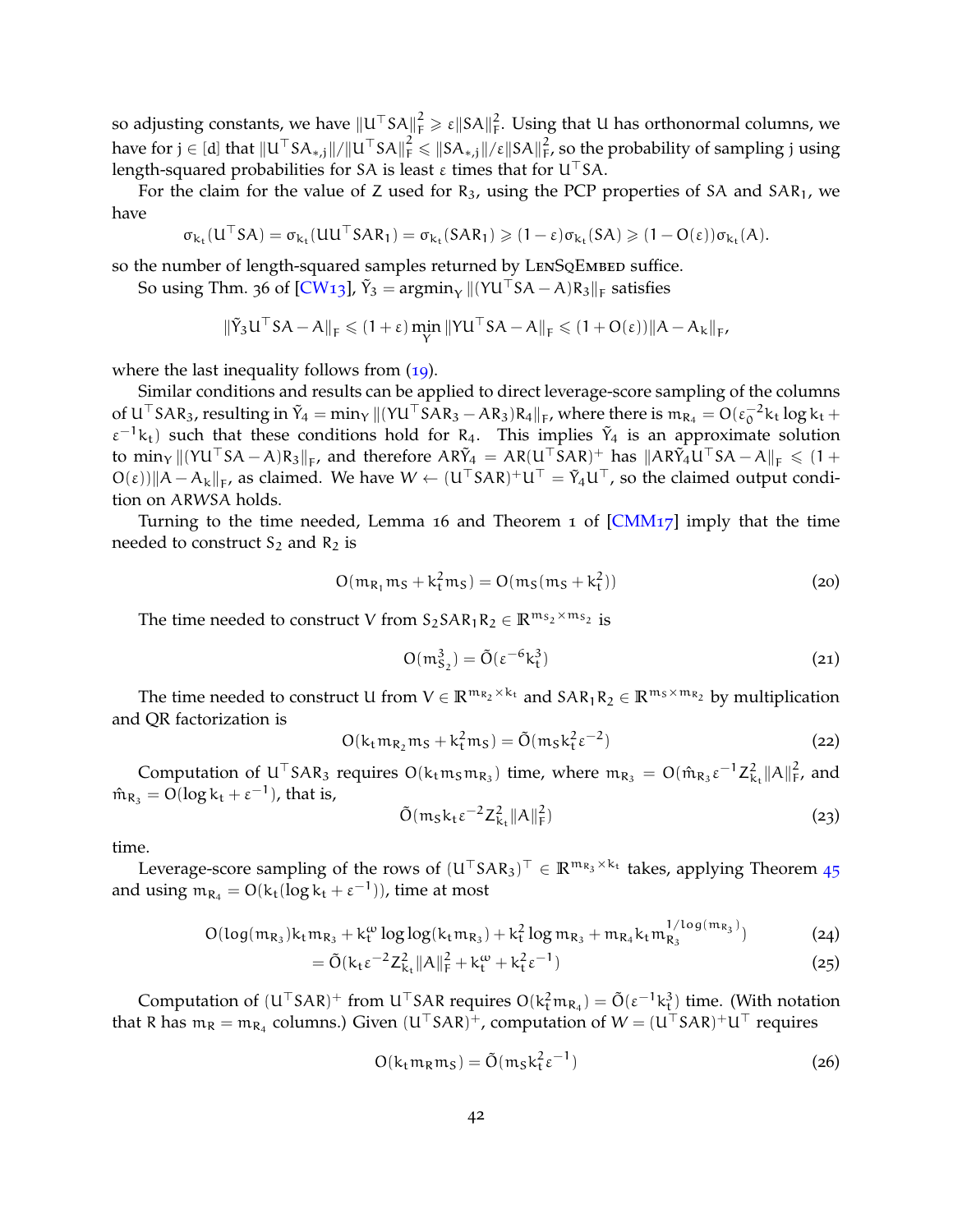time.

Putting together  $(20)$  $(20)$  $(20)$ ,  $(22)$  $(22)$  $(22)$ ,  $(23)$  $(23)$  $(23)$ ,  $(26)$  $(26)$  $(26)$ ,  $(21)$  $(21)$  $(21)$ ,  $(24)$  $(24)$  $(24)$ , we have

$$
\begin{aligned} &O(m_S(m_S + k_t^2)) + \tilde{O}(m_S k_t^2 \epsilon^{-2}) + \tilde{O}(m_S k_t \epsilon^{-2} Z_{k_t}^2 \|A\|_F^2) + \tilde{O}(m_S k_t^2 \epsilon^{-1}) \\ &+ \tilde{O}(\epsilon^{-6} k_t^3) + t O(k_t \epsilon^{-2} Z_{k_t}^2 \|A\|_F^2 + k_t^\omega + k_t^2 \epsilon^{-1}) \\ &= \tilde{O}(m_S(m_S + k_t^2 \epsilon^{-2} + k_t \epsilon^{-2} Z_{k_t}^2 \|A\|_F^2) + \epsilon^{-6} k_t^3) \end{aligned}
$$

Here  $m_S = O(\hat{m}_S Z_\lambda^2 ||A||_F^2) = \tilde{O}(\varepsilon^{-2} Z_\lambda^2 ||A||_F^2)$ , so the time is

$$
\tilde{O}(\epsilon^{-6}k_{t}^{3}+\epsilon^{-4}Z_{\lambda}^{2}\|A\|_{F}^{2}(Z_{\lambda}^{2}\|A\|_{F}^{2}+k_{t}^{2}+k_{t}Z_{k_{t}}^{2}\|A\|_{F}^{2}))
$$

Queries as in the theorem statement for given  $j \in [d]$  can be answered as in [\[Tan](#page-48-2)19], in the time given. Briefly: given <sup>j</sup>, let <sup>v</sup> <sup>←</sup> (WSA)∗,<sup>j</sup> <sup>∈</sup> **<sup>R</sup>**<sup>m</sup><sup>R</sup> . Let <sup>A</sup><sup>ˆ</sup> denote AR. Using LenSqEmbed, generate a sampling matrix  $S_3$  with  $O(Z^2{\|\hat{A}\|}^2)$  rows, and estimate  ${\|\hat{A}v\|}^2 \approx \beta_v \leftarrow {\|S\hat{A}v\|}^2$ . Generate  $i \in [n]$ via rejection sampling as follows. In a given trial, pick j <sup>∗</sup> ∈ [d] with probability proportional to  $\|\hat{A}_{*,j}\|^2 v_j^2$  using DYNSAMP(A), then pick  $i \in [m_R]$  with probability  $\hat{A}_{i,j*}^2/\|\hat{A}_{*,j*}\|^2$ . This implies that  $i \in [n]$  has been picked with probability  $p_i \stackrel{\textit{def}}{=} \sum_j \hat{A}_{ij}^2 v_j^2 / \sum_j \|\hat{A}_{*,j}\|^2 v_j^2$ . Now for a value  $\alpha > 0$ , accept with probability  $q_i/\alpha p_i$ , where  $q_i \stackrel{\text{def}}{=} (\hat{A}_{i,*}v)^2/\beta_v$ , otherwise reject. This requires  $\alpha \geqslant q_i/p_i$ . and takes expected trials  $\alpha$ . So an upper bound is needed for

$$
\frac{q_i}{p_i} = \frac{(\hat{A}_{i,*}\nu)^2}{\beta_\nu}\frac{\sum_j\left\|\hat{A}_{*,j}\right\|^2\nu_j^2}{\sum_j\hat{A}_{ij}^2\nu_j^2}.
$$

We have  $(\hat{A}_{i,*}v)^2 \leqslant m_R \sum_j \hat{A}_{ij}^2 v_j^2$  using Cauchy-Schwarz, and  $\beta_v \approx \left\|\hat{A}v\right\|^2 \geqslant \left\|v\right\|^2/\left\|\hat{A}^+\right\|^2$ , and also  $\sum_j\|\hat{A}_{*,j}\|^2v_j^2\leqslant\|v\|^2$ max $_j\|\hat{A}_{*,j}\|^2\leqslant\|v\|^2\|\hat{A}\|^2.$  Putting this together  $\alpha\geqslant\mathfrak{m}_\mathbb{R}\|\hat{A}\|^2\|\hat{A}^+\|^2=$  $O(m_R\kappa(A))$  will do. The work per trial is  $O(m_R \log(nd))$  , and putting that together with the time to compute  $β<sub>ν</sub>$ , the theorem follows.

**Acknowledgments:** D. Woodruff would like to thank support from the National Institute ofHealth (NIH) grant 5R01 HG 10798-2, a Simons Investigator Award, and Office of Naval Research (ONR) grant N00014-18-1-256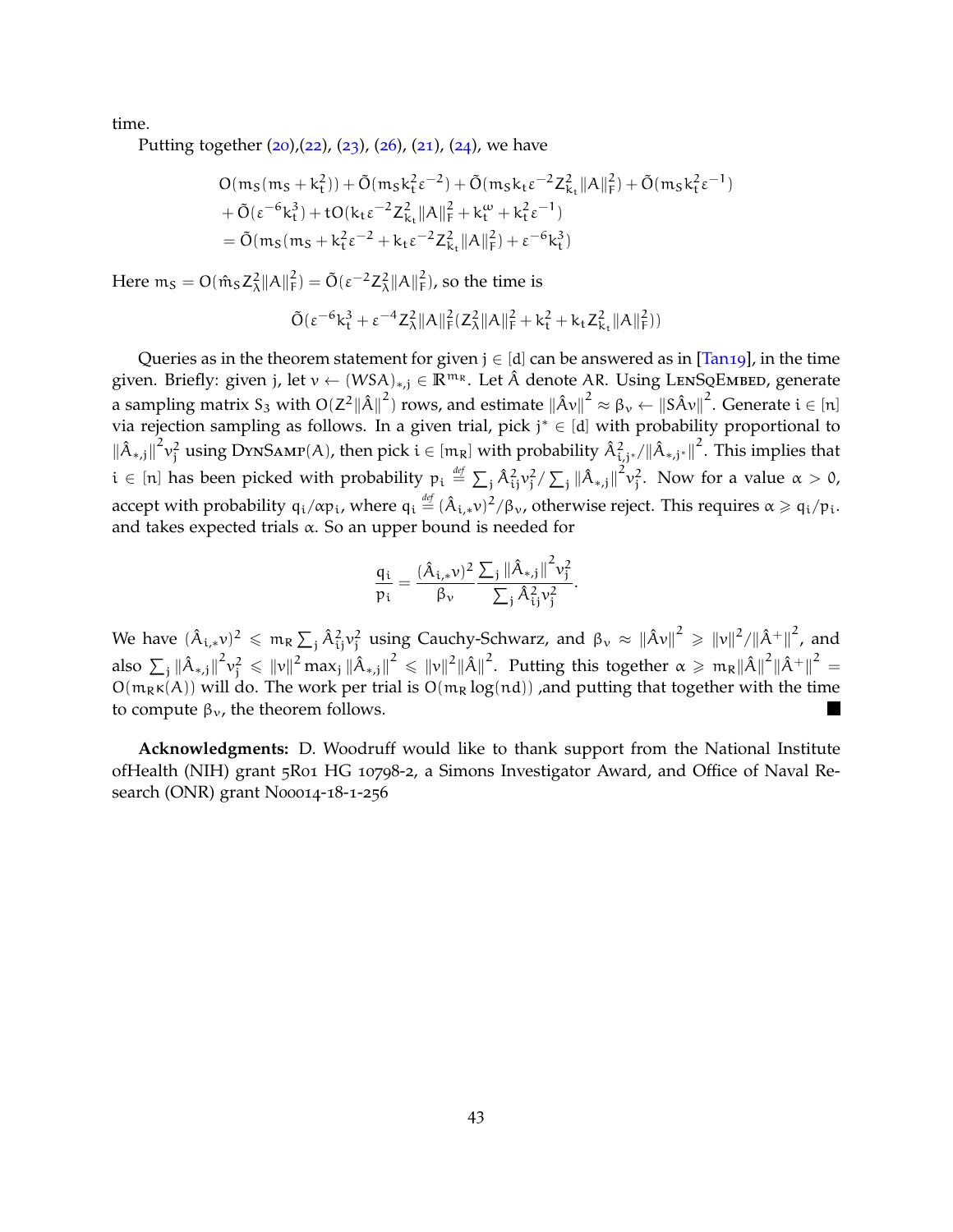# **References**

- <span id="page-44-10"></span>[ACW<sub>17</sub>] Haim Avron, Kenneth L. Clarkson, and David P. Woodruff. Sharper bounds for regularized data fitting. In *RANDOM '17: 21st International Workshop on Randomization and Computation*, 2017. Full version at https://arxiv.org/abs/1611.03225.
- <span id="page-44-2"></span>[BBB<sup>+</sup>19] Frank Ban, Vijay Bhattiprolu, Karl Bringmann, Pavel Kolev, Euiwoong Lee, and David P Woodruff. A PTAS for ℓp-low rank approximation. In *Proceedings of the Thirtieth Annual ACM-SIAM Symposium on Discrete Algorithms*, pages 747–766. SIAM, 2019.
- <span id="page-44-6"></span>[BCJ20] Ainesh Bakshi, Nadiia Chepurko, and Rajesh Jayaram. Testing positive semidefiniteness via random submatrices. *arXiv preprint arXiv:2005.06441*, 2020.
- <span id="page-44-1"></span>[BCK15] D. W. Berry, A. M. Childs, and R. Kothari. Hamiltonian simulation with nearly optimal dependence on all parameters. In *2015 IEEE 56th Annual Symposium on Foundations of Computer Science*, pages 792–809, 2015.
- <span id="page-44-7"></span>[BCW19] Ainesh Bakshi, Nadiia Chepurko, and David P Woodruff. Robust and sample optimal algorithms for psd low-rank approximation. *arXiv preprint arXiv:1912.04177*, 2019.
- <span id="page-44-9"></span>[BG13] Christos Boutsidis and Alex Gittens. Improved matrix algorithms via the subsampled randomized Hadamard transform. *SIAM Journal on Matrix Analysis and Applications*, 34(3):1301–1340, 2013.
- <span id="page-44-3"></span>[BJW19] Ainesh Bakshi, Rajesh Jayaram, and David P Woodruff. Learning two layer rectified neural networks in polynomial time. In *Conference on Learning Theory*, pages 195– 268. PMLR, 2019.
- <span id="page-44-0"></span>[BKL<sup>+</sup>19] Fernando G. S. L. Brandão, Amir Kalev, Tongyang Li, Cedric Yen-Yu Lin, Krysta M. Svore, and Xiaodi Wu. Quantum SDP Solvers: Large Speed-Ups, Optimality, and Applications to Quantum Learning. In Christel Baier, Ioannis Chatzigiannakis, Paola Flocchini, and Stefano Leonardi, editors, *46th International Colloquium on Automata, Languages, and Programming (ICALP 2019)*, volume 132 of *Leibniz International Proceedings in Informatics (LIPIcs)*, pages 27:1–27:14, Dagstuhl, Germany, 2019. Schloss Dagstuhl–Leibniz-Zentrum fuer Informatik.
- <span id="page-44-5"></span>[BLWZ19] Maria-Florina Balcan, Yi Li, David P Woodruff, and Hongyang Zhang. Testing matrix rank, optimally. In *Proceedings of the Thirtieth Annual ACM-SIAM Symposium on Discrete Algorithms*, pages 727–746. SIAM, 2019.
- <span id="page-44-4"></span>[BPSW20] Jan van den Brand, Binghui Peng, Zhao Song, and Omri Weinstein. Training (overparametrized) neural networks in near-linear time. *arXiv preprint arXiv:2006.11648*, 2020.
- <span id="page-44-8"></span>[BW18] Ainesh Bakshi and David Woodruff. Sublinear time low-rank approximation of distance matrices. In *Advances in Neural Information Processing Systems*, pages 3782– 3792, 2018.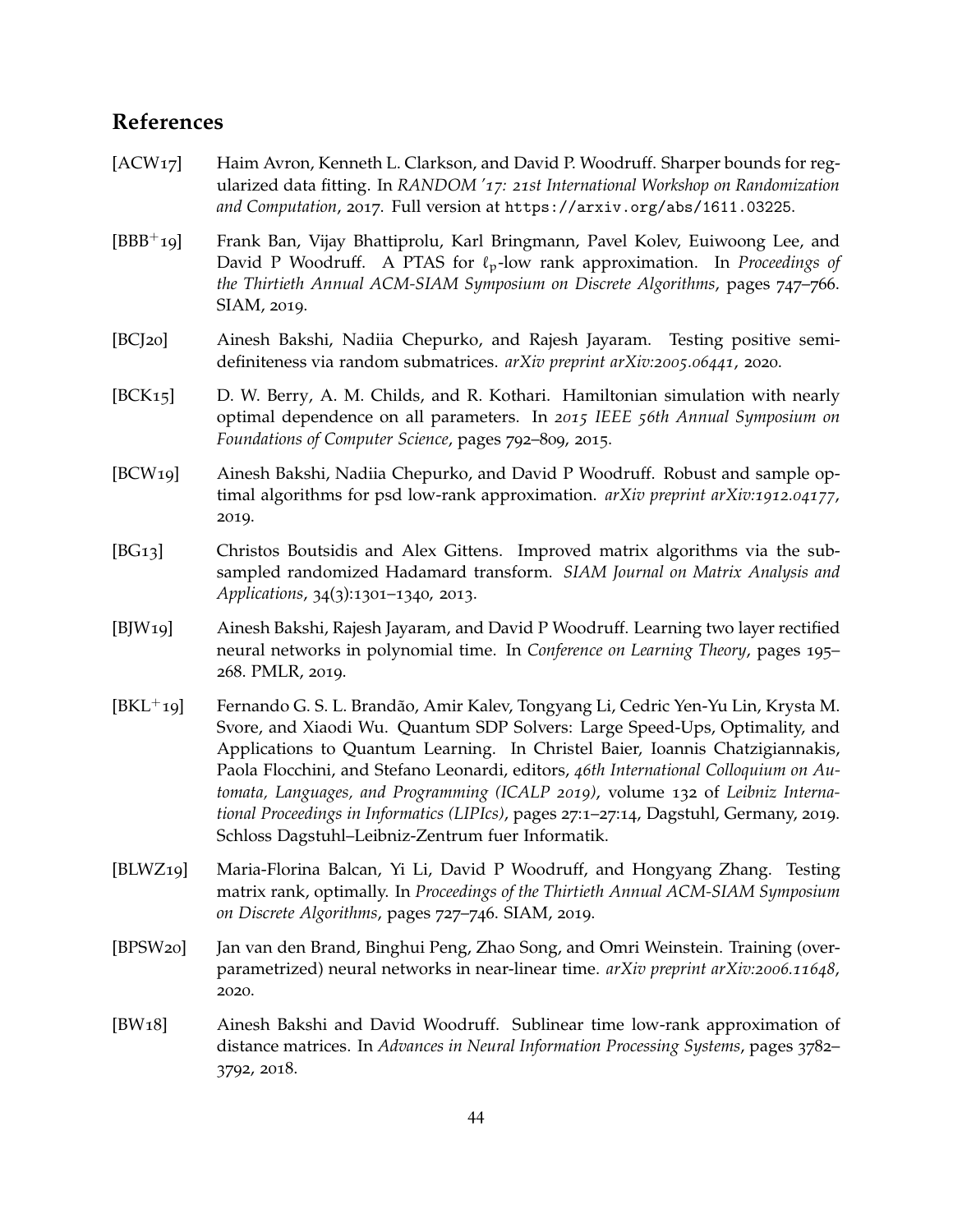- <span id="page-45-10"></span>[BWZ16] Christos Boutsidis, David P Woodruff, and Peilin Zhong. Optimal principal component analysis in distributed and streaming models. In *Proceedings of the forty-eighth annual ACM symposium on Theory of Computing*, pages 236–249, 2016.
- <span id="page-45-0"></span>[CD16] Iris Cong and Luming Duan. Quantum discriminant analysis for dimensionality reduction and classification. *New Journal of Physics*, 18(7):073011, 2016.
- <span id="page-45-9"></span>[CEM<sup>+</sup>15] Michael B Cohen, Sam Elder, Cameron Musco, Christopher Musco, and Madalina Persu. Dimensionality reduction for k-means clustering and low rank approximation. In *Proceedings of the forty-seventh annual ACM symposium on Theory of computing*, pages 163–172, 2015.
- <span id="page-45-8"></span> $[CGL + 20]$  Nai-Hui Chia, András Gilyén, Tongyang Li, Han-Hsuan Lin, Ewin Tang, and Chunhao Wang. Sampling-based sublinear low-rank matrix arithmetic framework for dequantizing quantum machine learning. In *Proceedings of the 52nd Annual ACM SIGACT Symposium on Theory of Computing*, pages 387–400, 2020.
- <span id="page-45-2"></span>[CKL13] Ho Yee Cheung, Tsz Chiu Kwok, and Lap Chi Lau. Fast matrix rank algorithms and applications. *Journal of the ACM (JACM)*,  $60(5):31$ , 2013.
- <span id="page-45-1"></span>[Clao5] Kenneth L Clarkson. Subgradient and sampling algorithms for  $\ell_1$  regression. In *Symposium on Discrete Algorithms: Proceedings of the sixteenth annual ACM-SIAM symposium on Discrete algorithms*, volume 23, pages 257–266, 2005.
- <span id="page-45-4"></span>[CLM<sup>+</sup>15] Michael B Cohen, Yin Tat Lee, Cameron Musco, Christopher Musco, Richard Peng, and Aaron Sidford. Uniform sampling for matrix approximation. In *Proceedings of the 2015 Conference on Innovations in Theoretical Computer Science*, pages 181–190. ACM, 2015.
- <span id="page-45-7"></span>[CLS19] Michael B Cohen, Yin Tat Lee, and Zhao Song. Solving linear programs in the current matrix multiplication time. In *Proceedings of the 51st annual ACM SIGACT symposium on theory of computing*, pages 938–942, 2019.
- [CLW18] Nai-Hui Chia, Han-Hsuan Lin, and Chunhao Wang. Quantum-inspired sublinear classical algorithms for solving low-rank linear systems. *CoRR*, abs/1811.04852, 2018.
- <span id="page-45-6"></span>[CMM17] Michael B Cohen, Cameron Musco, and Christopher Musco. Input sparsity time low-rank approximation via ridge leverage score sampling. In *Proceedings of the Twenty-Eighth Annual ACM-SIAM Symposium on Discrete Algorithms*, pages 1758– 1777. SIAM, 2017.
- <span id="page-45-3"></span>[CNW15] Michael B Cohen, Jelani Nelson, and David P Woodruff. Optimal approximate matrix product in terms of stable rank. *arXiv preprint arXiv:1507.02268*, 2015.
- <span id="page-45-5"></span>[Coh16] Michael B Cohen. Nearly tight oblivious subspace embeddings by trace inequalities. In *Proceedings of the twenty-seventh annual ACM-SIAM symposium on Discrete algorithms*, pages 278–287. SIAM, 2016.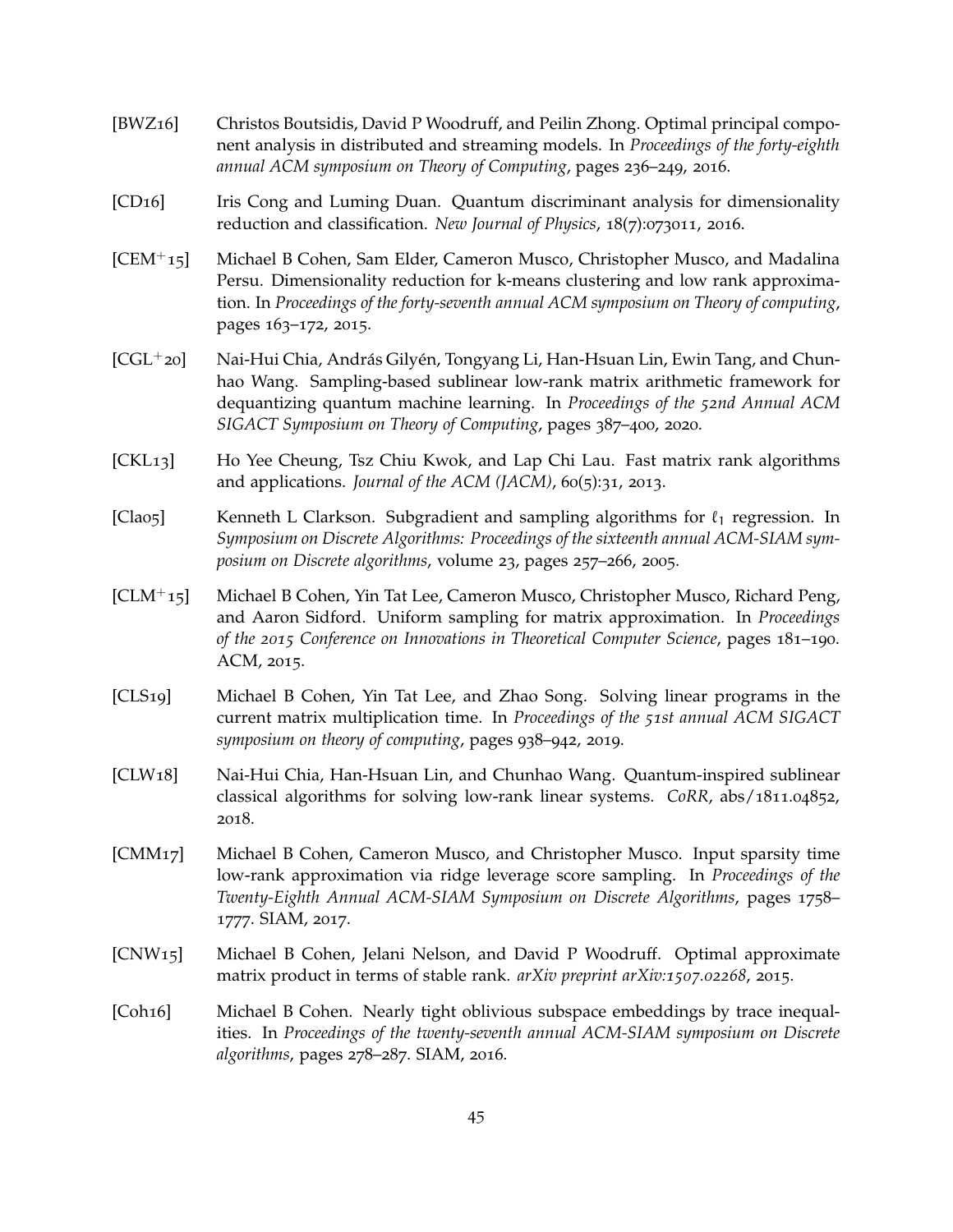- <span id="page-46-8"></span>[CP15] Michael B Cohen and Richard Peng. L<sup>p</sup> row sampling by Lewis weights. In *Proceedings of the forty-seventh annual ACM symposium on Theory of computing*, pages 183–192. ACM, 2015.
- <span id="page-46-6"></span>[CW13] Kenneth L Clarkson and David P Woodruff. Low rank approximation and regression in input sparsity time. In *STOC*, 2013. Full version at http://arxiv.org/abs/1207.6365. Final version J. ACM, Vol 63, 2017, http://doi.acm.org/10.1145/3019134.
- <span id="page-46-7"></span>[CW15] Kenneth L Clarkson and David P Woodruff. Input sparsity and hardness for robust subspace approximation. In *2015 IEEE 56th Annual Symposium on Foundations of Computer Science*, pages 310–329. IEEE, 2015.
- <span id="page-46-11"></span>[CYD18] Agniva Chowdhury, Jiasen Yang, and Petros Drineas. An iterative, sketching-based framework for ridge regression. In *International Conference on Machine Learning*, pages 989–998, 2018.
- <span id="page-46-12"></span>[DG03] Sanjoy Dasgupta and Anupam Gupta. An elementary proof of a theorem of Johnson and Lindenstrauss. *Random Structures & Algorithms*, 22(1):60–65, 2003.
- <span id="page-46-5"></span>[DMIMW12] Petros Drineas, Malik Magdon-Ismail, Michael W Mahoney, and David P Woodruff. Fast approximation of matrix coherence and statistical leverage. *The Journal of Machine Learning Research*, 13(1):3475–3506, 2012.
- <span id="page-46-4"></span>[DMM06] Petros Drineas, Michael W. Mahoney, and S. Muthukrishnan. Subspace sampling and relative-error matrix approximation: Column-based methods. In *APPROX-RANDOM*, pages 316–326, 2006.
- <span id="page-46-9"></span>[DW20] Vedran Dunjko and Peter Wittek. A non-review of quantum machine learning: trends and explorations. *Quantum Views*, 4:32, 2020.
- <span id="page-46-2"></span>[GLT18] András Gilyén, Seth Lloyd, and Ewin Tang. Quantum-inspired low-rank stochastic regression with logarithmic dependence on the dimension. *arXiv preprint arXiv:1811.04909*, 2018.
- <span id="page-46-1"></span>[GSLW19] András Gilyén, Yuan Su, Guang Hao Low, and Nathan Wiebe. Quantum singular value transformation and beyond: exponential improvements for quantum matrix arithmetics. In *Proceedings of the 51st Annual ACM SIGACT Symposium on Theory of Computing*, pages 193–204, 2019.
- <span id="page-46-3"></span>[GST20] András Gilyén, Zhao Song, and Ewin Tang. An improved quantum-inspired algorithm for linear regression. *arXiv preprint arXiv:2009.07268*, 2020.
- <span id="page-46-0"></span>[HHL09] Aram W Harrow, Avinatan Hassidim, and Seth Lloyd. Quantum algorithm for linear systems of equations. *Physical review letters*, 103(15):150502, 2009.
- <span id="page-46-10"></span>[IVWW19] Piotr Indyk, Ali Vakilian, Tal Wagner, and David Woodruff. Sample-optimal lowrank approximation of distance matrices. *arXiv preprint arXiv:1906.00339*, 2019.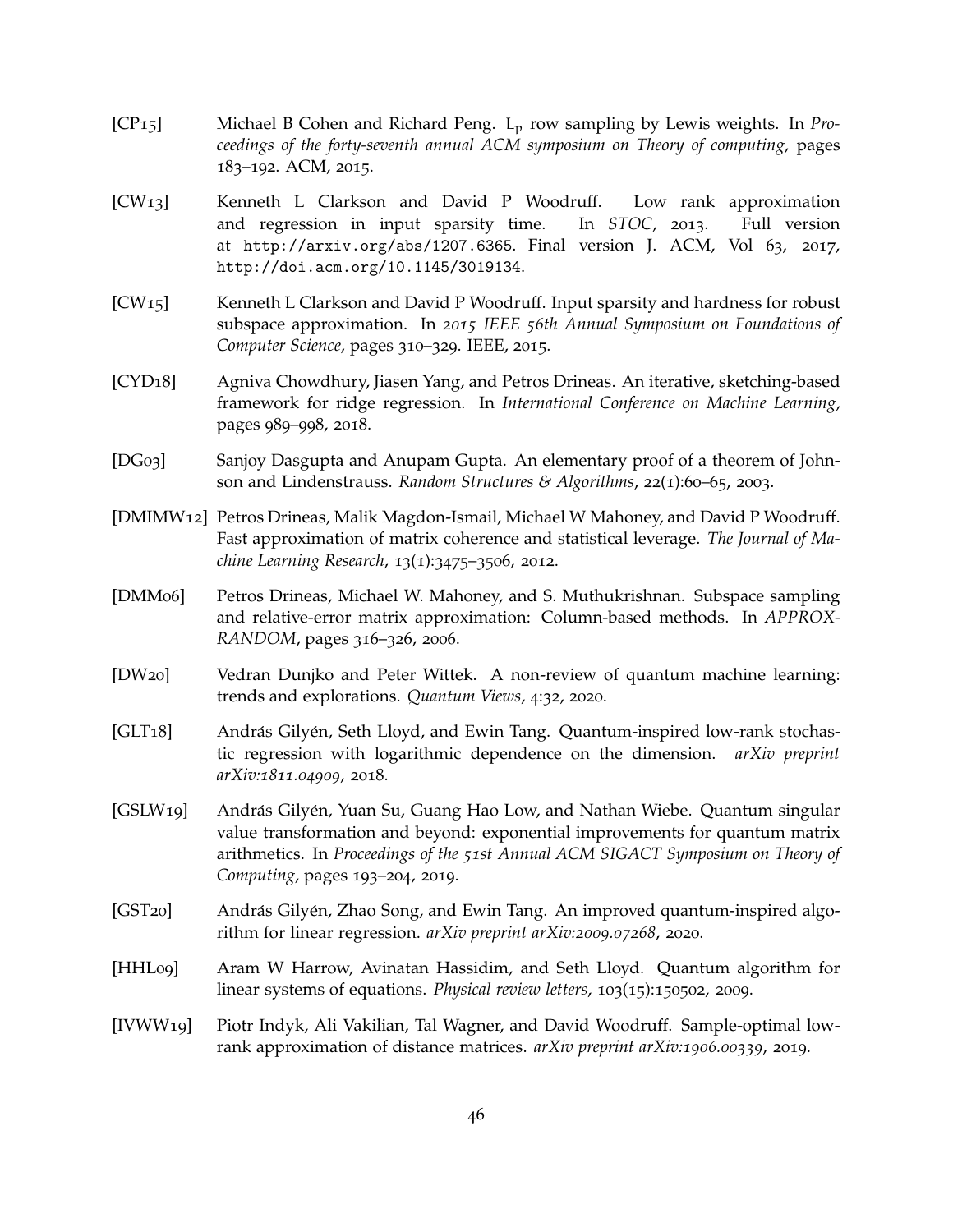- <span id="page-47-7"></span>[JKL<sup>+</sup>20] Haotian Jiang, Tarun Kathuria, Yin Tat Lee, Swati Padmanabhan, and Zhao Song. A faster interior point method for semidefinite programming. *arXiv preprint arXiv:2009.10217*, 2020.
- <span id="page-47-6"></span>[JSWZ20] Shunhua Jiang, Zhao Song, Omri Weinstein, and Hengjie Zhang. Faster dynamic matrix inverse for faster LPs. *arXiv preprint arXiv:2004.07470*, 2020.
- <span id="page-47-12"></span>[KN12] Daniel M. Kane and Jelani Nelson. Sparser Johnson-Lindenstrauss transforms. In *SODA*, pages 1195–1206, 2012.
- <span id="page-47-9"></span>[KP16] Iordanis Kerenidis and Anupam Prakash. Quantum recommendation systems. *arXiv preprint arXiv:1603.08675*, 2016.
- [KV09] Ravi Kannan and Santosh S. Vempala. Spectral algorithms. *Found. Trends Theor. Comput. Sci.*, 4(3-4):157–288, 2009.
- <span id="page-47-2"></span>[KV17] Ravindran Kannan and Santosh Vempala. Randomized algorithms in numerical linear algebra. *Acta Numerica*, 26:95, 2017.
- <span id="page-47-0"></span>[LGZ<sub>16</sub>] Seth Lloyd, Silvano Garnerone, and Paolo Zanardi. Quantum algorithms for topological and geometric analysis of data. *Nature communications*, 7(1):1–7, 2016.
- <span id="page-47-10"></span>[LLMM20] Hannah Lawrence, Jerry Li, Cameron Musco, and Christopher Musco. Low-rank toeplitz matrix estimation via random ultra-sparse rulers. In *ICASSP 2020-2020 IEEE International Conference on Acoustics, Speech and Signal Processing (ICASSP)*, pages 4796–4800. IEEE, 2020.
- <span id="page-47-11"></span>[LM00] B. Laurent and P. Massart. Adaptive estimation of a quadratic functional by model selection. *Ann. Statist.*, 28(5):1302–1338, 10 2000.
- <span id="page-47-4"></span>[LMP13] Mu Li, Gary L Miller, and Richard Peng. Iterative row sampling. In *2013 IEEE 54th Annual Symposium on Foundations of Computer Science*, pages 127–136. IEEE, 2013.
- <span id="page-47-1"></span>[LMR14] Seth Lloyd, Masoud Mohseni, and Patrick Rebentrost. Quantum principal component analysis. *Nature Physics*, 10(9):631–633, 2014.
- <span id="page-47-5"></span>[LW20] Yi Li and David Woodruff. Input-sparsity low rank approximation in Schatten norm. *arXiv preprint arXiv:2004.12646*, 2020.
- [Mah11] Michael W. Mahoney. Randomized algorithms for matrices and data. *Found. Trends Mach. Learn.*, 3(2):123–224, 2011.
- <span id="page-47-3"></span>[MP12] Gary L. Miller and Richard Peng. Iterative approaches to row sampling. *CoRR*, abs/1211.2713, 2012.
- <span id="page-47-8"></span>[MW17] Cameron Musco and David P Woodruff. Sublinear time low-rank approximation of positive semidefinite matrices. In *2017 IEEE 58th Annual Symposium on Foundations of Computer Science (FOCS)*, pages 672–683. IEEE, 2017.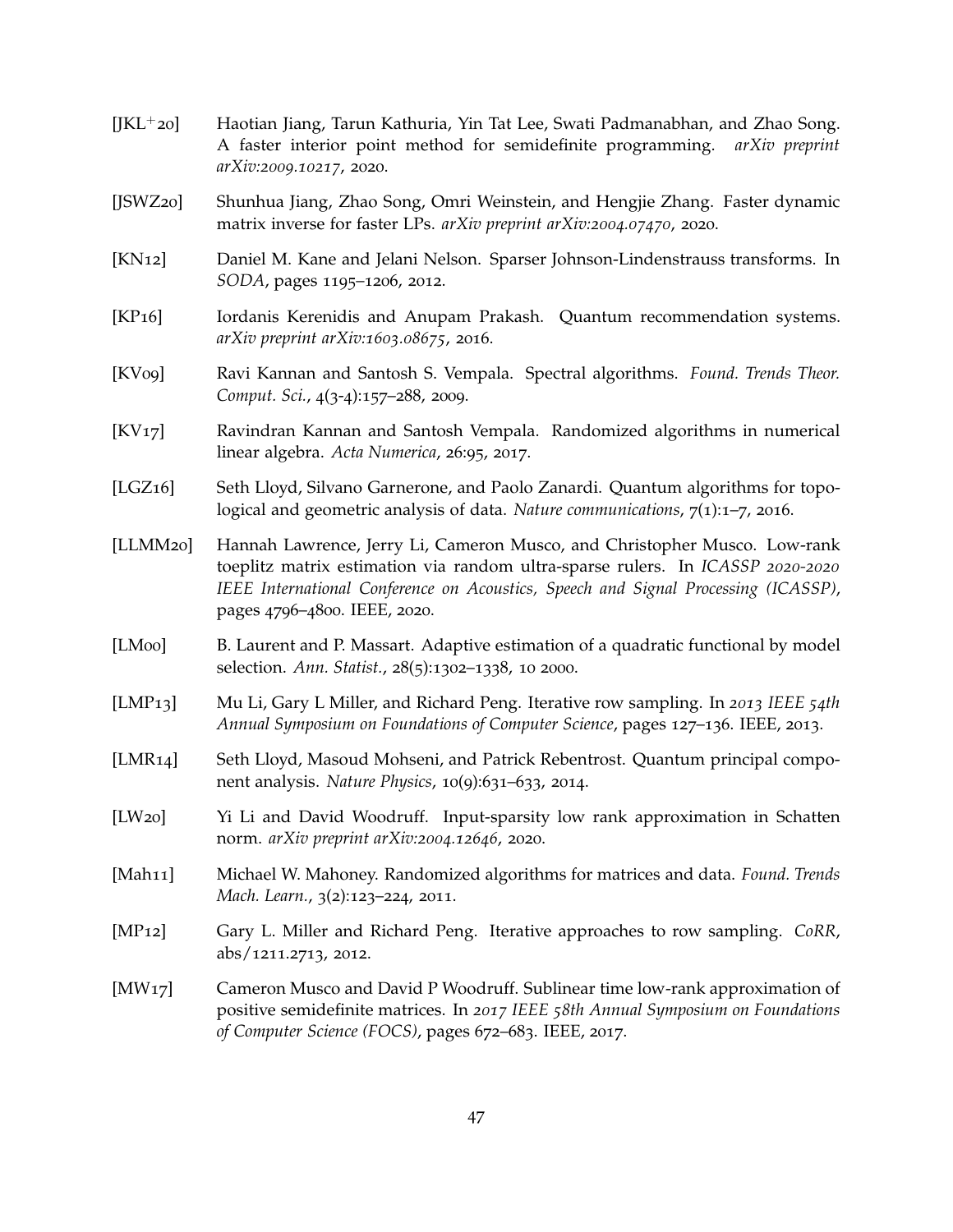<span id="page-48-12"></span><span id="page-48-11"></span><span id="page-48-10"></span><span id="page-48-9"></span><span id="page-48-8"></span><span id="page-48-7"></span><span id="page-48-6"></span><span id="page-48-5"></span><span id="page-48-4"></span><span id="page-48-3"></span><span id="page-48-2"></span><span id="page-48-1"></span><span id="page-48-0"></span>[NN13] Jelani Nelson and Huy L Nguyên. OSNAP: Faster numerical linear algebra algorithms via sparser subspace embeddings. In *2013 ieee 54th annual symposium on foundations of computer science*, pages 117–126. IEEE, 2013. [Rec11] Benjamin Recht. A simpler approach to matrix completion. *Journal of Machine Learning Research*, 12(Dec):3413–3430, 2011. [RML14] Patrick Rebentrost, Masoud Mohseni, and Seth Lloyd. Quantum support vector machine for big data classification. *Phys. Rev. Lett.*, 113:130503, Sep 2014. [RT08] Vladimir Rokhlin and Mark Tygert. A fast randomized algorithm for overdetermined linear least-squares regression. *Proceedings of the National Academy of Sciences*, 105(36):13212–13217, 2008. [Rud99] Mark Rudelson. Random vectors in the isotropic position. *Journal of Functional Analysis*, 164(1):60–72, 1999. [RV07] Mark Rudelson and Roman Vershynin. Sampling from large matrices: An approach through geometric functional analysis. *J. ACM*, 54(4), 2007. [Saro6] Tamás Sarlós. Improved approximation algorithms for large matrices via random projections. In *FOCS*, pages 143–152, 2006. [SW19] Xiaofei Shi and David P Woodruff. Sublinear time numerical linear algebra for structured matrices. In *Proceedings of the AAAI Conference on Artificial Intelligence*, volume 33, pages 4918–4925, 2019. [SWZ17] Zhao Song, David P Woodruff, and Peilin Zhong. Low rank approximation with entrywise ℓ1-norm error. In *Proceedings of the 49th Annual ACM SIGACT Symposium on Theory of Computing*, pages 688–701, 2017. [SWZ19] Zhao Song, David P Woodruff, and Peilin Zhong. Relative error tensor low rank approximation. In *Proceedings of the Thirtieth Annual ACM-SIAM Symposium on Discrete Algorithms*, pages 2772–2789. Society for Industrial and Applied Mathematics, 2019. [Tan19] Ewin Tang. A quantum-inspired classical algorithm for recommendation systems. In *Proceedings of the 51st Annual ACM SIGACT Symposium on Theory of Computing*, pages 217–228. ACM, 2019. [vAG19] Joran van Apeldoorn and András Gilyén. Improvements in Quantum SDP-Solving with Applications. In Christel Baier, Ioannis Chatzigiannakis, Paola Flocchini, and Stefano Leonardi, editors, *46th International Colloquium on Automata, Languages, and Programming (ICALP 2019)*, volume 132 of *Leibniz International Proceedings in Informatics (LIPIcs)*, pages 99:1–99:15, Dagstuhl, Germany, 2019. Schloss Dagstuhl– Leibniz-Zentrum fuer Informatik. [Vis15] Nisheeth Vishnoi. Cargese lecture notes. http://www.cs.yale.edu/homes/vishnoi/CargeseLectures.pdf, 2015.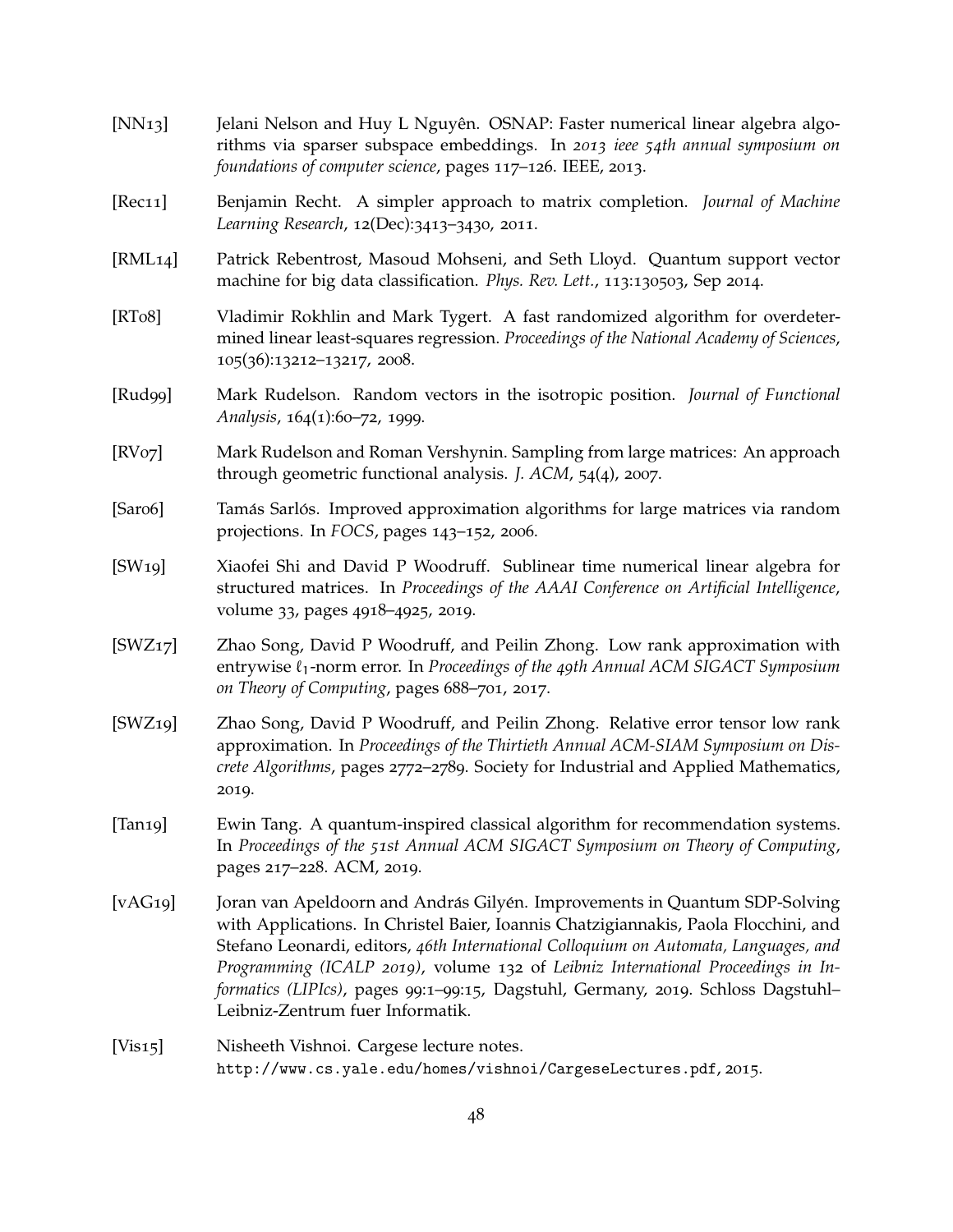<span id="page-49-2"></span><span id="page-49-1"></span>

| [Wood]              | David P. Woodruff. Sketching as a tool for numerical linear algebra. Foundations<br>and Trends® in Theoretical Computer Science, $10(1-2)$ :1-157, 2014.                                                         |  |  |  |
|---------------------|------------------------------------------------------------------------------------------------------------------------------------------------------------------------------------------------------------------|--|--|--|
| [WW <sub>19</sub> ] | Ruosong Wang and David P Woodruff. Tight bounds for $\ell_p$ oblivious subspace<br>embeddings. In Proceedings of the Thirtieth Annual ACM-SIAM Symposium on Discrete<br>Algorithms, pages 1825-1843. SIAM, 2019. |  |  |  |
| [ZFF19]             | Zhikuan Zhao, Jack K. Fitzsimons, and Joseph F. Fitzsimons. Quantum-assisted<br>gaussian process regression. Phys. Rev. A, 99:052331, May 2019.                                                                  |  |  |  |

# <span id="page-49-0"></span>**A Omitted Proofs for Subsection [2](#page-11-0)**

**Proof:** [Proof of Lemma [9](#page-11-1)] The only novel claim here is for the space needed by the two-stage sketching scheme: the most direct implementation computes TA and then HTA, taking more than the claimed space. However, TA can be computed column by column: if A is stored column-wise, this is immediate, and if A is stored row-wise,  $O(n)$  space suffices: insert the first entry of each row in a data structure with the entries stored in sets, one set per column. For each column, process the corresponding set, and for each entry of the set, insert the next entry of its row in the data structure.

Given that TA is computed column by column, H can be applied to each column in turn, and the resulting part of the sketch stored; this requires  $O(m_{H,T}n)$  space, as claimed.

#### **Proof:** [Proof of Lemma [14](#page-13-0)]

See e.g. [\[DG](#page-46-12)03] for the first claim. The second claim follows from e.g. Lemma 40 of [\[CW](#page-46-7)15], or via use of Lemma 2.2 of [\[DG](#page-46-12)03].

# **B Omitted Proofs for Section [3](#page-13-3)**

**Proof:** [Proof of Lemma [19](#page-14-1)] First, observe  $||$ PHDAx $||_{\infty} = ||$ HDAx $||_{\infty}$  and let  $y = Ax$ . Then, consider the first coordinate of the vector HDy,

$$
(\textrm{HD} y)_1 = \sum_{j \in [n]} H_{1,j} D_{j,j} y_j = \sum_{j \in [n]} X_j
$$

Observe, the  $X_j$ 's are mean zero random variables and that  $|X_j| \le H_{1,j}|y_j| \le \frac{|y_j|}{\sqrt{n}}$ , which follows from the definition of a Hadamard matrix. By a Chernoff-Hoeffding bound, for any  $\eta > 0$ ,

$$
\Pr\left[\Big|\sum_{j\in[n]}X_j\Big|>\eta\right]\leqslant 2\exp\left(-\frac{\eta^2n}{2\sum_{j\in[n]}y_j^2}\right)\tag{27}
$$

 $\blacksquare$ 

So, setting  $\eta = \frac{c\|y\|_2 \log(n/\delta)}{\sqrt{n}}$ , we can bound the above probability by  $\frac{\delta}{cn}$ . Union bounding over the error event for each of the n coordinates of the gives the claim.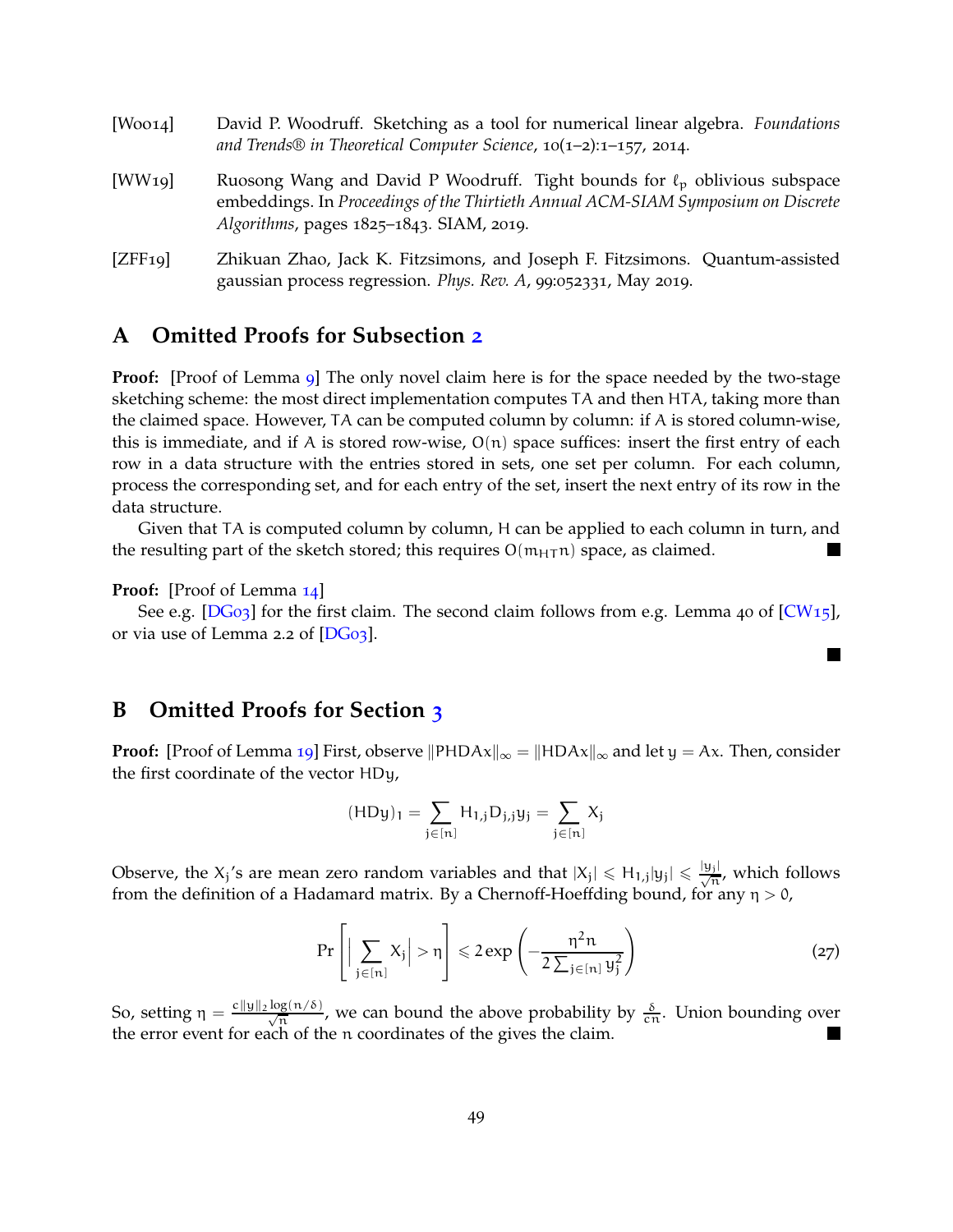**Proof:** [Proof of Lemma [20](#page-14-4)] We can use stochastic dominance the random variable  $\sum_j X_j$  where  $X_j = G_{1,j} y_j 1_{1,j}$  is dominated by the random variable  $||y||_2 g_1$  where  $g_1 \sim N(0, 1)$ . Then,  $||Gy||_2^2 \ll \sum_{j \in [k]} ||y||_2^2 g_j^2$ , where the  $g_j$ 's are standard Gaussian. Therefore, by Massart and Laurant [LMoo]  $\mathcal{L}_{i\in[k]} \|y\|_2^2 g_i^2$ , where the  $g_i$ 's are standard Gaussian. Therefore, by Massart and Laurant [\[LM](#page-47-11)oo] concentration for Chi-Squared random variables,

$$
\text{Pr}\left[ \sum_{i \in [k]} \|y\|_2^2 g_i^2 > (k + 2\sqrt{kt} + 2t) \|y\|_2^2 \right] \leqslant exp(-t)
$$

So setting t =  $\varepsilon^2$ k/c suffices to conclude with probability at least 1 – exp(– $\varepsilon^2$ k/c),

$$
||Gy||_2^2 \leqslant (1+\varepsilon)k||y||_2^2
$$

Setting  $k = \log(1/\delta)/\epsilon^2$  and C<sub>ij</sub> to be  $\mathcal{N}(0,1/k)$ , we can get k/ $\epsilon^2$  rows suffice to show with probability 1 − 2<sup>k</sup>, to get  $||Gy||_2 \le (1+\epsilon) ||y||_2^2$  for a fixed y. We can now union bound over a net and get that there's no dilation.

П

**Proof:** [Proof of Lemma [21](#page-15-3)] We partition the vector y into levels based on the magnitude of each coordinate. We then prove that for any level set that contributes an  $(\epsilon/\log(n))$ -fraction to the  $\ell_2^2$ norm of y is well approximated by a row of G. Formally, for all  $\ell \in [\log^{c_1}(n/\epsilon)]$ , let

$$
L_\ell=\left\{i\mid 2^{-(\ell+1)}\|y\|_\infty\leqslant |(y)_i|\leqslant 2^{-\ell}\|y\|_\infty\right\}
$$

denote the  $\ell$ -th level set for the vector y. The  $\ell$ -th level set contributes if  $|L_{\ell}| \cdot 2^{-(2\ell+2)} \|y\|_{\infty}^2 \ge$  $\frac{\varepsilon}{4\log^{c_1}(n/\varepsilon)}\|y\|_2^2$ . We first observe that it suffices to only consider level sets that contribute. Note, for any coordinate of y smaller than  $||y||_{\infty}/2^{\log^{c_1}(n/\epsilon)}$ , the contribution to the  $\ell_2^2$  norm of y is at most

$$
\frac{1}{2^{\log^{2c_1}(n/\epsilon)}}\|y\|_\infty^2\leqslant \frac{1}{2^{\log^{2c_1}(n/\epsilon)}}\cdot \frac{c\log(n)}{n}\|y\|_2^2<\left(\frac{\epsilon}{n}\right)^{c_1}\cdot \frac{1}{n}\|y\|_2^2
$$

Since there are at most n such coordinates, the total contribution to the  $\ell_2^2$  norm is at most  $\frac{\varepsilon}{n} \|y\|_2^2$ . Similarly, if the  $\ell$ -th level set does not "contribute", we can bound the  $\ell_2^2$  norm of the corresponding indices in  $L_{\ell}$  as follows:

$$
|\mathrm{L}_{\ell}| \cdot \frac{1}{2^{2\ell}} \|\mathrm{y}\|_{\infty}^2 \leqslant \frac{\epsilon}{\log^{c_1}(n/\epsilon)} \|\mathrm{y}\|_2^2
$$

Since there are at most  $\log^{c_1}(n/\epsilon)$  level sets, the total  $\ell_2^2$  norm restricted to all the level sets that do not contribute is at most  $\varepsilon ||y||_2^2$ .

Now, we show that the norm of each contributing level set is well approximated by a row of G. Let  $G_{1|L_{\ell}}$  be the first row of G restricted to the indices in a fixed level set L. For all  $i \in L_{\ell}$ , let  $X_i$  be the indicator for  $G_{1,i}$  being non-zero. Observe,  $\mathbb{E}\left[\sum_{i\in L_\ell} X_i\right] = \frac{\log^c(n)|L_\ell|}{n}$  $\frac{\pi}{n}$ , for some fixed constant c. By Chernoff,

$$
Pr\left[\sum_{i\in L_\ell}X_i\leqslant (1-\eta)\frac{\log^c(\mathsf{k})|L_\ell|}{n}\right]\leqslant exp\left(-\frac{|L_\ell|\eta^2}{2}\right)
$$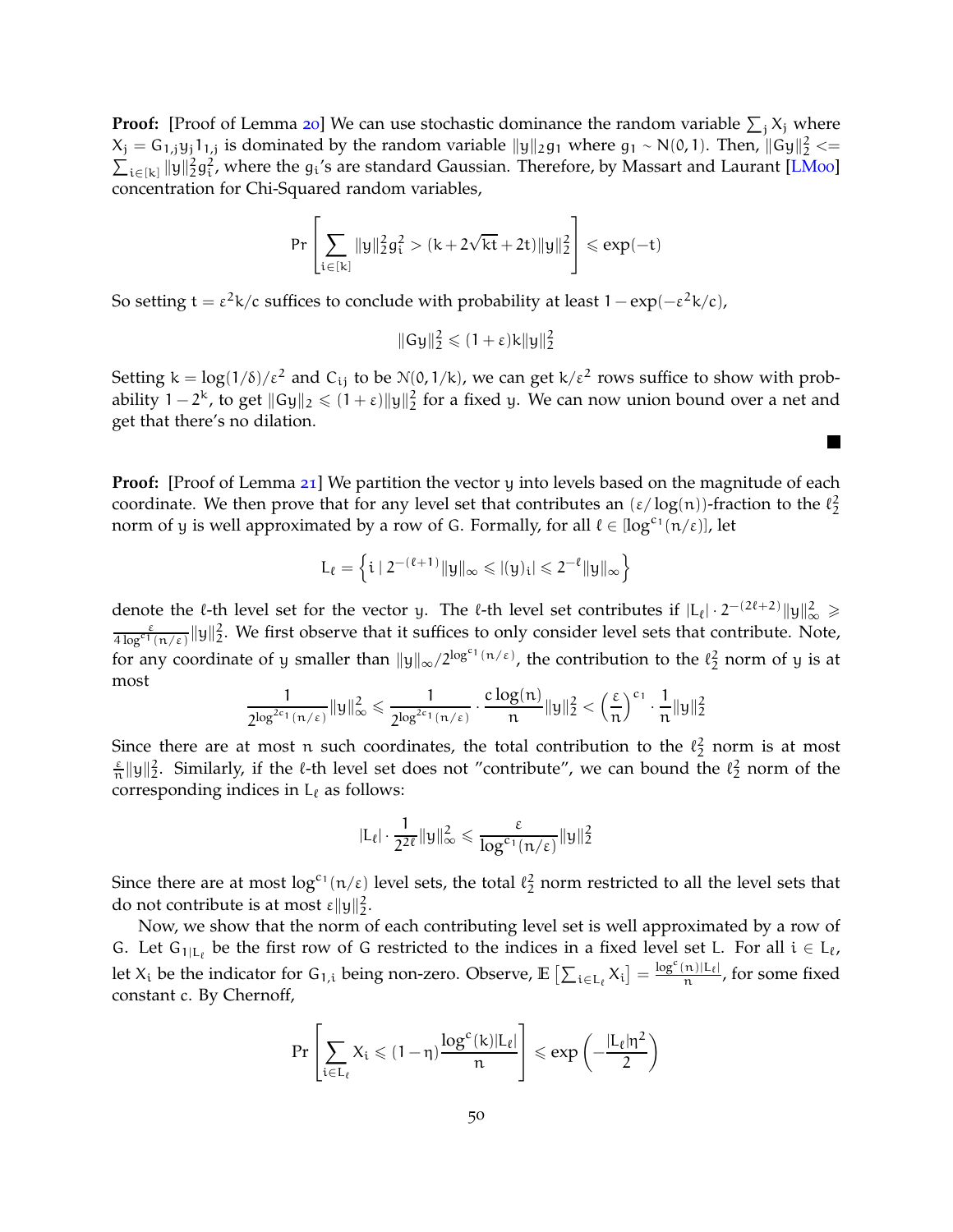Setting  $\eta = 0.5$  and recalling  $|L_{\ell}| \geq \frac{n2^{\ell}}{\log^{O(1)}(\ell)}$  $\frac{n2^{\kappa}}{\log^{O(1)}(n/\varepsilon)} \ge \frac{n}{\log^{O(1)}(n/\varepsilon)}$ , with probability at least 1 – exp(-n<sup>0.6</sup>), G<sub>1|L<sub>ℓ</sub> has Ω(|L<sub>ℓ</sub>|/log<sup>c+2</sup>(n/ε)) non-zero entries, each distributed as N(0,ε<sup>2</sup>/k). There-</sub> fore,

$$
\langle G_{1|L_{\ell}},y\rangle=\langle G_{1},y_{|L_{\ell}}\rangle=\|y_{|L_{\ell}}\|_{2}g
$$

where  $g \sim \mathcal{N}(0, 1/k)$ . Let  $\zeta_i$  be the event that  $G_{i|L_{\ell}}$  has  $\Omega(|L_{\ell}|/\log^{c+2}(n/\epsilon))$  non-zeros. Union bounding over all  $i \in [k/\varepsilon^2]$  and all  $\ell \in [\log^{c_1}(n/\varepsilon)]$ , with probability at least  $1 - \exp(-\sqrt{n})$ , simultaneously for all  $\ell$ , and for all  $i \in [\kappa/\varepsilon^2]$ ,  $G_{i|L_{\ell}}$  has  $\Omega(|L_{\ell}|/\log^{c+2}(n))$  non-zero entries.

Let  $L = \bigcup_{\ell} L_{\ell}$  denote the union of all contributing level sets. Since  $||y_{L}||_2^2 \geq (1 - \varepsilon) ||y||_2^2$ , it suffices for G to contract the norm of  $y_{\text{IL}}$  by at most  $(1 - \varepsilon)$ . Further, since L<sub>ℓ</sub> form a partition of L and  $G_{i|L_\ell}$  has at least  $|L_\ell|/\Omega(\log^{c+2}(n))$ , it follows that with probability at least  $1-\exp(\sqrt{n})$ ,  $G_{i|L_\ell}$ has at least  $\frac{|L|}{\log^{c+2}(n)}$ . Further,

$$
\sum_{i\in[k]}\langle G_i,y_{|L}\rangle^2=\sum_{i\in[k]}\|y_{|L}\|_2^2g_i^2
$$

which is a scaled chi-squared random variable with k degrees of freedom. Then, by using the lower tail bound from Massart and Laurant [\[LM](#page-47-11)00], we have

$$
Pr\left[\sum_{i\in[k]}\|y_{|L}\|_2^2g_i^2\leqslant (k-2\sqrt{kt})\|y_{|L}\|_2^2\right]\leqslant exp\left(-t\right)
$$

Setting t = k/ε<sup>2</sup> and g<sub>i</sub> ~ N(0, ε<sup>2</sup>/k), with probability at least 1 – exp(-k/10),  $||Gy||_2^2 \ge ||Gy_{|L}||_2^2 \ge$  $(1 - \varepsilon) \|y_{\vert L}\|_2^2 \geqslant (1 - 2\varepsilon) \|y\|_2^2.$ 

**Proof:** [Proof of Theorem [18](#page-14-2)] By assumption for all  $x \in \mathbb{R}^d$ ,  $||Ax||_{\infty} \le \sqrt{\frac{\log(n)}{n}}$  $\frac{f_1(\mathbf{R})}{n}$  ||Ax||<sub>2</sub>. Then, from Lemmas [20](#page-14-4) and [21](#page-15-3) it follows that for a fixed vector  $x \in \mathbb{R}^d$ , with probability  $1 - \exp(-k/\varepsilon^2)$ ,  $||GAx||_2^2 = (1 \pm \varepsilon) ||Ax||_2^2$ . We show that constructing a fine enough net over  $\mathbb{R}^d$  and union bounding over all vectors in the net suffices.

Using standard reductions for subspace embeddings, it suffices to consider A to have orthonormal columns and  $x \in S^{d-1}$ . Further, we know that a greedy construction for a γ-net implies that there exists a subset of N points on  $S^{d-1}$ , denoted by T, such that for all  $x \in \mathbb{R}^d$ , there exists  $x' \in T$  such that  $||x - x'||_2 \leq \gamma$ . Further,  $N = O((4/\gamma)^d)$ . Now, let T' denote the set {Ax | x ∈ T}. It is easy to see that for all x, there exists a  $y \in T'$  such that  $||Ax - y||_2 \leq \gamma$ . Let  $\alpha$  be a constant such that  $\|\alpha(y - y_1)\| = 1$  and so  $\alpha \ge \frac{1}{\gamma}$ . Note  $\alpha(y - y_1)$  is still in the column space of A. Let  $y'_2 \in T'$  such that  $\|\alpha(y - y_1) - y'_2\|_2 \leq \gamma$ . Then  $\|y - y_1 - \frac{y'_2}{\alpha}\|_2 \leq \frac{\gamma}{\alpha} \leq \gamma^2$ . Set  $y_2 = \frac{y'_2}{\alpha}$  and repeat, we obtain  $y_i$  that for all i,  $||y - y_1 - ... - y_i||_2 \leq \gamma^i$ . By triangle inequality,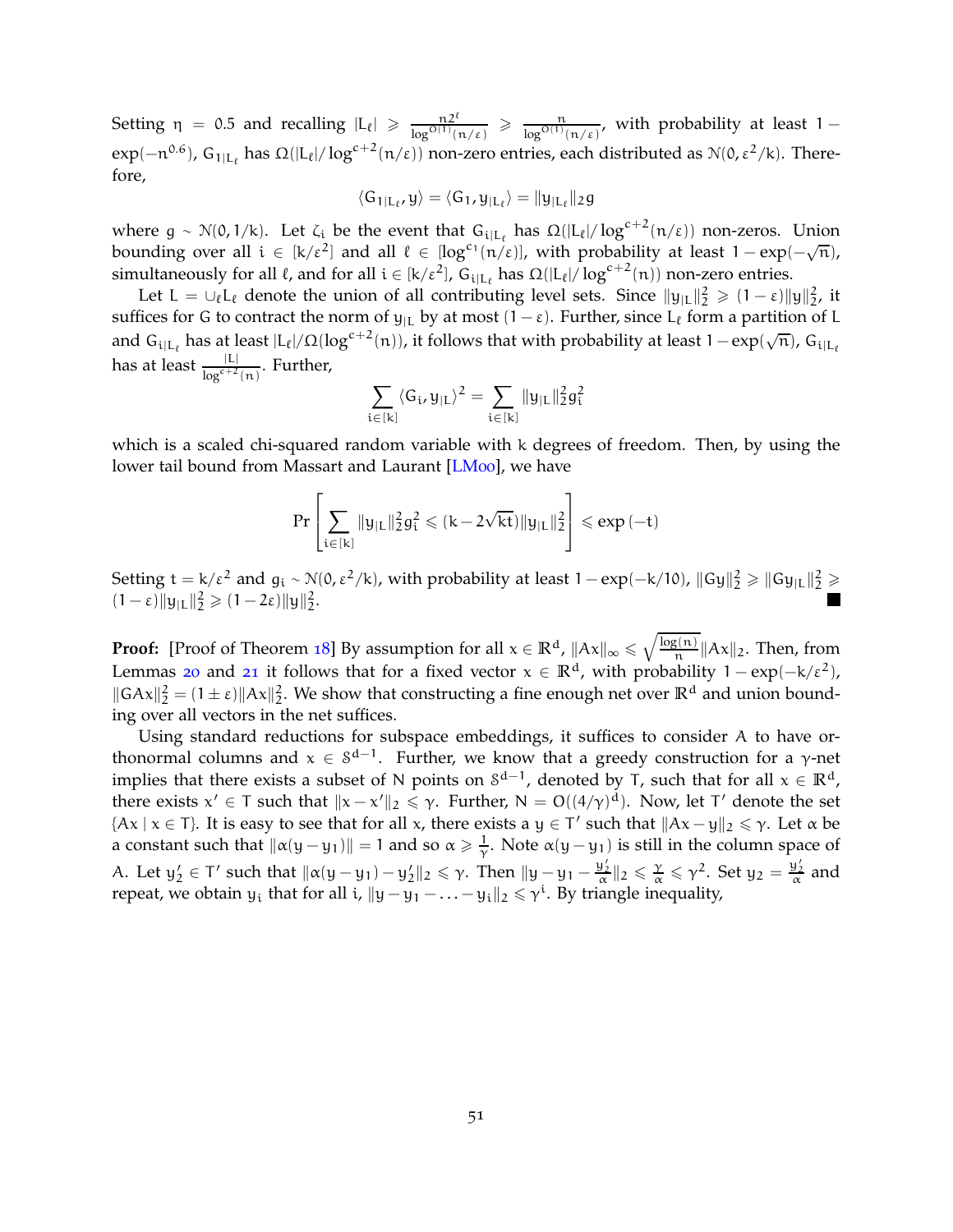$$
||Sy||_2^2 = ||S \sum_i y_i||_2^2
$$
  
=  $\sum_i ||Sy_i||_2^2 + 2 \sum_{i,j,i \neq i} \langle Sy_i, Sy_j \rangle$   
=  $\sum_i ||y_i||_2^2 + 2 \sum_{i,j,i \neq i} \langle y_i, y_j \rangle + O(\epsilon) \sum_{i,j} ||y_i||_2 ||y_j||_2$   
=  $\sum_i ||y_i||_2^2 + 2 \sum_{i,j,i \neq i} \langle y_i, y_j \rangle \pm O(\epsilon)$   
=  $||\sum_i y_i||_2^2 \pm O(\epsilon)$   
=  $1 \pm O(\epsilon)$  (28)

Since this help for an arbitrary  $y = Ax$  for unit x, by linearity it follows that  $\forall x, ||SAx||_2 = \pm \epsilon ||Ax||_3$  $(1 \pm \varepsilon)$ || $Ax$ ||<sub>2</sub>.

Proof: [Proof of Lemma [23](#page-15-4)] Using triangle inequality of Frobenius norm, we have

$$
||ATS1TS2TS2S1B - ATB||F  $\leq$   $||ATS1TS2TS2S1B - ATS1TS1B||F + ||ATS1TS1B - ATS1TS1B||F \n $\leq$   $\varepsilon$   $||S1A||F||S1B||F + \varepsilon ||A||F||B||F$  (29)  
\n $\leq$   $O(\varepsilon)$   $||A||F||B||F$$
$$

**In the first** 

**Definition 58**  $((\varepsilon, \delta, \ell)$ **-JL Property [\[KN](#page-47-12)12])** *A distribution on matrices*  $S \in \mathbb{R}^{k \times n}$  *has the*  $(\varepsilon, \delta, \ell)$ -*JL Property if for all*  $x \in \mathbb{R}^n$  *with*  $||x||_2 = 1$ *,* 

$$
\mathbb{E}\left[\left|\|Sx\|_2^2-1\right|^\ell\right]\leqslant \epsilon^\ell\cdot \delta
$$

**Proof:** [Proof of Lemma [25](#page-15-2)] It follows from Kane and Nelson [\[KN](#page-47-12)12] that any sketch G that satisfies  $(\varepsilon, \delta, l)$ -JL property also satisfies Approximate Matrix Product. We prove this for  $l = 2$ . For a unit vector  $x$ ,

$$
\mathbb{E}\left[\|\mathsf{G}\mathsf{x}\|_{2}^{2}-1\right]=\mathbb{E}\left[\langle\mathsf{G}\mathsf{x},\mathsf{G}\mathsf{x}\rangle-1\right]=\langle\mathbb{E}\left[\mathsf{G}^{\mathsf{T}}\mathsf{G}\right]\mathsf{x},\mathsf{x}\rangle-1=\|\mathsf{x}\|_{2}^{2}-1=0\tag{30}
$$

where we use that  $\mathbb{E}[(G^{\mathsf{T}}G)_{i,i}] = \mathbb{E}[\sum_i G_{i,l}^2]$  $\Big] = 1$  and  $\mathbb{E} \left[ (G^{\mathsf{T}}G)_{i,j} \right] = \mathbb{E} \left[ \sum_i G_{i,l} G_{j,l} \right] = 0$ . Next, we compute the variance. Observe,

$$
\mathbb{E}\left[\|Gx\|_2^4\right] = \mathbb{E}\left[\left(\sum_{i,i_2} (G^T G)_{i,i_2} x_{i}, x_{i_2}\right)^2\right] = \mathbb{E}\left[\sum_{i,i_2,i_3,i_4} (G^T G)_{i,i_2} (G^T G)_{i_3,i_4} x_{i}, x_{i_2}, x_{i_3}, x_{i_4}\right] \tag{31}
$$

We break the above expectation into cases. When  $i_1 = i_2 = i_3 = i_4$ , we get

$$
\mathbb{E}\left[\sum_{i_1}(G^{\mathsf{T}}G)_{i_1,i_1}^2x_{i_1}^4\right] = \sum_{i_1}\mathbb{E}\left[(\sum_{l}G_{i,l}^2)^2\right]x_{i_1}^4 = \sum_{i_1}\sum_{l}\mathbb{E}\left[G_{i_{l,l}}^4\right]x_{i_1}^4 \leqslant \frac{\log^c(n)}{k}\|x\|_4^4\qquad \textbf{(32)}
$$